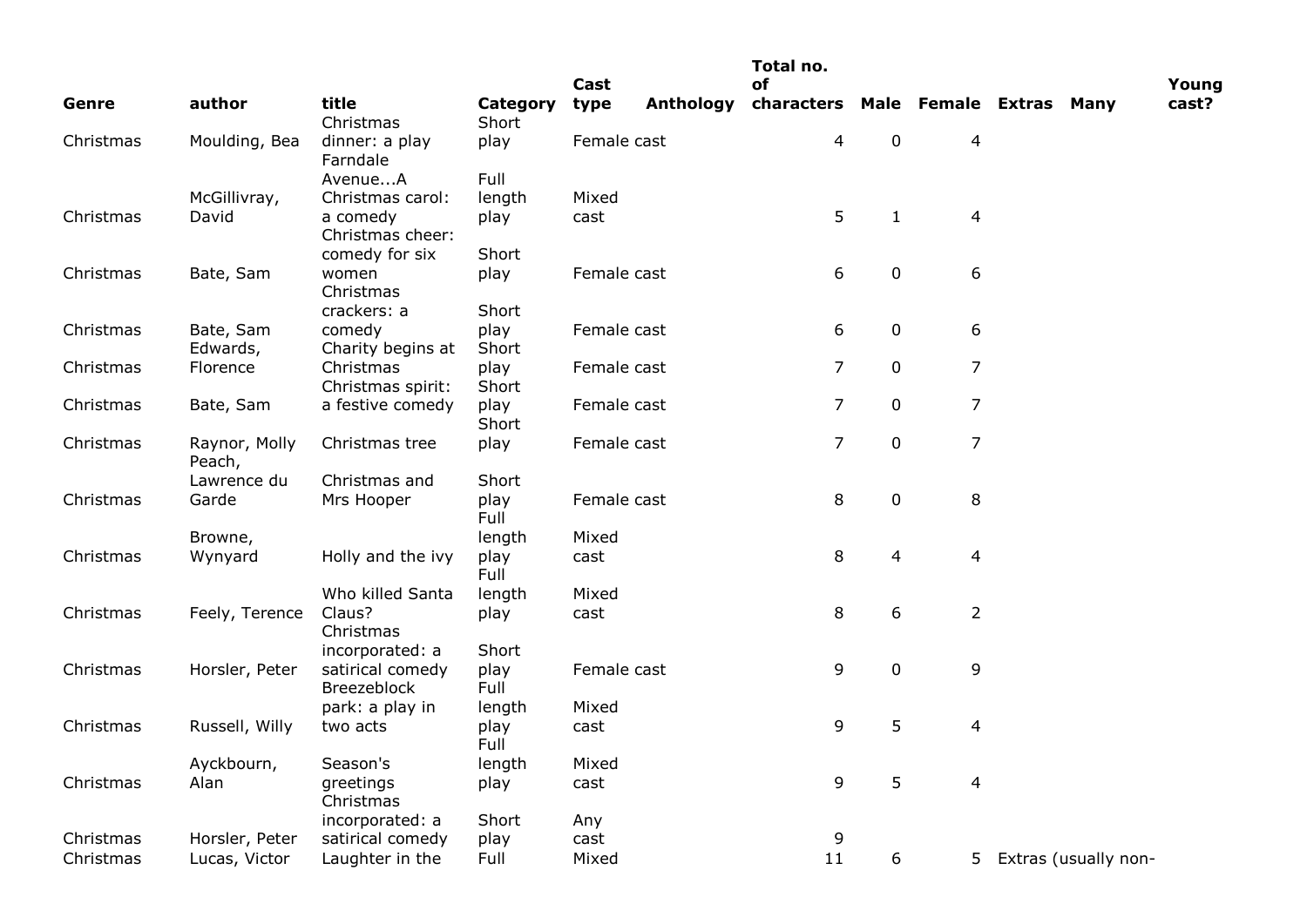|           |                | dark: a comedy    | length<br>play | cast  |           |       |                |              |                | speaking)            |
|-----------|----------------|-------------------|----------------|-------|-----------|-------|----------------|--------------|----------------|----------------------|
|           | Wilder,        | Long Christmas    | Short          | Mixed |           |       |                |              |                |                      |
| Christmas | Thornton       | dinner            | play           | cast  |           |       | 12             | 5            | $\overline{7}$ |                      |
|           |                | Child's Christmas |                |       |           |       |                |              |                |                      |
|           |                | in Wales: a       | Full           |       |           |       |                |              |                |                      |
|           | Brooks,        | Christmas         | length         | Mixed |           |       |                |              |                | Extras (usually non- |
| Christmas | Jeremy         | musical           | play           | cast  |           |       | 21             | 14           | 7 <sup>7</sup> | speaking)            |
|           |                | A Christmas       |                |       |           |       |                |              |                |                      |
|           |                | carol: from the   | Full           |       |           |       |                |              |                |                      |
|           | Bedloe,        | story by Charles  | length         | Mixed |           |       |                |              |                |                      |
| Christmas | Christopher    | <b>Dickens</b>    | play           | cast  |           | $20+$ |                |              |                | $20+$ characters     |
|           |                | Child's Christmas |                |       |           |       |                |              |                |                      |
|           |                | in Wales: a       |                |       |           |       |                |              |                |                      |
|           |                | Christmas         |                |       |           |       |                |              |                |                      |
|           |                | musical based on  | Full           |       |           |       |                |              |                |                      |
|           | Brooks,        | the story by      | length         | Mixed |           |       |                |              |                |                      |
| Christmas | Jeremy         | Dylan Thomas      | play           | cast  |           | $20+$ |                |              |                | 20+ characters       |
|           |                | Christmas carol:  | Full           |       |           |       |                |              |                |                      |
|           |                | adapted as a play | length         | Mixed |           |       |                |              |                |                      |
| Christmas | Sutton, Shaun  | in three acts     | play           | cast  |           | $20+$ |                |              |                | 20+ characters       |
|           |                | Christmas carol:  |                |       |           |       |                |              |                |                      |
|           |                | play from the     | Full           |       |           |       |                |              |                |                      |
|           | Mortimer,      | story by Charles  | length         | Mixed |           |       |                |              |                |                      |
| Christmas | John           | <b>Dickens</b>    | play           | cast  |           | $20+$ |                |              |                | $20+$ characters     |
|           |                | Coming of the     |                |       |           |       |                |              |                |                      |
|           |                | Kings: and other  | Short          | Mixed |           |       |                |              |                |                      |
| Christmas | Hughes, Ted    | plays             | play           | cast  | Anthology |       |                |              |                |                      |
|           |                |                   | Full           |       |           |       |                |              |                |                      |
|           | Goodrum,       | Comedy of         | length         | Mixed |           |       |                |              |                |                      |
| Comedy    | John           | terrors           | play           | cast  |           |       | $\overline{2}$ | $\mathbf{1}$ | $\mathbf{1}$   |                      |
|           |                | Duets: a comedy   | Short          | Mixed |           |       |                |              |                |                      |
| Comedy    | Quilter, Peter | in four acts      | play           | cast  |           |       | $\overline{2}$ | $\mathbf{1}$ | $\mathbf{1}$   |                      |
|           |                |                   | Full           |       |           |       |                |              |                |                      |
|           |                | Educating Rita: a | length         | Mixed |           |       |                |              |                |                      |
| Comedy    | Russell, Willy | comedy            | play           | cast  |           |       | 2              | 1            | 1              |                      |
|           |                | Extraordinary     |                |       |           |       |                |              |                |                      |
|           | Tristram,      | revelations of    | Short          | Mixed |           |       |                |              |                |                      |
| Comedy    | David          | Orca the goldfish | play           | cast  |           |       | 2              | $\mathbf{1}$ | 1              |                      |
|           | Warburton,     |                   | Short          | Mixed |           |       |                |              |                |                      |
| Comedy    | <b>Nick</b>    | For starters      | play           | cast  |           |       | $\overline{2}$ | $\mathbf{1}$ | $\mathbf{1}$   |                      |
|           | Warburton,     |                   | Short          | Mixed |           |       |                |              |                |                      |
| Comedy    | <b>Nick</b>    | Purvis: a comedy  | play           | cast  |           |       | $\overline{2}$ | $\mathbf{1}$ | $\mathbf{1}$   |                      |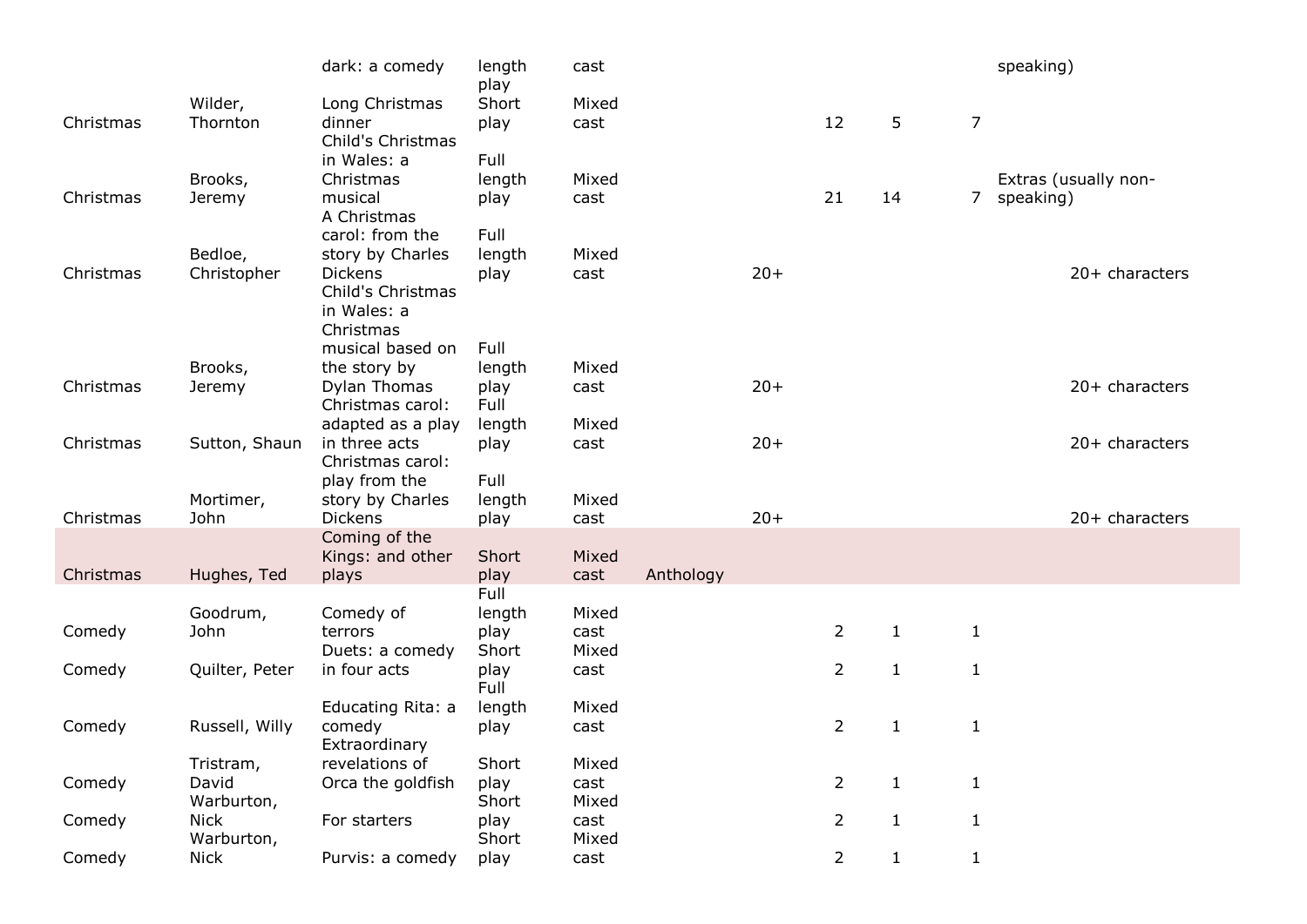|        |                | Two for the              | Full                 |              |                          |                |                |                      |
|--------|----------------|--------------------------|----------------------|--------------|--------------------------|----------------|----------------|----------------------|
|        | Gibson,        | seesaw: a                | length               | Mixed        |                          |                |                |                      |
| Comedy | William        | comedy-drama             | play                 | cast         | $\overline{2}$           | $\mathbf{1}$   | $\mathbf{1}$   |                      |
|        |                | When the cat's           | Short                |              |                          |                |                |                      |
| Comedy | Pierce, Gwen   | away: a comedy           | play                 | Female cast  | 3                        | $\mathbf 0$    | 3              |                      |
|        |                |                          | Short                | Mixed        |                          |                |                |                      |
| Comedy | Hood, Evelyn   | Genteel                  | play                 | cast         | 3                        | $\mathbf{1}$   | 2              |                      |
|        | Mortimer,      |                          | Short                | Mixed        |                          |                |                |                      |
| Comedy | John           | Lunch hour               | play                 | cast         | 3                        | $\mathbf{1}$   | 2              |                      |
|        | Fry,           | Phoenix too              | Short                | Mixed        |                          |                |                |                      |
| Comedy | Christopher    | frequent                 | play                 | cast         | 3                        | $\mathbf{1}$   | $\overline{2}$ |                      |
|        | Fosbrook,      | Remembering              | Short                | Mixed        |                          |                |                |                      |
|        | Michael        | things: a comedy         |                      | cast         | 3                        | $\mathbf{1}$   | $\overline{2}$ |                      |
| Comedy | Simpson, N.    |                          | play<br><b>Short</b> | <b>Mixed</b> |                          |                |                |                      |
| Comedy | $F_{\star}$    | <b>Resounding tinkle</b> | play                 | cast         | 3                        | $\mathbf{1}$   | 2 <sup>1</sup> |                      |
|        |                |                          | Full                 |              |                          |                |                |                      |
|        |                |                          |                      |              |                          |                |                |                      |
|        | Tristram,      | Bolt from the            | length               | Mixed        |                          |                |                |                      |
| Comedy | David          | blue: a comedy           | play                 | cast         | 3                        | $\overline{2}$ | 1              |                      |
|        | Stoppard,      |                          | Short                | Mixed        |                          |                |                | Extras (usually non- |
| Comedy | Tom            | Boundary                 | play                 | cast         | 3                        | $\overline{2}$ |                | 1 speaking)          |
|        | Mortimer,      |                          | Short                | Mixed        |                          |                |                | Extras (usually non- |
| Comedy | John           | Edwin: a play            | play                 | cast         | 3                        | $\overline{2}$ |                | 1 speaking)          |
|        |                | Kingfisher: a            | Full                 |              |                          |                |                |                      |
|        | Home, William  | comedy in two            | length               | Mixed        |                          |                |                |                      |
| Comedy | Douglas        | acts                     | play                 | cast         | 3                        | 2              | $\mathbf{1}$   |                      |
|        | Sinclair,      |                          | Short                |              |                          |                |                |                      |
| Comedy | Naomi          | Acting peculiar          | play                 | Female cast  | $\overline{\mathcal{A}}$ | 0              | 4              |                      |
|        |                |                          | Full                 |              |                          |                |                |                      |
|        |                | Bouncers, and,           | length               |              |                          |                |                |                      |
| Comedy | Godber, John   | Shakers                  | play                 | Female cast  | 4                        | 0              | 4              |                      |
|        |                |                          | Short                |              |                          |                |                |                      |
| Comedy | Verity, Elma   | Cove Cottage             | play                 | Female cast  | 4                        | 0              | 4              |                      |
|        | Murch,         |                          | Short                |              |                          |                |                |                      |
| Comedy | Edward         | Dipper                   | play                 | Female cast  | 4                        | 0              | 4              |                      |
|        |                | Little evenings: a       | Short                |              |                          |                |                |                      |
| Comedy | Morgan, Diana  | comedy                   | play                 | Female cast  | 4                        | $\mathbf 0$    | 4              |                      |
|        |                | Not in the guide         | Short                |              |                          |                |                | Extras (usually non- |
| Comedy | Anderson, Joy  | book: a comedy           | play                 | Female cast  | $\overline{\mathcal{L}}$ | 0              |                | 4 speaking)          |
|        |                | Plays of the year,       | Full                 |              |                          |                |                |                      |
|        |                | vol.31, 1965-66:         | length               |              |                          |                |                |                      |
| Comedy | Trewin, J. C.  | The killing              | play                 | Female cast  | 4                        | $\overline{0}$ | $\overline{4}$ |                      |
|        |                | Say it with              | Short                |              |                          |                |                |                      |
| Comedy | Horsler, Peter | chocolates               | play                 | Female cast  | 4                        | 0              | $\overline{4}$ |                      |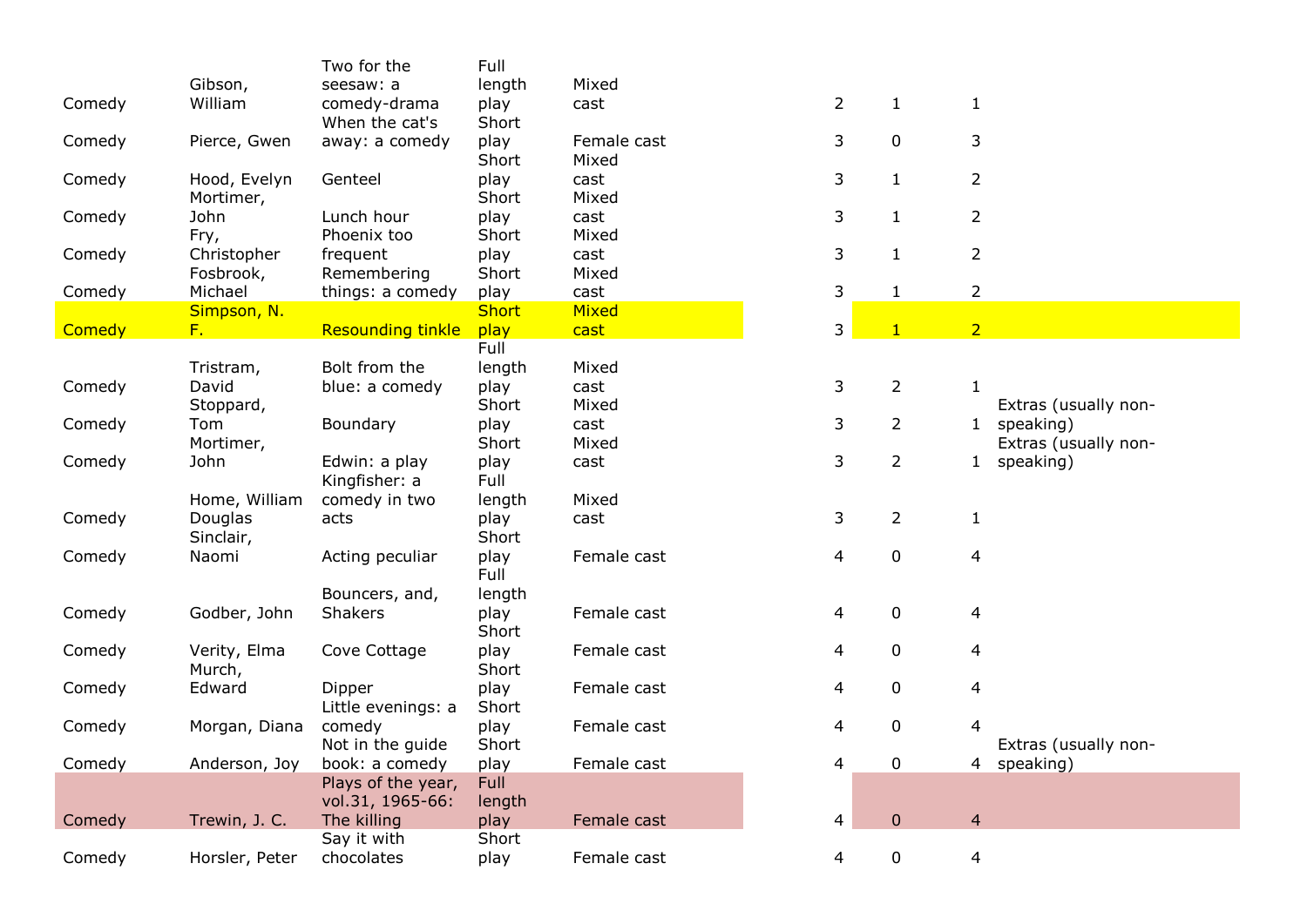|        |                               |                                | Full          |               |                |                |                |
|--------|-------------------------------|--------------------------------|---------------|---------------|----------------|----------------|----------------|
|        |                               | Shakers re-                    | length        |               |                | $\mathbf 0$    |                |
| Comedy | Godber, John<br>Reason, John, | stirred<br>Triplets: a bizarre | play<br>Short | Female cast   | 4              |                | $\overline{4}$ |
| Comedy | 1940-                         | comedy                         | play          | Female cast   | 4              | $\mathbf 0$    | $\overline{4}$ |
|        | Cox,                          | What brutes men                | Short         |               |                |                |                |
| Comedy | Constance                     | are: a comedy                  | play          | Female cast   | 4              | $\mathbf 0$    | $\overline{4}$ |
|        |                               | After I'm gone: a              | Short         | Mixed         |                |                |                |
| Comedy | Vickery, Frank                | comedy                         | play          | cast          | 4              | $\mathbf{1}$   | 3              |
|        | Warburton, N.                 | Don't blame it on              | Short         | Mixed         |                |                |                |
| Comedy | J.                            | the boots                      | play          | cast          | 4              | $\mathbf{1}$   | $\mathfrak{Z}$ |
|        |                               | Fumed oak: an                  |               |               |                |                |                |
|        |                               | unpleasant                     |               |               |                |                |                |
| Comedy | Coward, Noel                  | comedy in two<br>scenes        | Short<br>play | Mixed<br>cast | 4              | $\mathbf{1}$   | 3              |
|        |                               | Last of the red                |               |               |                |                |                |
|        |                               | hot lovers: a                  | Full          |               |                |                |                |
|        |                               | comedy in three                | length        | Mixed         |                |                |                |
| Comedy | Simon, Neil                   | acts                           | play          | cast          | 4              | $\mathbf{1}$   | 3              |
|        |                               | Alarms and                     |               |               |                |                |                |
|        |                               | excursions: more               |               |               |                |                |                |
|        |                               | plays than one                 | Full          |               |                |                |                |
|        |                               | (for the same                  | length        | Mixed         |                |                |                |
| Comedy | Frayn, Michael                | four actors)                   | play<br>Short | cast<br>Mixed | 4              | $\overline{2}$ | $\overline{2}$ |
| Comedy | Clark, Gwyn                   | Anyone for<br>tennis?: a farce | play          | cast          | 4              | $\overline{2}$ | $\overline{2}$ |
|        | Nestroy,                      |                                | Short         | Mixed         |                |                |                |
| Comedy | Johann                        | As you were                    | play          | cast          | $\overline{4}$ | $\overline{2}$ | $\overline{2}$ |
|        |                               |                                | Full          |               |                |                |                |
|        | Gershe,                       | <b>Butterflies are</b>         | length        | Mixed         |                |                |                |
| Comedy | Leonard                       | free: a comedy                 | play          | cast          | $\overline{4}$ | $\overline{2}$ | $\overline{2}$ |
|        |                               | Chapter two: a                 | Full          |               |                |                |                |
|        |                               | comedy in two                  | length        | Mixed         |                |                |                |
| Comedy | Simon, Neil                   | acts                           | play          | cast          | 4              | $\overline{2}$ | $\overline{2}$ |
| Comedy | Coward, Noel                  | Come into the<br>garden, Maud  | Short<br>play | Mixed<br>cast | 4              | $\overline{2}$ | $\overline{2}$ |
|        |                               |                                | Full          |               |                |                |                |
|        |                               |                                | length        | Mixed         |                |                |                |
| Comedy | Gray, Simon                   | Dog days                       | play          | cast          | 4              | $\overline{2}$ | $\overline{2}$ |
|        |                               |                                | Full          |               |                |                |                |
|        |                               |                                | length        | Mixed         |                |                |                |
| Comedy | Vickery, Frank                | Easy terms                     | play          | cast          | 4              | $\overline{2}$ | $\overline{2}$ |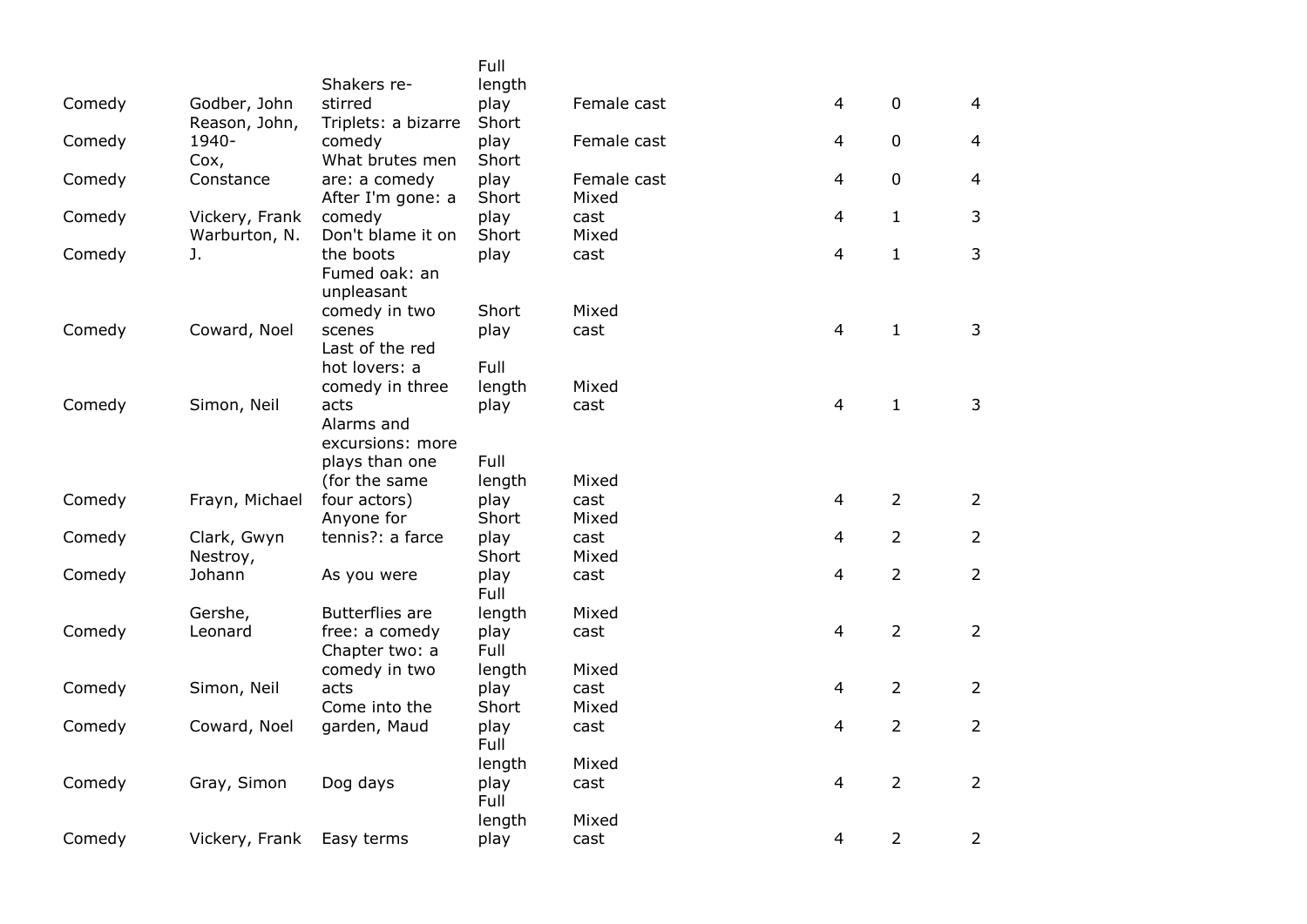|        |                   | Fat lady sings in      |                      |               |                |                |                |
|--------|-------------------|------------------------|----------------------|---------------|----------------|----------------|----------------|
|        | Tristram,         | Little Grimley: a      | Short                | Mixed         |                |                |                |
| Comedy | David             | comedy                 | play                 | cast          | 4              | $\overline{2}$ | $\overline{2}$ |
|        |                   |                        | Full                 |               |                |                |                |
|        |                   |                        | length               | Mixed         |                |                |                |
| Comedy | Chappell, Eric    | Father's day           | play<br>Full         | cast          | 4              | $\overline{2}$ | $\overline{2}$ |
|        |                   |                        |                      |               |                |                |                |
|        | Williams,<br>Hugh | Flip side: a<br>comedy | length               | Mixed<br>cast | 4              | $\overline{2}$ | $\overline{2}$ |
| Comedy | Pertwee,          | Fly away birdie:a      | play<br><b>Short</b> | Mixed         |                |                |                |
| Comedy | Roland            | comedy                 | play                 | cast          | 4              | $\overline{2}$ | 2 <sup>1</sup> |
|        |                   | Intruders: a           | Short                | Mixed         |                |                |                |
| Comedy | Horsler, Peter    | comedy                 | play                 | cast          | 4              | $\overline{2}$ | $\overline{2}$ |
|        |                   | Night out: a           | Short                | Mixed         |                |                |                |
| Comedy | Vickery, Frank    | comedy                 | play                 | cast          | 4              | $\overline{2}$ | $\overline{2}$ |
|        |                   |                        | Full                 |               |                |                |                |
|        |                   |                        | length               | Mixed         |                |                |                |
| Comedy | Russell, Willy    | One for the road       | play                 | cast          | $\overline{4}$ | $\overline{2}$ | $\overline{2}$ |
|        |                   | Pastiche: a            | Short                | Mixed         |                |                |                |
| Comedy | Hall, Nick        | romantic farce         | play                 | cast          | 4              | $\overline{2}$ | $\overline{2}$ |
|        | Richardson,       |                        | Short                | Mixed         |                |                |                |
| Comedy | Alan              | Perfect partners       | play                 | cast          | 4              | $\overline{2}$ | $\overline{2}$ |
|        |                   | Relatively             | Full                 |               |                |                |                |
|        | Ayckbourn,        | speaking: a            | length               | Mixed         |                |                |                |
| Comedy | Alan              | comedy                 | play                 | cast          | 4              | $\overline{2}$ | $\overline{2}$ |
|        |                   |                        | Full                 |               |                |                |                |
|        | Waterhouse,       |                        | length               | Mixed         |                |                |                |
| Comedy | Keith             | Say who you are        | play                 | cast          | 4              | $\overline{2}$ | $\overline{2}$ |
|        |                   | Song at twilight:      |                      |               |                |                |                |
|        |                   | a comedy in two        | Full                 |               |                |                |                |
|        |                   | acts, from Suite       | length               | Mixed         |                |                |                |
| Comedy | Coward, Noel      | in three keys          | play                 | cast          | 4              | $\overline{2}$ | $\overline{2}$ |
|        | Mander,           | Sparrows: a            | Short                | Mixed         |                |                |                |
| Comedy | Charles           | comedy                 | play                 | cast          | 4              | $\overline{2}$ | $\overline{2}$ |
|        |                   | Split ends: a          | Short                | Mixed         |                |                |                |
| Comedy | Vickery, Frank    | comedy                 | play<br>Full         | cast          | 4              | $\overline{2}$ | $\overline{2}$ |
|        | Ayckbourn,        | Things we do for       | length               | Mixed         |                |                |                |
| Comedy | Alan              | love                   | play                 | cast          | 4              | $\overline{2}$ | $\overline{2}$ |
|        |                   |                        | Short                | Mixed         |                |                |                |
| Comedy | Horsler, Peter    | Upstairs cuckoo        | play                 | cast          | 4              | $\overline{2}$ | $\overline{2}$ |
|        |                   |                        |                      |               |                |                |                |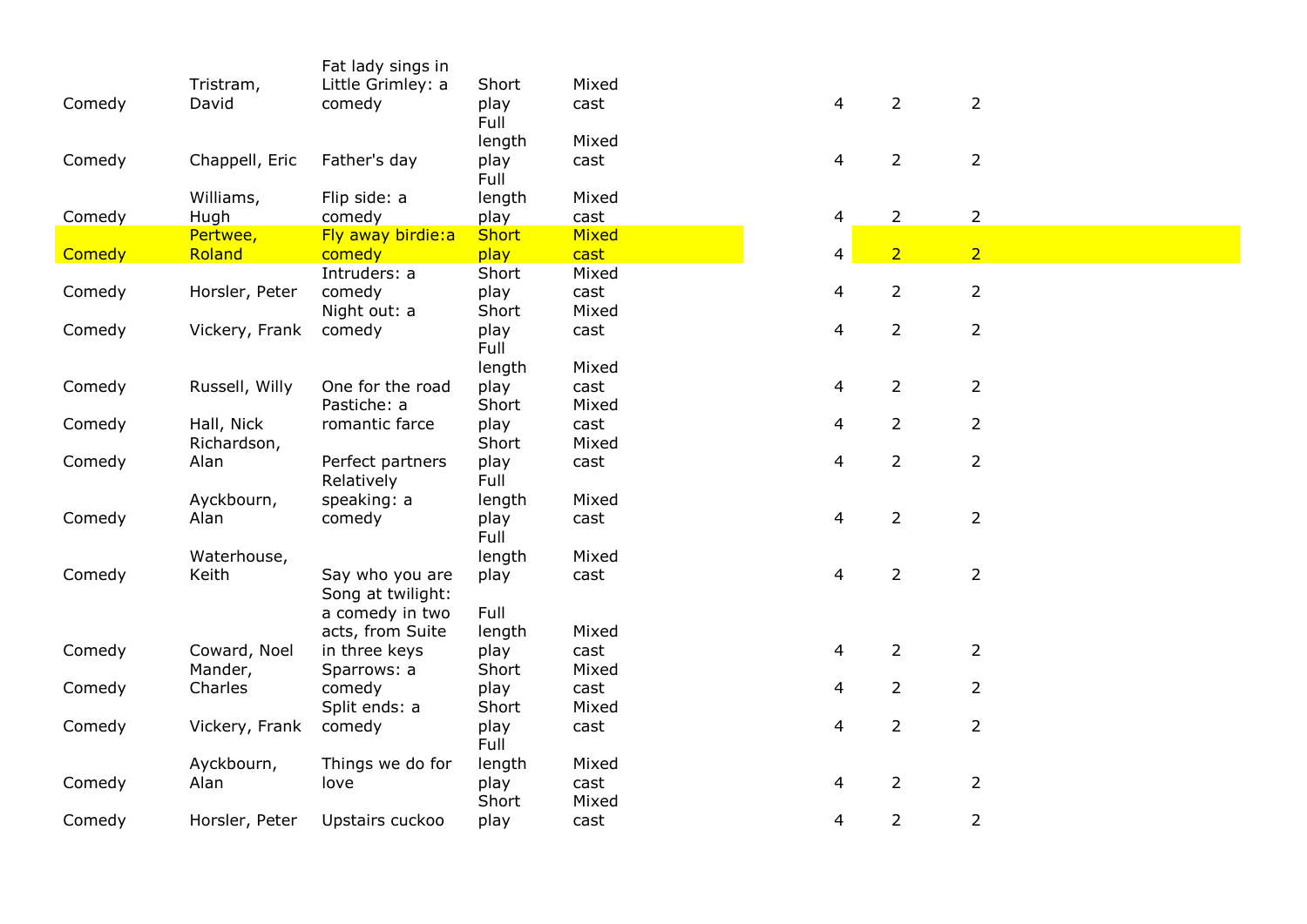|                          | We found love<br>and an exquisite<br>set of porcelain                                                                                                                             |                                                                                                                                                                                                                                                                                                                                        |                                                                                                                                                                                             |                                                                                                                                    |                                                                                                             |                                                                                                        |
|--------------------------|-----------------------------------------------------------------------------------------------------------------------------------------------------------------------------------|----------------------------------------------------------------------------------------------------------------------------------------------------------------------------------------------------------------------------------------------------------------------------------------------------------------------------------------|---------------------------------------------------------------------------------------------------------------------------------------------------------------------------------------------|------------------------------------------------------------------------------------------------------------------------------------|-------------------------------------------------------------------------------------------------------------|--------------------------------------------------------------------------------------------------------|
|                          |                                                                                                                                                                                   |                                                                                                                                                                                                                                                                                                                                        |                                                                                                                                                                                             |                                                                                                                                    |                                                                                                             |                                                                                                        |
| David                    | Avenue                                                                                                                                                                            | play                                                                                                                                                                                                                                                                                                                                   | cast                                                                                                                                                                                        |                                                                                                                                    | $\overline{2}$                                                                                              | $\overline{2}$                                                                                         |
| Rattigan,                |                                                                                                                                                                                   | Short                                                                                                                                                                                                                                                                                                                                  | Mixed                                                                                                                                                                                       |                                                                                                                                    |                                                                                                             |                                                                                                        |
| Terence                  | Before dawn                                                                                                                                                                       | play                                                                                                                                                                                                                                                                                                                                   | cast                                                                                                                                                                                        |                                                                                                                                    |                                                                                                             | $\mathbf{1}$                                                                                           |
|                          |                                                                                                                                                                                   |                                                                                                                                                                                                                                                                                                                                        |                                                                                                                                                                                             |                                                                                                                                    |                                                                                                             |                                                                                                        |
|                          |                                                                                                                                                                                   | Full                                                                                                                                                                                                                                                                                                                                   |                                                                                                                                                                                             |                                                                                                                                    |                                                                                                             | $\mathbf{1}$                                                                                           |
|                          |                                                                                                                                                                                   |                                                                                                                                                                                                                                                                                                                                        |                                                                                                                                                                                             |                                                                                                                                    |                                                                                                             |                                                                                                        |
|                          |                                                                                                                                                                                   | Full                                                                                                                                                                                                                                                                                                                                   |                                                                                                                                                                                             |                                                                                                                                    |                                                                                                             | $\mathbf{1}$                                                                                           |
|                          |                                                                                                                                                                                   |                                                                                                                                                                                                                                                                                                                                        |                                                                                                                                                                                             |                                                                                                                                    |                                                                                                             |                                                                                                        |
|                          | All in a good                                                                                                                                                                     | Short                                                                                                                                                                                                                                                                                                                                  |                                                                                                                                                                                             |                                                                                                                                    |                                                                                                             | $\mathbf 0$                                                                                            |
|                          | cause                                                                                                                                                                             | Short                                                                                                                                                                                                                                                                                                                                  |                                                                                                                                                                                             |                                                                                                                                    |                                                                                                             | 5                                                                                                      |
| Macaulife, Kay<br>Booth, | Bowled over<br>Costa del                                                                                                                                                          | play<br>Short                                                                                                                                                                                                                                                                                                                          | Female cast                                                                                                                                                                                 |                                                                                                                                    |                                                                                                             | 5                                                                                                      |
| Anthony                  | packet!: a farce                                                                                                                                                                  | play                                                                                                                                                                                                                                                                                                                                   | Female cast                                                                                                                                                                                 |                                                                                                                                    | $\mathbf 0$                                                                                                 | 5                                                                                                      |
| Maria                    | comedy<br>Curtain up!: a<br>comedy based on                                                                                                                                       | play                                                                                                                                                                                                                                                                                                                                   | Female cast                                                                                                                                                                                 |                                                                                                                                    | $\mathbf 0$                                                                                                 | 5                                                                                                      |
|                          |                                                                                                                                                                                   |                                                                                                                                                                                                                                                                                                                                        |                                                                                                                                                                                             |                                                                                                                                    |                                                                                                             |                                                                                                        |
| Quilter, Peter           | piers'                                                                                                                                                                            | play                                                                                                                                                                                                                                                                                                                                   | Female cast                                                                                                                                                                                 |                                                                                                                                    | $\mathbf 0$                                                                                                 | 5                                                                                                      |
|                          |                                                                                                                                                                                   |                                                                                                                                                                                                                                                                                                                                        |                                                                                                                                                                                             |                                                                                                                                    |                                                                                                             | 5                                                                                                      |
|                          |                                                                                                                                                                                   |                                                                                                                                                                                                                                                                                                                                        |                                                                                                                                                                                             |                                                                                                                                    |                                                                                                             |                                                                                                        |
| Philip                   |                                                                                                                                                                                   |                                                                                                                                                                                                                                                                                                                                        | Female cast                                                                                                                                                                                 |                                                                                                                                    | $\mathbf 0$                                                                                                 | 5                                                                                                      |
| Johnson,                 | Gerry the gent: a                                                                                                                                                                 | Short                                                                                                                                                                                                                                                                                                                                  |                                                                                                                                                                                             |                                                                                                                                    |                                                                                                             |                                                                                                        |
| Philip                   | comedy<br>Goose in the                                                                                                                                                            | play                                                                                                                                                                                                                                                                                                                                   | Female cast                                                                                                                                                                                 |                                                                                                                                    | $\pmb{0}$                                                                                                   | 5                                                                                                      |
|                          |                                                                                                                                                                                   |                                                                                                                                                                                                                                                                                                                                        |                                                                                                                                                                                             |                                                                                                                                    |                                                                                                             |                                                                                                        |
|                          |                                                                                                                                                                                   |                                                                                                                                                                                                                                                                                                                                        |                                                                                                                                                                                             |                                                                                                                                    |                                                                                                             | 5                                                                                                      |
|                          |                                                                                                                                                                                   |                                                                                                                                                                                                                                                                                                                                        |                                                                                                                                                                                             |                                                                                                                                    |                                                                                                             | 5                                                                                                      |
|                          |                                                                                                                                                                                   |                                                                                                                                                                                                                                                                                                                                        |                                                                                                                                                                                             |                                                                                                                                    |                                                                                                             |                                                                                                        |
| Barbara                  |                                                                                                                                                                                   |                                                                                                                                                                                                                                                                                                                                        |                                                                                                                                                                                             |                                                                                                                                    | 0                                                                                                           | 5                                                                                                      |
| Bate, Sam                | Hit or a miss: a                                                                                                                                                                  | Short                                                                                                                                                                                                                                                                                                                                  | Female cast                                                                                                                                                                                 |                                                                                                                                    | 0                                                                                                           | 5                                                                                                      |
|                          | McGillivray,<br>Dines, Michael<br>Jellicoe, Ann<br>Godber, John<br>Moulding, Bea<br>Day, Doris<br>Day, Doris M.<br>Johnson,<br>Mills, Osbert<br>Johnson,<br>Philip<br>Van kampen, | figurines aboard<br>the SS Farndale<br>Busy-body: a<br>comedy<br>Knack: a comedy<br>Bouncers, and,<br>Shakers: plays<br>Crowing hen: a<br>the author's<br>'Respecting your<br>Ever been had?:<br>a comedy<br>From five to five-<br>thirty: a comedy<br>kitchen: a<br>comedy<br>Green grow the<br>cabbages<br>Her majesty's<br>pleasure | Full<br>length<br>Short<br>play<br>length<br>play<br>length<br>play<br>play<br>Short<br>Full<br>length<br>Short<br>play<br>Short<br>play<br>Short<br>play<br>Short<br>play<br>Short<br>play | Mixed<br>Mixed<br>cast<br>Mixed<br>cast<br>Male<br>cast<br>Female cast<br>Female cast<br>Female cast<br>Female cast<br>Female cast | $\overline{4}$<br>4<br>4<br>4<br>$\overline{4}$<br>5<br>5<br>5<br>5<br>5<br>5<br>5<br>5<br>5<br>5<br>5<br>5 | 3<br>3<br>3<br>$\overline{4}$<br>$\mathbf 0$<br>$\pmb{0}$<br>$\mathbf 0$<br>$\mathbf 0$<br>$\mathbf 0$ |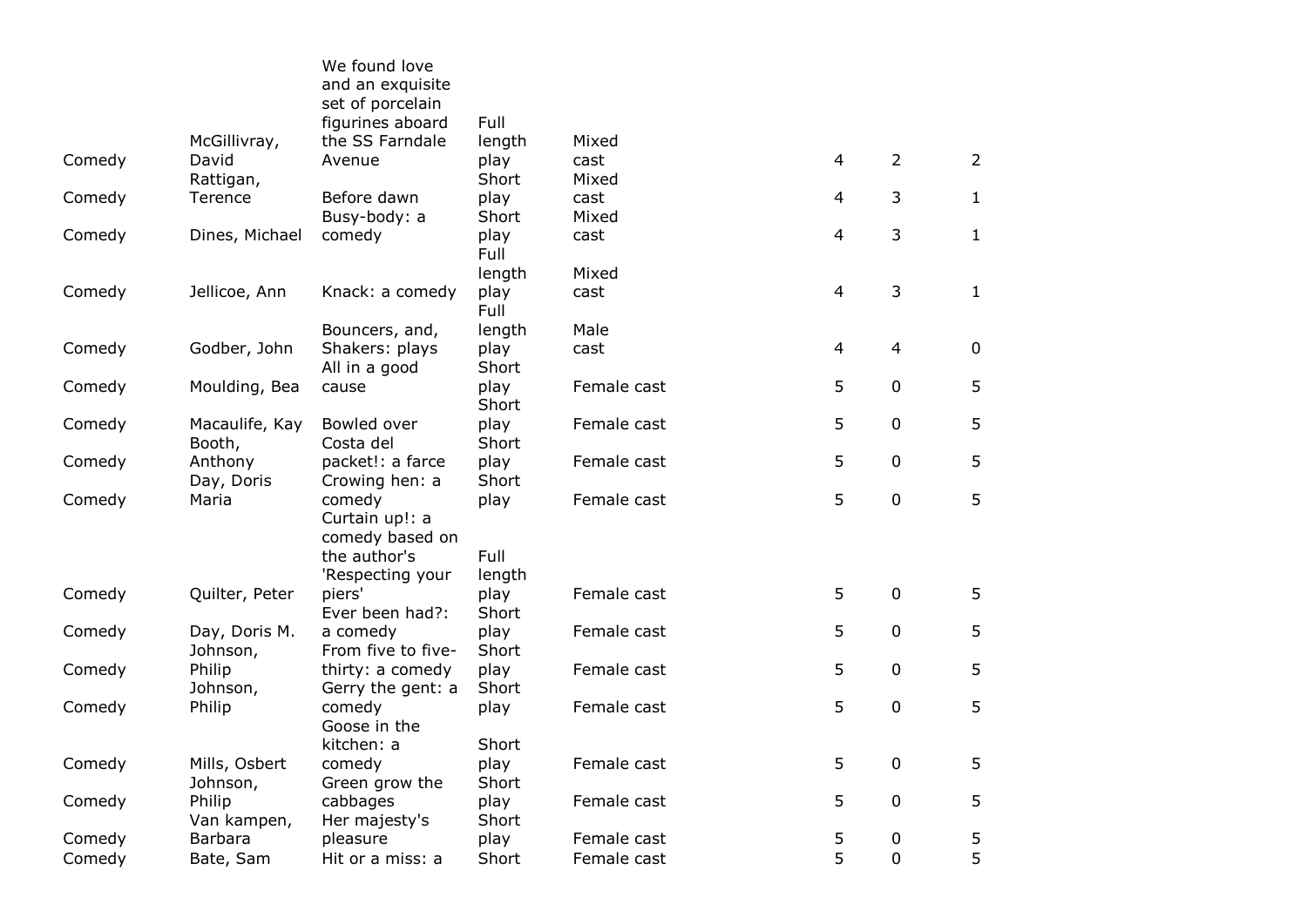|        |                          | comedy                                              | play                 |               |   |                |                |
|--------|--------------------------|-----------------------------------------------------|----------------------|---------------|---|----------------|----------------|
|        |                          | Honeymoon for                                       | Short                |               |   |                |                |
| Comedy | Bate, Sam<br>Sinclair,   | one: a comedy                                       | play<br>Short        | Female cast   | 5 | 0              | 5              |
| Comedy | Naomi<br>Popplewell,     | Matty!<br>Mother's day out:                         | play<br>Short        | Female cast   | 5 | 0              | 5              |
| Comedy | <b>Jack</b><br>Cammiade, | a comedy                                            | play<br>Short        | Female cast   | 5 | 0              | 5              |
| Comedy | Audrey<br>Johnson,       | Ok, Aunt Em!<br>Present for a                       | play<br>Short        | Female cast   | 5 | $\mathbf 0$    | 5              |
| Comedy | Philip                   | lady: a comedy                                      | play<br><b>Short</b> | Female cast   | 5 | $\pmb{0}$      | 5              |
|        |                          |                                                     |                      |               |   |                |                |
| Comedy | Macaulife, Kay           | Red letter day<br>Round and round<br>the gooseberry | play<br>Short        | Female cast   | 5 | $\overline{0}$ | $\overline{5}$ |
| Comedy | Shirley, Rae             | bush<br>Sentimental                                 | play                 | Female cast   | 5 | $\pmb{0}$      | 5              |
| Comedy | Constanduros,<br>Mabel   | ladies: a village<br>comedy                         | Short<br>play        | Female cast   | 5 | $\pmb{0}$      | 5              |
|        | Mackenzie,               | Six one-act<br>comedies for                         | Short                |               |   |                |                |
| Comedy | Frances                  | women                                               | play                 | Female cast   | 5 | $\pmb{0}$      | 5              |
|        |                          | There's a fortune                                   | Short                |               |   |                |                |
| Comedy | Plomley, Roy             | in it!: a farce<br>We need a man:                   | play<br>Short        | Female cast   | 5 | 0              | 5              |
| Comedy | Raby, Derek<br>Bower,    | a comedy<br>Whose wedding                           | play<br>Short        | Female cast   | 5 | $\mathbf 0$    | 5              |
| Comedy | Margaret                 | is it anyway?                                       | play<br>Full         | Female cast   | 5 | $\mathbf 0$    | 5              |
|        | Pertwee,                 | Do not disturb: a                                   | length               | Mixed         |   |                |                |
| Comedy | Michael                  | comedy<br>Housekeeper                               | play<br>Short        | cast<br>Mixed | 5 | $\mathbf{1}$   | 4              |
| Comedy | King, Philip             | wanted                                              | play                 | cast          | 5 | $\mathbf{1}$   | 4              |
|        | Lovegrove,               | Just another day:                                   | Short                | Mixed         |   |                |                |
| Comedy | Arthur                   | a comedy                                            | play                 | cast          | 5 | $\mathbf{1}$   | $\overline{4}$ |
|        | Mander,                  | Shop for charity:                                   | Short                | Mixed         |   |                |                |
| Comedy | Charles                  | a comedy                                            | play                 | cast          | 5 | $\mathbf{1}$   | 4              |
|        | Feydeau,                 |                                                     | Short                | Mixed         |   |                |                |
| Comedy | Georges                  | The music lovers                                    | play<br>Full         | cast          | 5 | $\mathbf{1}$   | 4              |
|        | Durang,                  | Baby with the                                       | length               | Mixed         |   |                |                |
| Comedy | Christopher              | bathwater                                           | play                 | cast          | 5 | $\overline{2}$ | 3              |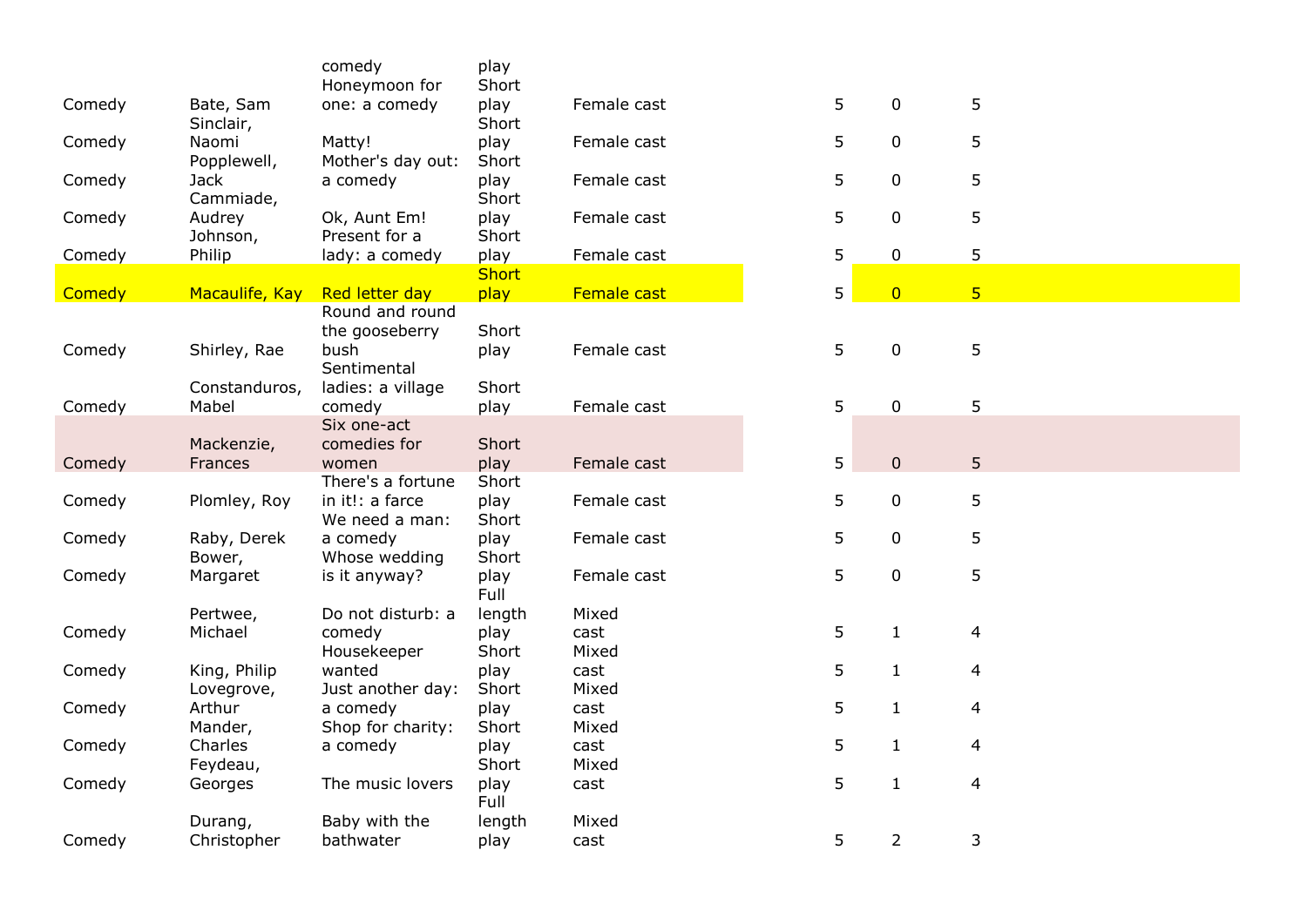|        | Smith,         | Background            | Short        | Mixed |   |                |                      |
|--------|----------------|-----------------------|--------------|-------|---|----------------|----------------------|
| Comedy | Stephen        | artiste               | play         | cast  | 5 | $\overline{2}$ | 3                    |
|        | Musgrove,      | Carry me Kate: a      | Short        | Mixed |   |                |                      |
| Comedy | Rachel         | comedy                | play         | cast  | 5 | $\overline{2}$ | 3                    |
|        |                | Happy birthday,       |              |       |   |                |                      |
|        |                | adapted &             | Full         |       |   |                |                      |
|        | Camoletti,     | translated by         | length       | Mixed |   |                |                      |
| Comedy | Marc           | <b>Beverley Cross</b> | play         | cast  | 5 | $\overline{2}$ | 3                    |
|        |                |                       | Short        | Mixed |   |                |                      |
| Comedy | King, Philip   | Holiday eve           | play         | cast  | 5 | $\overline{2}$ | 3                    |
|        | Cary, Falkland |                       | Short        | Mixed |   |                |                      |
| Comedy | L.             | Holiday home          | play         | cast  | 5 | $\overline{2}$ | 3                    |
|        |                |                       | Full         |       |   |                |                      |
|        |                | Lettice and           | length       | Mixed |   |                | Extras (usually non- |
| Comedy | Shaffer, Peter | lovage: a comedy      | play         | cast  | 5 | $\overline{2}$ | speaking)<br>3       |
|        |                | Look who's            | Full         |       |   |                |                      |
|        | Benfield,      | talking!: a           | length       | Mixed |   |                |                      |
| Comedy | Derek          | comedy                | play         | cast  | 5 | $\overline{2}$ | 3                    |
|        |                |                       | Full         |       |   |                |                      |
|        | Hawdon,        |                       | length       | Mixed |   |                |                      |
| Comedy | Robin          | Mating game           | play         | cast  | 5 | $\overline{2}$ | 3                    |
|        |                | Private lives: an     | Full         | Mixed |   |                |                      |
| Comedy | Coward, Noel   | intimate comedy       | length       | cast  | 5 | $\overline{2}$ | 3                    |
|        |                | Second time           | play<br>Full |       |   |                |                      |
|        | Benfield,      | around: a             | length       | Mixed |   |                |                      |
| Comedy | Derek          | comedy                | play         | cast  | 5 | $\overline{2}$ | 3                    |
|        |                |                       | Full         |       |   |                |                      |
|        | Benfield,      |                       | length       | Mixed |   |                |                      |
| Comedy | Derek          | Touch and go          | play         | cast  | 5 | $\overline{2}$ | 3                    |
|        |                |                       | Full         |       |   |                |                      |
|        | Waterhouse,    | Who's who?: a         | length       | Mixed |   |                |                      |
| Comedy | Keith          | comedy                | play         | cast  | 5 | $\overline{2}$ | 3                    |
|        | Stoppard,      |                       | Short        | Mixed |   |                |                      |
| Comedy | Tom            | After Magritte        | play         | cast  | 5 | 3              | $\overline{2}$       |
|        |                |                       | Full         |       |   |                |                      |
|        |                | After you with        | length       | Mixed |   |                |                      |
| Comedy | Travers, Ben   | the milk              | play         | cast  | 5 | 3              | $\overline{2}$       |
|        |                | Bell, book and        | Full         |       |   |                |                      |
|        | Van Druten,    | candle: a comedy      | length       | Mixed |   |                |                      |
| Comedy | John           | in three acts         | play         | cast  | 5 | $\mathsf{3}$   | $\overline{2}$       |
|        | Pertwee,       | Bit between the       | Full         | Mixed |   |                |                      |
| Comedy | Michael        | teeth                 | length       | cast  | 5 | 3              | $\overline{2}$       |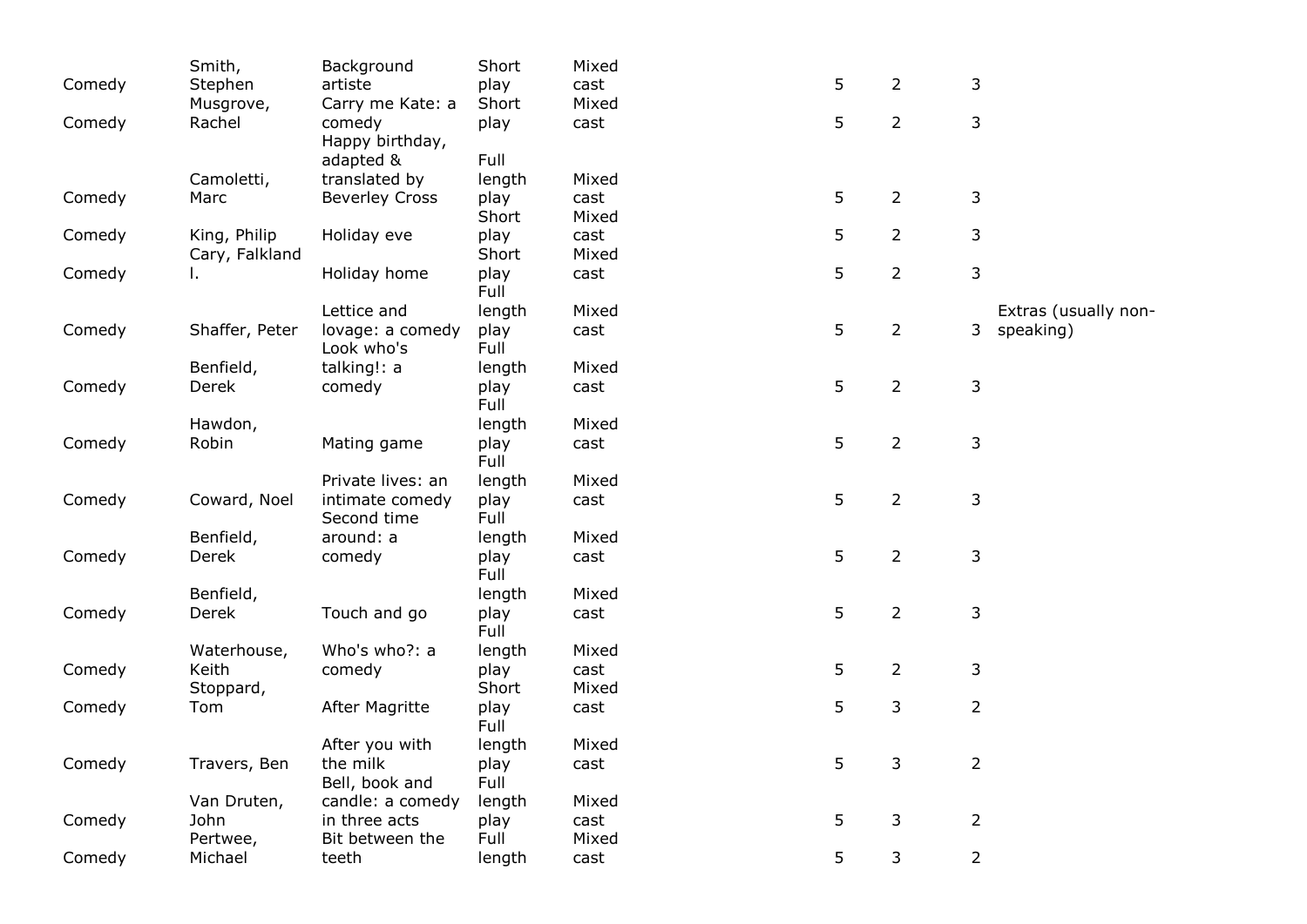|        |                    |                                      | play           |               |   |                |                          |
|--------|--------------------|--------------------------------------|----------------|---------------|---|----------------|--------------------------|
|        |                    | Breakfast for                        | Short          | Mixed         |   |                |                          |
| Comedy | Foxton, David      | one: a comedy                        | play           | cast          | 5 | 3              | $\overline{2}$           |
|        | Ayckbourn,         | Confusions: five<br>interlinked one- | Short          | Mixed         |   |                |                          |
| Comedy | Alan               | act plays                            | play           | cast          | 5 | 3              | $\overline{2}$           |
|        |                    |                                      | Full           |               |   |                |                          |
|        |                    | Feedem fighters:                     | length         | Mixed         |   |                | Extras (usually non-     |
| Comedy | Mode, Dorian       | a comedy                             | play           | cast          | 5 | 3              | speaking)<br>$2^{\circ}$ |
|        |                    | Good doctor: a<br>new comedy with    |                |               |   |                |                          |
|        |                    | music, based on                      | Full           |               |   |                |                          |
|        |                    | stories by Anton                     | length         | Mixed         |   |                |                          |
| Comedy | Simon, Neil        | Chekhov                              | play           | cast          | 5 | 3              | $\overline{2}$           |
|        | Mortimer,          |                                      | Short          | Mixed         |   |                |                          |
| Comedy | John               | I spy<br><b>Inspector Drake</b>      | play<br>Full   | cast          | 5 | 3              | $\overline{2}$           |
|        | Tristram,          | and the perfekt                      | length         | Mixed         |   |                |                          |
| Comedy | David              | crime: a comedy                      | play           | cast          | 5 | 3              | $\overline{2}$           |
|        | Mander,            | Monmouth: a                          | Short          | Mixed         |   |                |                          |
| Comedy | Charles            | comedy                               | play           | cast          | 5 | 3              | $\overline{2}$           |
|        |                    |                                      | Full           |               |   |                |                          |
| Comedy | Williams,<br>Simon | Nobody's perfect:<br>a comedy        | length<br>play | Mixed<br>cast | 5 | 3              | $\overline{2}$           |
|        |                    |                                      | Full           |               |   |                |                          |
|        | Williams,          | Plaintiff in a                       | length         | Mixed         |   |                |                          |
| Comedy | Hugh               | pretty hat                           | play           | cast          | 5 | 3              | $\overline{2}$           |
|        | Ayckbourn,         | Time and time                        | Full<br>length | Mixed         |   |                |                          |
| Comedy | Alan               | again: a comedy                      | play           | cast          | 5 | 3              | $\overline{2}$           |
|        |                    | Two dozen red                        |                |               |   |                |                          |
|        |                    | roses: a play                        |                |               |   |                |                          |
|        |                    | adapted from the                     | Full           |               |   |                |                          |
|        | Horne,             | Italian of Aldo de                   | length         | Mixed         |   |                |                          |
| Comedy | Kenneth            | Benedetti.                           | play<br>Full   | cast          | 5 | 3              | $\overline{2}$           |
|        | Black, Ian         |                                      | length         | Mixed         |   |                |                          |
| Comedy | stuart             | We must kill Toni                    | play           | cast          | 5 | 3              | $\overline{2}$           |
| Comedy | Harrison, Neil     | Whodidit?: a<br>comedy               | Short<br>play  | Mixed<br>cast | 5 | 3              | $\overline{2}$           |
|        |                    | Little Malcolm                       | Full           |               |   |                |                          |
|        | Halliwell,         | and his struggle                     | length         | Mixed         |   |                |                          |
| Comedy | David              | against the                          | play           | cast          | 5 | $\overline{4}$ | $\mathbf{1}$             |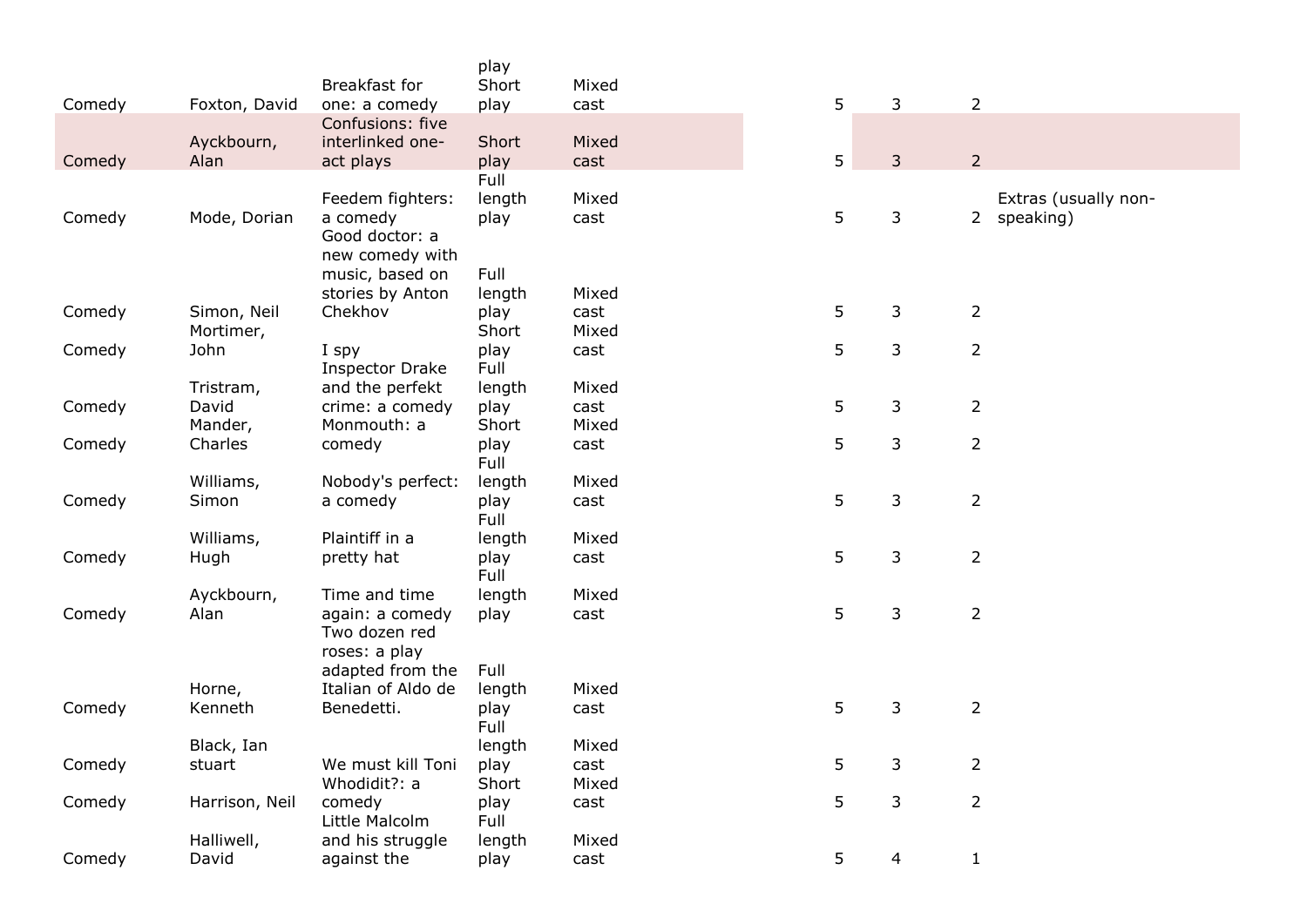eunuchs

|        |                                | All on a<br>summer's day: a                                    |               |             |   |             |   |
|--------|--------------------------------|----------------------------------------------------------------|---------------|-------------|---|-------------|---|
|        |                                | comedy of the                                                  | Short         |             |   |             |   |
| Comedy | Agg, Howard<br>James, Stella   | countryside<br>All right on the                                | play<br>Short | Female cast | 6 | $\mathbf 0$ | 6 |
| Comedy | Wyn<br>McConnell,              | night!<br>Blush pink: a                                        | play<br>Short | Female cast | 6 | $\mathbf 0$ | 6 |
| Comedy | Jean                           | comedy<br>Bread of heaven:                                     | play<br>Short | Female cast | 6 | 0           | 6 |
| Comedy | Shirley, Rae<br>Crowther,      | a comedy<br>Calling: a                                         | play<br>Short | Female cast | 6 | $\mathbf 0$ | 6 |
| Comedy | Colin<br>Crowther,             | comedy<br>Calling: a                                           | play<br>Short | Female cast | 6 | 0           | 6 |
| Comedy | Colin                          | comedy<br>Darlings, you                                        | play<br>Short | Female cast | 6 | $\mathbf 0$ | 6 |
| Comedy | Lomas, Derek<br>Hillman, Barry | were wonderful!                                                | play<br>Short | Female cast | 6 | 0           | 6 |
| Comedy | I.<br>Constanduros,            | Face the music<br>Goose chase: a                               | play<br>Short | Female cast | 6 | 0           | 6 |
| Comedy | Mabel                          | rustic comedy<br>Her husband's                                 | play<br>Short | Female cast | 6 | 0           | 6 |
| Comedy | Bate, Sam                      | harem: a comedy<br>Knowing                                     | play<br>Short | Female cast | 6 | $\mathbf 0$ | 6 |
| Comedy | Rensten, Mary<br>Booth,        | Constance Spry<br>Ladies, this is                              | play<br>Short | Female cast | 6 | 0           | 6 |
| Comedy | Anthony                        | war!<br>Little heir: a                                         | play<br>Short | Female cast | 6 | 0           | 6 |
| Comedy | Macaulife, Kay                 | comedy<br>Matter of choice:<br>a script-held<br>comedy for six | play<br>Short | Female cast | 6 | $\mathbf 0$ | 6 |
| Comedy | Moulding, Bea                  | characters<br>Mix-up-atosis: a                                 | play<br>Short | Female cast | 6 | $\mathbf 0$ | 6 |
| Comedy | Rees, Phoebe<br>Brandon,       | comedy                                                         | play<br>Short | Female cast | 6 | 0           | 6 |
| Comedy | Eileen                         | Party time                                                     | play<br>Short | Female cast | 6 | $\mathbf 0$ | 6 |
| Comedy | Honey, Joan<br>James, Stella   | Play-reading                                                   | play<br>Short | Female cast | 6 | $\mathbf 0$ | 6 |
| Comedy | Wyn                            | Right spirit!                                                  | play          | Female cast | 6 | 0           | 6 |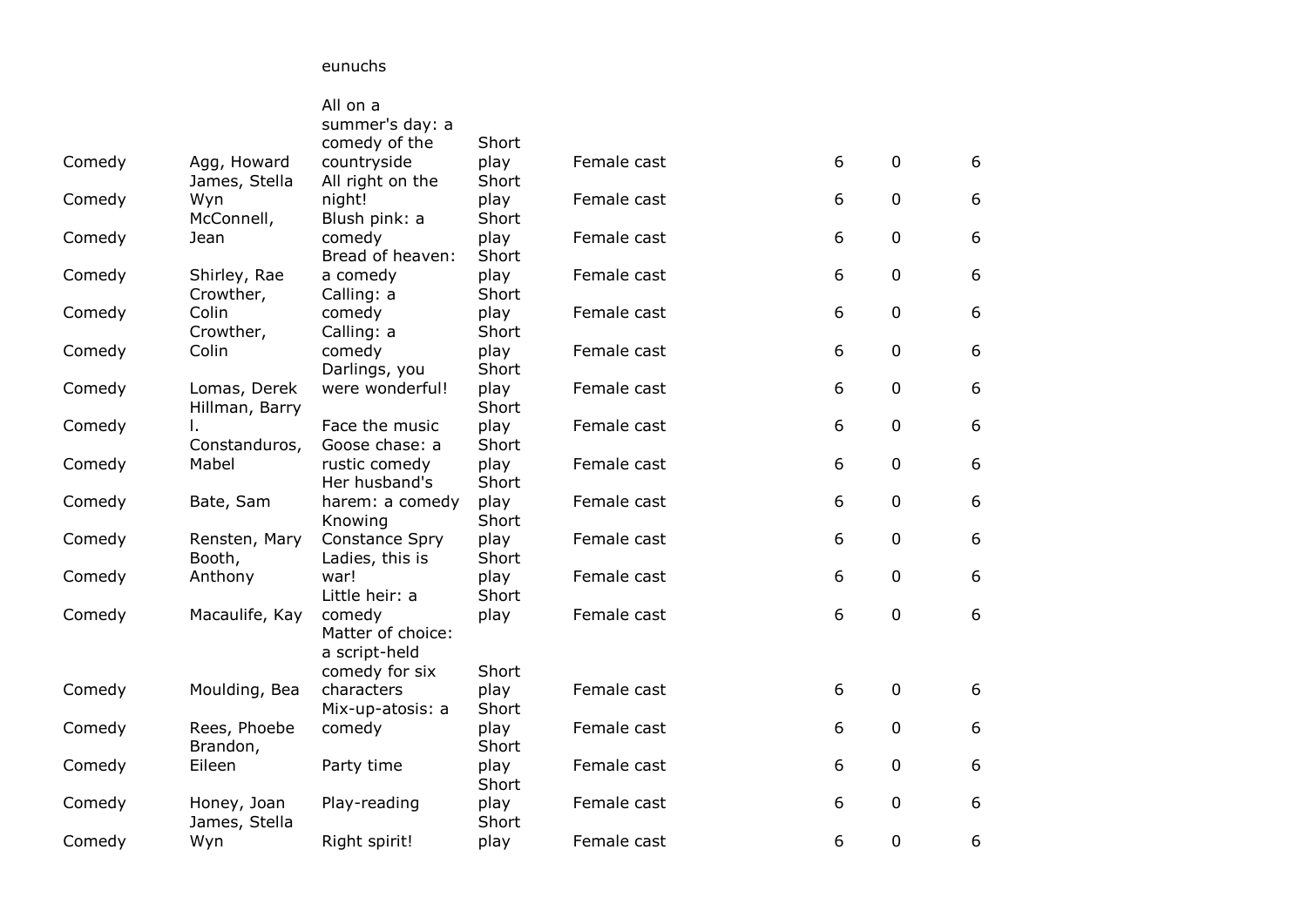| Bate, Sam    | comedy                                                                                                                     |                                                                                                                                                                                                            | Female cast                                                                                                                                                               | 6                                                                                          | $\mathbf 0$                          | 6                                                                                                                                   |                       |  |
|--------------|----------------------------------------------------------------------------------------------------------------------------|------------------------------------------------------------------------------------------------------------------------------------------------------------------------------------------------------------|---------------------------------------------------------------------------------------------------------------------------------------------------------------------------|--------------------------------------------------------------------------------------------|--------------------------------------|-------------------------------------------------------------------------------------------------------------------------------------|-----------------------|--|
|              | Sherry in the                                                                                                              |                                                                                                                                                                                                            |                                                                                                                                                                           |                                                                                            |                                      |                                                                                                                                     |                       |  |
| Shirley, Rae | trifle: a comedy                                                                                                           | play                                                                                                                                                                                                       | Female cast                                                                                                                                                               | 6                                                                                          | $\mathbf 0$                          | 6                                                                                                                                   |                       |  |
|              |                                                                                                                            | <b>Short</b>                                                                                                                                                                                               |                                                                                                                                                                           |                                                                                            |                                      |                                                                                                                                     |                       |  |
| Wyn          | on!: a comedy                                                                                                              | play                                                                                                                                                                                                       | Female cast                                                                                                                                                               | 6                                                                                          | $\overline{0}$                       | $6 \overline{6}$                                                                                                                    |                       |  |
|              | Slight                                                                                                                     | Short                                                                                                                                                                                                      |                                                                                                                                                                           |                                                                                            |                                      |                                                                                                                                     |                       |  |
| Dale, Adrian | misunderstanding                                                                                                           | play                                                                                                                                                                                                       | Female cast                                                                                                                                                               | 6                                                                                          | $\mathbf 0$                          | 6                                                                                                                                   |                       |  |
| Sinclair,    | Star dusters: a                                                                                                            | Short                                                                                                                                                                                                      |                                                                                                                                                                           |                                                                                            |                                      |                                                                                                                                     |                       |  |
| Naomi        | farcical comedy                                                                                                            | play                                                                                                                                                                                                       | Female cast                                                                                                                                                               | 6                                                                                          | $\mathbf 0$                          | 6                                                                                                                                   |                       |  |
| Johnson,     | Success story: a                                                                                                           | Short                                                                                                                                                                                                      |                                                                                                                                                                           |                                                                                            |                                      |                                                                                                                                     |                       |  |
| Philip       | comedy                                                                                                                     | play                                                                                                                                                                                                       | Female cast                                                                                                                                                               | 6                                                                                          | $\mathbf 0$                          | 6                                                                                                                                   |                       |  |
| Van Kampen,  | Teatime tactics:                                                                                                           |                                                                                                                                                                                                            |                                                                                                                                                                           |                                                                                            |                                      |                                                                                                                                     |                       |  |
| Barbara      | a lively comedy                                                                                                            | play                                                                                                                                                                                                       | Female cast                                                                                                                                                               | 6                                                                                          | 0                                    | 6                                                                                                                                   |                       |  |
| Pertwee,     | What heaven'll                                                                                                             | Short                                                                                                                                                                                                      |                                                                                                                                                                           |                                                                                            |                                      |                                                                                                                                     |                       |  |
| Roland       | send you                                                                                                                   | play                                                                                                                                                                                                       | Female cast                                                                                                                                                               | 6                                                                                          | 0                                    | 6                                                                                                                                   |                       |  |
| Johnson,     | Witching hour: a                                                                                                           | Short                                                                                                                                                                                                      |                                                                                                                                                                           |                                                                                            |                                      |                                                                                                                                     |                       |  |
| Philip       | comedy                                                                                                                     | play                                                                                                                                                                                                       | Female cast                                                                                                                                                               | 6                                                                                          | $\mathbf 0$                          | 6                                                                                                                                   |                       |  |
|              |                                                                                                                            |                                                                                                                                                                                                            |                                                                                                                                                                           |                                                                                            |                                      |                                                                                                                                     |                       |  |
| Bryan, Mary  | dynamic!                                                                                                                   | play                                                                                                                                                                                                       | Female cast                                                                                                                                                               | 6                                                                                          | $\mathbf 0$                          | 6                                                                                                                                   |                       |  |
| Popplewell,  | Careful rapture:                                                                                                           | Short                                                                                                                                                                                                      | Mixed                                                                                                                                                                     |                                                                                            |                                      |                                                                                                                                     |                       |  |
| <b>Jack</b>  | a comedy                                                                                                                   | play                                                                                                                                                                                                       | cast                                                                                                                                                                      |                                                                                            |                                      |                                                                                                                                     |                       |  |
|              |                                                                                                                            |                                                                                                                                                                                                            |                                                                                                                                                                           |                                                                                            |                                      |                                                                                                                                     |                       |  |
|              |                                                                                                                            | length                                                                                                                                                                                                     |                                                                                                                                                                           |                                                                                            |                                      |                                                                                                                                     |                       |  |
|              | comedy                                                                                                                     | play                                                                                                                                                                                                       | cast                                                                                                                                                                      |                                                                                            |                                      | 4                                                                                                                                   |                       |  |
|              | Boeing-boeing: a                                                                                                           |                                                                                                                                                                                                            |                                                                                                                                                                           |                                                                                            |                                      |                                                                                                                                     |                       |  |
|              |                                                                                                                            |                                                                                                                                                                                                            |                                                                                                                                                                           |                                                                                            |                                      |                                                                                                                                     |                       |  |
|              |                                                                                                                            |                                                                                                                                                                                                            |                                                                                                                                                                           |                                                                                            |                                      |                                                                                                                                     |                       |  |
|              |                                                                                                                            |                                                                                                                                                                                                            |                                                                                                                                                                           |                                                                                            |                                      |                                                                                                                                     |                       |  |
|              |                                                                                                                            |                                                                                                                                                                                                            |                                                                                                                                                                           |                                                                                            |                                      |                                                                                                                                     |                       |  |
|              |                                                                                                                            |                                                                                                                                                                                                            |                                                                                                                                                                           |                                                                                            |                                      |                                                                                                                                     |                       |  |
|              |                                                                                                                            |                                                                                                                                                                                                            |                                                                                                                                                                           |                                                                                            |                                      |                                                                                                                                     |                       |  |
|              |                                                                                                                            |                                                                                                                                                                                                            |                                                                                                                                                                           |                                                                                            |                                      |                                                                                                                                     |                       |  |
|              |                                                                                                                            |                                                                                                                                                                                                            |                                                                                                                                                                           |                                                                                            |                                      |                                                                                                                                     |                       |  |
|              |                                                                                                                            |                                                                                                                                                                                                            |                                                                                                                                                                           |                                                                                            |                                      |                                                                                                                                     |                       |  |
| Georgina     | comedy                                                                                                                     | play                                                                                                                                                                                                       |                                                                                                                                                                           |                                                                                            |                                      |                                                                                                                                     |                       |  |
|              |                                                                                                                            |                                                                                                                                                                                                            |                                                                                                                                                                           |                                                                                            |                                      |                                                                                                                                     |                       |  |
|              |                                                                                                                            |                                                                                                                                                                                                            |                                                                                                                                                                           |                                                                                            |                                      |                                                                                                                                     |                       |  |
|              |                                                                                                                            |                                                                                                                                                                                                            |                                                                                                                                                                           |                                                                                            |                                      | 4                                                                                                                                   |                       |  |
|              |                                                                                                                            |                                                                                                                                                                                                            |                                                                                                                                                                           |                                                                                            |                                      |                                                                                                                                     |                       |  |
| Williams,    | His, hers and                                                                                                              | length                                                                                                                                                                                                     | Mixed                                                                                                                                                                     |                                                                                            |                                      |                                                                                                                                     |                       |  |
| Hugh         | theirs: a comedy                                                                                                           | play                                                                                                                                                                                                       | cast                                                                                                                                                                      |                                                                                            |                                      | 4                                                                                                                                   |                       |  |
|              | James, Stella<br>Jones, Paul<br>Camoletti,<br>Marc<br>Warburton,<br><b>Nick</b><br>King, Philip<br>Reid,<br>Chappell, Eric | Royal carpet: a<br>Show must go<br>You gotta be<br>Birthday<br>honours: a light<br>comedy in two<br>acts<br>Distracted globe<br>Elementary, my<br>dear<br>Flowers of<br>sulphur: a<br>Haywire: a<br>comedy | Short<br>play<br>Short<br>Short<br>Short<br>Full<br>Full<br>length<br>play<br>Short<br>play<br>Full<br>length<br>play<br>Full<br>length<br>Full<br>length<br>play<br>Full | Mixed<br>Mixed<br>cast<br>Mixed<br>cast<br>Mixed<br>cast<br>Mixed<br>cast<br>Mixed<br>cast | 6<br>6<br>6<br>6<br>6<br>6<br>6<br>6 | $1\,$<br>$\overline{2}$<br>$\overline{2}$<br>$\overline{2}$<br>$\overline{2}$<br>$\overline{2}$<br>$\overline{2}$<br>$\overline{2}$ | 5<br>4<br>4<br>4<br>4 |  |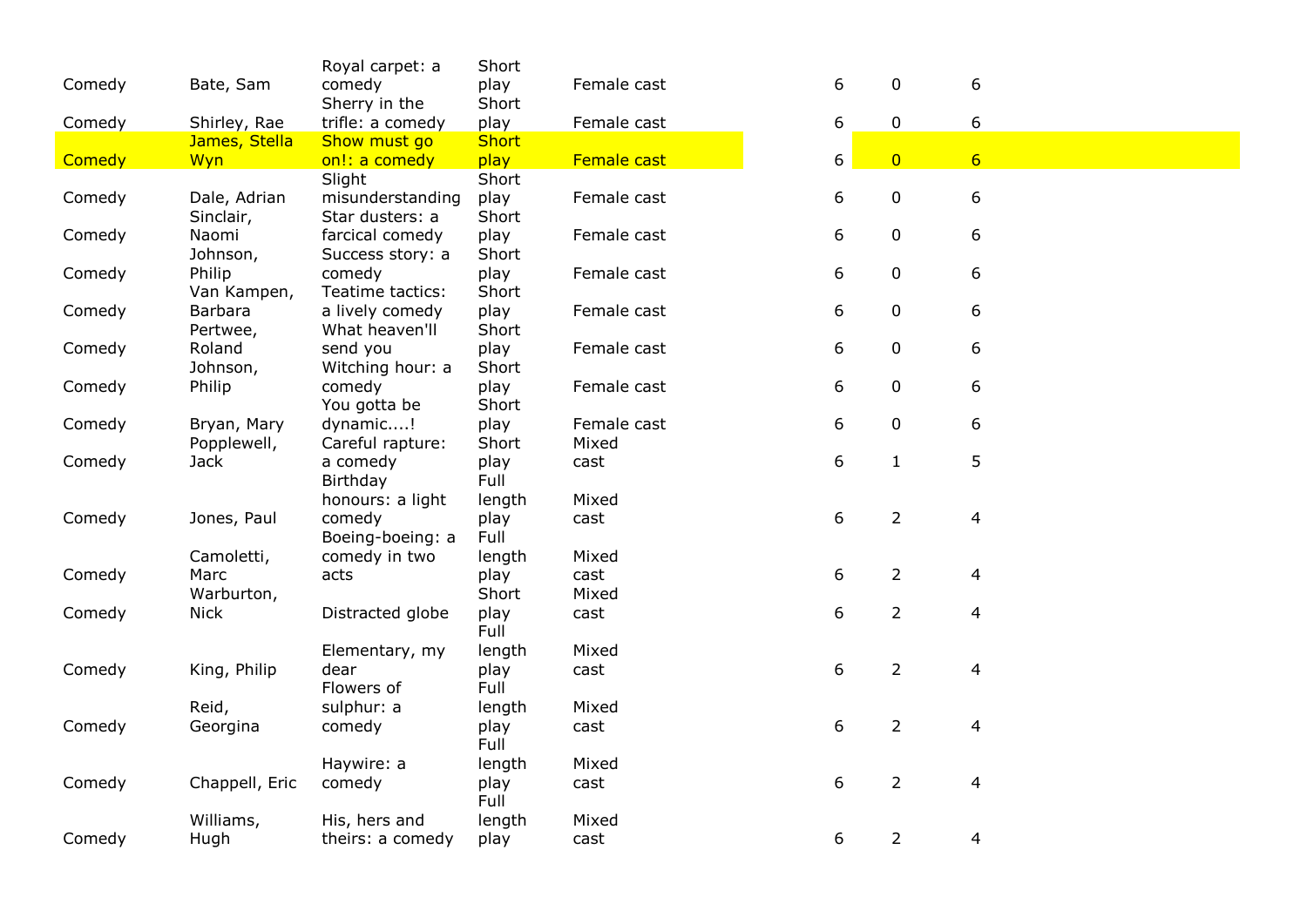|               |                    | Memory of water,                | Full           |               |   |                |                |
|---------------|--------------------|---------------------------------|----------------|---------------|---|----------------|----------------|
|               | Stephenson,        | and, Five kinds of              | length         | Mixed         |   |                |                |
| Comedy        | Shelagh            | silence                         | play           | cast          |   | 6              | $\overline{2}$ |
|               |                    | No dinner for                   | Full           |               |   |                |                |
|               | Taylor,            | sinners: a                      | length         | Mixed         |   |                |                |
| Comedy        | Edward             | comedy                          | play           | cast          |   | 6              | $\overline{2}$ |
|               |                    |                                 | Full           |               |   |                |                |
|               | Benfield,          | Over my dead                    | length         | Mixed         |   |                |                |
| Comedy        | Derek              | body: a comedy                  | play           | cast          | 6 |                | $\overline{2}$ |
|               |                    | Prisoner of                     | Full           |               |   |                |                |
|               |                    | Second Avenue:                  | length         | Mixed         |   |                |                |
| Comedy        | Simon, Neil        | a comedy<br>Romantic            | play           | cast          | 6 |                | $\overline{2}$ |
|               |                    | comedy: a                       | Full           |               |   |                |                |
|               | Slade,             | comedy in three                 | length         | Mixed         |   |                |                |
| Comedy        | Bernard            | acts                            | play           | cast          | 6 |                | $\overline{2}$ |
|               |                    |                                 | Full           |               |   |                |                |
|               |                    | Third week in                   | length         | Mixed         |   |                |                |
| Comedy        | Gordon, Peter      | August                          | play           | cast          | 6 | $\overline{2}$ |                |
|               |                    |                                 | Full           |               |   |                |                |
|               | Mortimer,          | When the cat's                  | length         | Mixed         |   |                |                |
| Comedy        | Johnnie            | away: a comedy                  | play           | cast          | 6 | $\overline{2}$ |                |
|               |                    | Your obedient                   | Full           |               |   |                |                |
|               |                    | servant: a                      | length         | Mixed         |   |                |                |
| Comedy        | Morgan, Diana      | comedy                          | play           | cast          | 6 | $\overline{2}$ |                |
|               | Benfield,          |                                 | Full           | Mixed         |   |                |                |
| Comedy        | Derek              | Anyone for<br>breakfast: a play | length<br>play | cast          | 6 | 3              |                |
|               | Jennings,          | Bathroom door: a                | <b>Short</b>   | Mixed         |   |                |                |
| <b>Comedy</b> | Gertrude E.        | farce                           | play           | cast          | 6 | 3 <sup>1</sup> |                |
|               |                    |                                 | Full           |               |   |                |                |
|               | Cary, Falkland     |                                 | length         | Mixed         |   |                |                |
| Comedy        |                    | Crystal clear                   | play           | cast          | 6 | 3              |                |
|               | Houghton,          | Dear departed: a                | Short          | Mixed         |   |                |                |
| Comedy        | <b>Stanley</b>     | comedy                          | play           | cast          | 6 | 3              |                |
|               |                    | Fish out of water:              | Full           |               |   |                |                |
|               | Benfield,          | a comedy, new                   | length         | Mixed         |   |                |                |
| Comedy        | Derek              | version                         | play           | cast          | 6 | 3              |                |
|               |                    |                                 | Full           |               |   |                |                |
|               | Benfield,          | Fly in the                      | length         | Mixed         |   |                |                |
| Comedy        | Derek              | ointment                        | play           | cast          | 6 | 3              |                |
| Comedy        | Harris,<br>Richard | Foot in the door:<br>a comedy   | Full<br>length | Mixed<br>cast | 6 | 3              |                |
|               |                    |                                 |                |               |   |                |                |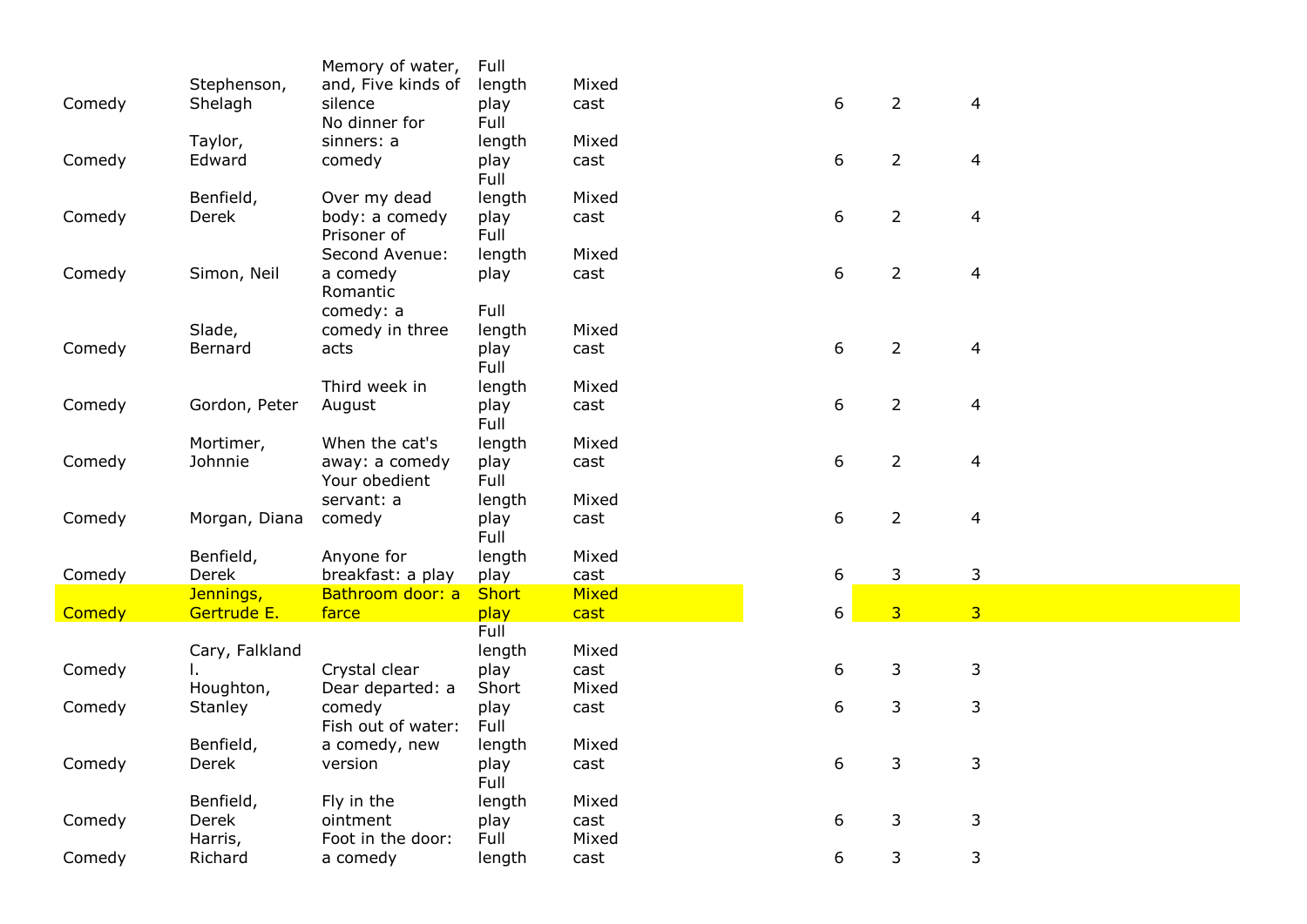| Full<br>Benfield,<br>length<br>Mixed<br>Funny business:<br>$\boldsymbol{6}$<br>3<br>3<br>play<br>Comedy<br>Derek<br>a comedy<br>cast<br>Full<br>How the other<br>half loves: a<br>Ayckbourn,<br>length<br>Mixed<br>6<br>3<br>3<br>Alan<br>Comedy<br>comedy<br>play<br>cast<br>Full<br>Benfield,<br>In at the deep<br>length<br>Mixed<br>6<br>3<br>3<br>Derek<br>end: a comedy<br>play<br>Comedy<br>cast<br>Full<br>length<br>Waterhouse,<br>Mixed<br>6<br>3<br>3<br>Comedy<br>John<br>Just the ticket!<br>play<br>cast<br>Little foundling:<br>a script-held play<br>Mixed<br>Short<br>6<br>3<br>3<br>Macaulife, Kay<br>Comedy<br>for six people<br>play<br>cast |
|------------------------------------------------------------------------------------------------------------------------------------------------------------------------------------------------------------------------------------------------------------------------------------------------------------------------------------------------------------------------------------------------------------------------------------------------------------------------------------------------------------------------------------------------------------------------------------------------------------------------------------------------------------------|
|                                                                                                                                                                                                                                                                                                                                                                                                                                                                                                                                                                                                                                                                  |
|                                                                                                                                                                                                                                                                                                                                                                                                                                                                                                                                                                                                                                                                  |
|                                                                                                                                                                                                                                                                                                                                                                                                                                                                                                                                                                                                                                                                  |
|                                                                                                                                                                                                                                                                                                                                                                                                                                                                                                                                                                                                                                                                  |
|                                                                                                                                                                                                                                                                                                                                                                                                                                                                                                                                                                                                                                                                  |
|                                                                                                                                                                                                                                                                                                                                                                                                                                                                                                                                                                                                                                                                  |
|                                                                                                                                                                                                                                                                                                                                                                                                                                                                                                                                                                                                                                                                  |
|                                                                                                                                                                                                                                                                                                                                                                                                                                                                                                                                                                                                                                                                  |
|                                                                                                                                                                                                                                                                                                                                                                                                                                                                                                                                                                                                                                                                  |
|                                                                                                                                                                                                                                                                                                                                                                                                                                                                                                                                                                                                                                                                  |
|                                                                                                                                                                                                                                                                                                                                                                                                                                                                                                                                                                                                                                                                  |
|                                                                                                                                                                                                                                                                                                                                                                                                                                                                                                                                                                                                                                                                  |
|                                                                                                                                                                                                                                                                                                                                                                                                                                                                                                                                                                                                                                                                  |
|                                                                                                                                                                                                                                                                                                                                                                                                                                                                                                                                                                                                                                                                  |
| Full<br>Love in a mist: a                                                                                                                                                                                                                                                                                                                                                                                                                                                                                                                                                                                                                                        |
| comedy in three<br>Mixed<br>Horne,<br>length<br>6<br>3<br>3<br>Kenneth                                                                                                                                                                                                                                                                                                                                                                                                                                                                                                                                                                                           |
| Comedy<br>acts<br>play<br>cast<br>Full                                                                                                                                                                                                                                                                                                                                                                                                                                                                                                                                                                                                                           |
| Milk and honey:<br>length<br>Mixed                                                                                                                                                                                                                                                                                                                                                                                                                                                                                                                                                                                                                               |
| 6<br>3<br>3<br>King, Philip<br>a light comedy<br>play<br>Comedy<br>cast                                                                                                                                                                                                                                                                                                                                                                                                                                                                                                                                                                                          |
| Full                                                                                                                                                                                                                                                                                                                                                                                                                                                                                                                                                                                                                                                             |
| Churchill,<br>My friend Miss<br>length<br>Mixed                                                                                                                                                                                                                                                                                                                                                                                                                                                                                                                                                                                                                  |
| 6<br>3<br>3<br>Donald<br>Flint: a comedy<br>Comedy<br>play<br>cast                                                                                                                                                                                                                                                                                                                                                                                                                                                                                                                                                                                               |
| Full<br>Norman                                                                                                                                                                                                                                                                                                                                                                                                                                                                                                                                                                                                                                                   |
| Mixed<br>Ayckbourn,<br>conquests: a<br>length                                                                                                                                                                                                                                                                                                                                                                                                                                                                                                                                                                                                                    |
| 6<br>$\overline{3}$<br>3<br>Alan<br>Comedy<br>trilogy of plays<br>play<br>cast                                                                                                                                                                                                                                                                                                                                                                                                                                                                                                                                                                                   |
| Full                                                                                                                                                                                                                                                                                                                                                                                                                                                                                                                                                                                                                                                             |
| Safari party: a<br>length<br>Mixed                                                                                                                                                                                                                                                                                                                                                                                                                                                                                                                                                                                                                               |
| 6<br>3<br>Firth, Tim<br>3<br>Comedy<br>comedy<br>play<br>cast                                                                                                                                                                                                                                                                                                                                                                                                                                                                                                                                                                                                    |
| Brockhill,<br>Short<br>Mixed                                                                                                                                                                                                                                                                                                                                                                                                                                                                                                                                                                                                                                     |
| 6<br>3<br>3<br>School ties<br>Comedy<br>George<br>play<br>cast                                                                                                                                                                                                                                                                                                                                                                                                                                                                                                                                                                                                   |
| Sganarelle                                                                                                                                                                                                                                                                                                                                                                                                                                                                                                                                                                                                                                                       |
| translated by<br>Short<br>Mixed                                                                                                                                                                                                                                                                                                                                                                                                                                                                                                                                                                                                                                  |
| 6<br>3<br>Molière<br>3<br>Miles Malleson<br>play<br>Comedy<br>cast                                                                                                                                                                                                                                                                                                                                                                                                                                                                                                                                                                                               |
| Full<br>Mortimer,<br>Mixed<br>length                                                                                                                                                                                                                                                                                                                                                                                                                                                                                                                                                                                                                             |
| 6<br>3<br>3<br>Johnnie<br>Situation comedy<br>play<br>Comedy<br>cast                                                                                                                                                                                                                                                                                                                                                                                                                                                                                                                                                                                             |
| Full                                                                                                                                                                                                                                                                                                                                                                                                                                                                                                                                                                                                                                                             |
| Wymark,<br>Strike up the<br>length<br>Mixed                                                                                                                                                                                                                                                                                                                                                                                                                                                                                                                                                                                                                      |
| 6<br>3<br>3<br>Comedy<br>banns: a comedy<br>Olwen<br>play<br>cast                                                                                                                                                                                                                                                                                                                                                                                                                                                                                                                                                                                                |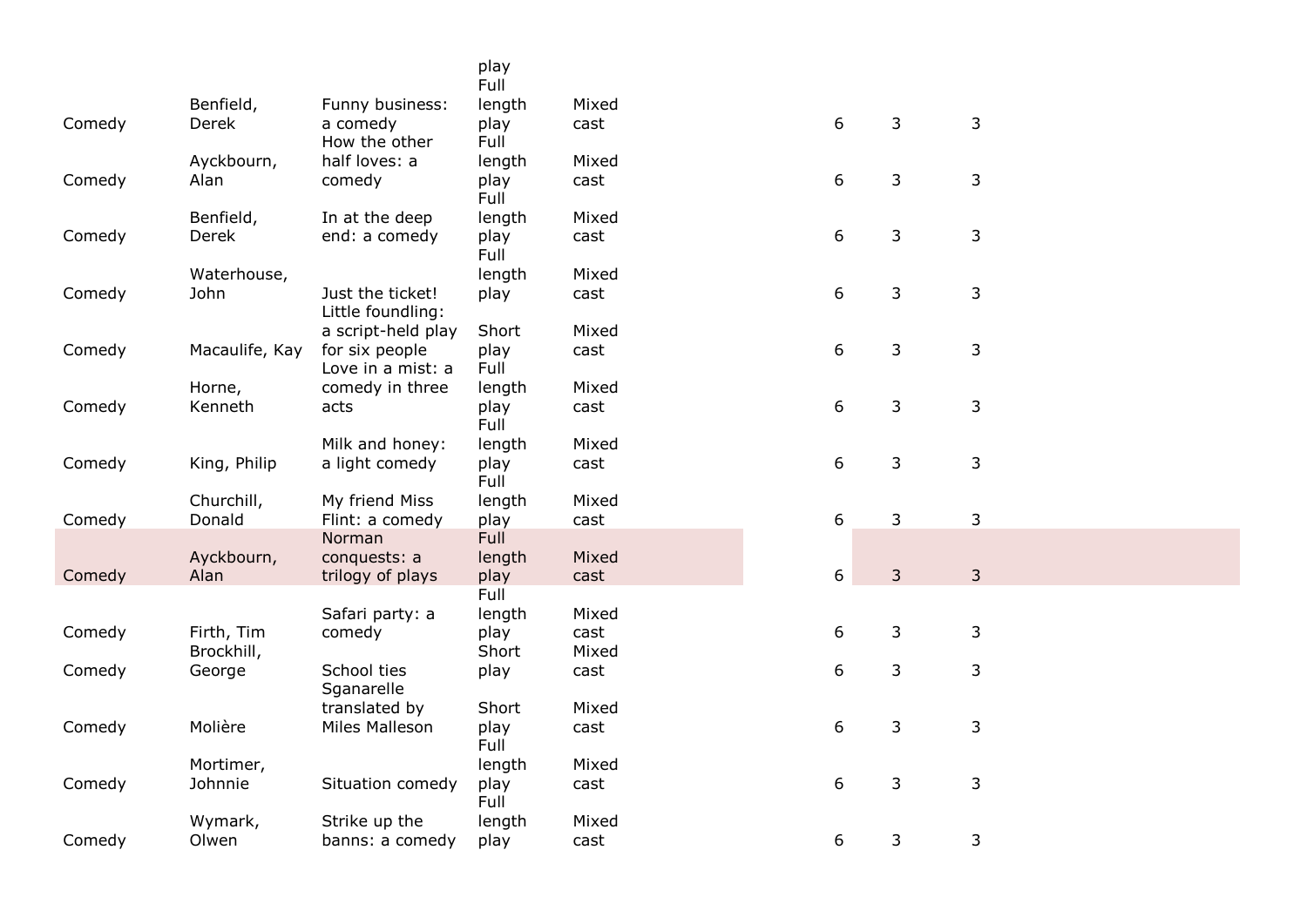|        |                | Thermal                           |                |       |   |                |                |
|--------|----------------|-----------------------------------|----------------|-------|---|----------------|----------------|
|        | Davies,        | underwear: a                      | Short          | Mixed |   |                |                |
| Comedy | Andrew         | comedy                            | play           | cast  | 6 | $\mathbf{3}$   | $\mathbf{3}$   |
|        |                | Three plays:<br>Bedroom farce;    |                |       |   |                |                |
|        |                | Absurd person                     | Full           |       |   |                |                |
|        | Ayckbourn,     | singular; Absent                  | length         | Mixed |   |                |                |
| Comedy | Alan           | friends                           | play           | cast  | 6 | $\overline{3}$ | $\overline{3}$ |
|        |                |                                   | Full           |       |   |                |                |
|        | Benfield,      |                                   | length         | Mixed |   |                |                |
| Comedy | Derek          | Toe in the water                  | play           | cast  | 6 | $\mathbf{3}$   | $\mathbf{3}$   |
|        |                | Two and two                       | Full           |       |   |                |                |
|        | Harris,        | make sex: a                       | length         | Mixed |   |                |                |
| Comedy | Richard        | comedy                            | play           | cast  | 6 | 3              | $\mathbf{3}$   |
|        |                |                                   | Full           |       |   |                |                |
|        | Waterhouse,    |                                   | length         | Mixed |   |                |                |
| Comedy | Keith          | Whoops-a-daisy                    | play           | cast  | 6 | $\mathbf{3}$   | 3              |
|        |                |                                   | Full           |       |   |                |                |
|        |                | Why me: a                         | length         | Mixed |   |                |                |
| Comedy | Price, Stanley | comedy                            | play           | cast  | 6 | 3              | 3              |
|        | Cary, Falkland | Wife required: a                  | Short          | Mixed |   |                |                |
| Comedy | L.             | farce                             | play           | cast  | 6 | 3              | 3              |
|        |                | Woman alive: a                    | Short          | Mixed |   |                |                |
| Comedy | Tully, John    | comedy                            | play           | cast  | 6 | 3              | 3              |
|        | Brooke,        | All for Mary: a<br>farce in three | Full           | Mixed |   |                |                |
| Comedy | Harold         | acts                              | length<br>play | cast  | 6 | 4              | $\overline{2}$ |
|        |                |                                   | Full           |       |   |                |                |
|        |                | Barefoot in the                   | length         | Mixed |   |                |                |
| Comedy | Simon, Neil    | park: a comedy                    | play           | cast  | 6 | 4              | $\overline{2}$ |
|        |                |                                   | Full           |       |   |                |                |
|        | Simpson, N.    |                                   | length         | Mixed |   |                |                |
| Comedy | F.             | Cresta run                        | play           | cast  | 6 | $\overline{4}$ | $\overline{2}$ |
|        |                | Crimson                           |                |       |   |                |                |
|        |                | cocoanut: an                      | Short          | Mixed |   |                |                |
| Comedy | Hay, Ian       | absurdity                         | play           | cast  | 6 | $\overline{4}$ | $\overline{2}$ |
|        |                |                                   | Full           |       |   |                |                |
|        |                |                                   | length         | Mixed |   |                |                |
| Comedy | Livings, Henry | Eh?                               | play           | cast  | 6 | 4              | $\overline{2}$ |
|        |                | Good fun, and,                    | Short          | Mixed |   |                |                |
| Comedy | Wood, Victoria | Talent                            | play           | cast  | 6 | $\overline{4}$ | $\overline{2}$ |
|        | Fagan,         | Hard shoulder: a                  | Full           | Mixed |   |                |                |
| Comedy | Stephen        | comedy                            | length         | cast  | 6 | 4              | $\overline{2}$ |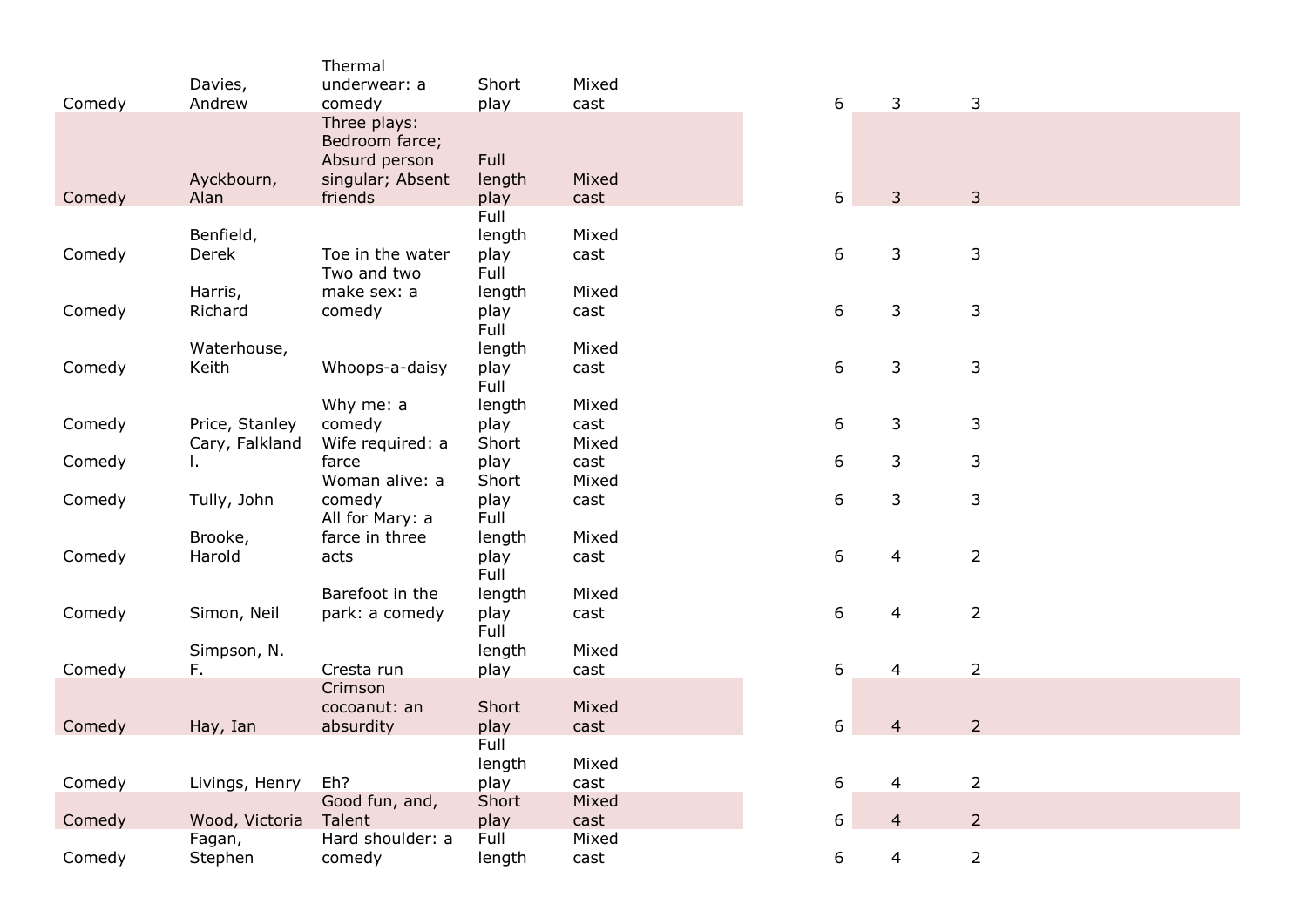|        |                  |                       | play<br>Full   |               |                  |                |                                     |
|--------|------------------|-----------------------|----------------|---------------|------------------|----------------|-------------------------------------|
| Comedy | Stoppard,<br>Tom | Jumpers               | length<br>play | Mixed<br>cast | $6\,$            | $\overline{4}$ | Extras (usually non-<br>2 speaking) |
|        |                  |                       | Full           |               |                  |                |                                     |
|        | Churchill,       |                       | length         | Mixed         |                  |                |                                     |
| Comedy | Donald           | Mixed feelings        | play           | cast          | 6                | $\overline{4}$ | $\overline{2}$                      |
|        |                  | Plays, two: Can't     |                |               |                  |                |                                     |
|        |                  | pay? Won't pay!;      | Full           |               |                  |                |                                     |
|        |                  | Elizabeth; The        | length         | Mixed         |                  |                |                                     |
| Comedy | Fo, Dario        | open couple           | play           | cast          | $\boldsymbol{6}$ | $\overline{4}$ | $\overline{2}$                      |
|        |                  |                       | Full           |               |                  |                |                                     |
|        |                  | Pocket dream:         | length         | Mixed         |                  |                |                                     |
| Comedy | Brewer, Elly     | play                  | play           | cast          | $\boldsymbol{6}$ | 4              | $\overline{2}$                      |
|        |                  | She was only an       | Full           |               |                  |                |                                     |
|        | Brooke,          | admiral's             | length         | Mixed         |                  |                |                                     |
| Comedy | Harold           | daughter              | play           | cast          | 6                | $\overline{4}$ | $\overline{2}$                      |
|        |                  |                       | Full           |               |                  |                |                                     |
|        | Ayckbourn,       | Taking steps: a       | length         | Mixed         |                  |                |                                     |
| Comedy | Alan             | farce                 | play           | cast          | $\boldsymbol{6}$ | 4              | $\overline{2}$                      |
|        |                  |                       | Full           |               |                  |                |                                     |
|        |                  | What the butler       | length         | Mixed         |                  |                |                                     |
| Comedy | Orton, Joe       | saw                   | play           | cast          | 6                | $\overline{4}$ | $\overline{2}$                      |
|        |                  |                       | Full           |               |                  |                |                                     |
|        |                  |                       | length         | Mixed         | 6                | 5              |                                     |
| Comedy | Orton, Joe       | Loot                  | play<br>Short  | cast          |                  |                | $\mathbf{1}$                        |
| Comedy | Shirley, Rae     | Bus stop: a<br>comedy | play           | Female cast   | $\overline{7}$   | $\pmb{0}$      | $\overline{7}$                      |
|        |                  | Camberwell            |                |               |                  |                |                                     |
|        | Tappenden,       | crisis: one act       | Short          |               |                  |                |                                     |
| Comedy | Jean             | comedy                | play           | Female cast   | $\overline{7}$   | $\pmb{0}$      | $\overline{7}$                      |
|        |                  | Camp                  |                |               |                  |                |                                     |
|        |                  | confidence: a         | Short          |               |                  |                |                                     |
| Comedy | Raffle, Diana    | comedy                | play           | Female cast   | $\overline{7}$   | $\mathbf 0$    | $\overline{7}$                      |
|        | Constanduros,    | Cuckoo time: a        | Short          |               |                  |                |                                     |
| Comedy | Mabel            | country comedy        | play           | Female cast   | $\overline{7}$   | $\pmb{0}$      | $\overline{7}$                      |
|        | Atkinson, M.     | Day's good            | <b>Short</b>   |               |                  |                |                                     |
| Comedy | e.               | cause: a farce        | play           | Female cast   | $\overline{7}$   | $\overline{0}$ | $\overline{7}$                      |
|        |                  | Flesh game: a         | Short          |               |                  |                |                                     |
| Comedy | Shirley, Rae     | comedy                | play           | Female cast   | $\overline{7}$   | $\pmb{0}$      | $\overline{7}$                      |
|        |                  | Full steam            | Short          |               |                  |                |                                     |
| Comedy | Macaulife, Kay   | ahead: a comedy       | play           | Female cast   | $\overline{7}$   | $\pmb{0}$      | $\overline{7}$                      |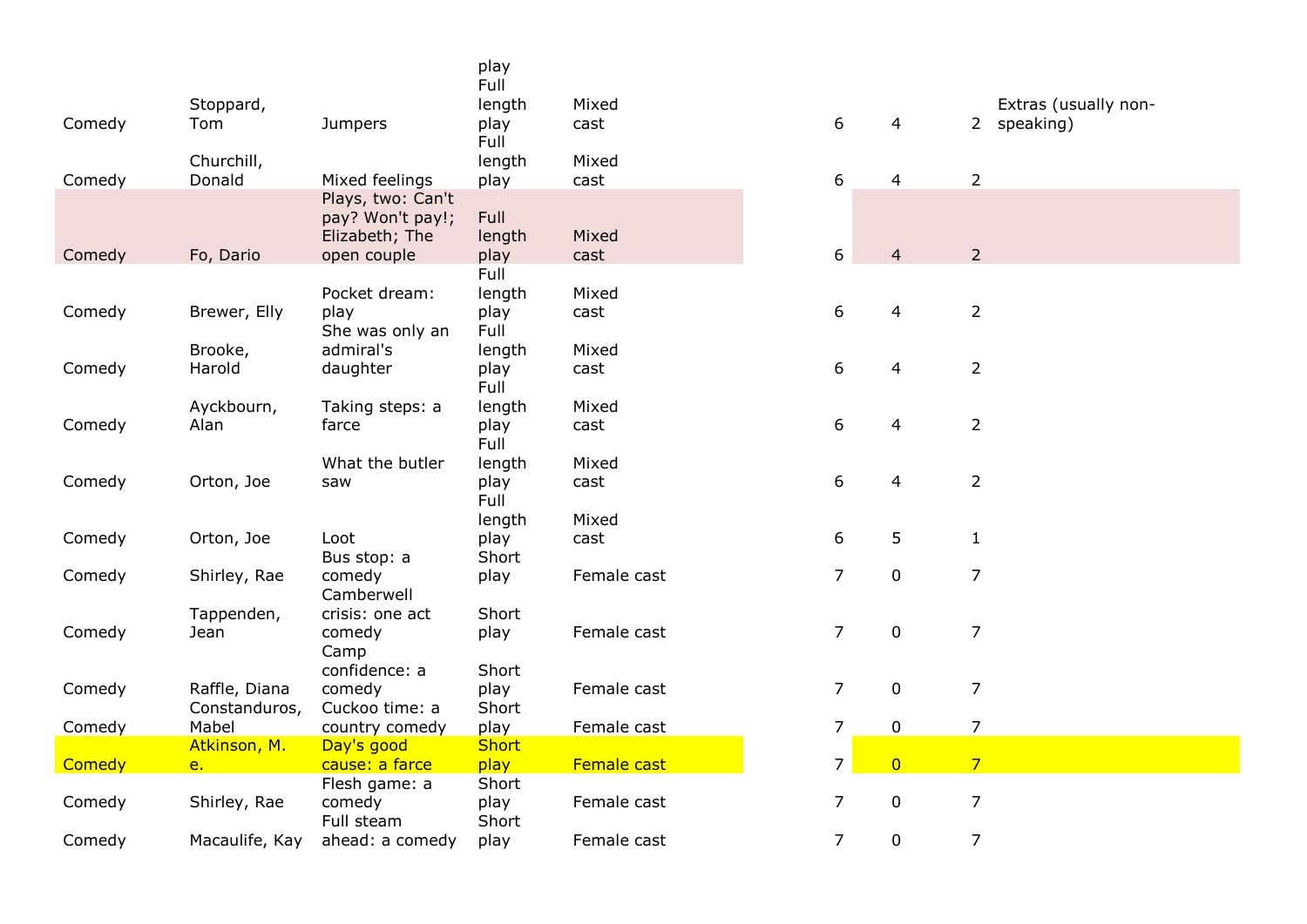|        | Delderfield, R.   |                               | Short         |             |                |                |                |
|--------|-------------------|-------------------------------|---------------|-------------|----------------|----------------|----------------|
| Comedy | F.                | Guinea-pigs                   | play          | Female cast | $\overline{7}$ | $\mathbf 0$    | 7              |
|        | Driscoll,         |                               | Short         |             |                |                |                |
| Comedy | Dennis            | Hair do                       | play          | Female cast | $\overline{7}$ | $\mathbf 0$    | $\overline{7}$ |
|        | Hillman, Barry    |                               | Short         |             |                |                |                |
| Comedy |                   | Iron magnolias                | play          | Female cast | $\overline{7}$ | $\mathbf 0$    | $\overline{7}$ |
|        |                   | Legacy of ladies:             | Short         |             |                |                |                |
| Comedy | Bate, Sam         | a comedy                      | play          | Female cast | $\overline{7}$ | $\mathbf 0$    | 7              |
|        |                   |                               | Short         |             |                |                |                |
| Comedy | Hardie, Cassie    | Manhattan gran                | play          | Female cast | 7              | $\mathbf 0$    | 7              |
|        | Delderfield, R.   | Miaow! miaow!: a              | Short         |             |                |                |                |
| Comedy | F.                | comedy                        | play          | Female cast | $\overline{7}$ | 0              | 7              |
|        | Peach,            |                               |               |             |                |                |                |
|        | Lawrence du       | Mrs Hooper in                 | <b>Short</b>  |             |                |                |                |
| Comedy | garde             | the round                     | play          | Female cast | $\overline{7}$ | $\overline{0}$ | 7 <sup>2</sup> |
|        | Johnson,          | Mrs Methuselah:               | Short         |             |                |                | 7              |
| Comedy | Philip            | a comedy<br>None the wiser: a | play<br>Short | Female cast | 7              | $\mathbf 0$    |                |
| Comedy | Booth,<br>Anthony | comedy                        | play          | Female cast | $\overline{7}$ | $\mathbf 0$    | 7              |
|        | Van Kampen,       | Not to worry: a               | Short         |             |                |                |                |
| Comedy | Barbara           | comedy                        | play          | Female cast | 7              | 0              | 7              |
|        | Green,            | Peaceful days: a              | Short         |             |                |                |                |
| Comedy | Marjorie          | one act comedy                | play          | Female cast | 7              | 0              | 7              |
|        |                   | Peril at the post             | Short         |             |                |                |                |
| Comedy | Ready, Stuart     | office                        | play          | Female cast | $\overline{7}$ | 0              | 7              |
|        |                   | Six one-act                   |               |             |                |                |                |
|        | Mackenzie,        | comedies for                  | Short         |             |                |                |                |
| Comedy | Frances           | women                         | play          | Female cast | $\overline{7}$ | $\mathbf 0$    | 7              |
|        |                   | Wedding                       | Short         |             |                |                |                |
| Comedy | Adam, Agnes       | presents                      | play          | Female cast | $\overline{7}$ | $\mathbf 0$    | 7              |
|        | Johnson,          | World without                 | <b>Short</b>  |             |                |                |                |
| Comedy | Philip            | men                           | play          | Female cast | $\overline{7}$ | $\overline{0}$ | 7 <sup>1</sup> |
|        |                   | Blithe spirit: an             | Full          |             |                |                |                |
|        |                   | improbable farce              | length        | Mixed       |                |                |                |
| Comedy | Coward, Noel      | in three acts                 | play          | cast        | $\overline{7}$ | $\overline{2}$ | 5              |
|        |                   |                               | Full          |             |                |                |                |
|        |                   | Gigi: a comedy in             | length        | Mixed       |                |                |                |
| Comedy | Colette           | two acts                      | play          | cast        | 7 <sup>1</sup> | $\overline{2}$ | 5 <sub>o</sub> |
|        | Warburton,        | Last bread                    | Short         | Mixed       |                |                |                |
| Comedy | <b>Nick</b>       | pudding                       | play          | cast        | 7              | $\overline{2}$ | 5              |
|        | Wood,             |                               | Short         | Mixed       |                |                |                |
| Comedy | Margaret          | Last scene of all             | play          | cast        | 7              | $\frac{2}{2}$  | 5              |
| Comedy | Williams,         | Laying the ghost              | Full          | Mixed       | $\overline{7}$ |                | 5              |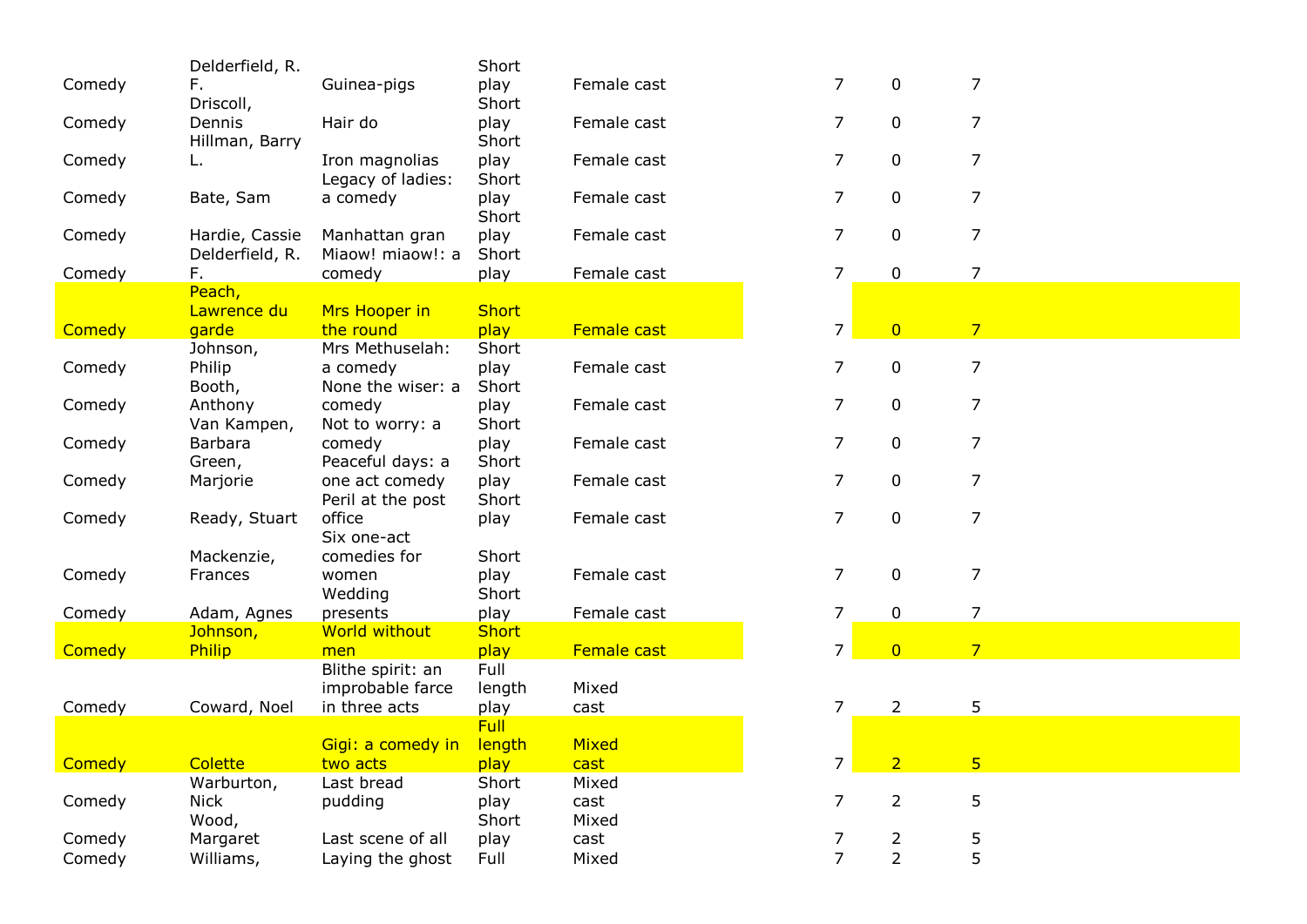|        | Simon              |                   | length<br>play | cast  |                |                |                |
|--------|--------------------|-------------------|----------------|-------|----------------|----------------|----------------|
|        | Brockhill,         | Nudes in waning   | Short          | Mixed |                |                |                |
| Comedy | George             | light: a comedy   | play           | cast  | $\overline{7}$ | $\overline{2}$ | 5              |
|        |                    |                   | Full           |       |                |                |                |
|        | Donald,            | Tag match: a      | length         | Mixed |                |                |                |
| Comedy | Douglas            | comedy            | play           | cast  | $\overline{7}$ | $\overline{2}$ | 5              |
|        |                    |                   | Full           |       |                |                |                |
|        |                    | Big  bad          | length         | Mixed |                |                |                |
| Comedy | King, Philip       | mouse!            | play           | cast  | 7              | 3              | $\overline{4}$ |
|        |                    |                   | Full           |       |                |                |                |
|        | Waterhouse,        |                   | length         | Mixed |                |                |                |
| Comedy | Keith              | Children's day    | play           | cast  | $\overline{7}$ | 3              | 4              |
|        |                    | Come blow your    | Full           |       |                |                |                |
|        |                    | horn: a comedy    | length         | Mixed |                |                |                |
| Comedy | Simon, Neil        | in three acts     | play           | cast  | $\overline{7}$ | 3              | 4              |
|        |                    | Courting          |                |       |                |                |                |
|        | Wood,              | disaster: a       | Short          | Mixed |                |                |                |
| Comedy | Margaret           | comedy            | play           | cast  | 7              | 3              | $\overline{4}$ |
|        | Warburton, N.      | Easy stages: a    | Short          | Mixed |                |                |                |
| Comedy | J.                 | comedy            | play           | cast  | 7              | 3              | $\overline{4}$ |
|        |                    |                   | Full           |       |                |                |                |
|        |                    | Family planning:  | length         | Mixed |                |                |                |
| Comedy | Vickery, Frank     | a comedy          | play           | cast  | 7              | 3              | $\overline{4}$ |
|        |                    |                   | Full           |       |                |                |                |
|        | Ayckbourn,         | Henceforward: a   | length         | Mixed |                |                |                |
| Comedy | Alan               | play              | play           | cast  | $\overline{7}$ | 3              | $\overline{4}$ |
|        |                    |                   | Full           |       |                |                |                |
|        | Ayckbourn,<br>Alan | Improbable        | length         | Mixed | 7              | 3              | $\overline{4}$ |
| Comedy |                    | fiction: a comedy | play<br>Full   | cast  |                |                |                |
|        | Chapman,           |                   | length         | Mixed |                |                |                |
| Comedy | John               | Key for two       | play           | cast  | 7              | 3              | 4              |
|        | Warburton,         | Last bread        | Short          | Mixed |                |                |                |
| Comedy | <b>Nick</b>        | pudding           | play           | cast  | 7              | 3              | 4              |
|        |                    |                   | Full           |       |                |                |                |
|        |                    | Look, no hands!:  | length         | Mixed |                |                |                |
| Comedy | Storm, Lesley      | a comedy          | play           | cast  | 7              | 3              | 4              |
|        |                    | Month of          |                |       |                |                |                |
|        |                    | Sundays: a        | Full           |       |                |                |                |
|        | Savory,            | comedy in three   | length         | Mixed |                |                |                |
| Comedy | Gerald             | acts              | play           | cast  | 7              | 3              | 4              |
| Comedy | Horne,             | Trial and error   | Full           | Mixed | $\overline{7}$ | 3              | $\overline{4}$ |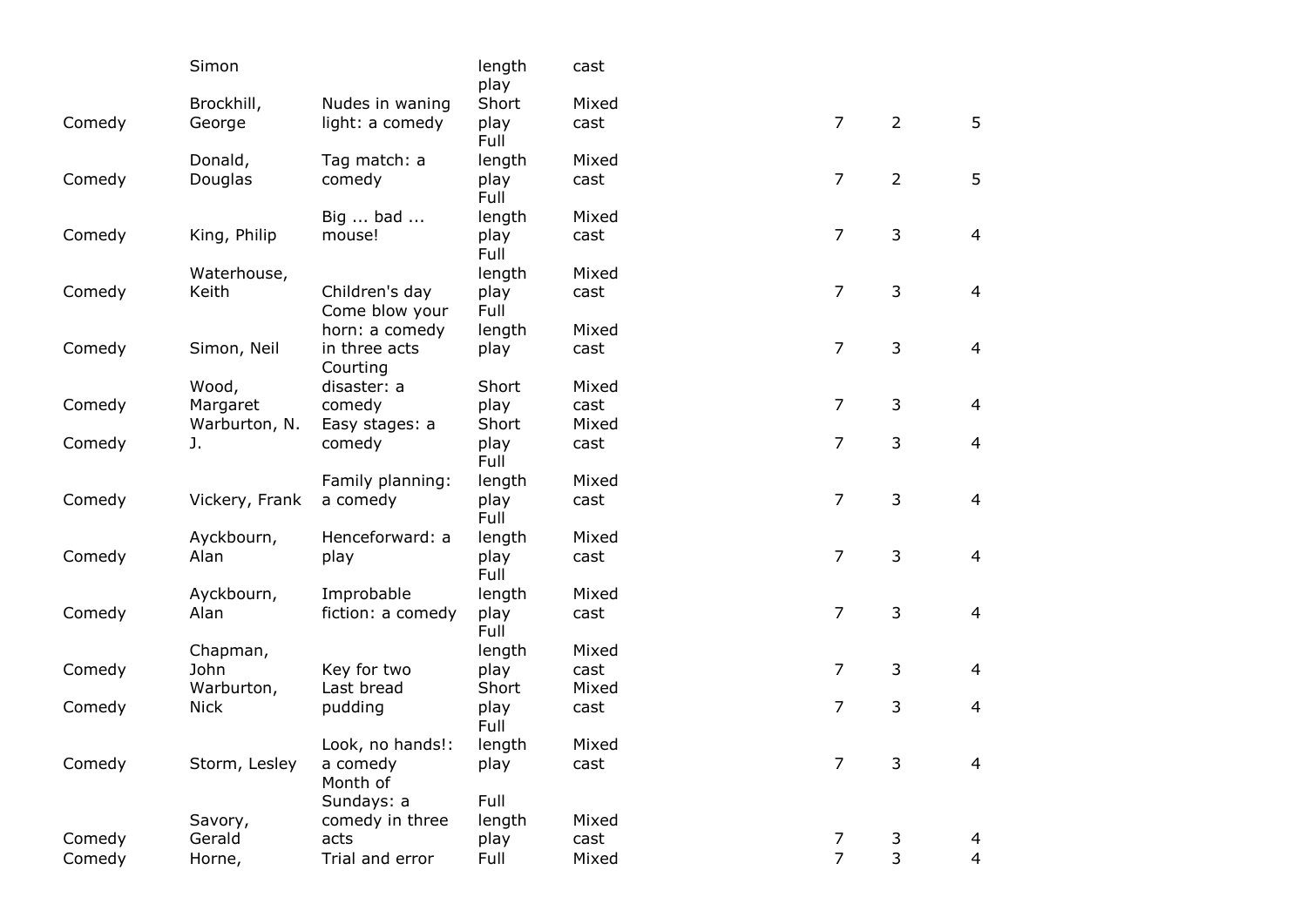|        | Kenneth        |                                  | length<br>play<br>Full | cast  |                |                |                |
|--------|----------------|----------------------------------|------------------------|-------|----------------|----------------|----------------|
|        | Simpson, N.    |                                  | length                 | Mixed |                |                |                |
| Comedy | F.             | Was he anyone?                   | play<br>Full           | cast  | $\overline{7}$ | 3              | $\overline{4}$ |
|        | Horne,         |                                  | length                 | Mixed |                |                |                |
| Comedy | Kenneth        | Wolf's clothing                  | play                   | cast  | $\overline{7}$ | 3              | $\overline{4}$ |
|        | Mander,        | World première:                  | Short                  | Mixed |                |                |                |
| Comedy | Charles        | a comedy                         | play<br>Full           | cast  | 7              | 3              | $\overline{4}$ |
|        |                | You're only                      | length                 | Mixed |                |                |                |
| Comedy | Aldridge, Ron  | young twice                      | play<br>Full           | cast  | 7              | 3              | $\overline{4}$ |
|        | Freeman,       | Bedfull of                       | length                 | Mixed |                |                |                |
| Comedy | Dave           | foreigners                       | play                   | cast  | $\overline{7}$ | $\overline{4}$ | $\mathsf{3}$   |
|        |                | Caught in the                    |                        |       |                |                |                |
|        |                | net: the sequel                  | Full                   |       |                |                |                |
|        |                | to Run for Your                  | length                 | Mixed |                |                |                |
| Comedy | Cooney, Ray    | Wife                             | play                   | cast  | $\overline{7}$ | $\overline{4}$ | $\mathsf{3}$   |
|        |                | Chez nous: a                     | Full                   |       |                |                |                |
|        |                | domestic comedy                  | length                 | Mixed |                |                |                |
| Comedy | Nichols, Peter | in two acts                      | play<br>Full           | cast  | $\overline{7}$ | $\overline{4}$ | $\mathsf 3$    |
|        | Driscoll,      |                                  | length                 | Mixed |                |                |                |
| Comedy | Dennis         | Job for the boy                  | play<br>Full           | cast  | $\overline{7}$ | $\overline{4}$ | $\mathsf 3$    |
|        | Harris,        |                                  | length                 | Mixed |                |                |                |
| Comedy | Richard        | Party piece<br>Philanthropist: a | play<br>Full           | cast  | $\overline{7}$ | $\overline{4}$ | $\mathsf 3$    |
|        | Hampton,       | bourgeous                        | length                 | Mixed |                |                |                |
| Comedy | Christopher    | comedy<br>Pool's paradise: a     | play<br>Full           | cast  | $\overline{7}$ | $\overline{4}$ | $\mathsf 3$    |
|        |                | farce in three                   | length                 | Mixed |                |                |                |
| Comedy | King, Philip   | acts                             | play<br>Full           | cast  | $\overline{7}$ | $\overline{4}$ | 3              |
|        | Pertwee,       |                                  | length                 | Mixed |                |                |                |
| Comedy | Michael        | Sextet<br>There's a girl in      | play<br>Full           | cast  | 7              | 4              | 3              |
|        | Frisby,        | my soup: a                       | length                 | Mixed |                |                |                |
| Comedy | Terence        | comedy                           | play                   | cast  | 7              | 4              | 3              |
|        | Booth,         | This desirable                   | Short                  | Mixed |                |                |                |
| Comedy | Anthony        | cottage                          | play                   | cast  | $\overline{7}$ | $\overline{4}$ | 3              |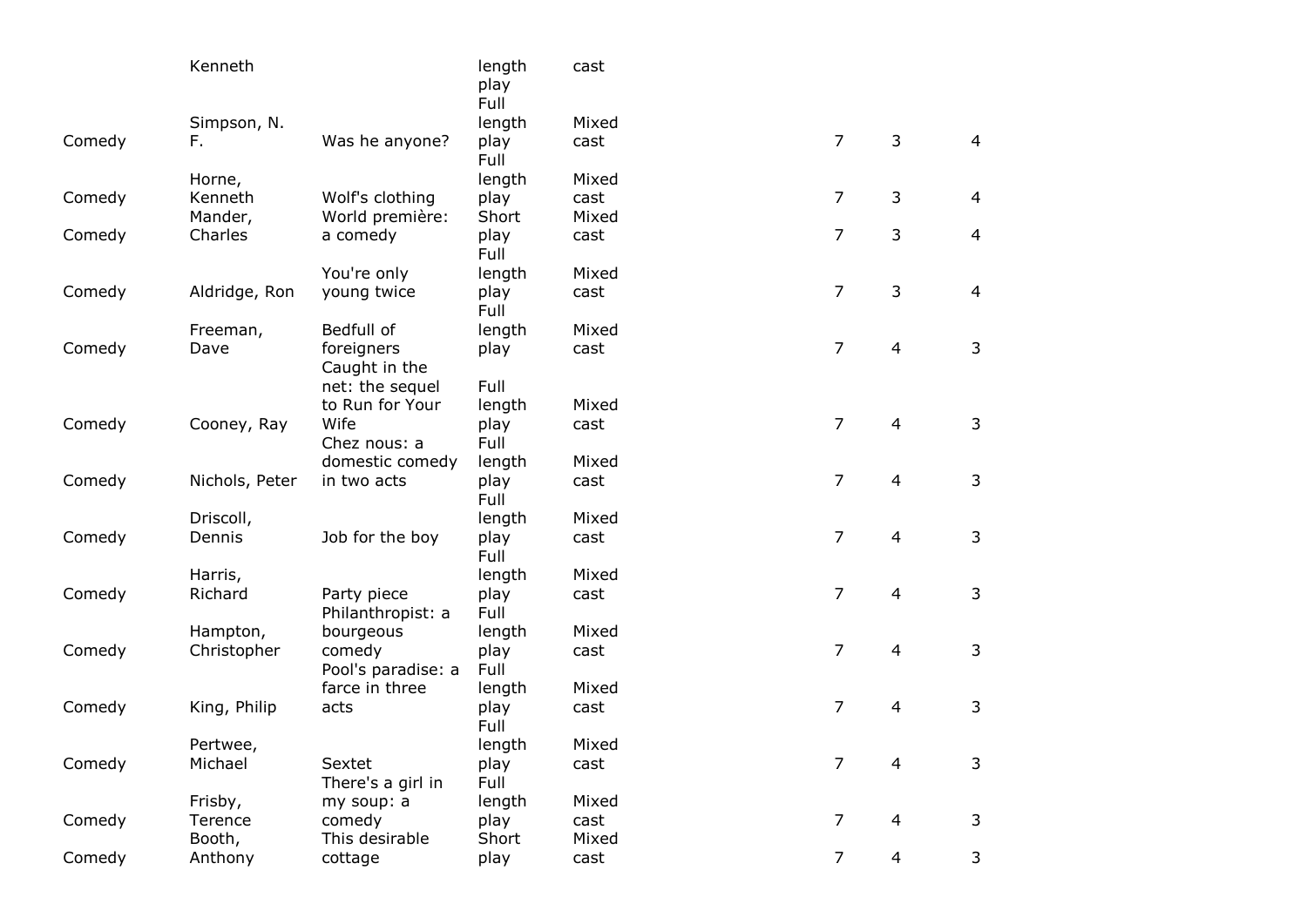|        |                    |                              | Full          |             |                |                |                |
|--------|--------------------|------------------------------|---------------|-------------|----------------|----------------|----------------|
|        | Brooke,            | Earl and the                 | length        | Mixed       |                |                |                |
| Comedy | Harold             | pussycat                     | play          | cast        | $\overline{7}$ | 5              | $\overline{2}$ |
|        |                    |                              | Full          |             |                |                |                |
|        |                    | Party manners: a             | length        | Mixed       | $\overline{7}$ | 5              | $2^{\circ}$    |
| Comedy | Gielgud, Val       | comedy<br>Rainmaker: a       | play<br>Full  | cast        |                |                |                |
|        | Nash,<br>Nathaniel | comedy in three              | length        | Mixed       |                |                |                |
| Comedy | Richard            | acts                         | play          | cast        | $\overline{7}$ | 6              | $\mathbf{1}$   |
|        |                    | Sunshine boys: a             | Full          |             |                |                |                |
|        |                    | comedy in two                | length        | Mixed       |                |                |                |
| Comedy | Simon, Neil        | acts                         | play          | cast        | $\overline{7}$ | 6              | $\mathbf{1}$   |
|        | Peach,             |                              |               |             |                |                |                |
|        | Lawrence du        |                              | Short         |             |                |                |                |
| Comedy | Garde              | All in favour                | play          | Female cast | 8              | $\pmb{0}$      | 8              |
|        | Jackson,           | Anyone for                   | Short         |             |                |                |                |
| Comedy | Douglas            | drama?: a play               | play          | Female cast | 8              | $\pmb{0}$      | 8              |
|        |                    | Come live with               |               |             |                |                |                |
|        | Vooght,            | me: a one-act                | Short         |             |                |                |                |
| Comedy | Cherry             | dialect comedy               | play          | Female cast | 8              | $\pmb{0}$      | 8              |
|        | Black, Ian         | Even less legal!:            |               |             |                |                |                |
| Comedy | Stuart             | a sequel to<br>Nothing legal | Short<br>play | Female cast | 8              | $\pmb{0}$      | 8              |
|        | Green,             | Heads you win: a             | Short         |             |                |                |                |
| Comedy | Marjorie           | one act comedy               | play          | Female cast | 8              | 0              | 8              |
|        |                    | In waltz time: a             |               |             |                |                |                |
|        | Johnson,           | comedy in one                | Short         |             |                |                |                |
| Comedy | Philip             | act                          | play          | Female cast | 8              | $\pmb{0}$      | 8              |
|        | Peach,             |                              |               |             |                |                |                |
|        | Lawrence du        | Jam for Mrs                  | Short         |             |                |                |                |
| Comedy | garde              | Hooper                       | play          | Female cast | 8              | 0              | 8              |
|        |                    | Let's be friends:            |               |             |                |                |                |
|        | Vooght,            | a comedy in one              | Short         |             |                |                |                |
| Comedy | Cherry             | act                          | play          | Female cast | 8              | $\pmb{0}$      | 8              |
|        | Mackenzie,         | Six one-act<br>comedies for  | Short         |             |                |                |                |
| Comedy | Frances            | women                        | play          | Female cast | 8              | 0              | 8              |
|        |                    | Vital statistics: a          |               |             |                |                |                |
|        |                    | comedy for eight             | Short         |             |                |                |                |
| Comedy | Pierson, June      | women                        | play          | Female cast | 8              | 0              | 8              |
|        | Cary, Falkland     | Husbands                     | Short         | Mixed       |                |                |                |
| Comedy |                    | supplied: a farce            | play          | cast        | 8              | 1              | 7              |
| Comedy | Musgrove,          | Carry me Kate: a             | Short         | Mixed       | 8              | $\overline{2}$ | $6\,$          |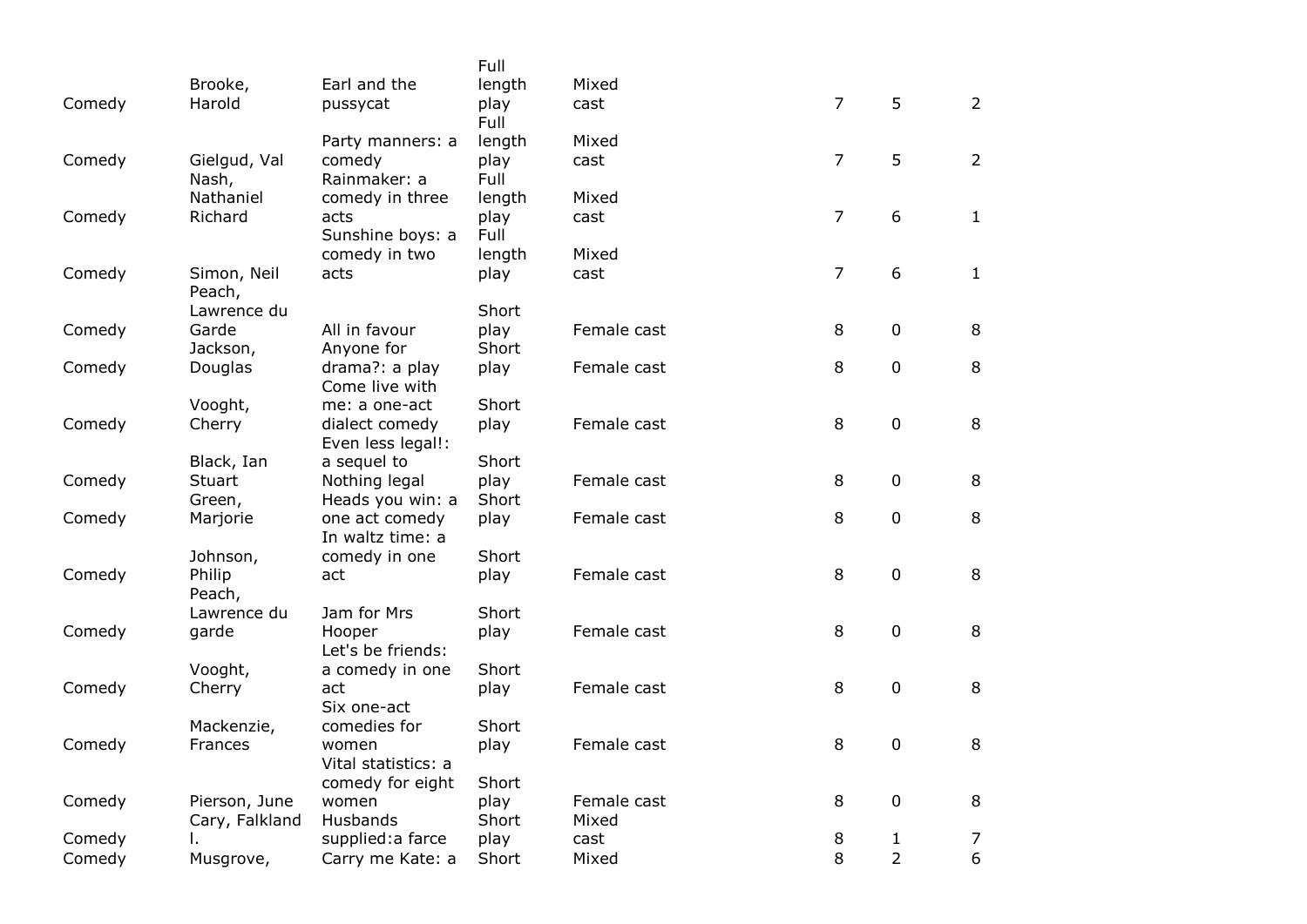|        | Rachel         | comedy<br>Fool's paradise: a | play<br>Full | cast  |         |                |   |
|--------|----------------|------------------------------|--------------|-------|---------|----------------|---|
|        |                | comedy in three              | length       | Mixed |         |                |   |
| Comedy | Coke, Peter    | acts<br>Let's all go down    | play<br>Full | cast  | 8       | $\overline{2}$ | 6 |
|        | Williams,      | the Strand: a                | length       | Mixed |         |                |   |
| Comedy | Hugh           | comedy                       | play         | cast  | 8       | $\overline{2}$ | 6 |
|        | Pinero, Arthur | Playgoers: a                 | Short        | Mixed |         |                |   |
| Comedy | Wing           | domestic episode             | play<br>Full | cast  | 8       | $\overline{2}$ | 6 |
|        | Waterhouse,    | Billy Liar: a                | length       | Mixed |         |                |   |
| Comedy | Keith          | comedy                       | play         | cast  | 8       | 3              | 5 |
|        |                | Breath of spring:            | Full         |       |         |                |   |
|        |                | a comedy in 3                | length       | Mixed |         |                |   |
| Comedy | Coke, Peter    | acts                         | play         | cast  | 8       | 3              | 5 |
|        |                | Bride and the                |              |       |         |                |   |
|        |                | bachelor: a                  | Full         |       |         |                |   |
|        |                | farcical comedy              | length       | Mixed |         |                |   |
| Comedy | Millar, Ronald | in three acts                | play         | cast  | 8       | 3              | 5 |
|        |                | <b>Bride Comes</b>           | Full         |       |         |                |   |
|        |                | back: a comedy               | length       | Mixed |         |                |   |
| Comedy | Millar, Ronald | in three acts                | play<br>Full | cast  | 8       | 3              | 5 |
|        | McConnell,     |                              | length       | Mixed |         |                |   |
| Comedy | Jean           | Café Brosse                  | play<br>Full | cast  | 8       | 3              | 5 |
|        | Reid,          | Clerical errors: a           | length       | Mixed |         |                |   |
| Comedy | Georgina       | comedy                       | play<br>Full | cast  | 8       | 3              | 5 |
|        | Manktelow,     | Curtain call: a              | length       | Mixed |         |                |   |
| Comedy | <b>Bettine</b> | comedy                       | play         | cast  | 8       | 3              | 5 |
|        |                | Fools rush in: a             | Full         |       |         |                |   |
|        | Horne,         | comedy in three              | length       | Mixed |         |                |   |
| Comedy | Kenneth        | acts<br>Jane steps out: a    | play<br>Full | cast  | 8       | 3              | 5 |
|        | Horne,         | comedy in three              | length       | Mixed |         |                |   |
| Comedy | Kenneth        | acts                         | play<br>Full | cast  | 8       | 3              | 5 |
|        | Chapman,       | Kindly leave the             | length       | Mixed |         |                |   |
| Comedy | John           | stage                        | play<br>Full | cast  | $\,8\,$ | 3              | 5 |
|        | Robbins,       |                              | length       | Mixed |         |                |   |
| Comedy | Norman         | Late Mrs Early               | play         | cast  | 8       | 3              | 5 |
|        |                |                              |              |       |         |                |   |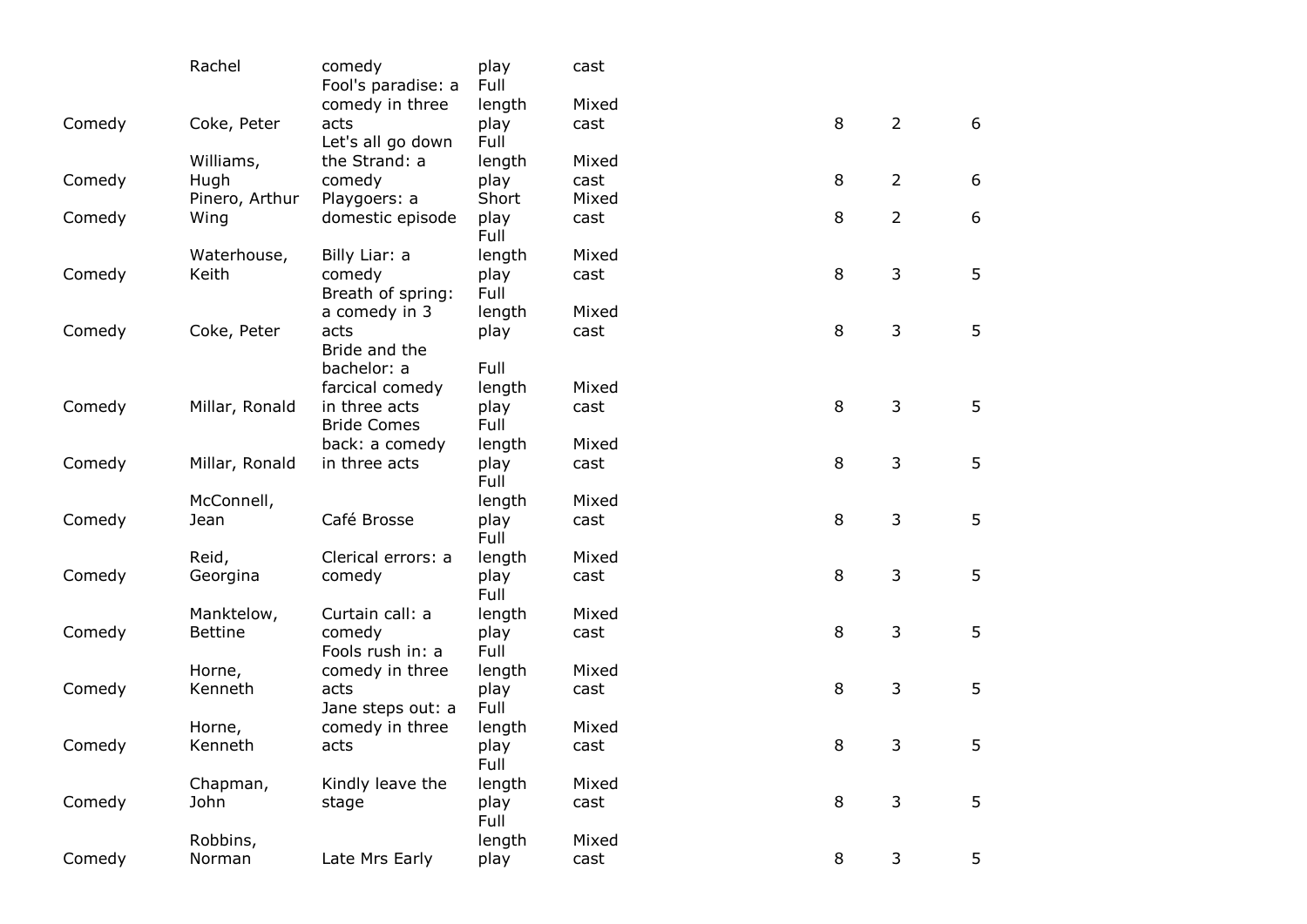|        |                |                                | Full           |       |   |                |                |                      |
|--------|----------------|--------------------------------|----------------|-------|---|----------------|----------------|----------------------|
|        | Blackmore,     |                                | length         | Mixed |   |                |                |                      |
| Comedy | Peter          | Miranda                        | play           | cast  | 8 | 3              | 5              |                      |
|        |                | Public mischief: a             | Full           |       |   |                |                |                      |
|        | Horne,         | comedy in two                  | length         | Mixed |   |                |                |                      |
| Comedy | Kenneth        | acts                           | play           | cast  | 8 | 3              | 5              |                      |
|        |                |                                | Full           |       |   |                |                |                      |
|        | Greenwood,     | Strike happy: a                | length         | Mixed |   |                |                | Extras (usually non- |
| Comedy | Duncan         | farcical comedy                | play           | cast  | 8 | $\mathsf{3}$   | 5              | speaking)            |
|        |                |                                | Full           |       |   |                |                |                      |
|        |                |                                | length         | Mixed |   |                |                |                      |
| Comedy | Dole, John     | Top gear                       | play           | cast  | 8 | 3              | 5              |                      |
|        | Plowman,       | Two fat men                    | Short          | Mixed |   |                |                |                      |
| Comedy | Gillian        | Bed before                     | play<br>Full   | cast  | 8 | 3              | 5              |                      |
|        |                | yesterday: a                   | length         | Mixed |   |                |                |                      |
| Comedy | Travers, Ben   | comedy                         | play           | cast  | 8 | $\overline{4}$ | 4              |                      |
|        |                |                                | Full           |       |   |                |                |                      |
|        | Ayckbourn,     | Bedroom farce: a               | length         | Mixed |   |                |                |                      |
| Comedy | Alan           | comedy                         | play           | cast  | 8 | 4              | 4              |                      |
|        |                |                                | Full           |       |   |                |                |                      |
|        | Benfield,      |                                | length         | Mixed |   |                |                |                      |
| Comedy | Derek          | Beyond a joke                  | play           | cast  | 8 | $\overline{4}$ | 4              |                      |
|        |                | Book of the                    | Full           |       |   |                |                |                      |
|        |                | month: a comedy                | length         | Mixed |   |                |                |                      |
| Comedy | Thomas, Basil  | in two acts                    | play           | cast  | 8 | $\overline{4}$ | $\overline{4}$ |                      |
|        |                |                                | Full           |       |   |                |                |                      |
|        | Maugham, W.    |                                | length         | Mixed |   |                |                |                      |
| Comedy | Somerset       | <b>Breadwinner</b>             | play           | cast  | 8 | $\overline{4}$ | $\overline{4}$ |                      |
|        |                | Bunkered: a                    | Full           |       |   |                |                |                      |
|        |                | comedy in two                  | length         | Mixed |   |                |                | Extras (usually non- |
| Comedy | Brittney, Lynn | acts                           | play           | cast  | 8 | 4              |                | 4 speaking)          |
|        | Popplewell,    | Busybody: a<br>comedy in three | Full<br>length | Mixed |   |                |                |                      |
| Comedy | <b>Jack</b>    | acts                           | play           | cast  | 8 | $\overline{4}$ | 4              |                      |
|        |                |                                | Full           |       |   |                |                |                      |
|        | McConnell,     |                                | length         | Mixed |   |                |                |                      |
| Comedy | Jean           | Café Brosse                    | play           | cast  | 8 | 4              | 4              |                      |
|        |                |                                | Full           |       |   |                |                |                      |
|        | Benfield,      | Caught on the                  | length         | Mixed |   |                |                |                      |
| Comedy | Derek          | hop                            | play           | cast  | 8 | 4              | 4              |                      |
|        |                |                                |                |       |   |                |                |                      |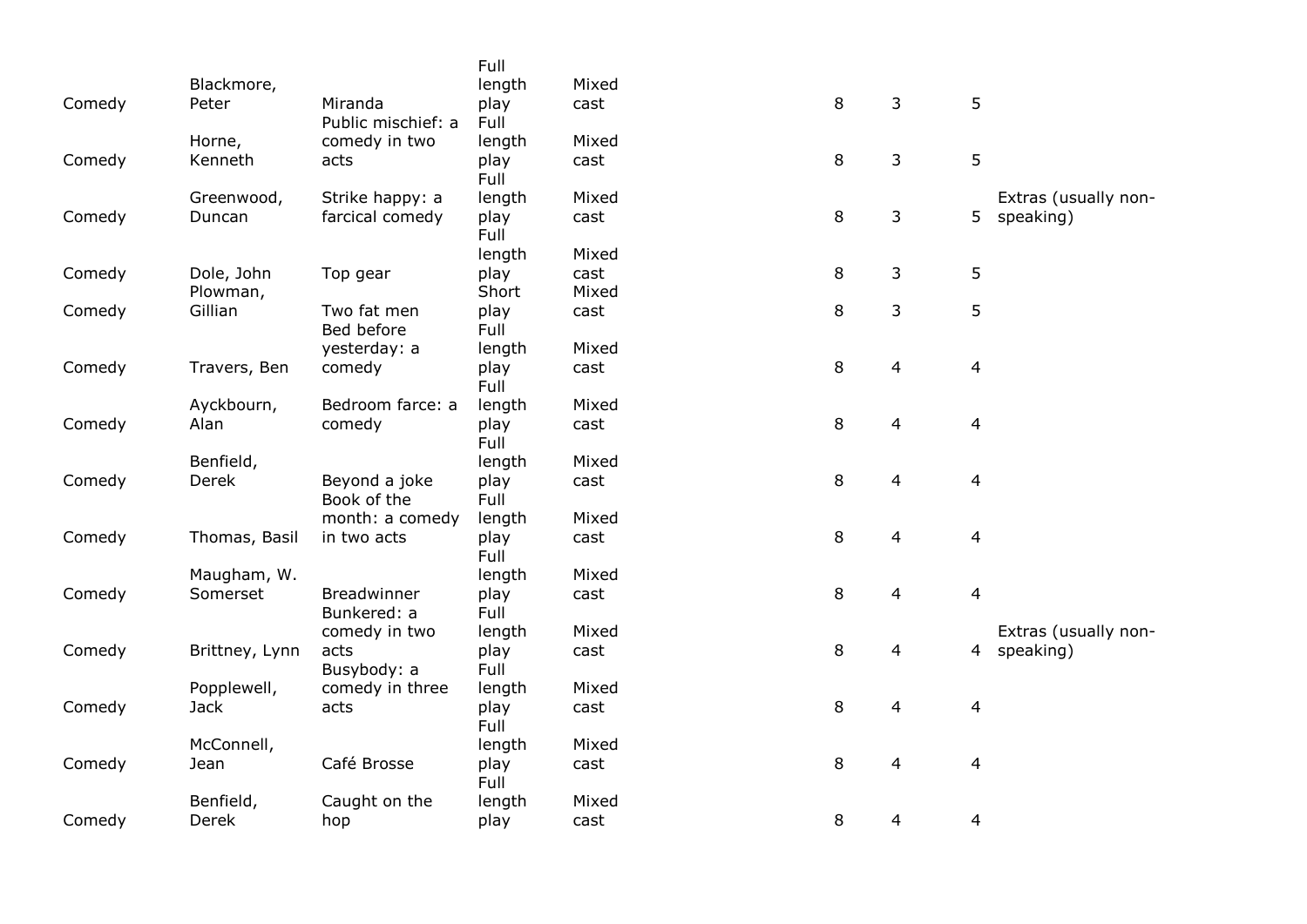|        |                 | Chiltern          |              |       |   |                |                |                      |
|--------|-----------------|-------------------|--------------|-------|---|----------------|----------------|----------------------|
|        |                 | Hundreds: a       | Full         |       |   |                |                |                      |
|        | Home, William   | comedy in three   | length       | Mixed |   |                |                |                      |
| Comedy | Douglas         | acts              | play         | cast  | 8 | 4              | $\overline{4}$ |                      |
|        |                 |                   | Full         |       |   |                |                |                      |
|        |                 | Communication     | length       | Mixed |   |                |                |                      |
| Comedy | Friel, Brian    | cord              | play<br>Full | cast  | 8 | 4              | 4              |                      |
|        |                 | Duets: a comedy   | length       | Mixed |   |                |                |                      |
| Comedy | Quilter, Peter  | in four acts      | play<br>Full | cast  | 8 | 4              | 4              |                      |
|        | Ayckbourn,      | Family circles: a | length       | Mixed |   |                |                |                      |
| Comedy | Alan            | play              | play<br>Full | cast  | 8 | 4              | 4              |                      |
|        |                 | Friends and       | length       | Mixed |   |                |                | Extras (usually non- |
| Comedy | Steele, Austin  | neighbours        | play<br>Full | cast  | 8 | 4              |                | 4 speaking)          |
|        | Savory,         | George and        | length       | Mixed |   |                |                |                      |
| Comedy | Gerald          | Margaret          | play         | cast  | 8 | $\overline{4}$ | 4              |                      |
|        |                 |                   | Full         |       |   |                |                |                      |
|        |                 |                   | length       | Mixed |   |                |                |                      |
| Comedy | Morley, Robert  | Ghost on tiptoe   | play         | cast  | 8 | 4              | 4              |                      |
|        |                 | Here endeth the   | Short        | Mixed |   |                |                |                      |
| Comedy | Auty, Stewart   | lesson: a satire  | play<br>Full | cast  | 8 | 4              | 4              |                      |
|        | Wyatt,          |                   | length       | Mixed |   |                |                |                      |
| Comedy | Woodrow         | High profiles     | play<br>Full | cast  | 8 | 4              | 4              |                      |
|        | Pertwee,        |                   | length       | Mixed |   |                |                |                      |
| Comedy | Michael         | Holiday snap      | play         | cast  | 8 | 4              | 4              |                      |
|        |                 | Jolly sinister    | Short        | Mixed |   |                |                |                      |
| Comedy | Strange, Elliot | jape: a comedy    | play<br>Full | cast  | 8 | 4              | 4              |                      |
|        |                 |                   | length       | Mixed |   |                |                |                      |
| Comedy | Ludwig, Ken     | Lend me a tenor   | play         | cast  | 8 | 4              | 4              |                      |
|        |                 |                   | Full         |       |   |                |                |                      |
|        | Williams,       | Light of heart:   | length       | Mixed |   |                |                |                      |
| Comedy | Emlyn           | play in 3 acts    | play<br>Full | cast  | 8 | 4              | 4              |                      |
|        | Chapman,        |                   | length       | Mixed |   |                |                |                      |
| Comedy | John            | Look, no Hans!    | play         | cast  | 8 | $\overline{4}$ | 4              |                      |
|        | Warburton,      | Melons at the     | Short        | Mixed |   |                |                | Extras (usually non- |
| Comedy | <b>Nick</b>     | parsonage: a      | play         | cast  | 8 | $\overline{4}$ |                | 4 speaking)          |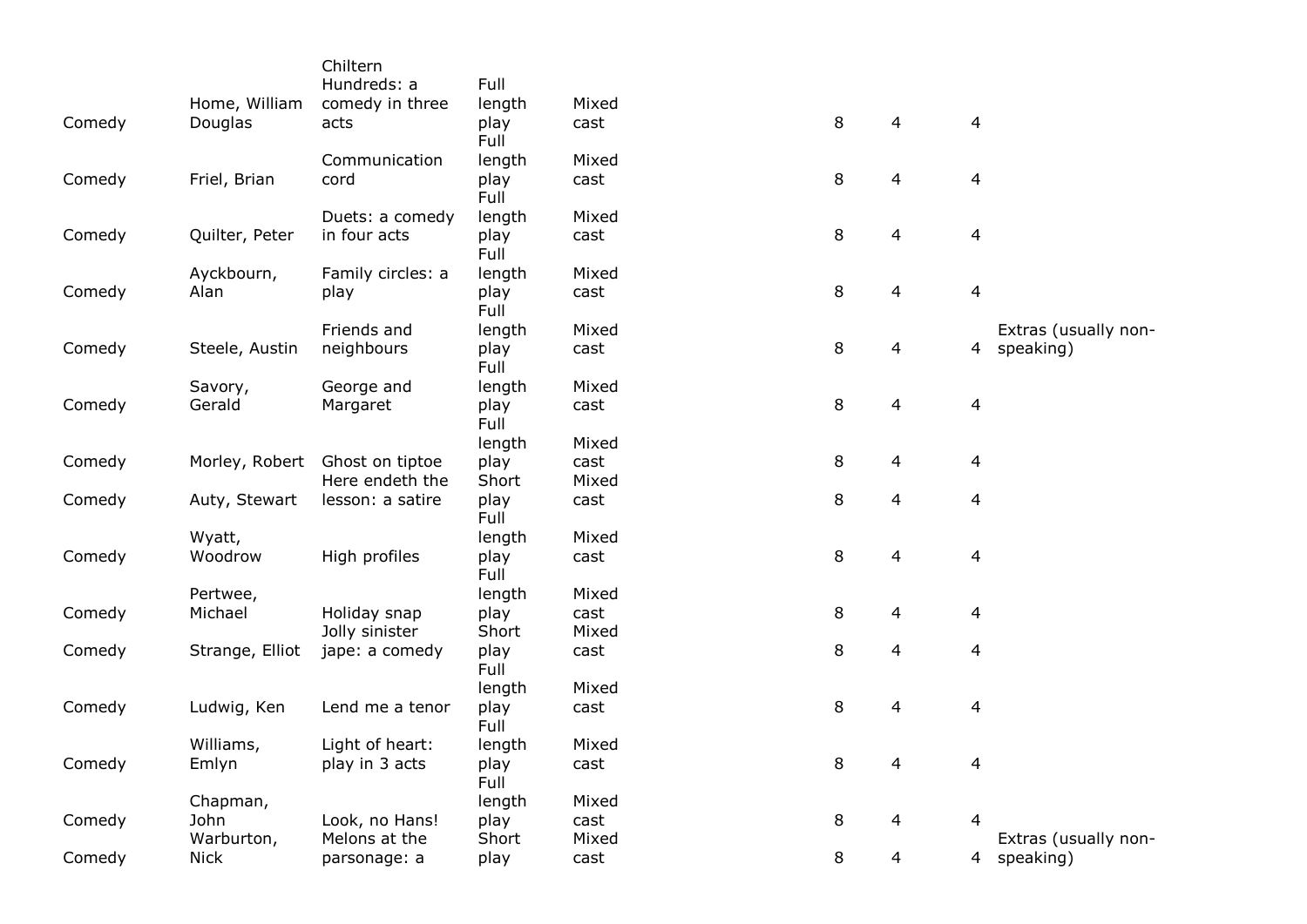|        |                | play                                                          |                |       |        |                |                          |
|--------|----------------|---------------------------------------------------------------|----------------|-------|--------|----------------|--------------------------|
|        | Evans, Evan    |                                                               | Short          | Mixed |        |                |                          |
| Comedy | Eynon          | New leaf                                                      | play<br>Full   | cast  | 8      | 4              | 4                        |
|        | Driscoll,      |                                                               | length         | Mixed |        |                |                          |
| Comedy | Dennis         | Off the deep end                                              | play<br>Full   | cast  | $\, 8$ | 4              | $\overline{\mathcal{A}}$ |
|        | Pattinson,     | Other fellow's                                                | length         | Mixed |        |                |                          |
| Comedy | James          | oats                                                          | play<br>Full   | cast  | $\, 8$ | 4              | $\overline{a}$           |
|        | Home, William  | Reluctant peer: a                                             | length         | Mixed |        |                |                          |
| Comedy | douglas        | comedy<br>Seaside                                             | play           | cast  | 8      | 4              | 4                        |
|        | Frisby,        | postcard: a                                                   | Short          | Mixed |        |                |                          |
| Comedy | Terence        | comedy                                                        | play<br>Full   | cast  | $\, 8$ | 4              | $\overline{4}$           |
|        |                | Spring and port                                               | length         | Mixed |        |                |                          |
| Comedy | Naughton, Bill | wine: a comedy                                                | play           | cast  | 8      | 4              | 4                        |
|        |                | Stroke of luck: a                                             | Short          | Mixed |        |                | Extras (usually non-     |
| Comedy | Butters, Will  | black comedy                                                  | play<br>Full   | cast  | $\, 8$ | 4              | speaking)<br>4           |
|        |                | There goes the                                                | length         | Mixed |        |                |                          |
| Comedy | Cooney, Ray    | bride                                                         | play           | cast  | $\, 8$ | $\overline{4}$ | $\overline{4}$           |
|        | Ayckbourn,     | Three plays:<br>Absent friends,<br>Absurd person<br>singular; | Full<br>length | Mixed |        |                |                          |
| Comedy | Alan           | Bedroom farce                                                 | play           | cast  | 8      | $\overline{4}$ | $\overline{4}$           |
|        |                | Unvarnished<br>truth: a comedy                                | Full<br>length | Mixed |        |                |                          |
| Comedy | Ryton, Royce   | in two acts                                                   | play           | cast  | 8      | 4              | 4                        |
|        |                | Black comedy: a                                               | Short          | Mixed |        |                |                          |
| Comedy | Shaffer, Peter | comedy                                                        | play<br>Full   | cast  | $\, 8$ | 5              | 3                        |
|        | McConnell,     |                                                               | length         | Mixed |        |                |                          |
| Comedy | Jean           | Café Brosse                                                   | play<br>Full   | cast  | 8      | 5              | 3                        |
|        |                | Chinese prime                                                 | length         | Mixed |        |                |                          |
| Comedy | Bagnold, Enid  | minister                                                      | play           | cast  | 8      | 5              | 3                        |
|        |                | Devonshire                                                    | Full           |       |        |                |                          |
|        | Phillpotts,    | cream: a comedy                                               | length         | Mixed |        |                |                          |
| Comedy | Eden           | in three acts                                                 | play           | cast  | 8      | 5              | 3                        |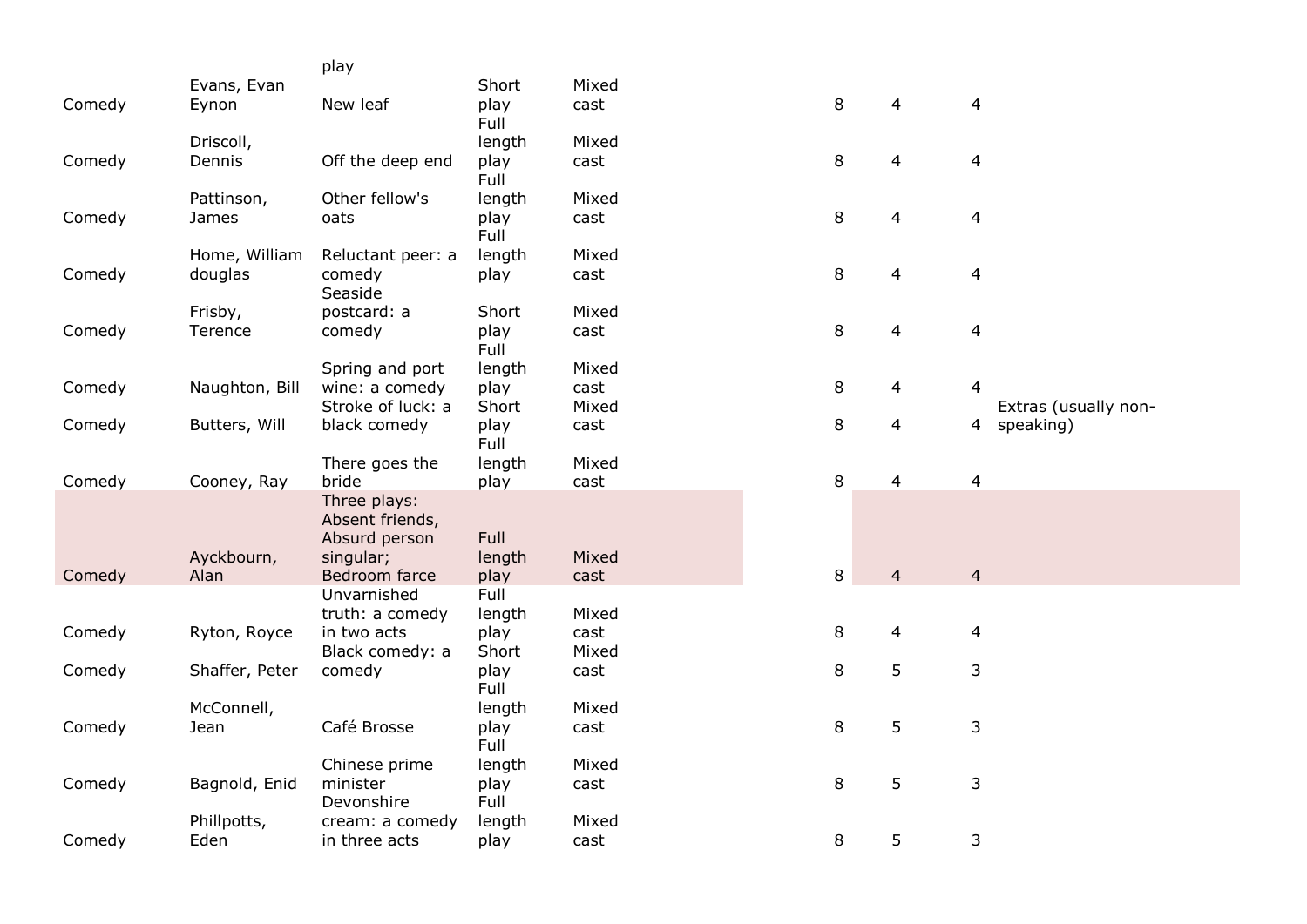|        |                   |                               | Full           |             |   |                |                |      |          |
|--------|-------------------|-------------------------------|----------------|-------------|---|----------------|----------------|------|----------|
|        | Hoddinott,        |                               | length         | Mixed       |   |                |                |      |          |
| Comedy | Derek             | Din dins                      | play<br>Full   | cast        | 8 | 5              | 3              |      |          |
|        |                   | Don't utter a                 | length         | Mixed       |   |                |                |      |          |
| Comedy | Delmar, Anton     | note!                         | play<br>Full   | cast        | 8 | 5              | 3              |      |          |
|        | Home, William     | Lloyd George                  | length         | Mixed       |   |                |                |      |          |
| Comedy | Douglas           | knew my father                | play<br>Full   | cast        | 8 | 5              | 3              |      |          |
|        |                   |                               | length         | Mixed       |   |                |                |      |          |
| Comedy | Cooney, Ray       | My giddy aunt                 | play           | cast        | 8 | 5              | 3              |      |          |
|        | Stoppard,         | Real Inspector                | Short          | Mixed       |   |                |                |      |          |
| Comedy | Tom               | Hound                         | play<br>Full   | cast        | 8 | 5              | 3              |      |          |
|        |                   |                               | length         | Mixed       |   |                |                |      |          |
| Comedy | Coward, Noël      | Star quality                  | play<br>Full   | cast        | 8 | 5              | 3              |      |          |
|        |                   |                               | length         | Mixed       |   |                |                |      |          |
| Comedy | Shulman, Max      | Tender trap                   | play           | cast        | 8 | 5              | 3              |      |          |
|        |                   |                               | Full           |             |   |                |                |      |          |
|        | Home, William     | Editor regrets: a             | length         | Mixed       |   |                |                |      |          |
| Comedy | Douglas           | comedy                        | play           | cast        | 8 | 6              | $\overline{2}$ |      |          |
|        |                   |                               |                |             |   |                |                |      | Suitable |
|        |                   |                               | Full           |             |   |                |                | for  |          |
|        | Ayckbourn,        | Mr. A's amazing               | length         | Mixed       |   |                |                |      | young    |
| Comedy | Alan              | maze plays                    | play           | cast        | 8 | 6              | $\overline{2}$ | cast |          |
|        |                   | Odd couple: a                 | Full           |             |   |                |                |      |          |
|        |                   | comedy in three               | length         | Mixed       |   |                |                |      |          |
| Comedy | Simon, Neil       | acts                          | play           | cast        | 8 | 6              | $\overline{2}$ |      |          |
|        |                   | Plays, two: Can't             | Full           |             |   |                |                |      |          |
|        |                   | pay? Won't pay!;              | length         | Mixed       |   |                |                |      |          |
| Comedy | Fo, Dario         | Elizabeth; Th                 | play           | cast        | 8 | 6              | $\overline{2}$ |      |          |
|        | Beaumarchais,     | Barber of Seville;            | Full           |             |   |                |                |      |          |
|        | Pierre            | The marriage of               | length         | Mixed       |   |                |                |      |          |
| Comedy | Augustin Ca       | Figaro                        | play           | cast        | 8 | 7              | $\mathbf{1}$   |      |          |
|        | Lovegrove,        | Her Grace will be             | Short          |             |   |                |                |      |          |
| Comedy | Arthur            | here: a comedy                | play<br>Full   | Female cast | 9 | 0              | 9              |      |          |
|        |                   |                               |                |             |   |                |                |      |          |
| Comedy | Reid,<br>Georgina | Ladies of spirit: a<br>comedy | length<br>play | Female cast | 9 | $\mathbf 0$    | 9              |      |          |
|        | Mackenzie,        | Six one-act                   | Short          |             |   |                |                |      |          |
| Comedy | Frances           | comedies for                  | play           | Female cast | 9 | $\overline{0}$ | 9              |      |          |
|        |                   |                               |                |             |   |                |                |      |          |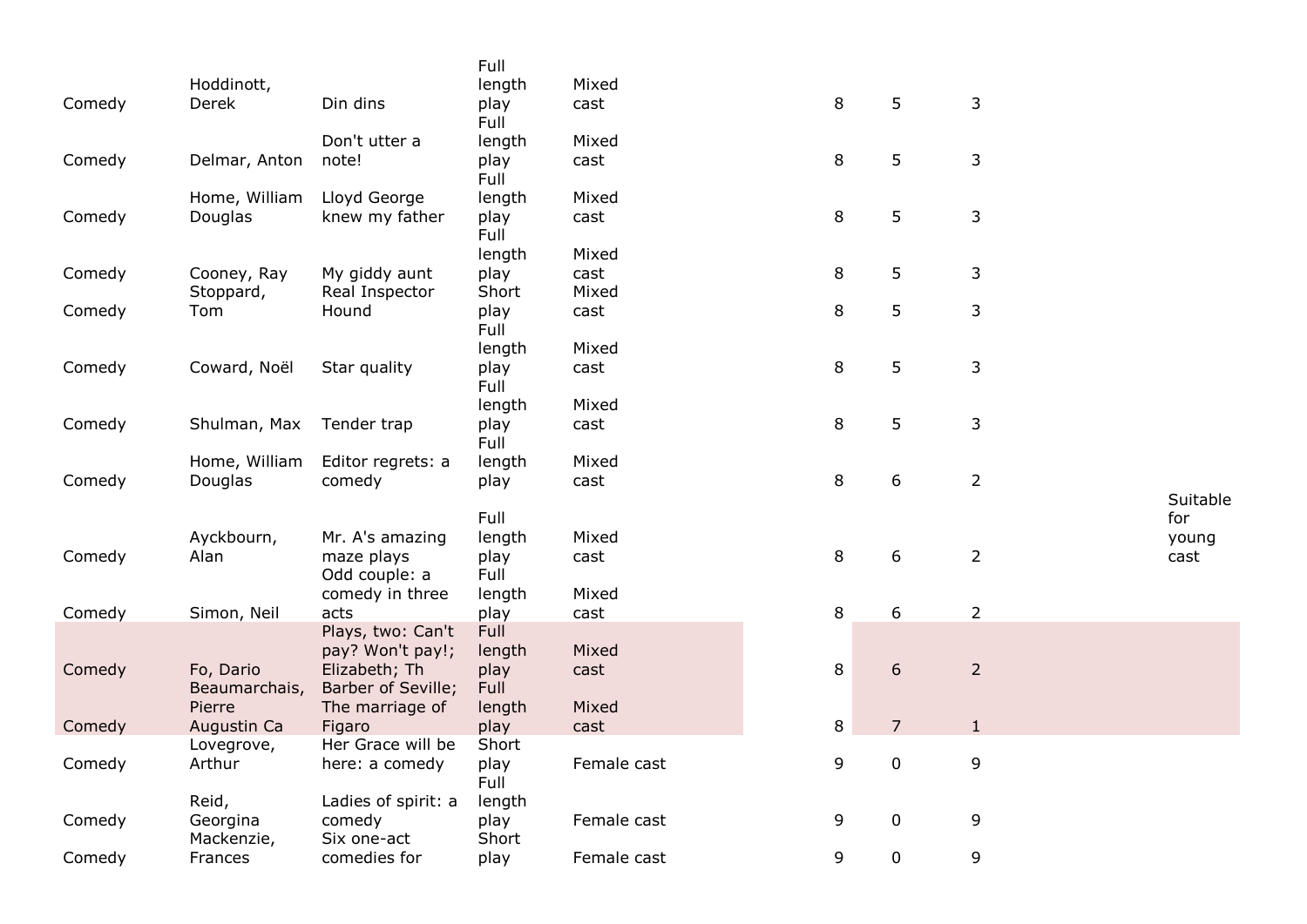|        |                              | women                                                                                                       |               |             |   |                |                |
|--------|------------------------------|-------------------------------------------------------------------------------------------------------------|---------------|-------------|---|----------------|----------------|
|        |                              |                                                                                                             | Short         |             |   |                |                |
| Comedy | Burton, Brian<br>Van kampen, | Visiting time                                                                                               | play<br>Short | Female cast | 9 | $\pmb{0}$      | 9              |
| Comedy | <b>Barbara</b>               | What a sell                                                                                                 | play<br>Full  | Female cast | 9 | $\mathbf 0$    | 9              |
|        | Greenwood,                   | No time for fig-                                                                                            | length        | Mixed       |   |                |                |
| Comedy | Duncan                       | leaves: a comedy<br>Farndale Avenue<br>Housing Estate<br>Townswomen's<br><b>Guild Dramatic</b><br>Society's | play          | cast        | 9 | $\overline{2}$ | $\overline{7}$ |
|        |                              | production of                                                                                               | Full          |             |   |                |                |
|        | McGillivray,                 | Macbeth: a                                                                                                  | length        | Mixed       |   |                |                |
| Comedy | David                        | comedy<br>And this was odd                                                                                  | play<br>Full  | cast        | 9 | 3              | 6              |
|        | Horne,                       | (formerly entitled                                                                                          | length        | Mixed       |   |                |                |
| Comedy | Kenneth                      | "Wasn't it odd")<br>Beside the                                                                              | play          | cast        | 9 | 3              | 6              |
|        |                              | seaside: a                                                                                                  | Full          |             |   |                |                |
|        |                              | comedy in three                                                                                             | length        | Mixed       |   |                |                |
| Comedy | Sands, Leslie                | acts<br>Camel's back: a                                                                                     | play<br>Full  | cast        | 9 | $\overline{3}$ | 6              |
|        |                              | comedy in three                                                                                             | length        | Mixed       |   |                |                |
| Comedy | Helsby, Arnold               | acts                                                                                                        | play<br>Full  | cast        | 9 | 3              | 6              |
|        | Brampton,                    | Chance - and                                                                                                | length        | Mixed       |   |                |                |
| Comedy | Joan                         | Mrs. Buffington<br>Count your                                                                               | play          | cast        | 9 | 3              | 6              |
|        |                              | blessings: a                                                                                                | Full          |             |   |                |                |
|        |                              | comedy of the ill-                                                                                          | length        | Mixed       |   |                |                |
| Comedy | Jeans, Ronald                | to-do                                                                                                       | play<br>Full  | cast        | 9 | 3              | 6              |
|        | Marriott,                    | Darling Mr.                                                                                                 | length        | Mixed       |   |                |                |
| Comedy | Anthony                      | London<br>Love begins at                                                                                    | play<br>Full  | cast        | 9 | 3              | 6              |
|        | Hopkins,                     | fifty: a farce in                                                                                           | length        | Mixed       |   |                |                |
| Comedy | Raymond                      | two acts                                                                                                    | play<br>Full  | cast        | 9 | 3              | 6              |
|        | Robbins,                     | Where there's a                                                                                             | length        | Mixed       |   |                |                |
| Comedy | Norman                       | will                                                                                                        | play          | cast        | 9 | 3              | 6              |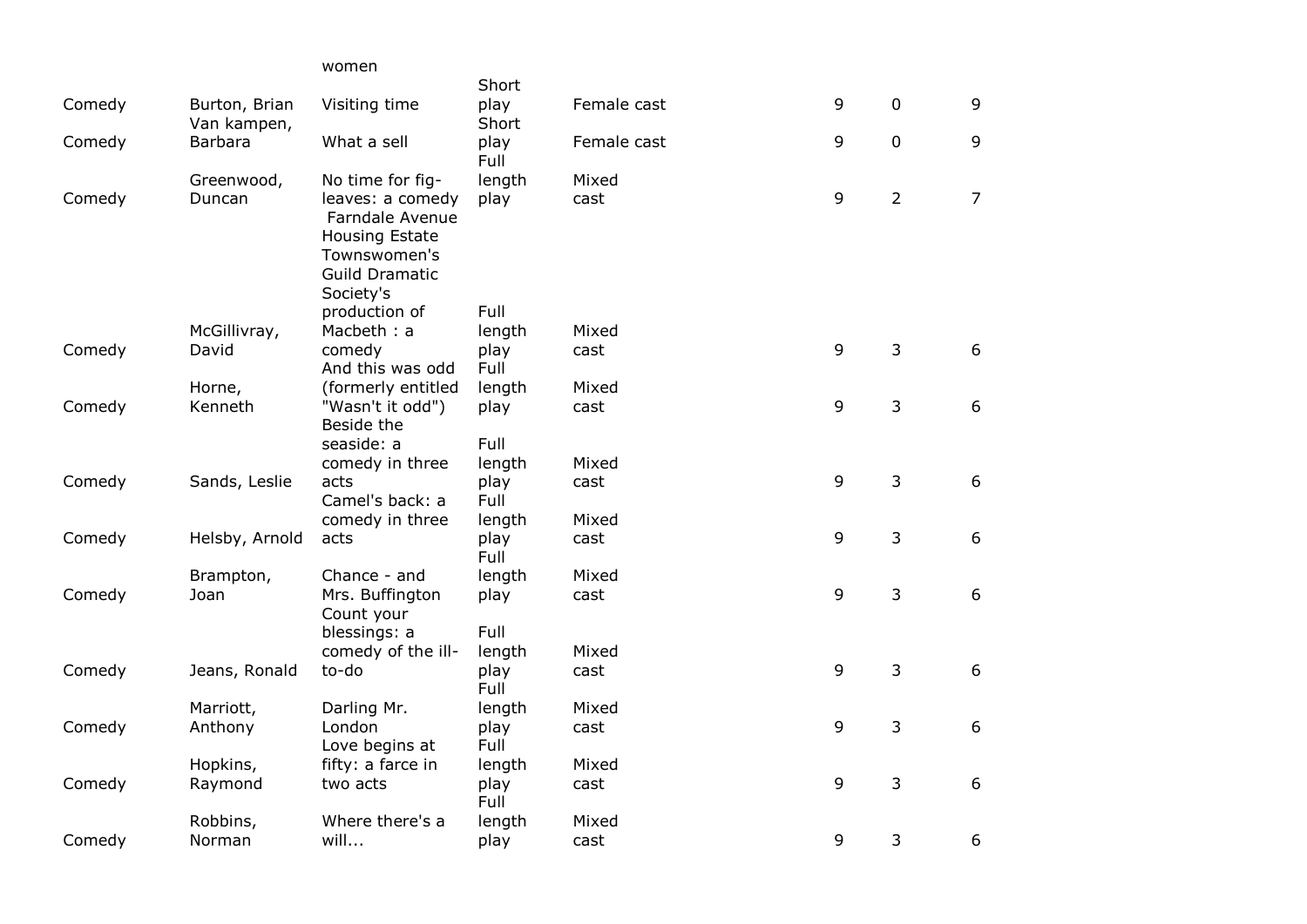|        |                | Cat among the                 |                |       |   |                |                |
|--------|----------------|-------------------------------|----------------|-------|---|----------------|----------------|
|        | Greenwood,     | pigeons: a<br>comedy in three | Full<br>length | Mixed |   |                |                |
| Comedy | Duncan         | acts                          | play           | cast  | 9 | $\overline{4}$ |                |
|        |                | Cock-a-doodle-                | Full           |       |   |                |                |
|        | Barnes,        | doo: a comedy in              | length         | Mixed |   |                |                |
| Comedy | Wilson         | three acts                    | play           | cast  | 9 | 4              |                |
|        |                |                               | Full           |       |   |                |                |
|        |                | Easy money: a                 | length         | Mixed |   |                |                |
| Comedy | Ridley, Arnold | comedy                        | play           | cast  | 9 | $\overline{4}$ |                |
|        |                | Good fun, and,                | Full<br>length | Mixed |   |                |                |
| Comedy | Wood, Victoria | Talent                        | play           | cast  | 9 | $\overline{4}$ |                |
|        |                | Good old                      |                |       |   |                |                |
|        |                | summertime: a                 | Full           |       |   |                |                |
|        |                | final fling at the            | length         | Mixed |   |                |                |
| Comedy | Sands, Leslie  | seaside                       | play           | cast  | 9 | 4              | 5              |
|        |                |                               | Full           |       |   |                |                |
|        |                |                               | length         | Mixed |   |                |                |
| Comedy | Coward, Noel   | Hay fever<br>Hidden           | play           | cast  | 9 | $\overline{4}$ | 5              |
|        | Snelgrove,     | meanings: a                   | Short          | Mixed |   |                |                |
| Comedy | Michael        | comedy                        | play<br>Full   | cast  | 9 | $\overline{4}$ | $5\phantom{.}$ |
|        |                | I'll get my man:              | length         | Mixed |   |                |                |
| Comedy | King, Philip   | a farce                       | play<br>Full   | cast  | 9 | $\overline{4}$ | 5              |
|        | Lesser,        | Love by                       | length         | Mixed |   |                |                |
| Comedy | Anthony        | appointment                   | play<br>Full   | cast  | 9 | $\overline{4}$ | 5              |
|        |                | Lucky for some:               | length         | Mixed |   |                |                |
| Comedy | Dole, John     | a farce<br>Melons at the      | play           | cast  | 9 | $\overline{4}$ | 5              |
|        | Warburton,     | parsonage: a                  | Short          | Mixed |   |                |                |
| Comedy | <b>Nick</b>    | play                          | play<br>Full   | cast  | 9 | 4              | 5              |
|        |                |                               | length         | Mixed |   |                |                |
| Comedy | Millar, Ronald | More the merrier              | play<br>Full   | cast  | 9 | 4              | 5              |
|        |                | Move over Mrs.                | length         | Mixed |   |                |                |
| Comedy | Cooney, Ray    | Markham                       | play           | cast  | 9 | 4              | 5              |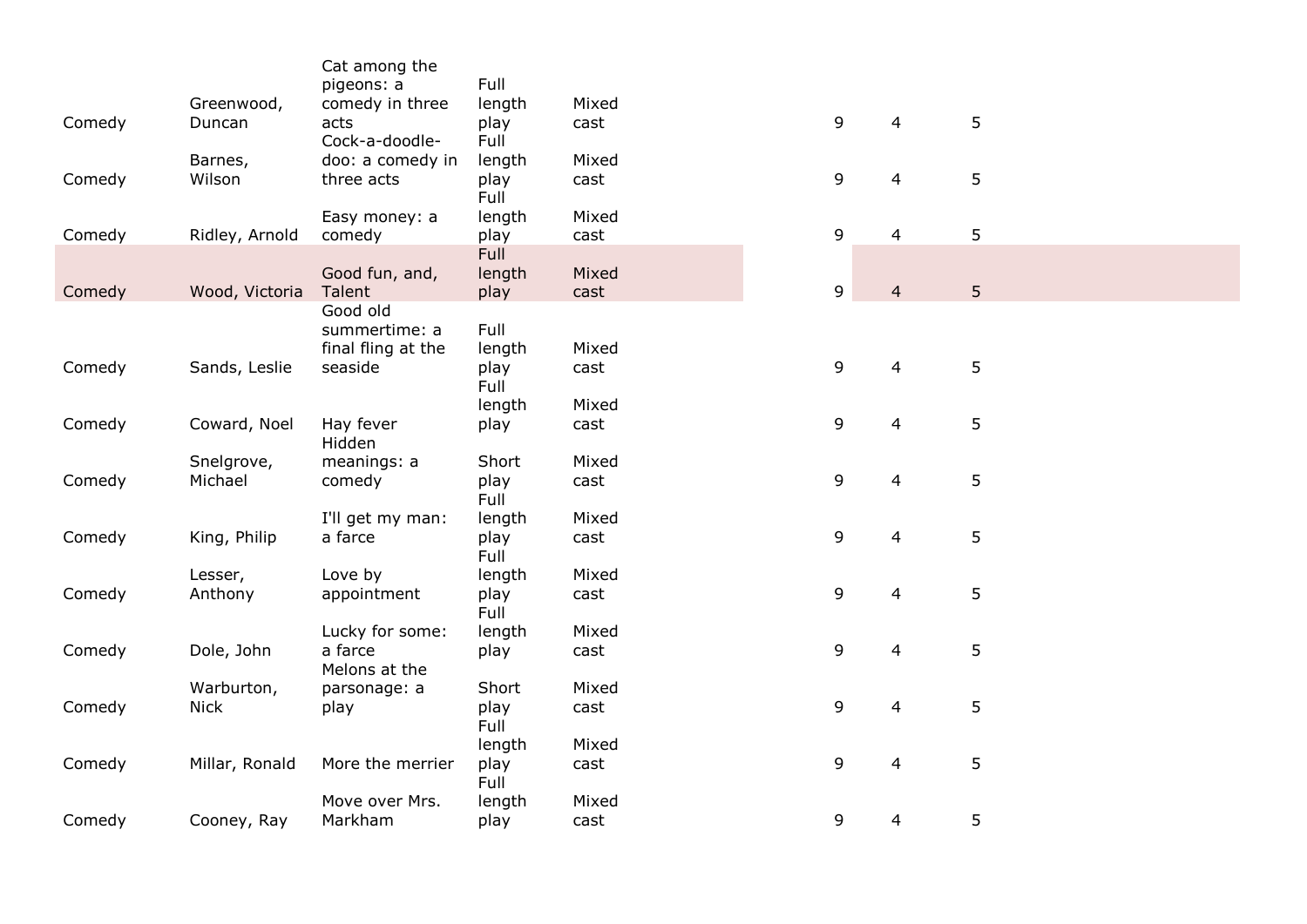|        |                          | Noble Spaniard:<br>a comedy in<br>three acts,<br>adapted from the | Full                   |                        |   |                |                |
|--------|--------------------------|-------------------------------------------------------------------|------------------------|------------------------|---|----------------|----------------|
| Comedy | Maugham, W.<br>Somerset  | French of Grenet-<br>Dancourt.                                    | length<br>play<br>Full | Mixed<br>cast          | 9 | $\overline{4}$ | 5              |
| Comedy | Benfield,<br>Derek       | Panic stations: a<br>farce                                        | length<br>play<br>Full | Mixed<br>cast          | 9 | $\overline{4}$ | 5              |
| Comedy | Taylor,<br>Edward        | Pardon me,<br>Prime Minister                                      | length<br>play<br>Full | Mixed<br>cast          | 9 | $\overline{4}$ | 5              |
| Comedy | King, Philip             | Rock-a-bye,<br>sailor!                                            | length<br>play<br>Full | Mixed<br>cast          | 9 | $\overline{4}$ | 5              |
| Comedy | King, Philip             | Watch it, sailor!<br>Angels in love: a                            | length<br>play<br>Full | Mixed<br>cast          | 9 | $\overline{4}$ | 5              |
| Comedy | Mills, Hugh              | comedy in two<br>acts<br>Blue Comet: a                            | length<br>play<br>Full | Mixed<br>cast          | 9 | 5              | $\overline{4}$ |
| Comedy | Phillpotts,<br>Eden      | comedy in three<br>acts<br>Dandy Dick: a                          | length<br>play<br>Full | Mixed<br>cast          | 9 | 5              | $\overline{4}$ |
| Comedy | Pinero, Arthur<br>Wing   | farce in three<br>acts<br>Don't just lie                          | length<br>play         | Mixed<br>cast          | 9 | 5              | $\overline{4}$ |
| Comedy | Pertwee,<br>Michael      | there, say<br>something!: a<br>farce                              | Full<br>length<br>play | Mixed<br>cast          | 9 | 5              | $\overline{4}$ |
|        |                          | Family album: a<br>Victorian comedy<br>with music,<br>played in   |                        |                        |   |                |                |
| Comedy | Coward, Noel<br>Hickman, | "Tonight at<br>$8.30$ ".<br>George: a                             | Short<br>play<br>Short | Mixed<br>cast<br>Mixed | 9 | 5              | 4              |
| Comedy | Derek                    | comedy<br>Importance of<br>being earnest: a                       | play<br>Full           | cast                   | 9 | 5              | 4              |
| Comedy | Wilde, Oscar             | trivial play for<br>serious people                                | length<br>play         | Mixed<br>cast          | 9 | 5              | $\overline{4}$ |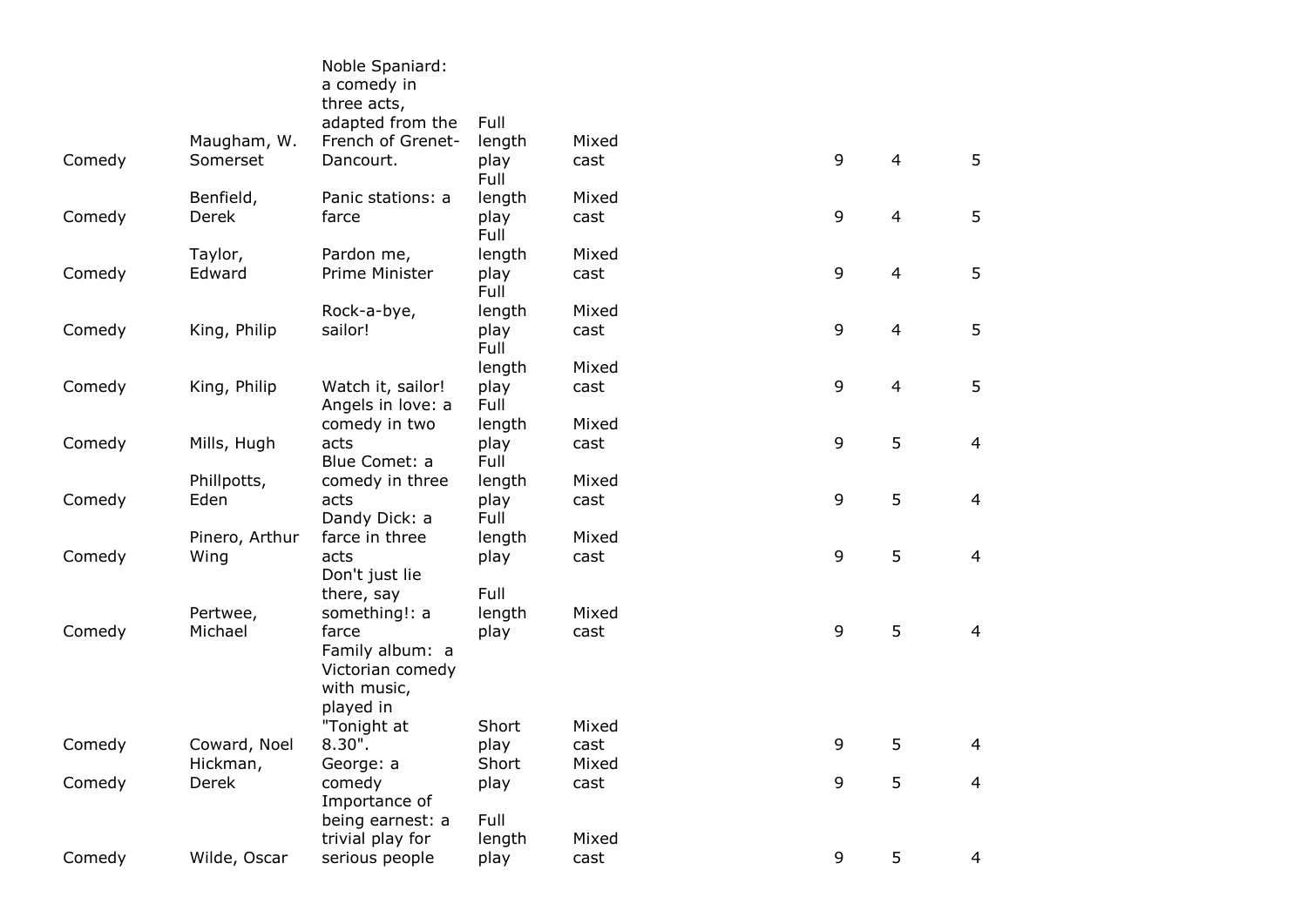| Comedy | Wilde, Oscar              | Importance of<br>being earnest:a<br>trivial comedy for<br>serious people /<br>edited by Russell<br>Jackson<br>Late Christopher<br>Bean: an English | Full<br>length<br>play | Mixed<br>cast | 9 | 5 | $\overline{4}$          |
|--------|---------------------------|----------------------------------------------------------------------------------------------------------------------------------------------------|------------------------|---------------|---|---|-------------------------|
| Comedy | Williams,<br>Emlyn        | adaptation of<br>Rene Fauchois'<br>comedy Prenez<br>Garde a la<br>peinture!                                                                        | Full<br>length<br>play | Mixed<br>cast | 9 | 5 | $\overline{4}$          |
|        |                           |                                                                                                                                                    |                        |               |   |   |                         |
|        | Warburton,                | Melons at the                                                                                                                                      | Short                  | Mixed         |   |   |                         |
| Comedy | <b>Nick</b>               | parsonage                                                                                                                                          | play<br>Full           | cast          | 9 | 5 | $\overline{\mathbf{4}}$ |
|        |                           |                                                                                                                                                    | length                 | Mixed         |   |   |                         |
| Comedy | Frayn, Michael<br>Harris, | Noises off: a play                                                                                                                                 | play<br>Full           | cast          | 9 | 5 | $\overline{4}$          |
|        | Richard,                  |                                                                                                                                                    | length                 | Mixed         |   |   |                         |
| Comedy | 1934-                     | Outside edge<br>Running riot: a                                                                                                                    | play<br>Full           | cast          | 9 | 5 | $\overline{4}$          |
|        | Benfield,                 | farcical comedy                                                                                                                                    | length                 | Mixed         |   |   |                         |
| Comedy | Derek                     | in 3 acts<br>Sailor, beware!:                                                                                                                      | play<br>Full           | cast          | 9 | 5 | $\overline{4}$          |
|        |                           | a comedy in                                                                                                                                        | length                 | Mixed         |   |   |                         |
| Comedy | King, Philip              | three acts<br>Ways and<br>means: a light                                                                                                           | play                   | cast          | 9 | 5 | $\overline{4}$          |
|        |                           | comedy in three                                                                                                                                    | Short                  | Mixed         |   |   |                         |
| Comedy | Coward, Noel              | scenes                                                                                                                                             | play<br>Full           | cast          | 9 | 5 | $\overline{\mathbf{4}}$ |
|        |                           | What every                                                                                                                                         | length                 | Mixed         |   |   | Extras (usually non-    |
| Comedy | Barrie, J. m.             | woman knows                                                                                                                                        | play                   | cast          | 9 | 5 | speaking)<br>4          |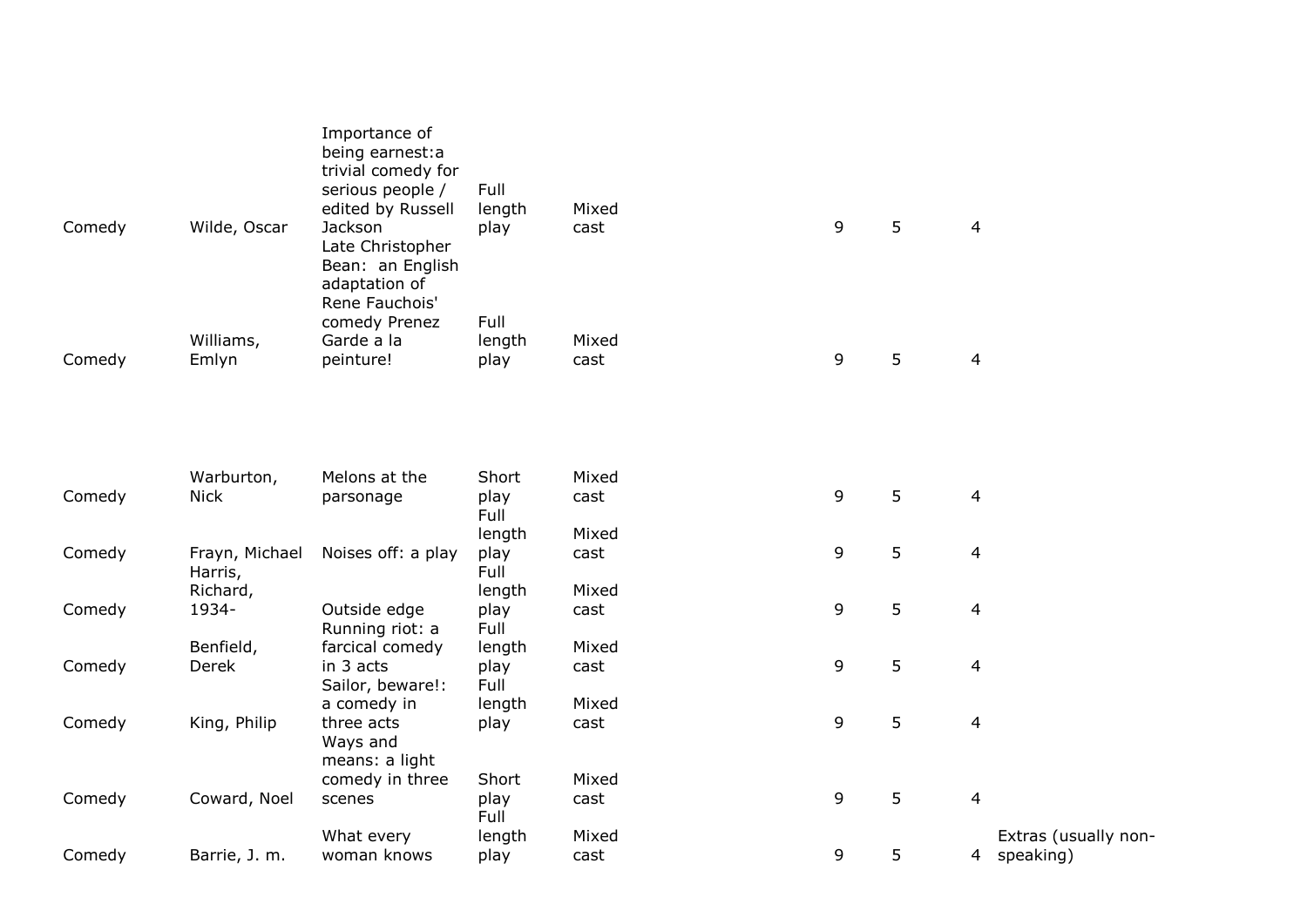| Comedy | Peach,<br>Lawrence du<br>Garde | White sheep of<br>the family: a<br>felonious comedy<br>Abu Hassan pays<br>his debts: a farce<br>from 'The                                    | Full<br>length<br>play         | Mixed<br>cast        | 9  | 5              | $\overline{4}$ |                                   |                      |
|--------|--------------------------------|----------------------------------------------------------------------------------------------------------------------------------------------|--------------------------------|----------------------|----|----------------|----------------|-----------------------------------|----------------------|
| Comedy | Hadlington,<br>Ronald          | Arabian Nights'<br>Entertainment.                                                                                                            | Short<br>play<br>Full          | Mixed<br>cast        | 9  | 6              | $\mathsf{3}$   |                                   |                      |
| Comedy | Waterhouse,<br>Keith           | All things bright<br>and beautiful                                                                                                           | length<br>play<br>Full         | Mixed<br>cast        | 9  | 6              | 3              |                                   |                      |
| Comedy | Maugham, W.<br>Somerset        | Circle: a comedy<br>in three acts<br>See how they                                                                                            | length<br>play<br>Full         | Mixed<br>cast        | 9  | 6              | 3              |                                   |                      |
| Comedy | King, Philip                   | run!: a farce in<br>three acts<br>Shut your eyes                                                                                             | length<br>play<br>Full         | Mixed<br>cast        | 9  | 6              | 3              |                                   |                      |
| Comedy | Chapman,<br>John               | and think of<br>England                                                                                                                      | length<br>play<br>Full         | Mixed<br>cast        | 9  | 6              | 3              |                                   |                      |
| Comedy | Delderfield, R.<br>F.          | Worm's eye view                                                                                                                              | length<br>play                 | Mixed<br>cast        | 9  | 6              | 3              | Extras (usually non-<br>speaking) | Suitable             |
| Comedy | Hall, Willis                   | <b>Right Christmas</b><br>caper: a play for<br>children<br>Robin Hood: the                                                                   | Full<br>length<br>play<br>Full | Mixed<br>cast        | 9  | $\overline{7}$ | $\overline{2}$ |                                   | for<br>young<br>cast |
| Comedy | Neilson, David                 | truth behind the<br>green tights                                                                                                             | length<br>play<br>Full         | Mixed<br>cast        | 9  | 7              | $\overline{2}$ |                                   |                      |
| Comedy | Frayn, Michael<br>Wood,        | Donkeys' years<br>Top table: a                                                                                                               | length<br>play<br>Short        | Mixed<br>cast<br>Any | 9  | 8              | 1              | Extras (usually non-              |                      |
| Comedy | Margaret                       | satirical comedy<br>Clara's on the<br>curtains!: being a<br>further<br>misadventure of<br>the Wickley<br>Women's Guild<br>as first recounted | play                           | cast                 | 9  |                |                | speaking)                         |                      |
| Comedy | Lovegrove,<br>Arthur           | in "Her Grace will                                                                                                                           | Short<br>play                  | Female cast          | 10 | 0              | 10             |                                   |                      |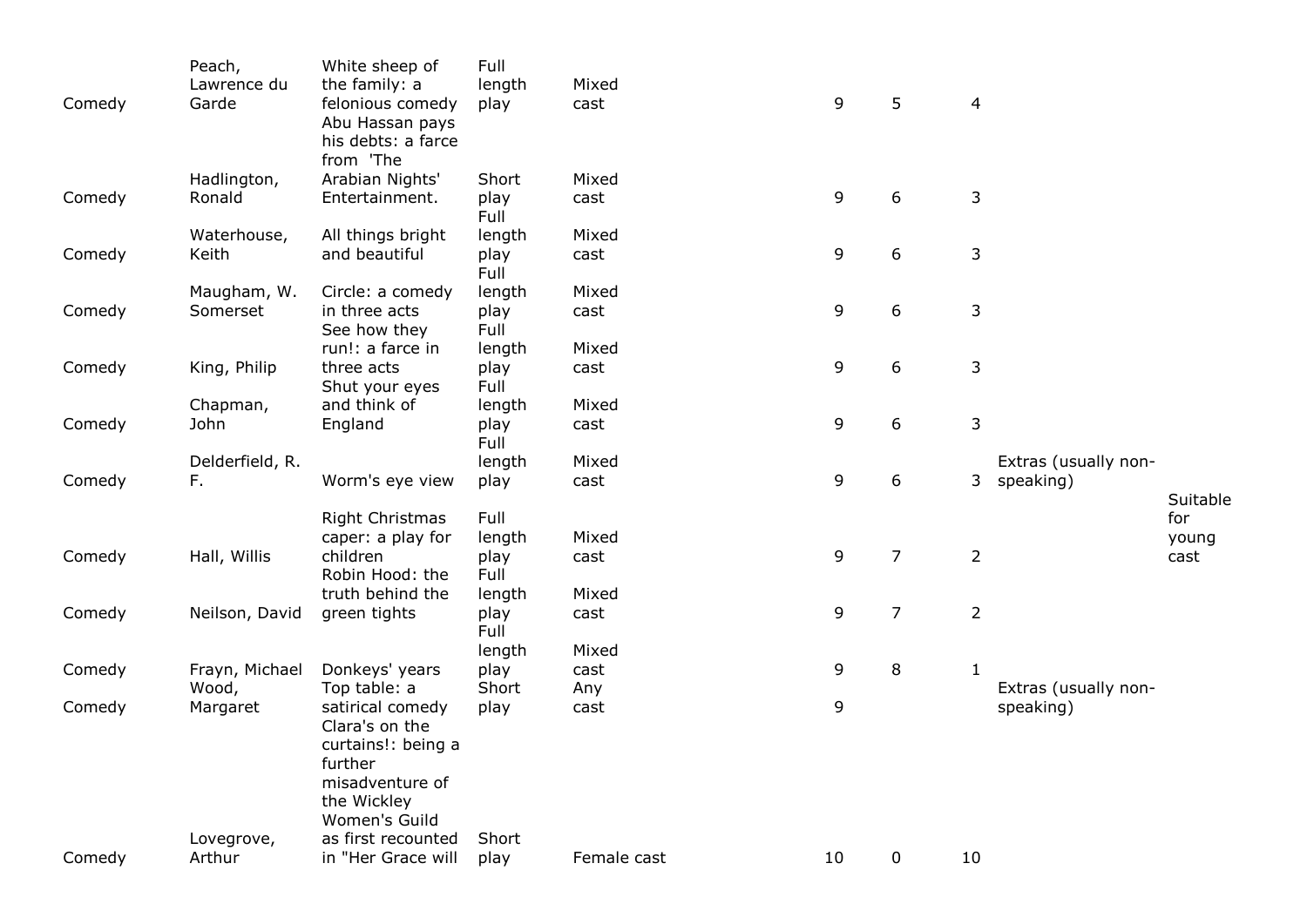be here"

|        |                | Ladies at sea: a<br>comedy in three | Full<br>length |             |    |                |                |                      |
|--------|----------------|-------------------------------------|----------------|-------------|----|----------------|----------------|----------------------|
| Comedy | Ready, Stuart  | acts                                | play<br>Full   | Female cast | 10 | 0              | 10             |                      |
|        |                | Viva! Women's                       | length         |             |    |                |                |                      |
| Comedy | Ready, Stuart  | lib!: a comedy                      | play<br>Full   | Female cast | 10 | $\mathbf 0$    | 10             |                      |
|        | Harris,        | Stepping out: a                     | length         | Mixed       |    |                |                | Extras (usually non- |
| Comedy | Richard        | comedy<br>Wedding                   | play           | cast        | 10 | $\mathbf{1}$   | 9              | speaking)            |
|        | Dinner,        | breakfast: a                        | Short          | Mixed       |    |                |                |                      |
| Comedy | William        | farcical comedy                     | play<br>Full   | cast        | 10 | $\mathbf{1}$   | 9              |                      |
|        |                | Autumn                              | length         | Mixed       |    |                |                |                      |
| Comedy | Coke, Peter    | manoeuvres                          | play<br>Full   | cast        | 10 | $\overline{2}$ | 8              |                      |
|        | Durang,        | Baby with the                       | length         | Mixed       |    |                |                |                      |
| Comedy | Christopher    | bathwater                           | play<br>Full   | cast        | 10 | $\overline{2}$ | 8              |                      |
|        |                | Ladies who                          | length         | Mixed       |    |                |                |                      |
| Comedy | Gates, Tudor   | lunch: a comedy                     | play<br>Full   | cast        | 10 | 3              | $\overline{7}$ |                      |
|        |                | Play on!: a                         | length         | Mixed       |    |                |                |                      |
| Comedy | Abbot, Rick    | comedy                              | play<br>Full   | cast        | 10 | 3              | $\overline{7}$ |                      |
|        |                |                                     | length         | Mixed       |    |                |                |                      |
| Comedy | Coke, Peter    | Winter glory<br>With vacant         | play           | cast        | 10 | 3              | $\overline{7}$ |                      |
|        |                | possession: a                       | Full           |             |    |                |                |                      |
|        | Massey,        | comedy in three                     | length         | Mixed       |    |                |                |                      |
| Comedy | Wilfred        | acts                                | play<br>Full   | cast        | 10 | 3              | $\overline{7}$ |                      |
|        | Benfield,      |                                     | length         | Mixed       |    |                |                |                      |
| Comedy | Derek          | Bird in the hand                    | play           | cast        | 10 | 4              | 6              |                      |
|        |                | Commercial                          | Short          | Mixed       |    |                |                |                      |
| Comedy | Drury, Carolyn | break: a comedy                     | play           | cast        | 10 | 4              | 6              |                      |
| Comedy | Benfield,      | Flying feathers: a                  | Full           | Mixed       | 10 | 4              | 6              |                      |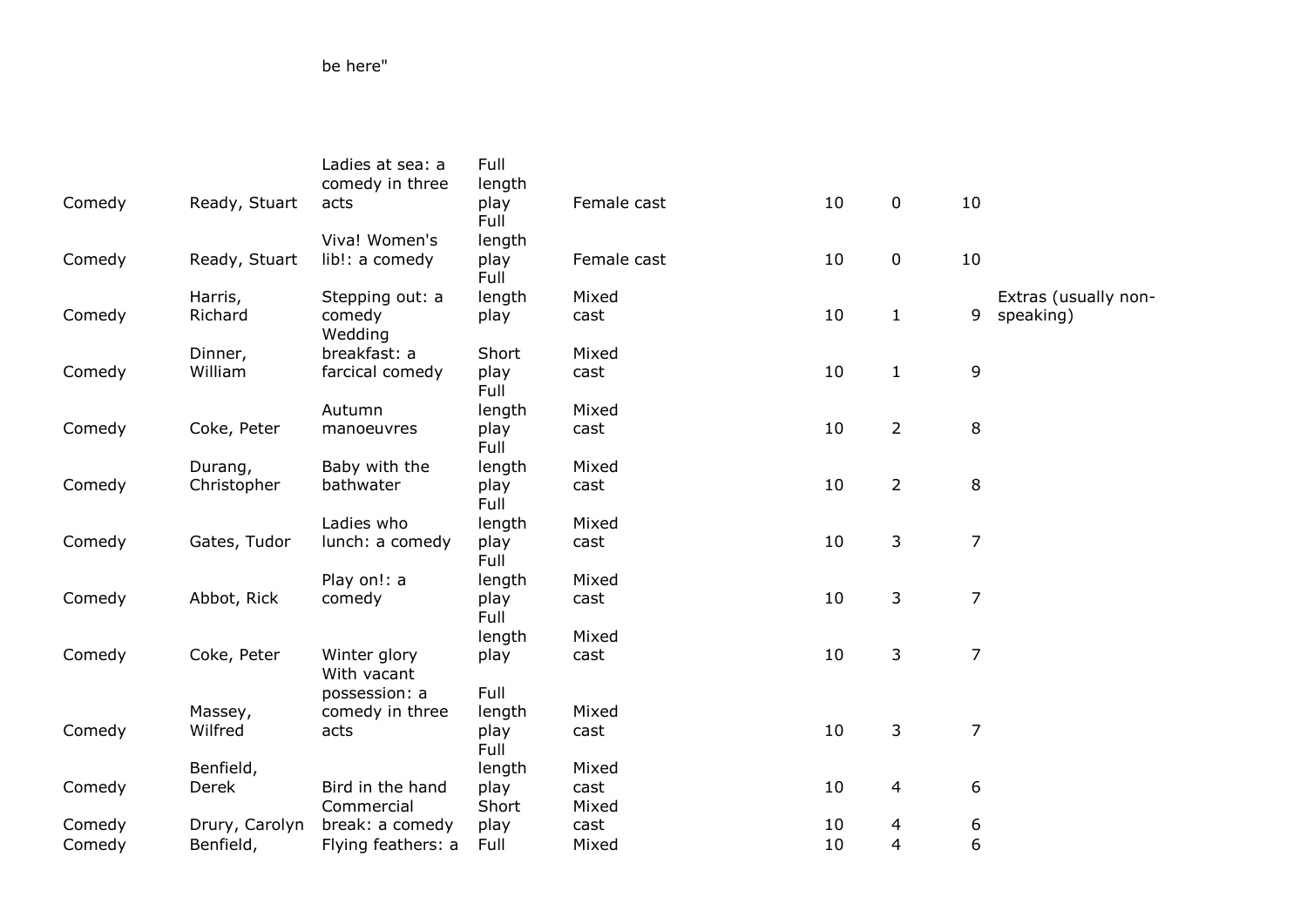|        | Derek          | farce                           | length<br>play<br>Full | cast  |    |                |                      |
|--------|----------------|---------------------------------|------------------------|-------|----|----------------|----------------------|
|        | Feydeau,       | Gown for his                    | length                 | Mixed |    |                |                      |
| Comedy | Georges        | mistress: a farce               | play                   | cast  | 10 | $\overline{4}$ | 6                    |
|        | Jennings,      | Have you<br>anything to         | Short                  | Mixed |    |                | Extras (usually non- |
| Comedy | Gertrude       | declare?<br>I'll leave it to    | play                   | cast  | 10 | $\overline{4}$ | 6 speaking)          |
|        |                | you: a light<br>comedy in three | Full<br>length         | Mixed |    |                |                      |
| Comedy | Coward, Noel   | acts                            | play<br>Full           | cast  | 10 | $\overline{4}$ | 6                    |
|        |                | On the verge: a                 | length                 | Mixed |    |                |                      |
| Comedy | Horsler, Peter | farcical comedy                 | play<br>Full           | cast  | 10 | $\overline{4}$ | 6                    |
|        |                | Once in a blue                  | length                 | Mixed |    |                |                      |
| Comedy | Dole, John     | moon: a comedy                  | play<br>Full           | cast  | 10 | $\overline{4}$ | 6                    |
|        |                |                                 | length                 | Mixed |    |                |                      |
| Comedy | Vickery, Frank | Trivial pursuits                | play<br>Full           | cast  | 10 | 4              | 6                    |
|        | Robbins,       | Wedding of the                  | length                 | Mixed |    |                |                      |
| Comedy | Norman         | year: a comedy                  | play<br>Full           | cast  | 10 | 4              | 6                    |
|        |                | What are little                 | length                 | Mixed |    |                |                      |
| Comedy | Coke, Peter    | girls made of?                  | play<br>Full           | cast  | 10 | 4              | 6                    |
|        | Robbins,       | And evermore                    | length                 | Mixed |    |                |                      |
| Comedy | Norman         | shall be so                     | play<br>Full           | cast  | 10 | 5              | 5                    |
|        | Ayckbourn,     |                                 | length                 | Mixed |    |                |                      |
| Comedy | Alan           | Comic potential                 | play<br>Full           | cast  | 10 | 5              | 5                    |
|        | Greenwood,     | Cure for love;                  | length                 | Mixed |    |                | Extras (usually non- |
| Comedy | Walter         | comedy<br>Figure of fun,        | play<br>Full           | cast  | 10 | 5              | speaking)<br>5.      |
|        | Roussin,       | adapted by                      | length                 | Mixed |    |                |                      |
| Comedy | Andre          | <b>Arthur Macrae</b>            | play<br>Full           | cast  | 10 | 5              | 5                    |
|        | Lovegrove,     | Good night Mrs                  | length                 | Mixed |    |                |                      |
| Comedy | Arthur         | Puffin: a play                  | play                   | cast  | 10 | $\frac{5}{5}$  | 5<br>5               |
| Comedy | Reitmann,      | Hot and cold in                 | Full                   | Mixed | 10 |                |                      |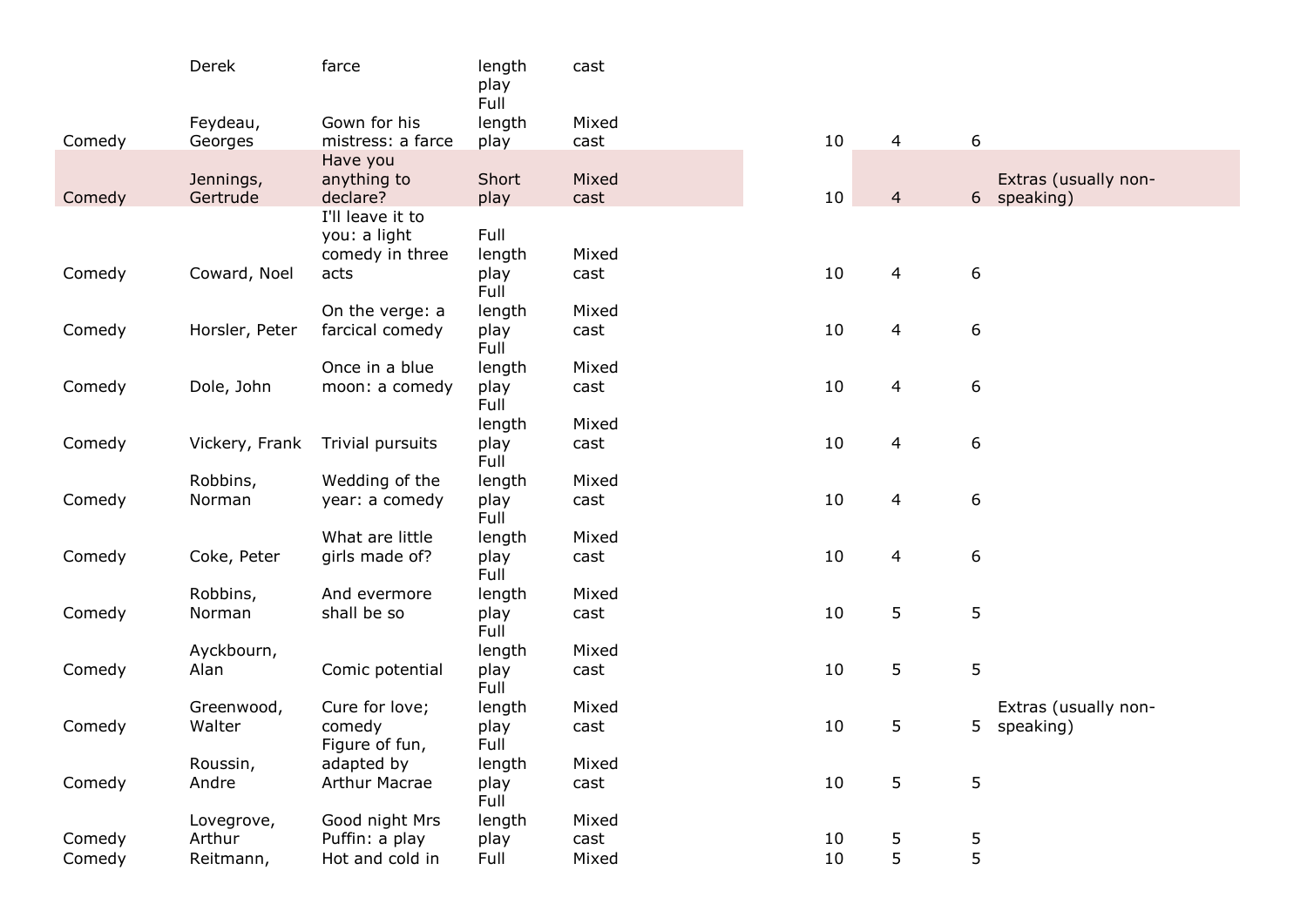|        | Max            | all rooms         | length<br>play | cast  |    |                  |                         |
|--------|----------------|-------------------|----------------|-------|----|------------------|-------------------------|
|        |                | Mad about men:    | Full           |       |    |                  |                         |
|        | Blackmore,     | a new comedy      | length         | Mixed |    |                  |                         |
| Comedy | Peter          | about Miranda     | play<br>Full   | cast  | 10 | 5                | 5                       |
|        | Benfield,      | Off the hook!: a  | length         | Mixed |    |                  |                         |
| Comedy | Derek          | farce             | play<br>Full   | cast  | 10 | 5                | 5                       |
|        |                | Relative values:  | length         | Mixed |    |                  |                         |
| Comedy | Coward, Noel   | a light comedy    | play<br>Full   | cast  | 10 | 5                | 5                       |
|        |                | Rumours: the      | length         | Mixed |    |                  |                         |
| Comedy | Simon, Neil    | British edition   | play<br>Full   | cast  | 10 | 5                | 5                       |
|        |                |                   | length         | Mixed |    |                  |                         |
| Comedy | Molière        | Sisterhood        | play<br>Full   | cast  | 10 | 5                | 5                       |
|        |                | Two into one: a   | length         | Mixed |    |                  | Extras (usually non-    |
| Comedy | Cooney, Ray    | comedy            | play<br>Full   | cast  | 10 | 5                | 5 speaking)             |
|        | Harris,        | Who goes bare?:   | length         | Mixed |    |                  |                         |
| Comedy | Richard        | a farce           | play<br>Full   | cast  | 10 | 5                | 5                       |
|        | Benfield,      |                   | length         | Mixed |    |                  |                         |
| Comedy | Derek          | Wild goose chase  | play<br>Full   | cast  | 10 | 5                | 5                       |
|        | Thomas,        | Charley's aunt: a | length         | Mixed |    |                  |                         |
| Comedy | <b>Brandon</b> | comedy            | play<br>Full   | cast  | 10 | 6                | $\overline{\mathbf{4}}$ |
|        | Gordon,        | Doctor in love: a | length         | Mixed |    |                  |                         |
| Comedy | Richard        | comedy            | play<br>Full   | cast  | 10 | 6                | 4                       |
|        | Chapman,       |                   | length         | Mixed |    |                  |                         |
| Comedy | John           | Dry rot           | play<br>Full   | cast  | 10 | $\boldsymbol{6}$ | 4                       |
|        |                |                   | length         | Mixed |    |                  |                         |
| Comedy | Aristophanes   | Lysistrata        | play<br>Full   | cast  | 10 | 6                | 4                       |
|        | Ayckbourn,     | Mr. Whatnot: a    | length         | Mixed |    |                  |                         |
| Comedy | Alan           | comedy            | play           | cast  | 10 | 6                | 4                       |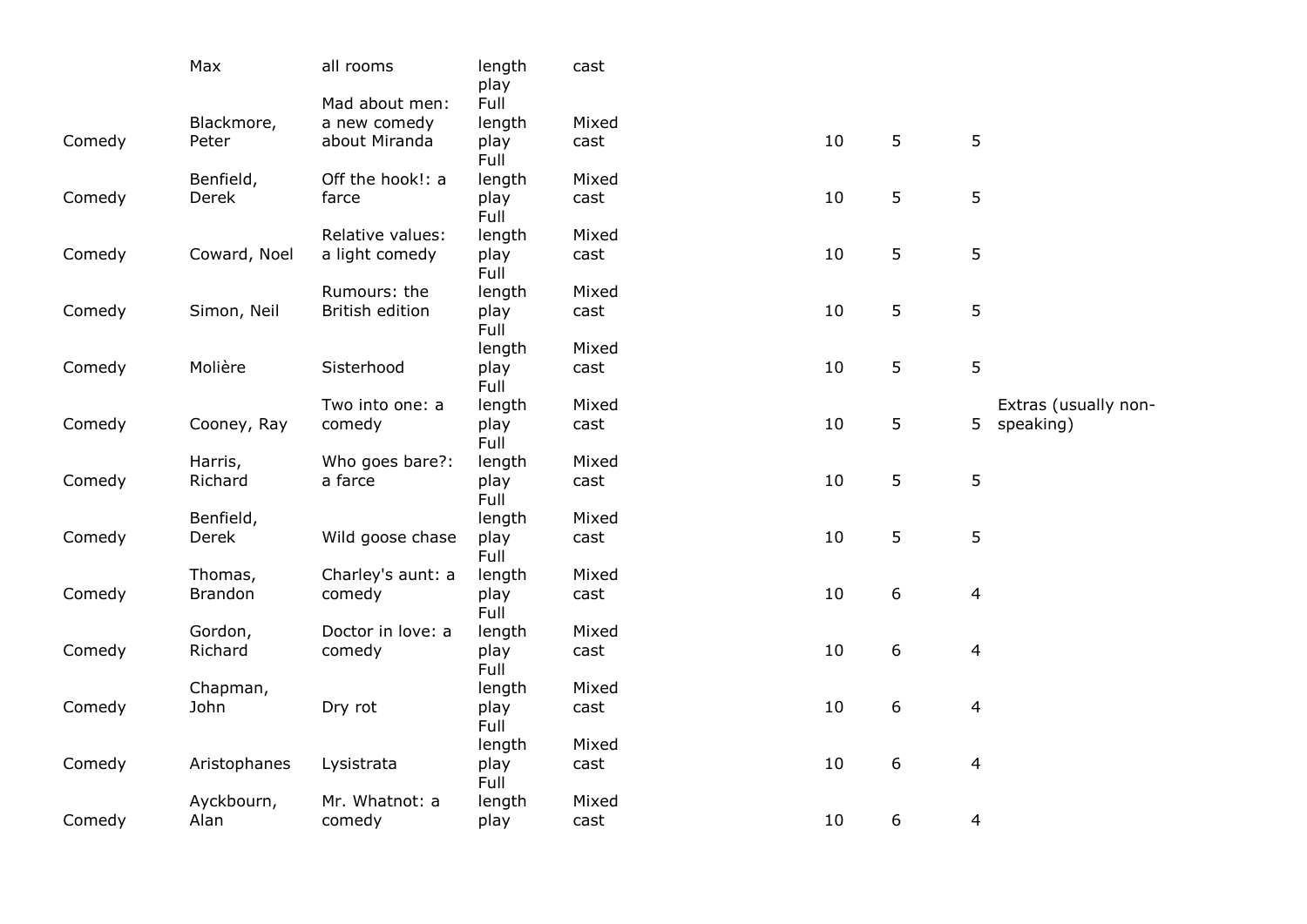|        |             | No sex, please -                 | Full         |             |    |                |                |
|--------|-------------|----------------------------------|--------------|-------------|----|----------------|----------------|
|        | Marriott,   | we're British: a                 | length       | Mixed       |    |                |                |
| Comedy | Anthony     | comedy                           | play<br>Full | cast        | 10 | 6              | $\overline{4}$ |
|        |             |                                  | length       | Mixed       |    |                |                |
| Comedy | Cooney, Ray | Out of order                     | play         | cast        | 10 | 6              | $\overline{4}$ |
|        |             |                                  | Full         |             |    |                |                |
|        | Goldsmith,  | She stoops to                    | length       | Mixed       |    |                |                |
| Comedy | Oliver      | conquer                          | play<br>Full | cast        | 10 | 6              | $\overline{4}$ |
|        |             | Tons of money: a                 | length       | Mixed       |    |                |                |
| Comedy | Evans, Will | farce                            | play<br>Full | cast        | 10 | 6              | $\overline{4}$ |
|        | Fry,        | Venus observed:                  | length       | Mixed       |    |                |                |
| Comedy | Christopher | a comedy<br>Chase me,            | play         | cast        | 10 | 6              | $\overline{4}$ |
|        |             | comrade!: a                      | Full         |             |    |                |                |
|        |             | farce in three                   | length       | Mixed       |    |                |                |
| Comedy | Cooney, Ray | acts                             | play<br>Full | cast        | 10 | $\overline{7}$ | 3              |
|        | Rattigan,   | French without                   | length       | Mixed       |    |                |                |
| Comedy | Terence     | tears: a comedy<br>Happy hunter, | play<br>Full | cast        | 10 | $\overline{7}$ | 3              |
|        | Feydeau,    | adapted by                       | length       | Mixed       |    |                |                |
| Comedy | Georges     | <b>Barnett Shaw</b>              | play<br>Full | cast        | 10 | $\overline{7}$ | 3              |
|        | Brooke,     | Let sleeping                     | length       | Mixed       |    |                |                |
| Comedy | Harold      | wives lie                        | play<br>Full | cast        | 10 | $\overline{7}$ | 3              |
|        | Spewack,    |                                  | length       | Mixed       |    |                |                |
| Comedy | Samuel      | My three angels                  | play         | cast        | 10 | $\overline{7}$ | 3              |
|        |             | Dirty linen and                  | Full         |             |    |                |                |
|        | Stoppard,   | New-found-land:                  | length       | Mixed       |    |                |                |
| Comedy | Tom         | two plays                        | play         | cast        | 10 | $\,8\,$        | $\overline{2}$ |
|        |             | Bright society: a                |              |             |    |                |                |
|        | Vooght,     | comedy in one                    | Short        |             |    |                |                |
| Comedy | Cherry      | act                              | play         | Female cast | 11 | $\bf{0}$       | 11             |
|        |             | California suite: a              | Full         |             |    |                |                |
|        |             | comedy in two                    | length       | Mixed       |    |                |                |
| Comedy | Simon, Neil | acts                             | play<br>Full | cast        | 11 | 5              | 6              |
|        |             | Midsummer                        | length       | Mixed       |    |                |                |
| Comedy | Coke, Peter | mink: a comedy                   | play         | cast        | 11 | 5              | 6              |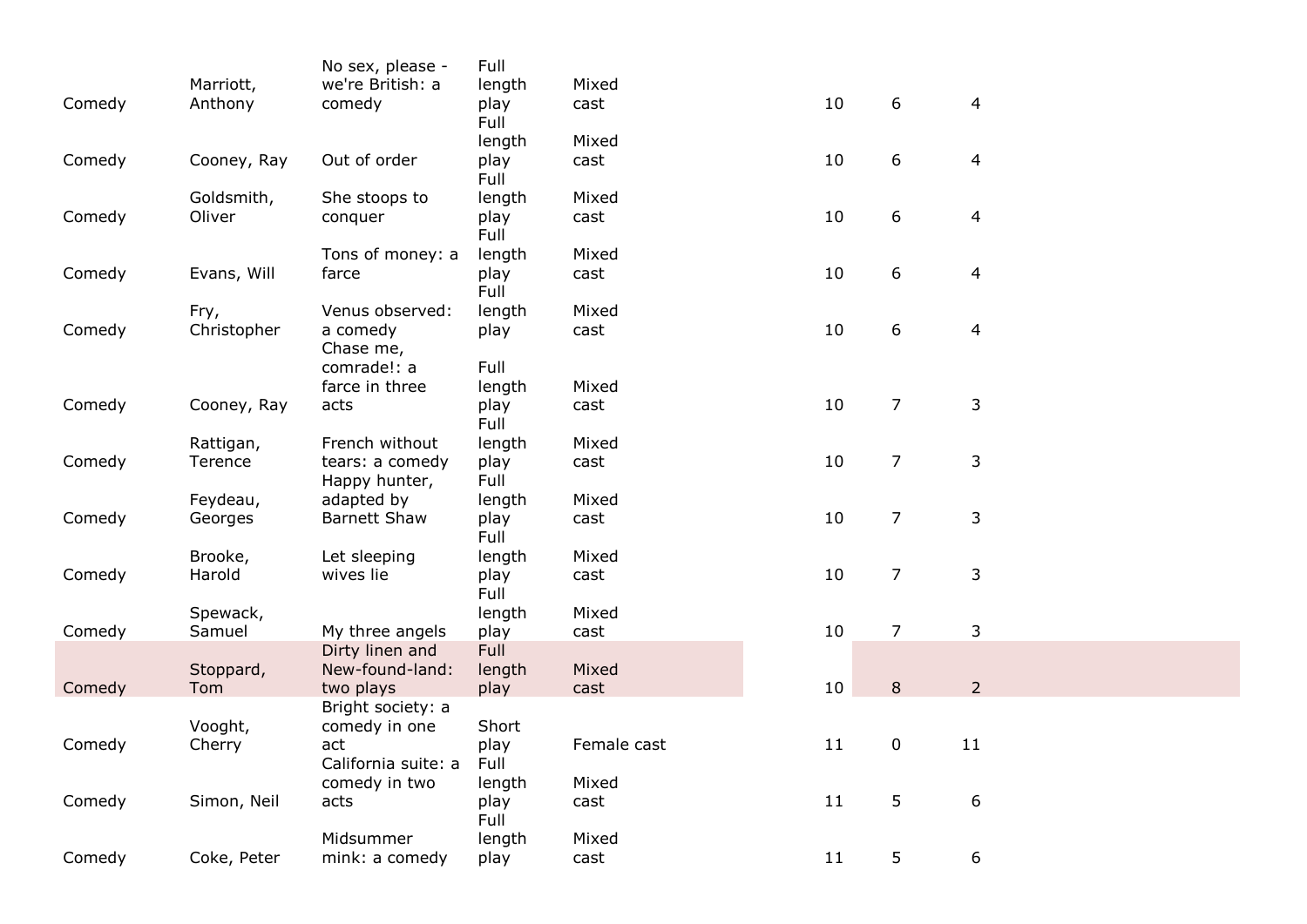|        |                 |                                 | Full           |       |    |                 |                      |
|--------|-----------------|---------------------------------|----------------|-------|----|-----------------|----------------------|
|        |                 |                                 | length         | Mixed |    |                 |                      |
| Comedy | Cooney, Ray     | Not now, darling                | play           | cast  | 11 | $5\overline{)}$ | 6                    |
|        |                 | Present laughter:               | Full           | Mixed |    |                 |                      |
| Comedy | Coward, Noel    | a light comedy in<br>three acts | length<br>play | cast  | 11 | 5 <sup>5</sup>  | 6                    |
|        |                 |                                 | Full           |       |    |                 |                      |
|        | Gosse,          |                                 | length         | Mixed |    |                 | Extras (usually non- |
| Comedy | Edmund          | Restoration plays               | play           | cast  | 11 | 5 <sup>5</sup>  | 6 speaking)          |
|        |                 | Rookery Nook: a                 | Full           |       |    |                 |                      |
|        |                 | farce in three                  | length         | Mixed |    |                 |                      |
| Comedy | Travers, Ben    | acts                            | play           | cast  | 11 | 5               | $6\,$                |
|        |                 |                                 | Full           |       |    |                 |                      |
|        |                 | Small hotel: a                  | length         | Mixed |    |                 |                      |
| Comedy | Frost, Rex      | play in three acts              | play           | cast  | 11 | 5               | 6                    |
|        |                 | Uncle's little                  | Full           |       |    |                 |                      |
|        | Delderfield, R. | lapse: a comedy                 | length         | Mixed |    |                 |                      |
| Comedy | F.              | in 3 acts                       | play           | cast  | 11 | 5               | 6                    |
|        |                 |                                 | Full           |       |    |                 |                      |
|        | Phillpotts,     | Yellow Sands: a                 | length         | Mixed | 11 | 5               |                      |
| Comedy | Eden            | comedy                          | play<br>Full   | cast  |    |                 | 6                    |
|        | Robberts,       | All balls and                   | length         | Mixed |    |                 |                      |
| Comedy | Mark            | ashes: a comedy                 | play           | cast  | 11 | 6               | 5                    |
|        |                 |                                 | Full           |       |    |                 |                      |
|        |                 |                                 | length         | Mixed |    |                 |                      |
| Comedy | Dole, John      | Cat on the fiddle               | play           | cast  | 11 | 6               | 5                    |
|        |                 |                                 | Full           |       |    |                 |                      |
|        | Watkyn,         | Geese are getting               | length         | Mixed |    |                 |                      |
| Comedy | Arthur          | fat                             | play           | cast  | 11 | 6               | 5                    |
|        |                 |                                 | Full           |       |    |                 |                      |
|        | Frankson,       |                                 | length         | Mixed |    |                 |                      |
| Comedy | David           | Got to get away                 | play           | cast  | 11 | 6               | 5                    |
|        |                 |                                 | Full           |       |    |                 |                      |
|        |                 | Habeas corpus: a                | length         | Mixed |    |                 |                      |
| Comedy | Bennett, Alan   | play                            | play           | cast  | 11 | 6               | 5                    |
|        |                 | Plays one: Forty                | Full           |       |    |                 |                      |
|        |                 | years on, Getting<br>on, Habeas | length         | Mixed |    |                 |                      |
| Comedy | Bennett, Alan   | corpus                          | play           | cast  | 11 | 6               | 5 <sup>1</sup>       |
|        |                 |                                 | Full           |       |    |                 |                      |
|        | Benfield,       | Post horn gallop:               | length         | Mixed |    |                 |                      |
| Comedy | Derek           | a farce                         | play           | cast  | 11 | 6               | 5                    |
|        |                 |                                 |                |       |    |                 |                      |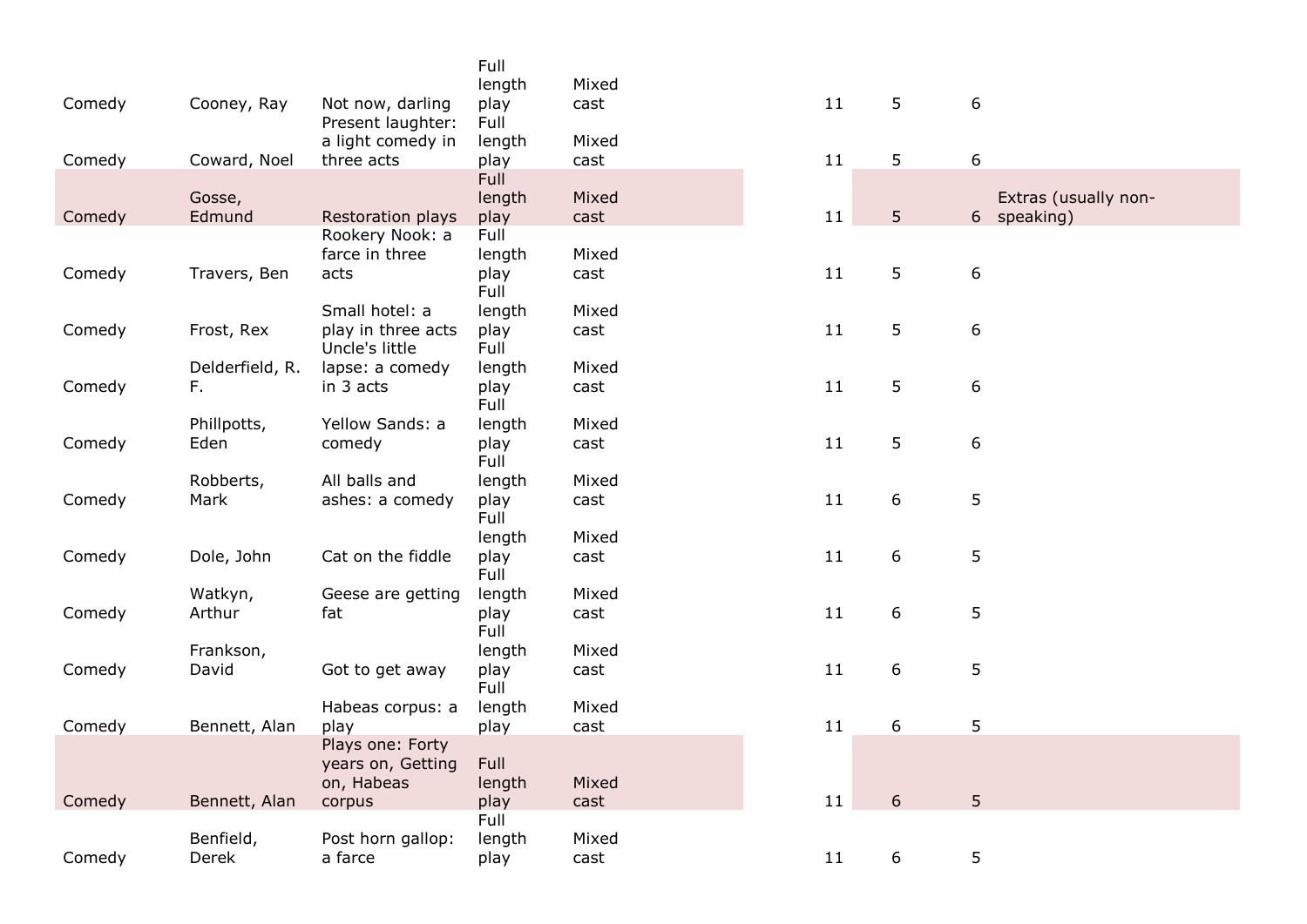|        |                     |                                     | Full           |               |    |                  |                                                     |
|--------|---------------------|-------------------------------------|----------------|---------------|----|------------------|-----------------------------------------------------|
|        |                     |                                     | length         | Mixed         |    |                  |                                                     |
| Comedy | Storm, Lesley       | Roar like a dove                    | play<br>Full   | cast          | 11 | 6                | 5                                                   |
|        |                     | Shock tactics: a                    | length         | Mixed         |    |                  |                                                     |
| Comedy | Dole, John          | farce                               | play<br>Full   | cast          | 11 | 6                | 5                                                   |
|        |                     | Thark: a farce in                   | length         | Mixed         |    |                  |                                                     |
| Comedy | Travers, Ben        | three acts                          | play<br>Full   | cast          | 11 | 6                | 5                                                   |
|        | Delderfield, R.     | Where there's a                     | length         | Mixed         |    |                  |                                                     |
| Comedy | F.                  | will: a comedy<br>All in good time: | play<br>Full   | cast          | 11 | $\boldsymbol{6}$ | 5                                                   |
|        |                     | a comedy in two                     | length         | Mixed         |    |                  |                                                     |
| Comedy | Naughton, Bill      | acts<br>Resounding                  | play<br>Full   | cast          | 11 | $\overline{7}$   | 4                                                   |
|        | Simpson, N.         | tinkle: a play (full                | length         | Mixed         |    |                  |                                                     |
| Comedy | F.                  | length version)<br>Seagull: a       | play<br>Full   | cast          | 11 | $\overline{7}$   | 4                                                   |
|        | Chekhov,            | comedy in four                      | length         | Mixed         |    |                  | Extras (usually non-                                |
| Comedy | Anton               | acts<br>Frogs: translated           | play<br>Full   | cast          | 11 | $\overline{7}$   | 4 speaking)                                         |
|        |                     | into English                        |                |               |    |                  |                                                     |
| Comedy | Aristophanes        | rhyming verse by<br>Gilbert Murray  | length<br>play | Mixed<br>cast | 11 | 8                | Extras (usually non-<br>3 <sup>1</sup><br>speaking) |
|        |                     |                                     | Full           |               |    |                  |                                                     |
| Comedy | Fry,<br>Christopher | Lady's not for<br>burning           | length<br>play | Mixed<br>cast | 11 | $\, 8$           | 3                                                   |
|        |                     | Misanthrope:                        | Full           |               |    |                  |                                                     |
|        |                     | English version                     | length         | Mixed         |    |                  |                                                     |
| Comedy | Molière             | by Tony Harrison<br>Misanthrope: in | play<br>Full   | cast          | 11 | $\,8\,$          | 3                                                   |
|        |                     | English verse by                    | length         | Mixed         |    |                  |                                                     |
| Comedy | Molière             | Richard Wilbur<br>When did you      | play<br>Full   | cast          | 11 | 8                | 3                                                   |
|        |                     | last see your                       | length         | Mixed         |    |                  |                                                     |
| Comedy | Galton, Ray         | trousers?<br>Play it again,         | play<br>Full   | cast          | 11 | 9                | $\overline{2}$                                      |
|        |                     | Sam: a romantic                     | length         | Mixed         |    |                  |                                                     |
| Comedy | Allen, Woody        | comedy                              | play<br>Full   | cast          | 12 | 3                | 9                                                   |
|        |                     |                                     | length         | Mixed         |    |                  |                                                     |
| Comedy | Sharkey, Jack       | Creature creeps!                    | play           | cast          | 12 | 4                | 8                                                   |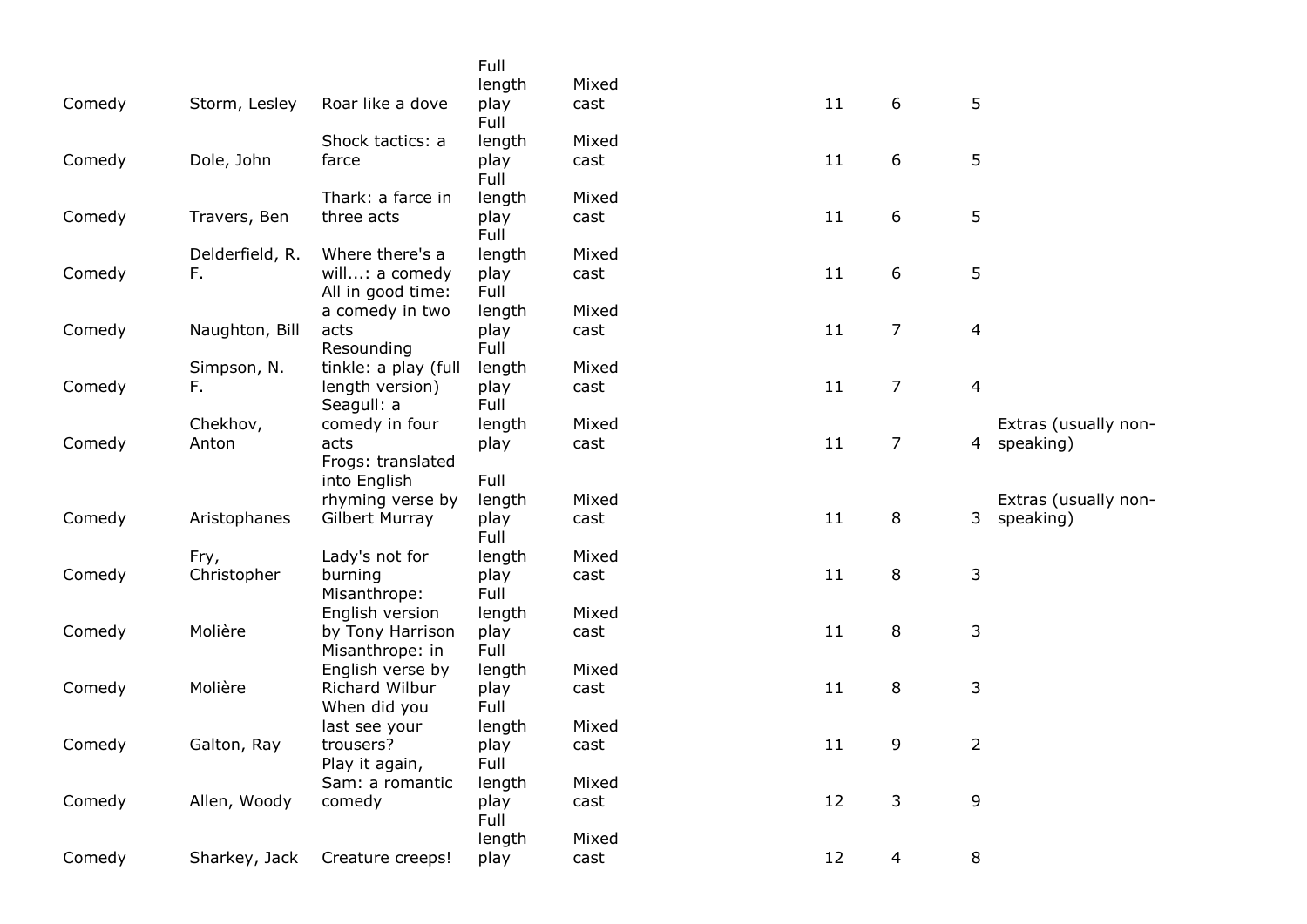|        |                |                                     | Full         |       |    |                  |                |
|--------|----------------|-------------------------------------|--------------|-------|----|------------------|----------------|
|        |                | Last tango in                       | length       | Mixed |    |                  |                |
| Comedy | Harding, Mike  | Whitby                              | play<br>Full | cast  | 12 | $\overline{4}$   | 8              |
|        | Cary, Falkland | Candied peel: a                     | length       | Mixed |    |                  |                |
| Comedy |                | comedy drama<br>As long as          | play<br>Full | cast  | 12 | 5                | $\overline{7}$ |
|        | Sylvaine,      | they're happy: a                    | length       | Mixed |    |                  |                |
| Comedy | Vernon         | farce                               | play<br>Full | cast  | 12 | 6                | 6              |
|        |                | Harvey: a                           | length       | Mixed |    |                  |                |
| Comedy | Chase, Mary    | comedy in 3 acts<br>Love of four    | play<br>Full | cast  | 12 | $\boldsymbol{6}$ | $6\phantom{a}$ |
|        |                | Colonels: a play                    | length       | Mixed |    |                  |                |
| Comedy | Ustinov, Peter | in three acts                       | play<br>Full | cast  | 12 | 6                | 6              |
|        |                |                                     | length       | Mixed |    |                  |                |
| Comedy | Coke, Peter    | Tax payers waltz                    | play<br>Full | cast  | 12 | $\boldsymbol{6}$ | 6              |
|        |                | Disappearance of                    | length       | Mixed |    |                  |                |
| Comedy | Cherrett, Don  | Katie: a comedy<br>Hobson's choice: | play<br>Full | cast  | 12 | $\overline{7}$   | 5              |
|        | Brighouse,     | a Lancashire                        | length       | Mixed |    |                  |                |
| Comedy | Harold         | comedy<br>Hobson's Choice:          | play         | cast  | 12 | $\overline{7}$   | 5              |
|        |                | notes and                           | Full         |       |    |                  |                |
|        | Brighouse,     | questions by Tim                    | length       | Mixed |    |                  |                |
| Comedy | Harold         | Bezant.                             | play<br>Full | cast  | 12 | $\overline{7}$   | 5              |
|        |                | It runs in the                      | length       | Mixed |    |                  |                |
| Comedy | Cooney, Ray    | family: a comedy                    | play<br>Full | cast  | 12 | $\overline{7}$   | 5              |
|        |                | Little lambs eat                    | length       | Mixed |    |                  |                |
| Comedy | Langley, Noel  | ivy: a comedy                       | play<br>Full | cast  | 12 | $\overline{7}$   | 5              |
|        |                | Playboy of the                      | length       | Mixed |    |                  |                |
| Comedy | Synge, J. M.   | western world<br>Plaza suite: a     | play<br>Full | cast  | 12 | $\overline{7}$   | 5              |
|        |                | comedy in three                     | length       | Mixed |    |                  |                |
| Comedy | Simon, Neil    | acts                                | play<br>Full | cast  | 12 | $\overline{7}$   | 5              |
|        |                |                                     | length       | Mixed |    |                  |                |
| Comedy | Russell, Willy | Stags and hens                      | play         | cast  | 12 | $\overline{7}$   | 5              |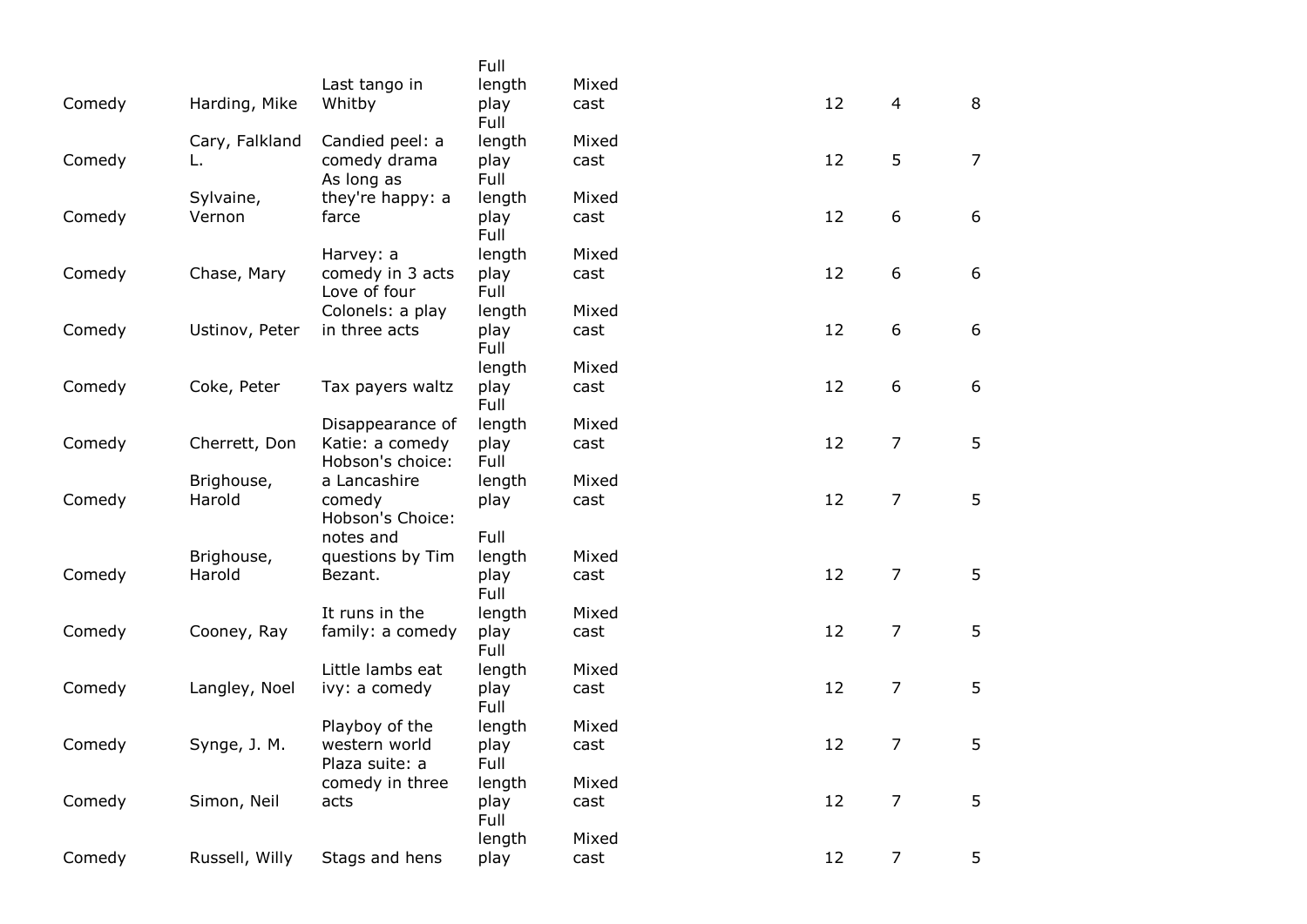|        |                              |                                                                                | Full<br>length         | Mixed         |    |                |                |                                   |
|--------|------------------------------|--------------------------------------------------------------------------------|------------------------|---------------|----|----------------|----------------|-----------------------------------|
| Comedy | Coward, Noël                 | Star quality                                                                   | play                   | cast          | 12 | $\overline{7}$ | 5              |                                   |
|        |                              | Four plays:<br>Recruiting<br>officer; Beaux'<br>stratagem;<br>Constant Couple; | Full                   | Mixed         |    |                |                | Extras (usually non-              |
| Comedy | Farquhar,<br>George          | <b>Rivals</b>                                                                  | length<br>play         | cast          | 12 | 8              | 4              | speaking)                         |
|        | Sheridan,<br>Richard         | Rivals (with The<br>school for                                                 | Full<br>length         | Mixed         |    |                |                |                                   |
| Comedy | <b>Brinsley</b><br>Sheridan, | scandal)                                                                       | play<br>Full           | cast          | 12 | 8              | 4              |                                   |
|        | Richard                      | Rivals: edited by                                                              | length                 | Mixed         |    |                |                |                                   |
| Comedy | <b>Brinsley</b>              | Elizabeth Duthie                                                               | play<br>Full           | cast          | 12 | 8              | 4              |                                   |
| Comedy | Ayckbourn,<br>Alan           | Sisterly feelings:<br>a related comedy                                         | length<br>play         | Mixed<br>cast | 12 | 8              | 4              |                                   |
|        |                              | Three comedies:                                                                |                        |               |    |                |                |                                   |
|        |                              | Volpone; The                                                                   | Full                   |               |    |                |                |                                   |
| Comedy | Jonson, Ben                  | Alchemist;<br>Bartholomew Fair                                                 | length<br>play         | Mixed<br>cast | 12 | 10             | 2 <sup>7</sup> | Extras (usually non-<br>speaking) |
|        |                              |                                                                                | Full                   |               |    |                |                |                                   |
|        | Mccracken,                   |                                                                                | length                 | Mixed         |    |                |                |                                   |
| Comedy | Esther                       | Quiet week-end                                                                 | play<br>Full           | cast          | 13 | 5              | 8              |                                   |
|        | Holliday,                    |                                                                                | length                 | Mixed         |    |                |                |                                   |
| Comedy | Graham                       | Scottish play<br>Chorus of                                                     | play<br>Full           | cast          | 13 | 6              | $\overline{7}$ |                                   |
|        | Ayckbourn,                   | disapproval: a                                                                 | length                 | Mixed         |    |                |                |                                   |
| Comedy | Alan                         | comedy                                                                         | play<br>Full           | cast          | 13 | 7              | 6              |                                   |
| Comedy | Dighton, John                | Happiest days of<br>your life: a farce                                         | length<br>play<br>Full | Mixed<br>cast | 13 | 7              | 6              |                                   |
|        | Marriott,                    | Uproar in the                                                                  | length                 | Mixed         |    |                |                |                                   |
| Comedy | Anthony                      | house                                                                          | play<br>Full           | cast          | 13 | $\overline{7}$ | 6              |                                   |
|        |                              |                                                                                | length                 | Mixed         |    |                |                | Extras (usually non-              |
| Comedy | Lloyd, Jeremy                | 'Allo 'allo: a play                                                            | play<br>Full           | cast          | 13 | 8              | 5              | speaking)                         |
|        |                              | Romanoff and                                                                   | length                 | Mixed         |    |                |                |                                   |
| Comedy | Ustinov, Peter               | Juliet: a comedy                                                               | play                   | cast          | 13 | 10             | 3              |                                   |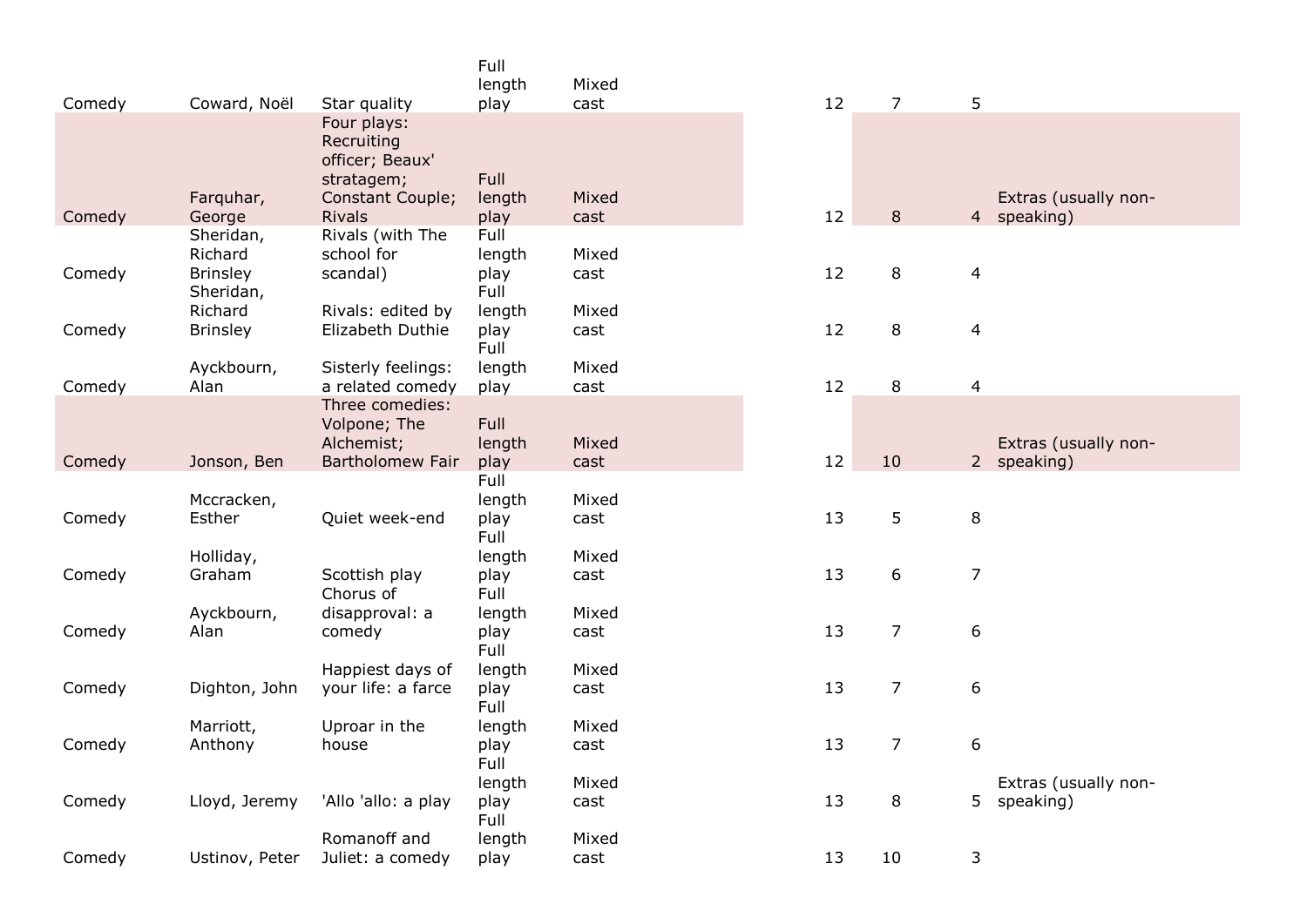|        |                |                                       | Full           |               |    |                 |                |                        |          |
|--------|----------------|---------------------------------------|----------------|---------------|----|-----------------|----------------|------------------------|----------|
|        |                | Servant of two                        | length         | Mixed         |    |                 |                |                        |          |
| Comedy | Goldoni, Carlo | masters                               | play           | cast          | 13 | 10              | 3              |                        |          |
|        |                | Dear octopus: a                       | Full           |               |    |                 |                |                        |          |
|        |                | comedy in three                       | length         | Mixed         |    |                 |                |                        |          |
| Comedy | Smith, Dodie   | acts                                  | play<br>Full   | cast          | 14 | $\overline{4}$  | 10             |                        |          |
|        |                | Lathered up: a                        | length         | Mixed         |    |                 |                | Extras (usually non-   |          |
| Comedy | Brittney, Lynn | comedy                                | play<br>Full   | cast          | 14 | 4               | 10             | speaking)              |          |
|        | Mccracken,     |                                       | length         | Mixed         |    |                 |                |                        |          |
| Comedy | Esther         | Quiet wedding                         | play<br>Full   | cast          | 14 | $\overline{4}$  | 10             |                        |          |
|        |                |                                       | length         | Mixed         |    |                 |                | Extras (usually non-   |          |
| Comedy | Larbey, Bob    | Sand castles                          | play<br>Full   | cast          | 14 | 4               | 10             | speaking)              |          |
|        |                | One o'clock from<br>the house: a      |                |               |    |                 |                |                        |          |
| Comedy | Vickery, Frank | comedy                                | length<br>play | Mixed<br>cast | 14 | 6               | $\,8\,$        |                        |          |
|        |                |                                       | Full           |               |    |                 |                |                        |          |
|        | Taylor,        | Sabrina fair: a                       | length         | Mixed         |    |                 |                |                        |          |
| Comedy | Samuel         | romantic comedy                       | play<br>Full   | cast          | 14 | $\overline{7}$  | $\overline{7}$ |                        |          |
|        |                |                                       | length         | Mixed         |    |                 |                | Extras (usually non-   |          |
| Comedy | Bond, Edward   | Sea: a comedy                         | play           | cast          | 14 | $\overline{7}$  | $\overline{7}$ | speaking)              |          |
|        |                |                                       |                |               |    |                 |                |                        | Suitable |
|        |                |                                       |                |               |    |                 |                |                        | for      |
|        | Ravenhill,     |                                       | Short          | Mixed         |    |                 |                |                        | young    |
| Comedy | Mark           | Totally over you                      | play<br>Full   | cast          | 14 | $\overline{7}$  | $\overline{7}$ |                        | cast     |
|        |                | Nude with violin:                     | length         | Mixed         |    |                 |                |                        |          |
| Comedy | Coward, Noel   | a comedy                              | play           | cast          | 14 | 8               | 6              |                        |          |
|        |                | Absolute                              | Short          | Mixed         |    |                 |                |                        |          |
| Comedy | Auty, Stewart  | discretion<br>On Monday next:         | play<br>Full   | cast          | 14 | 9               | 5              |                        |          |
|        |                | a comedy in                           | length         | Mixed         |    |                 |                |                        |          |
| Comedy | King, Philip   | three acts                            | play           | cast          | 14 | 9               | 5              |                        |          |
|        |                | Four plays:                           |                |               |    |                 |                |                        |          |
|        |                | Recruiting                            |                |               |    |                 |                |                        |          |
|        |                | officer; Beaux'                       | Full           |               |    |                 |                |                        |          |
|        | Farquhar,      | stratagem;<br><b>Constant Couple;</b> |                | Mixed         |    |                 |                | Extras (usually non-   |          |
| Comedy | George         | <b>Rivals</b>                         | length<br>play | cast          | 14 | 10              |                | 4 speaking)            |          |
| Comedy | Vanbrugh,      | Relapse: or                           | Full           | Mixed         | 14 | 10 <sup>°</sup> |                | 4 Extras (usually non- |          |
|        |                |                                       |                |               |    |                 |                |                        |          |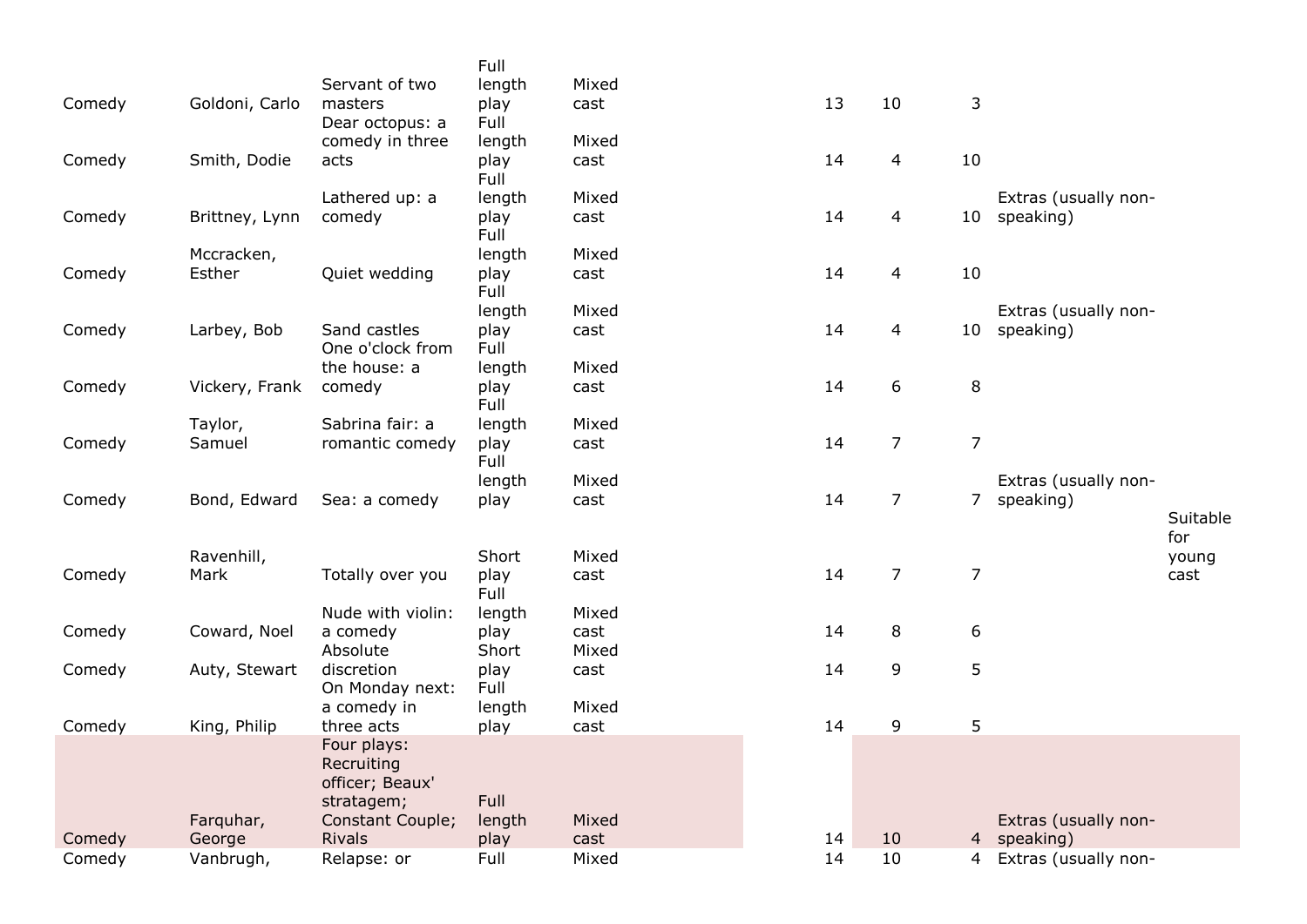|        | John                    | Virtue in danger                                                                                                                                                | length<br>play<br>Full | cast          |    |                |                | speaking)                           |
|--------|-------------------------|-----------------------------------------------------------------------------------------------------------------------------------------------------------------|------------------------|---------------|----|----------------|----------------|-------------------------------------|
| Comedy | Shakespeare,<br>William | Twelfth Night<br><b>Brides of March:</b>                                                                                                                        | length<br>play<br>Full | Mixed<br>cast | 14 | 11             | 3              | Extras (usually non-<br>speaking)   |
| Comedy | Chapman,<br>John        | a farcical comedy<br>in three acts<br>Importance of                                                                                                             | length<br>play<br>Full | Mixed<br>cast | 15 | $\overline{7}$ | $\,8\,$        |                                     |
| Comedy | Wilde, Oscar            | being earnest<br>and other plays                                                                                                                                | length<br>play<br>Full | Mixed<br>cast | 15 | $\overline{7}$ | $\,8\,$        |                                     |
| Comedy | Wilde, Oscar            | Lady<br>Windermere's fan                                                                                                                                        | length<br>play         | Mixed<br>cast | 15 | $\overline{7}$ | 8              |                                     |
|        |                         | Importance of<br>being earnest<br>and other plays:<br>Lady<br>Windermere's<br>Fan, Salomé, A<br>Woman of No<br>Importance, An<br>Ideal Husband, A<br>Florentine | Full<br>length         | Mixed         |    |                |                |                                     |
| Comedy | Wilde, Oscar            | Tragedy<br>When we are<br>married: a<br>Yorkshire farcical                                                                                                      | play<br>Full<br>length | cast<br>Mixed | 15 | 8              | $\overline{7}$ |                                     |
| Comedy | Priestley, J. B.        | comedy                                                                                                                                                          | play                   | cast          | 15 | 8              | $\overline{7}$ |                                     |
|        |                         | Importance of<br>being earnest<br>and other plays:<br>Lady<br>Windermere's<br>Fan, Salomé, A<br>Woman of No<br>Importance, An<br>Ideal Husband, A<br>Florentine | Full<br>length         | Mixed         |    |                |                |                                     |
| Comedy | Wilde, Oscar            | Tragedy                                                                                                                                                         | play<br>Full           | cast          | 15 | 9              | $6\phantom{a}$ |                                     |
| Comedy | Feydeau,<br>Georges     | Flea in her ear: a<br>farce                                                                                                                                     | length<br>play         | Mixed<br>cast | 15 | 10             |                | Extras (usually non-<br>5 speaking) |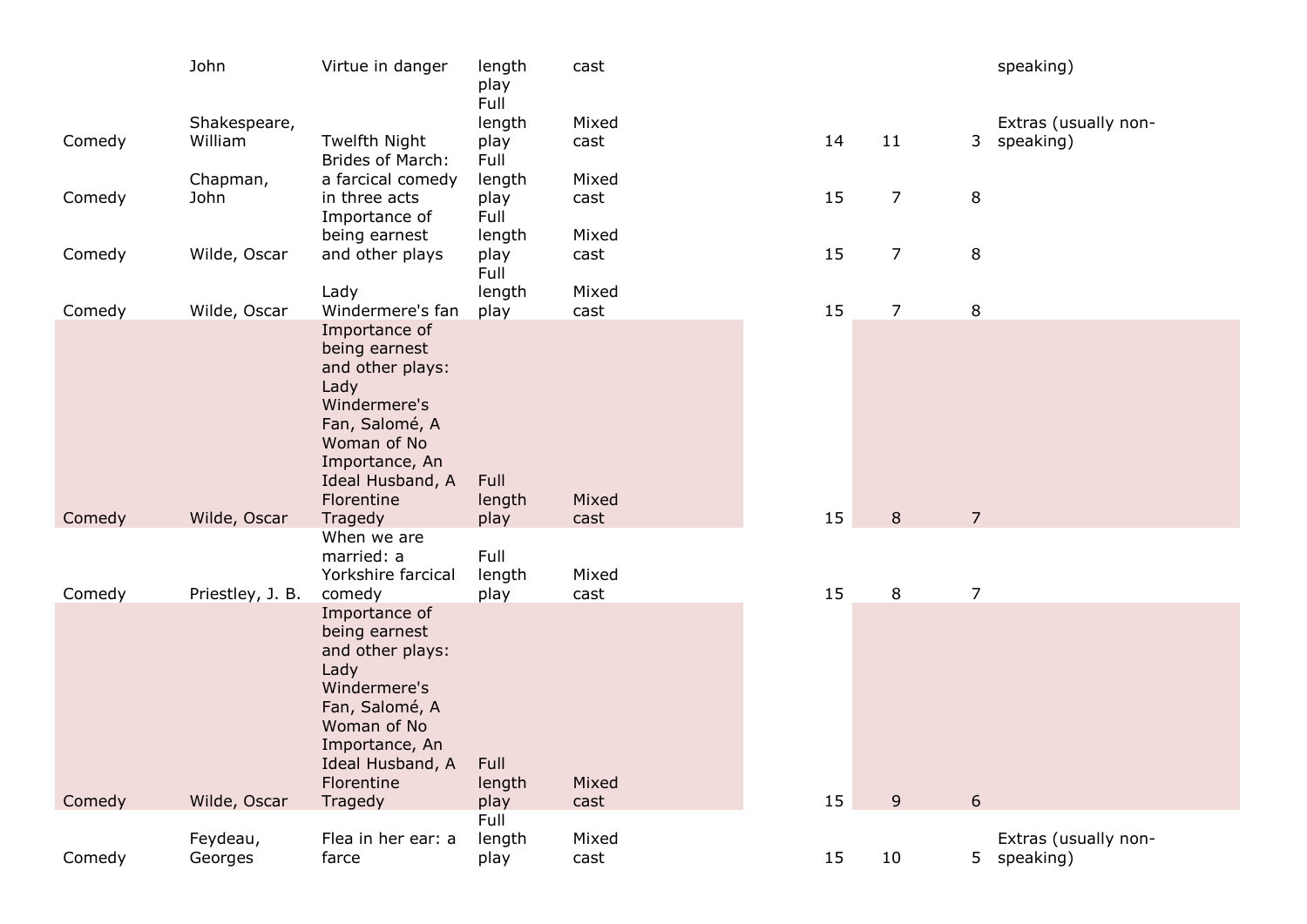| Comedy | Rattigan,<br>Terence         | Harlequinade: a<br>farce                                                       | Short<br>play          | Mixed<br>cast | 15 | 10 | 5  |                                     |
|--------|------------------------------|--------------------------------------------------------------------------------|------------------------|---------------|----|----|----|-------------------------------------|
|        | Tydeman,                     | Sea side trippers:                                                             | Short                  | Any           |    |    |    |                                     |
| Comedy | Richard                      | a minidrama                                                                    | play<br>Full           | cast          | 15 |    |    |                                     |
|        |                              | Darling buds of                                                                | length                 | Mixed         |    |    |    |                                     |
| Comedy | Bates, H. E.                 | May                                                                            | play<br>Full           | cast          | 16 | 6  | 10 |                                     |
| Comedy | Shakespeare,<br>William      | Comedy of errors                                                               | length<br>play         | Mixed<br>cast | 16 | 11 | 5  |                                     |
|        | Farquhar,                    | Four plays:<br>Recruiting<br>officer; Beaux'<br>stratagem;<br>Constant Couple; | Full<br>length         | Mixed         |    |    |    | Extras (usually non-                |
| Comedy | George                       | <b>Rivals</b>                                                                  | play                   | cast          | 16 | 11 |    | 5 speaking)                         |
|        |                              |                                                                                | Full                   |               |    |    |    |                                     |
| Comedy | Pinero, Arthur<br>Wing       | Magistrate: an<br>original farce                                               | length<br>play         | Mixed<br>cast | 16 | 11 | 5  |                                     |
|        |                              | Four plays:<br>Recruiting<br>officer; Beaux'<br>stratagem;                     | Full                   |               |    |    |    |                                     |
| Comedy | Farguhar,<br>George          | Constant Couple;<br><b>Rivals</b>                                              | length<br>play         | Mixed<br>cast | 16 | 12 |    | Extras (usually non-<br>4 speaking) |
|        | Sheridan,<br>Richard         | School for                                                                     | Full<br>length         | Mixed         |    |    |    |                                     |
| Comedy | <b>Brinsley</b><br>Sheridan, | scandal<br>School for                                                          | play<br>Full           | cast          | 16 | 12 | 4  |                                     |
| Comedy | Richard<br><b>Brinsley</b>   | scandal (with<br>Rivals)                                                       | length<br>play         | Mixed<br>cast | 16 | 12 | 4  |                                     |
|        |                              |                                                                                | Full                   |               |    |    |    |                                     |
| Comedy | Galsworthy,<br>John          | Silver box: a<br>comedy                                                        | length<br>play<br>Full | Mixed<br>cast | 17 | 10 |    | Extras (usually non-<br>7 speaking) |
|        | Shakespeare,                 |                                                                                | length                 | Mixed         |    |    |    |                                     |
| Comedy | William                      | As you like it<br>Wild oats, or The                                            | play<br>Full           | cast          | 17 | 13 | 4  |                                     |
| Comedy | O'Keeffe, John               | strolling<br>gentlemen                                                         | length<br>play         | Mixed<br>cast | 17 | 14 |    | Extras (usually non-<br>3 speaking) |
|        |                              | Whodidit?: a                                                                   | Short                  | Any           |    |    |    |                                     |
| Comedy | Harrison, Neil               | comedy                                                                         | play                   | cast          | 17 |    |    |                                     |
| Comedy | Shakespeare,                 | Love's labour's                                                                | Full                   | Mixed         | 18 | 13 |    | 5 Extras (usually non-              |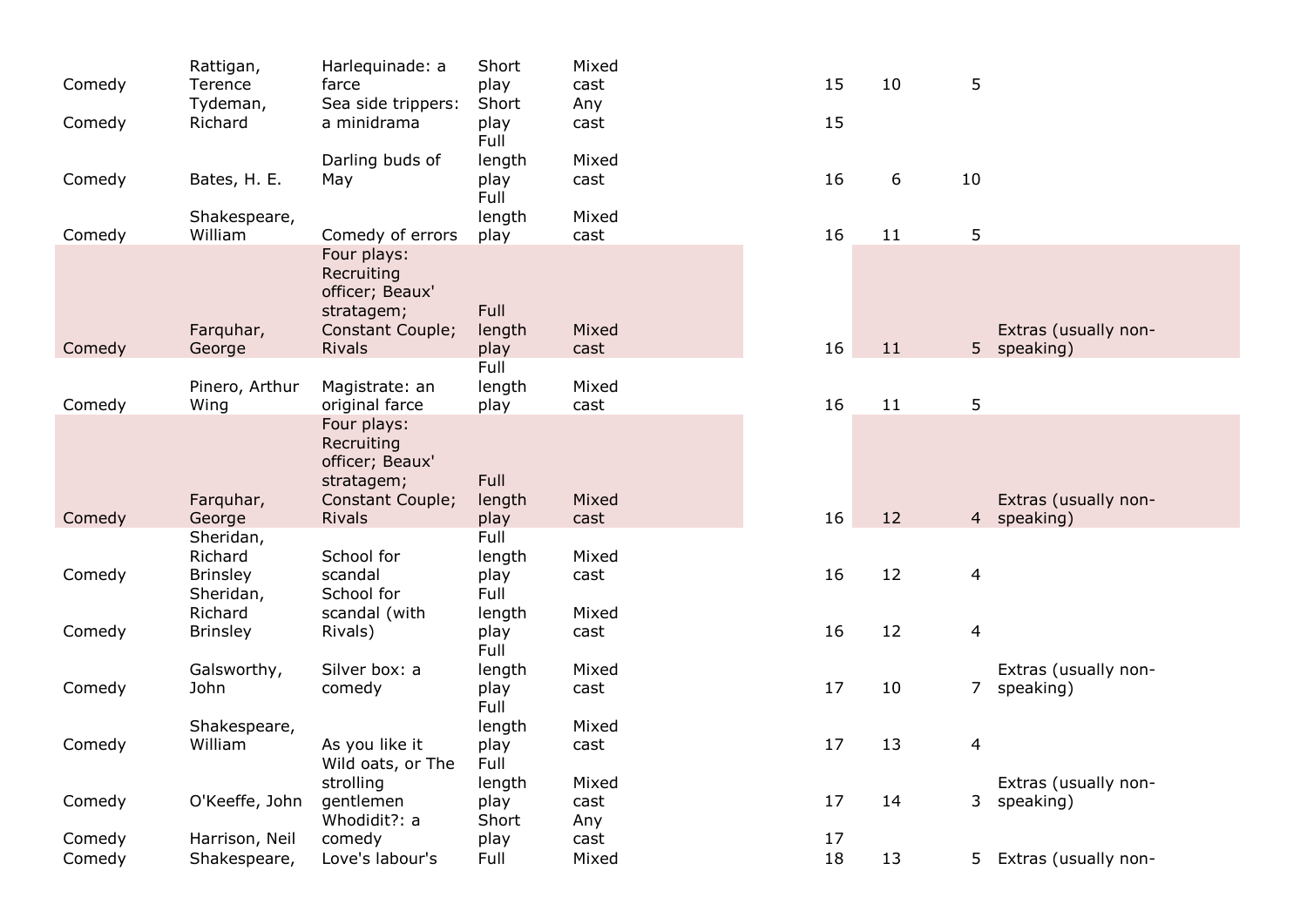|        | William                         | lost                                                                                                                                                                                                              | length<br>play<br>Full | cast          |    |                |                | speaking)            |
|--------|---------------------------------|-------------------------------------------------------------------------------------------------------------------------------------------------------------------------------------------------------------------|------------------------|---------------|----|----------------|----------------|----------------------|
|        |                                 |                                                                                                                                                                                                                   | length                 | Mixed         |    |                |                |                      |
| Comedy | Melville, Alan                  | Devil may care                                                                                                                                                                                                    | play<br>Full           | cast          | 19 | 8              | 11             |                      |
|        | Shakespeare,                    |                                                                                                                                                                                                                   | length                 | Mixed         |    |                |                |                      |
| Comedy | William                         | Winter's tale                                                                                                                                                                                                     | play<br>Full           | cast          | 19 | 13             | 6              |                      |
|        | Deegan,                         |                                                                                                                                                                                                                   | length                 | Mixed         |    |                |                |                      |
| Comedy | Denise                          | Daisy pulls it off<br>They don't grow                                                                                                                                                                             | play<br>Full           | cast          | 20 | 3              | 17             |                      |
|        |                                 | on trees: a                                                                                                                                                                                                       | length                 | Mixed         |    |                |                |                      |
| Comedy | Millar, Ronald                  | comedy                                                                                                                                                                                                            | play<br>Full           | cast          | 20 | 10             | 10             |                      |
|        | Feydeau,                        |                                                                                                                                                                                                                   | length                 | Mixed         |    |                |                | Extras (usually non- |
| Comedy | Georges                         | Hotel Paradiso                                                                                                                                                                                                    | play<br>Full           | cast          | 21 | 13             | 8              | speaking)            |
|        |                                 |                                                                                                                                                                                                                   | length                 | Mixed         |    |                |                |                      |
| Comedy | Blamire, Larry<br>Sheridan,     | Robin Hood<br>Critic: or, a                                                                                                                                                                                       | play                   | cast          | 21 | 14             | $\overline{7}$ |                      |
|        | Richard                         | tragedy                                                                                                                                                                                                           | Short                  | Mixed         |    |                |                |                      |
| Comedy | <b>Brinsley</b><br>McGillivray, | rehearsed<br>The Farndale<br>Avenue Housing<br>Estate<br>Townswomen's<br>Guild Operatic<br>Society's<br>production of The<br>Mikado: an<br>operetta, based<br>on Gilbert &<br>Sullivan ; music<br>arranged by Sue | play<br>Full<br>length | cast<br>Mixed | 21 | 16             | 5              |                      |
| Comedy | David                           | Van Colle.                                                                                                                                                                                                        | play                   | cast          | 22 | $\overline{2}$ | 20             |                      |
|        |                                 | Prodigious snob:<br>Le bourgeois<br>gentilhomme,                                                                                                                                                                  | Full                   |               |    |                |                |                      |
|        | Malleson,                       | adapted from                                                                                                                                                                                                      | length                 | Mixed         |    |                |                |                      |
| Comedy | Miles                           | Molière                                                                                                                                                                                                           | play                   | cast          | 22 | 17             | 5              |                      |
|        | Shakespeare,                    | Merry wives of                                                                                                                                                                                                    | Full                   | Mixed         |    |                |                | Extras (usually non- |
| Comedy | William                         | Windsor                                                                                                                                                                                                           | length                 | cast          | 22 | 18             |                | 4 speaking)          |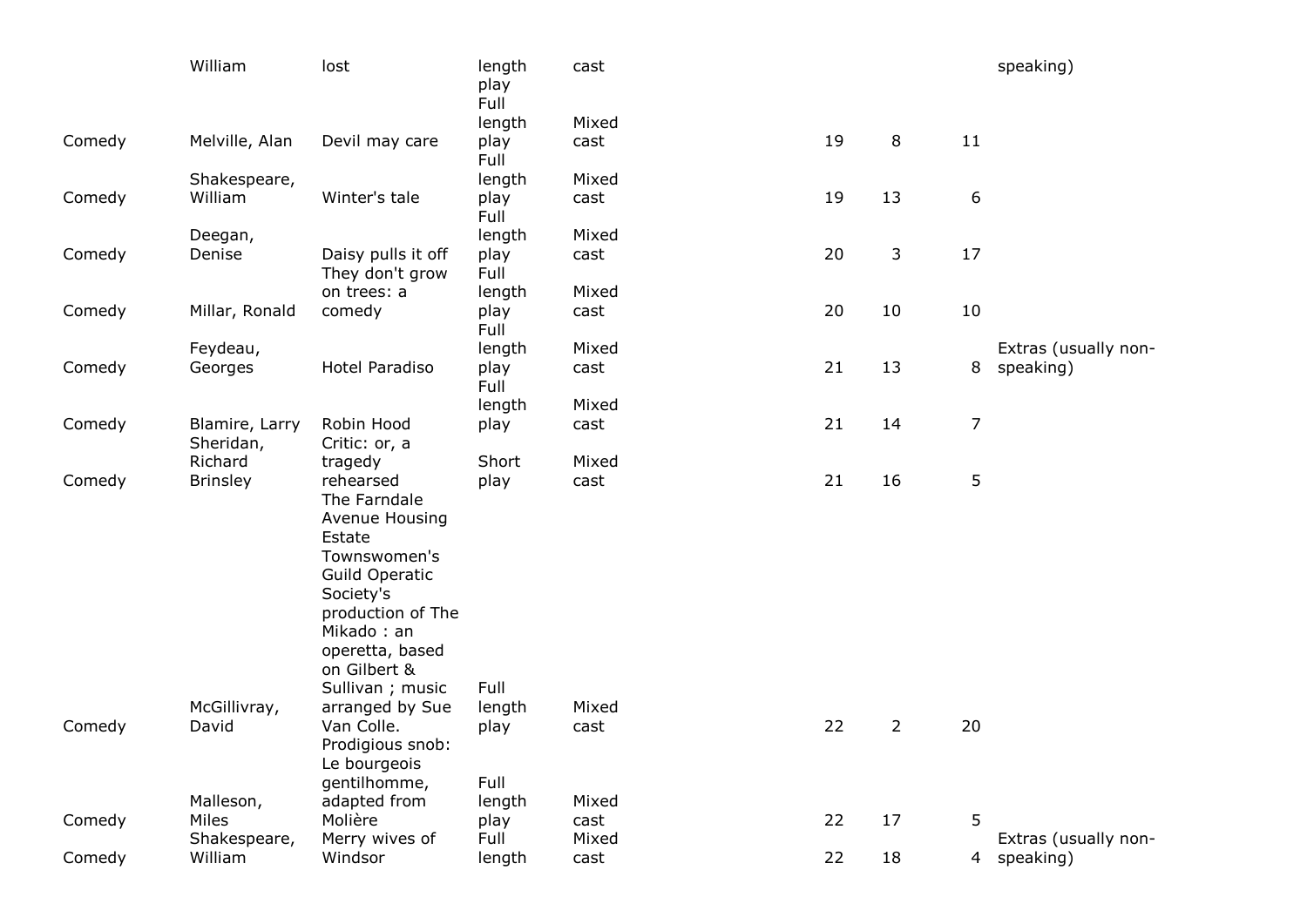| Comedy | Pinero, Arthur<br>Wing  | Trelawny of the<br>"Wells": a<br>comedietta<br>Little hotel on the<br>side: from L'hotel | play<br>Full<br>length<br>play | Mixed<br>cast |       | 23 | 14 | 9 |                      |
|--------|-------------------------|------------------------------------------------------------------------------------------|--------------------------------|---------------|-------|----|----|---|----------------------|
|        | Feydeau,                | du libre echange,<br>translated by                                                       | Full<br>length                 | Mixed         |       |    |    |   | Extras (usually non- |
| Comedy | Georges                 | John Mortimer                                                                            | play<br>Full                   | cast          |       | 24 | 16 | 8 | speaking)            |
|        | Tristram,               | Bolt from the                                                                            | length                         | Mixed         |       |    |    |   |                      |
| Comedy | David                   | blue: a comedy                                                                           | play<br>Full                   | cast          | $20+$ |    |    |   | 20+ characters       |
|        | Ayckbourn,              |                                                                                          | length                         | Mixed         |       |    |    |   |                      |
| Comedy | Alan                    | Comic potential<br>Dad's Army: The<br>deadly<br>attachment -                             | play                           | cast          | $20+$ |    |    |   | 20+ characters       |
|        |                         | Mum's army -                                                                             |                                |               |       |    |    |   |                      |
| Comedy | Perry, Jimmy            | The Godiva affair<br>- The floral dance<br>Dad's army: The<br>deadly                     | Short<br>play                  | Mixed<br>cast | $20+$ |    |    |   | $20+$ characters     |
|        |                         | attachment;<br>Mum's army; The<br>Godiva affair;                                         | Full<br>length                 | Mixed         |       |    |    |   |                      |
| Comedy | Perry, Jimmy            | The floral dance                                                                         | play<br>Full                   | cast          | $20+$ |    |    |   | $20+$ characters     |
|        | Phillpotts,             |                                                                                          | length                         | Mixed         |       |    |    |   |                      |
| Comedy | Eden                    | Farmer's wife                                                                            | play<br>Full                   | cast          | $20+$ |    |    |   | 20+ characters       |
|        | Feydeau,                |                                                                                          | length                         | Mixed         |       |    |    |   |                      |
| Comedy | Georges                 | <b>Hotel Paradiso</b><br>Kiss for                                                        | play<br>Full                   | cast          | $20+$ |    |    |   | 20+ characters       |
|        |                         | Cinderella: a                                                                            | length                         | Mixed         |       |    |    |   |                      |
| Comedy | Barrie, J. M.           | comedy<br>Man and                                                                        | play                           | cast          | $20+$ |    |    |   | 20+ characters       |
|        |                         | superman: a                                                                              | Full                           |               |       |    |    |   |                      |
| Comedy | Shaw,<br>Bernard        | comedy and a<br>philosophy                                                               | length<br>play                 | Mixed<br>cast | $20+$ |    |    |   | 20+ characters       |
|        |                         |                                                                                          | Full                           |               |       |    |    |   |                      |
| Comedy | Shakespeare,<br>William | Merry wives of<br>Windsor                                                                | length<br>play                 | Mixed<br>cast | $20+$ |    |    |   | $20+$ characters     |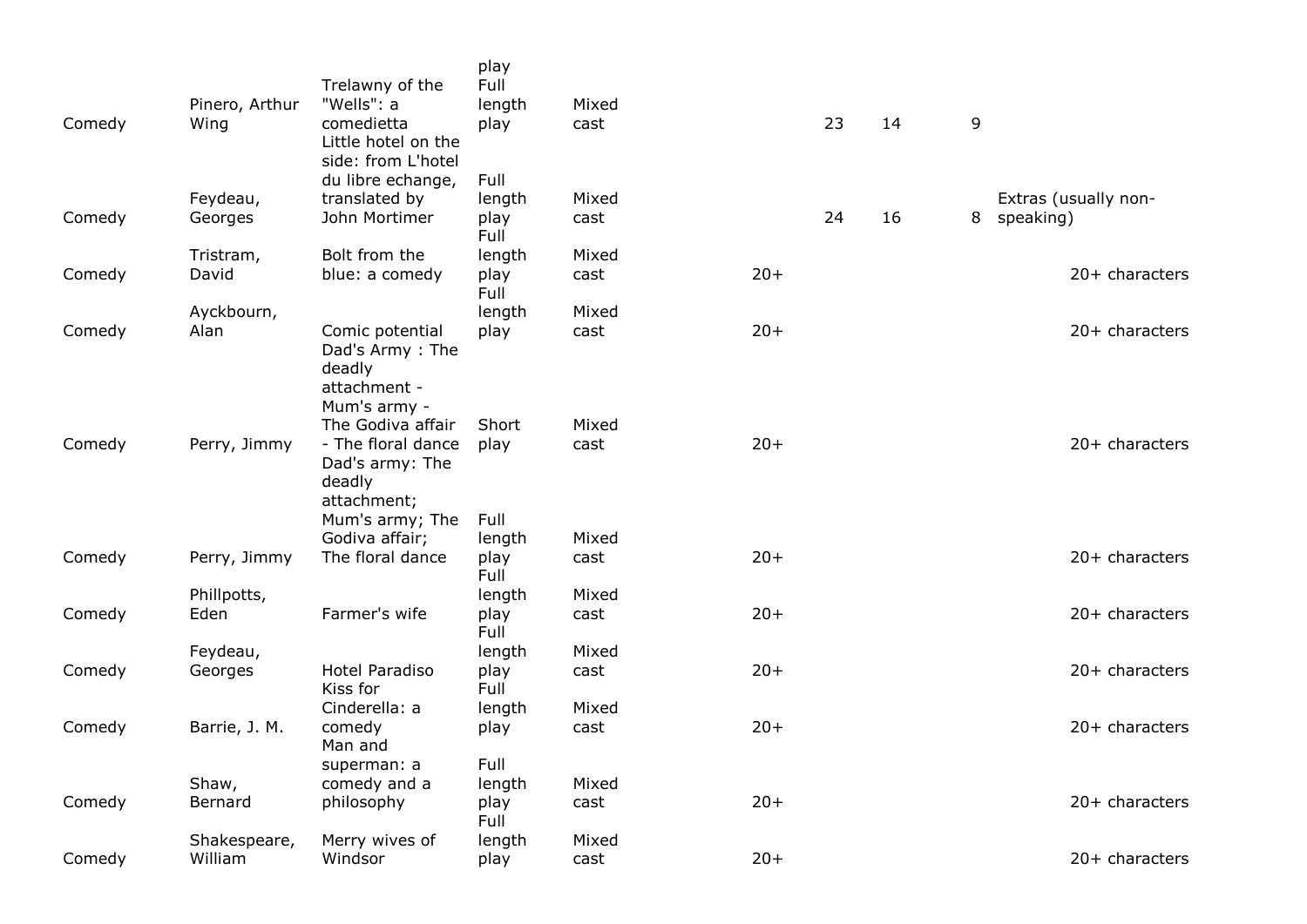|        |                |                                       | Full           |               |           |       |                  |
|--------|----------------|---------------------------------------|----------------|---------------|-----------|-------|------------------|
|        | Shakespeare,   | Midsummer                             | length         | Mixed         |           |       |                  |
| Comedy | William        | night's dream                         | play<br>Full   | cast          |           | $20+$ | $20+$ characters |
|        | Townsend,      |                                       | length         | Mixed         |           |       |                  |
| Comedy | Sue            | Queen and I                           | play           | cast          |           | $20+$ | 20+ characters   |
|        |                |                                       | Full           |               |           |       |                  |
|        |                |                                       | length         | Mixed         |           |       |                  |
| Comedy | Blamire, Larry | Robin Hood<br>Teechers: a             | play<br>Full   | cast          |           | $20+$ | $20+$ characters |
|        |                | classroom                             | length         | Mixed         |           |       |                  |
| Comedy | Godber, John   | comedy                                | play           | cast          |           | $20+$ | $20+$ characters |
|        |                | Three comedies:                       |                |               |           |       |                  |
|        |                | Volpone; The                          | Full           |               |           |       |                  |
| Comedy | Jonson, Ben    | Alchemist;<br><b>Bartholomew Fair</b> | length<br>play | Mixed<br>cast |           | $20+$ | $20+$ characters |
|        |                | Trelawny of the                       | Full           |               |           |       |                  |
|        | Pinero, Arthur | "Wells": a                            | length         | Mixed         |           |       |                  |
| Comedy | Wing           | Comedietta                            | play           | cast          |           | $20+$ | $20+$ characters |
|        |                | Alarms and                            |                |               |           |       |                  |
| Comedy | Frayn, Michael | excursions: more<br>plays than one    | Short<br>play  | Mixed<br>cast | Anthology |       |                  |
|        |                | Coarse acting                         |                |               |           |       |                  |
|        |                | strikes back:                         |                |               |           |       |                  |
|        | Green,         | further plays for                     | Short          | Mixed         |           |       |                  |
| Comedy | Michael        | coarse actors<br>Five plays:          | play           | cast          | Anthology |       |                  |
|        | García Lorca,  | comedies and                          | Short          | Mixed         |           |       |                  |
| Comedy | Federico       | tragi-comedies                        | play           | cast          | Anthology |       |                  |
|        |                | Four plays:                           |                |               |           |       |                  |
|        |                | Recruiting                            |                |               |           |       |                  |
|        |                | officer; Beaux'<br>stratagem;         | Full           |               |           |       |                  |
|        | Farquhar,      | Constant Couple;                      | length         | Mixed         |           |       |                  |
| Comedy | George         | <b>Rivals</b>                         | play           | cast          | Anthology |       |                  |
|        |                | Importance of                         |                |               |           |       |                  |
|        |                | being earnest                         |                |               |           |       |                  |
|        |                | and other plays:<br>Lady              |                |               |           |       |                  |
|        |                | Windermere's                          |                |               |           |       |                  |
|        |                | Fan, Salomé, A                        | Full           |               |           |       |                  |
|        |                | Woman of No                           | length         | Mixed         |           |       |                  |
| Comedy | Wilde, Oscar   | Importance, An                        | play           | cast          | Anthology |       |                  |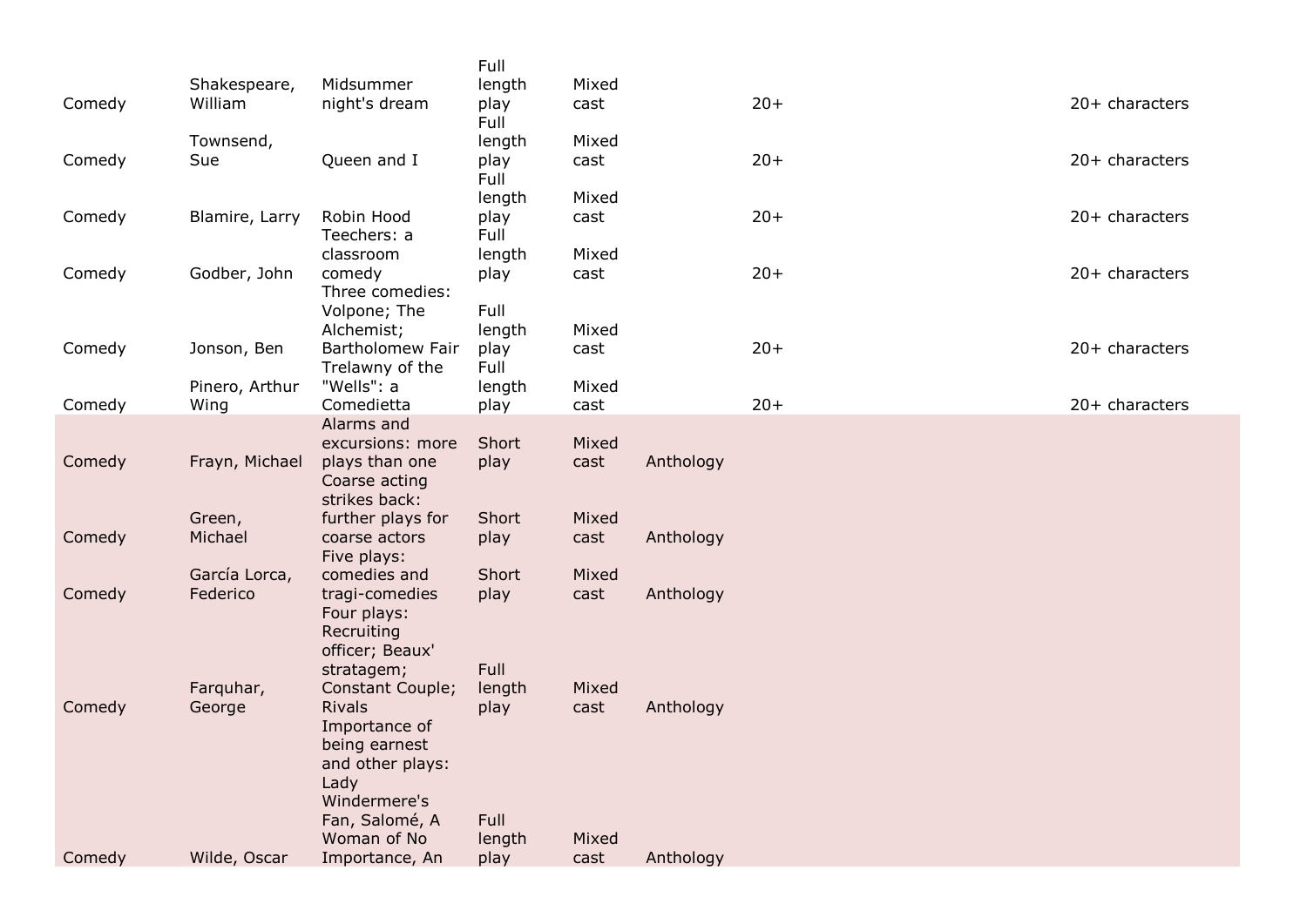|        |               | Ideal Husband, A<br>Florentine<br>Tragedy |        |        |           |
|--------|---------------|-------------------------------------------|--------|--------|-----------|
|        |               |                                           |        |        |           |
|        |               |                                           |        |        |           |
|        |               | Last panto in                             |        |        |           |
|        | Tristram,     | Little Grimley;<br><b>Brenton versus</b>  | Short  | Mixed  |           |
| Comedy | David         | <b>Brenton</b>                            | play   | cast   | Anthology |
|        |               | Last tango in                             |        |        |           |
|        | Tristram,     | Little Grimley/                           | Short  | Mixed  |           |
| Comedy | David         | Joining the club:                         | play   | cast   | Anthology |
|        |               | Misanthrope and                           |        |        |           |
|        |               | other plays: The                          |        |        |           |
|        |               | sicilian or Love                          |        |        |           |
|        |               | the painter;                              |        |        |           |
|        |               | Tartuffe or The                           |        |        |           |
|        |               | imposter; A                               |        |        |           |
|        |               | doctor in spite of                        |        |        |           |
|        |               | himself; The                              |        |        |           |
|        |               | imaginary invalid,                        | Full   |        |           |
|        |               | translated by                             | length | Mixed  |           |
| Comedy | Molière       | John Wood                                 | play   | cast   | Anthology |
|        |               | Miser and other                           |        |        |           |
|        |               | plays: The<br>would-be                    |        |        |           |
|        |               | gentleman; That                           |        |        |           |
|        |               | scoundrel Scapin;                         |        |        |           |
|        |               | Love's the best                           |        |        |           |
|        |               | doctor; Don                               | Full   |        |           |
|        |               | Juan, translated                          | length | Mixed  |           |
| Comedy | Molière       | by John Wood                              | play   | cast   | Anthology |
|        |               | Nest of                                   |        |        |           |
|        |               | saucepans, and,                           |        |        |           |
|        | Constanduros, | Taking the chair:                         | Short  | Female |           |
| Comedy | Mabel         | two on                                    | play   | cast   | Anthology |
|        |               | Plays 1:                                  |        |        |           |
|        |               | Acharnians;                               | Full   |        |           |
|        |               | Knights; Clouds;                          | length | Mixed  |           |
| Comedy | Aristophanes  | Wasps; Peace                              | play   | cast   | Anthology |
|        | Mackenzie,    | Six one-act                               | Short  | Female |           |
| Comedy | Frances       | comedies for                              | play   | cast   | Anthology |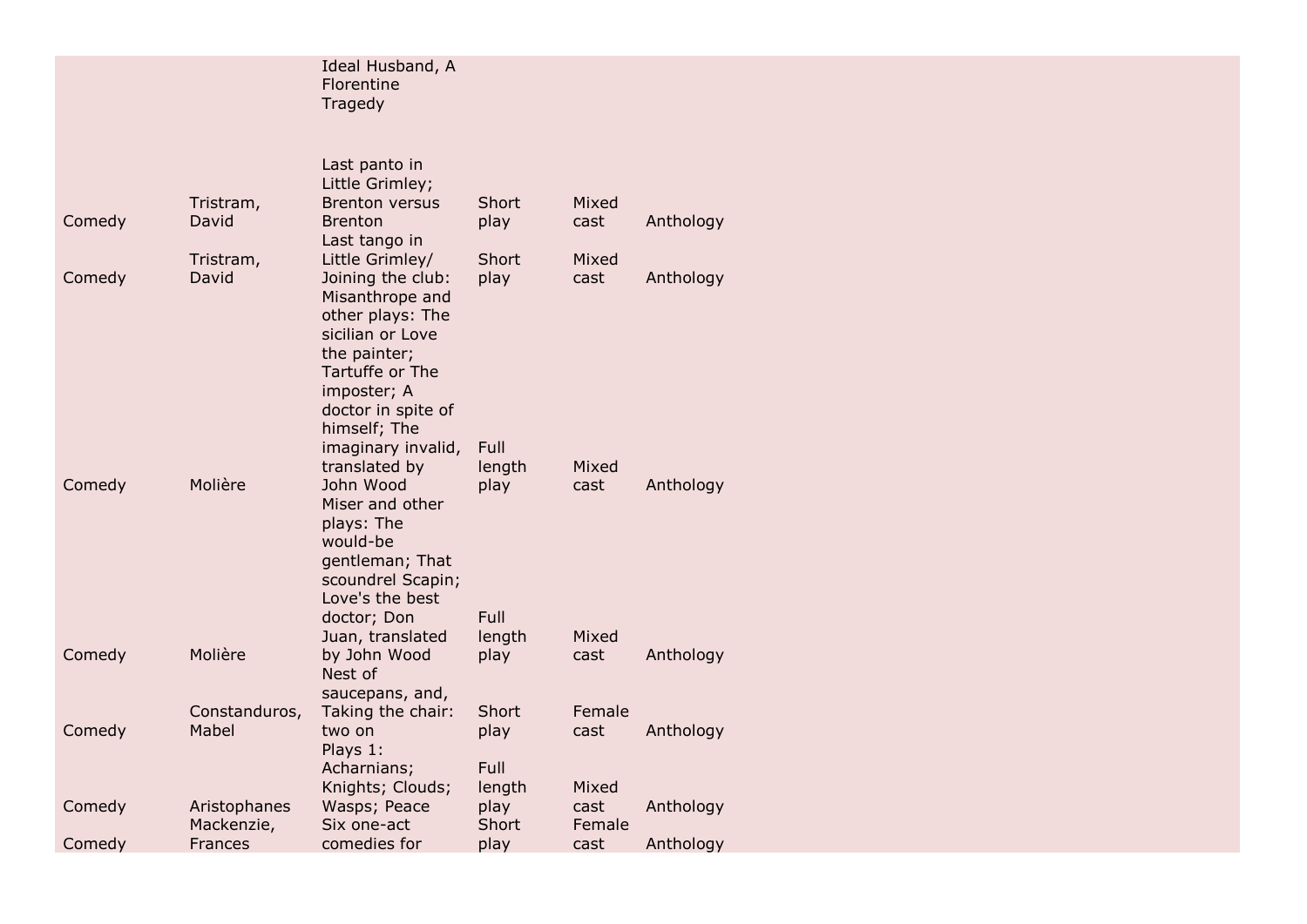|                    |                   | women                            |                |               |           |                |                |                |
|--------------------|-------------------|----------------------------------|----------------|---------------|-----------|----------------|----------------|----------------|
|                    | Green,            | Third great                      | Short          | Mixed         |           |                |                |                |
| Comedy             | Michael           | coarse acting<br>show            | play           | cast          | Anthology |                |                |                |
|                    |                   | Three comedies:                  |                |               |           |                |                |                |
|                    |                   | Volpone; The                     | Full           |               |           |                |                |                |
|                    |                   | Alchemist;                       | length         | Mixed         |           |                |                |                |
| Comedy             | Jonson, Ben       | <b>Bartholomew Fair</b>          | play           | cast          | Anthology |                |                |                |
|                    |                   | Bang you're                      |                |               |           |                |                |                |
| Comedy             |                   | dead!: a comedy                  | Short          | Mixed         |           |                |                |                |
| Thriller           | Reakes, Paul      | thriller                         | play           | cast          |           | 4              | $\overline{2}$ | $\overline{2}$ |
| Comedy             |                   | Claw: a comedy-                  | Short          |               |           |                |                |                |
| Thriller           | Raynor, Molly     | thriller                         | play           | Female cast   |           | 5              | $\mathbf 0$    | 5              |
|                    |                   | Something in the                 |                |               |           |                |                |                |
| Comedy<br>Thriller |                   | attic: a comedy-<br>thriller     | Short          |               |           | 5              |                |                |
|                    | Raynor, Molly     | Farndale Avenue                  | play           | Female cast   |           |                | $\mathbf 0$    | 5              |
|                    |                   | Housing Estate                   |                |               |           |                |                |                |
|                    |                   | Townswomen's                     |                |               |           |                |                |                |
|                    |                   | <b>Guild Dramatic</b>            | Full           |               |           |                |                |                |
| Comedy             | McGillivray,      | Society murder                   | length         | Mixed         |           |                |                |                |
| Thriller           | David             | mystery                          | play           | cast          |           | 5              | $\mathbf{1}$   | $\overline{4}$ |
|                    |                   |                                  | Full           |               |           |                |                |                |
| Comedy             | Shaffer,          |                                  | length         | Male          |           |                |                |                |
| Thriller           | Anthony           | Sleuth                           | play           | cast          |           | 5              | 5              | $\pmb{0}$      |
|                    |                   |                                  | Full           |               |           |                |                |                |
| Comedy<br>Thriller | Batson,<br>George | House on the<br>cliff: a mystery | length<br>play | Mixed<br>cast |           | 6              | $\overline{2}$ | $\overline{4}$ |
|                    |                   |                                  | Full           |               |           |                |                |                |
| Comedy             | Clemens,          | Anybody for                      | length         | Mixed         |           |                |                |                |
| Thriller           | <b>Brian</b>      | murder: a play                   | play           | cast          |           | 6              | $\mathsf{3}$   | 3              |
|                    |                   |                                  | Full           |               |           |                |                |                |
| Comedy             |                   |                                  | length         |               |           |                |                |                |
| Thriller           | Ready, Stuart     | Murder deferred                  | play           | Female cast   |           | $\overline{7}$ | $\mathbf 0$    | $\overline{7}$ |
|                    |                   |                                  | Full           |               |           |                |                |                |
| Comedy             | Manktelow,        | Spygame: a                       | length         | Mixed         |           |                |                |                |
| Thriller           | <b>Bettine</b>    | comedy-thriller                  | play<br>Full   | cast          |           | 7              | 3              | 4              |
| Comedy             |                   | Murder room: a                   | length         | Mixed         |           |                |                |                |
| Thriller           | Sharkey, Jack     | mystery farce                    | play           | cast          |           | $\overline{7}$ | 4              | 3              |
|                    |                   | Murder behind                    |                |               |           |                |                |                |
| Comedy             |                   | the mask: a                      | Short          |               |           |                |                |                |
| Thriller           | Dale, Adrian      | comedy-thriller                  | play           | Female cast   |           | 8              | $\mathbf 0$    | 8              |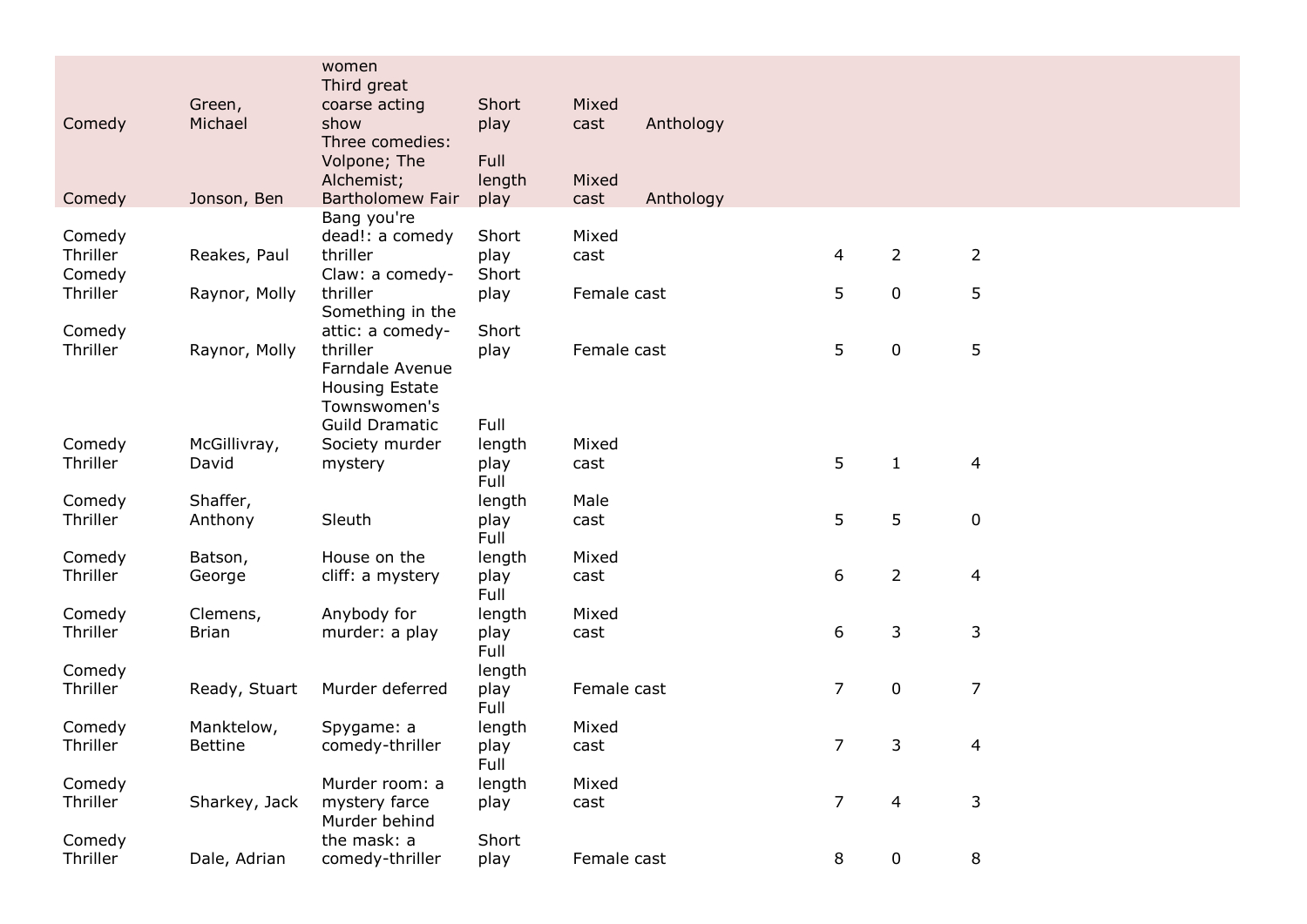| Comedy   |                  |                                          | Full<br>length | Mixed |    |                |                |
|----------|------------------|------------------------------------------|----------------|-------|----|----------------|----------------|
| Thriller | Brett, Simon     | Murder in play                           | play<br>Full   | cast  | 8  | 3              | 5              |
| Comedy   |                  | Death by fatal                           | length         | Mixed |    |                |                |
| Thriller | Gordon, Peter    | murder                                   | play<br>Full   | cast  | 8  | $\overline{4}$ | $\overline{4}$ |
| Comedy   | Manktelow,       |                                          | length         | Mixed |    |                |                |
| Thriller | <b>Bettine</b>   | Murder weekend                           | play<br>Full   | cast  | 9  | 3              | 6              |
| Comedy   |                  | Strangers in the                         | length         | Mixed |    |                |                |
| Thriller | Lucas, Victor    | house                                    | play<br>Full   | cast  | 9  | 3              | 6              |
| Comedy   |                  |                                          | length         | Mixed |    |                |                |
| Thriller | Elton, Ben       | Popcorn<br>Out for the<br>count, or, How | play           | cast  | 9  | $\overline{4}$ | 5              |
| Comedy   | Downing,         | would you like                           | Short          | Mixed |    |                |                |
| Thriller | Martin           | your stake?<br>Out of sight              | play<br>Full   | cast  | 9  | 5              | $\overline{4}$ |
| Comedy   | Carmichael,      | out of murder: a                         | length         | Mixed |    |                |                |
| Thriller | Fred             | mystery comedy<br>Wanted - one           | play<br>Full   | cast  | 9  | 5              | $\overline{4}$ |
| Comedy   | Dyer,            | body: a farcical                         | length         | Mixed |    |                |                |
| Thriller | Raymond          | chiller                                  | play<br>Full   | cast  | 9  | 5              | $\overline{4}$ |
| Comedy   | Matthews,        | Who dies wins: a                         | length         | Mixed |    |                |                |
| Thriller | Seymour          | comedy thriller<br>Tomb with a           | play<br>Full   | cast  | 9  | 6              | 3              |
| Comedy   | Robbins,         | view: a comedy                           | length         | Mixed |    |                |                |
| Thriller | Norman           | thriller<br>Mystery at                   | play           | cast  | 10 | $\overline{2}$ | 8              |
| Comedy   |                  | Greenfingers: a                          | Full           | Mixed |    |                |                |
| Thriller | Priestley, J. B. | comedy of<br>detection                   | length<br>play | cast  | 10 | $\overline{4}$ | 6              |
|          |                  | Prepare to meet                          | Full           |       |    |                |                |
| Comedy   | Robbins,         | thy tomb: a                              | length         | Mixed |    |                |                |
| Thriller | Norman           | comedy-thriller<br>Tiptoe through        | play<br>Full   | cast  | 10 | 4              | 6              |
| Comedy   | Robbins,         | the tombstones:                          | length         | Mixed |    |                |                |
| Thriller | Norman           | a comedy thriller                        | play           | cast  | 10 | $\overline{4}$ | 6              |
| Comedy   |                  | Murdered to                              | Full           | Mixed |    |                |                |
| Thriller | Gordon, Peter    | death                                    | length         | cast  | 10 | 5              | 5              |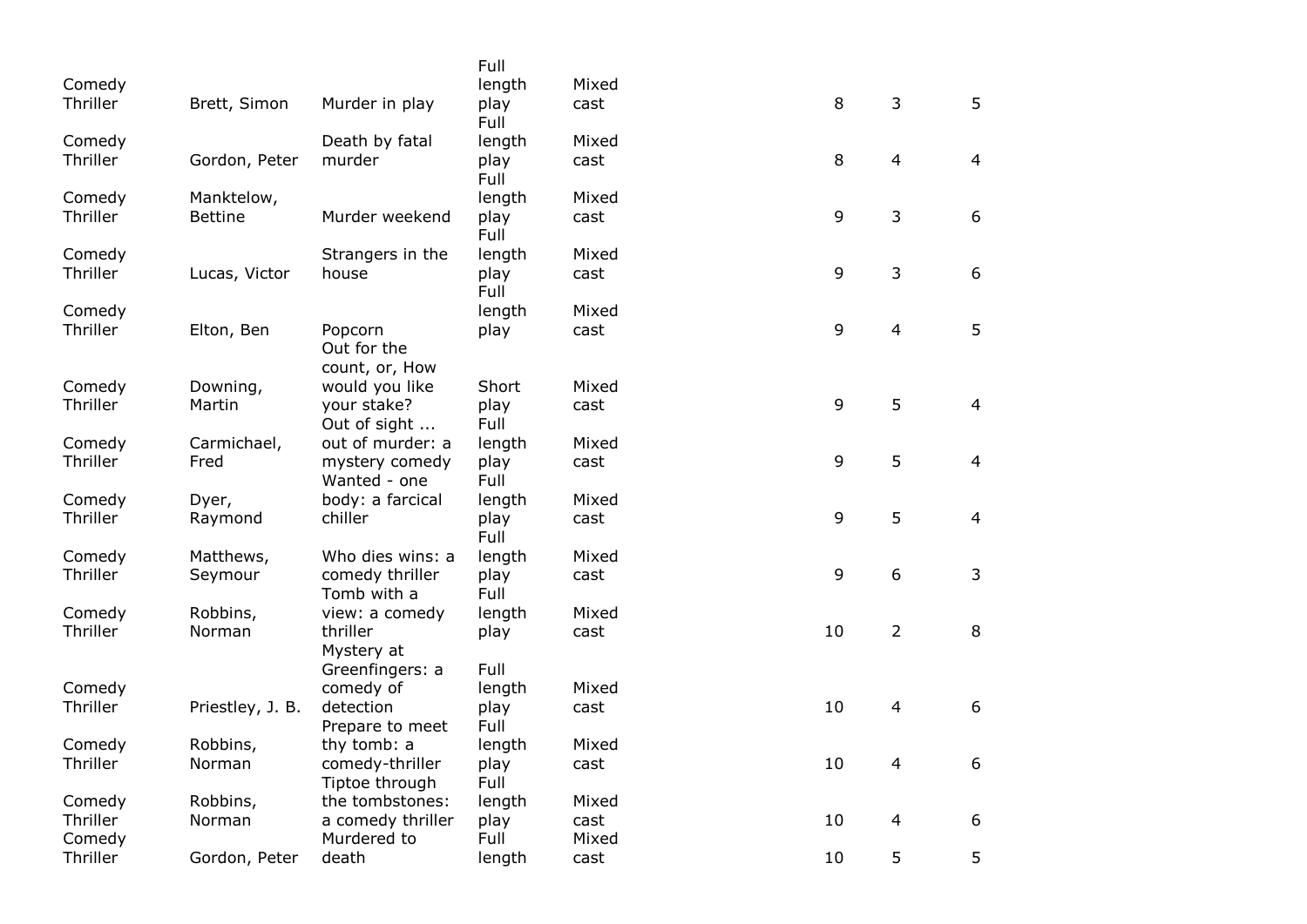|                              |                             |                                       | play<br>Full  |               |           |                |                |                |                      |
|------------------------------|-----------------------------|---------------------------------------|---------------|---------------|-----------|----------------|----------------|----------------|----------------------|
| Comedy                       |                             | Laughter in the                       | length        | Mixed         |           |                |                |                | Extras (usually non- |
| Thriller                     | Lucas, Victor               | dark: a comedy<br>Bone-chiller: a     | play<br>Full  | cast          |           | 11             | 6              |                | 5 speaking)          |
| Comedy                       |                             | comedic                               | length        | Mixed         |           | 13             | 5              |                |                      |
| Thriller                     | Ferris, Monk                | mystery-thriller<br>Arsenic and old   | play<br>Full  | cast          |           |                |                | $\,8\,$        |                      |
| Comedy                       | Kesselring,                 | lace: a play in                       | length        | Mixed         |           |                |                |                |                      |
| Thriller                     | Joseph                      | three acts                            | play<br>Full  | cast          |           | 14             | 11             | 3              |                      |
| Comedy                       | Behan,                      | Quare fellow: a                       | length        | Male          |           |                |                |                |                      |
| Thriller                     | <b>Brendan</b>              | comedy-drama                          | play          | cast          |           | 22             | 22             | 0              |                      |
| Dramatisation Pinter, Harold |                             | Five screenplays                      | Short<br>play | Mixed<br>cast | Anthology | $\pmb{0}$      |                |                |                      |
|                              |                             |                                       | Full          |               |           |                |                |                |                      |
|                              |                             |                                       | length        | Male          |           |                |                |                |                      |
| Dramatisation Reade, Simon   |                             | Private Peaceful                      | play          | cast          |           | $\mathbf{1}$   | $\pmb{0}$      | $\mathbf{1}$   |                      |
|                              |                             | Collector: from                       | Full          |               |           |                |                |                |                      |
|                              |                             | the novel by John                     | length        | Mixed         |           |                |                |                | Extras (usually non- |
| Dramatisation Parker, David  |                             | Fowles<br>Hard times:                 | play<br>Full  | cast          |           | $\overline{2}$ | $\mathbf{1}$   |                | 1 speaking)          |
|                              | Jeffreys,                   | Charles Dickens'                      | length        | Mixed         |           |                |                |                |                      |
| Dramatisation                | Stephen                     | <b>Hard Times</b>                     | play<br>Full  | cast          |           | 4              | $\overline{2}$ | $\overline{2}$ |                      |
|                              | Briggs,                     | When the wind                         | length        | Mixed         |           |                |                |                |                      |
| Dramatisation                | Raymond                     | blows<br>Monkey's paw: a              | play          | cast          |           | 4              | $\mathsf 3$    | $\mathbf{1}$   |                      |
|                              | Parker, Louis               | story in three                        | Short         | Mixed         |           |                |                |                |                      |
| Dramatisation                | N.                          | scenes<br>Death on the                | play          | cast          |           | 5              | $\overline{4}$ | $\mathbf{1}$   |                      |
|                              | Jones-Evans,                | line: a ghost                         | Short         | Male          |           |                |                |                |                      |
| Dramatisation                | Eric                        | story                                 | play          | cast          |           | 5              | 5              | $\mathbf 0$    |                      |
|                              |                             | Aspern papers: a<br>comedy of letters |               |               |           |                |                |                |                      |
|                              |                             | adapted from the                      | Full          |               |           |                |                |                |                      |
|                              | Redgrave,                   | story by Henry                        | length        | Mixed         |           |                |                |                |                      |
| Dramatisation                | Michael                     | James                                 | play          | cast          |           | 6              | $\overline{2}$ | 4              |                      |
|                              |                             | Day after the                         |               |               |           |                |                |                |                      |
|                              |                             | fair: based on On                     |               |               |           |                |                |                |                      |
|                              |                             | the western                           | Full          |               |           |                |                |                |                      |
|                              |                             | circuit, by                           | length        | Mixed         |           |                |                |                |                      |
|                              | Dramatisation Harvey, Frank | Thomas Hardy                          | play          | cast          |           | 6              | $\overline{2}$ | 4              |                      |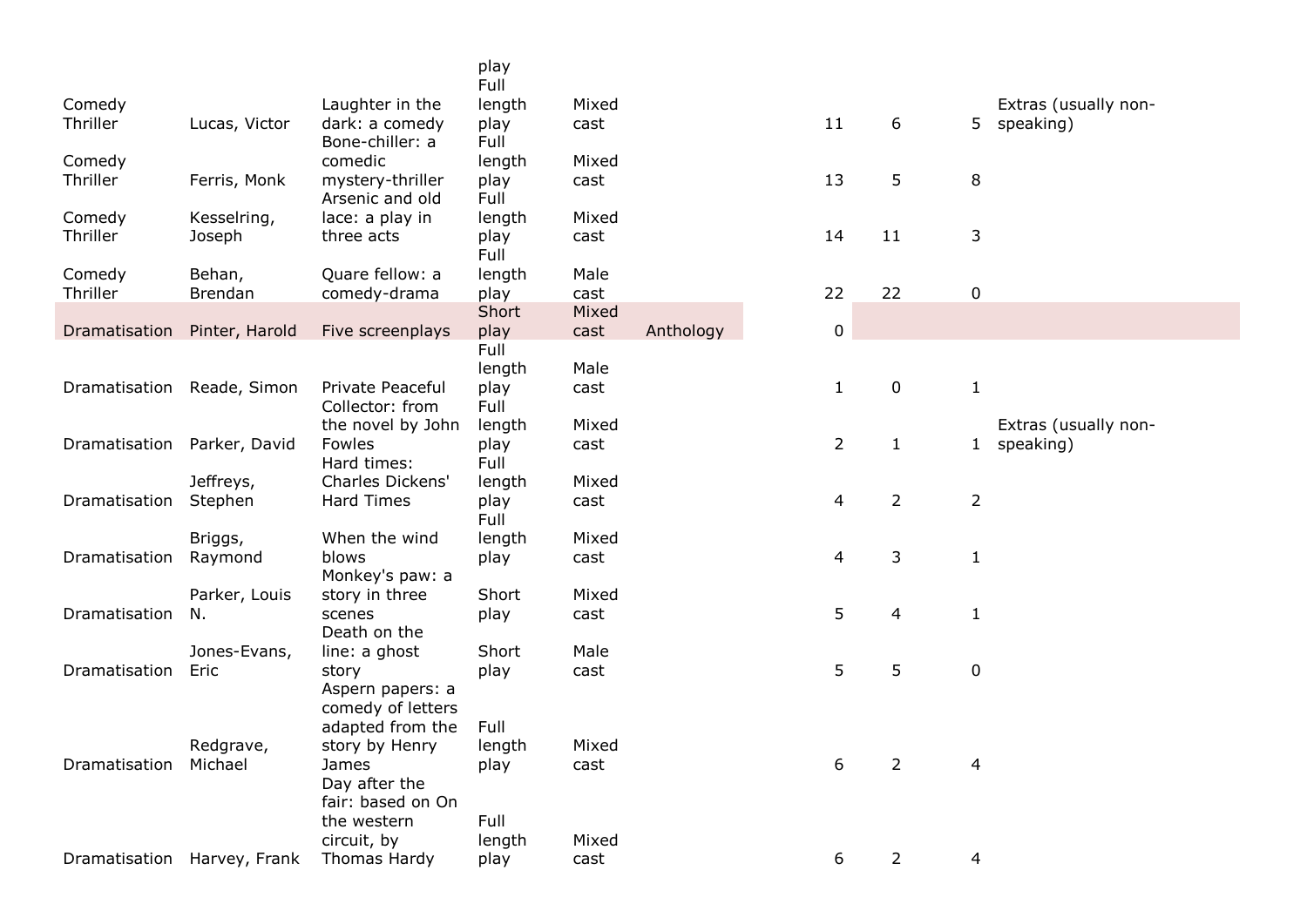|                              |                       | Innocents: based<br>on The turn of                        | Full                   |               |                |                |                                                  |               |
|------------------------------|-----------------------|-----------------------------------------------------------|------------------------|---------------|----------------|----------------|--------------------------------------------------|---------------|
| Dramatisation                | Archibald,<br>William | the screw, by<br>Henry James<br>Adam Bede:                | length<br>play         | Mixed<br>cast | 6              | $\overline{2}$ | $\overline{\mathbf{4}}$                          |               |
| Dramatisation                | Beevers,<br>Geoffrey  | adapted from the<br>novel by George<br>Eliot              | Full<br>length<br>play | Mixed<br>cast | 6              | 3              | 3                                                |               |
| Dramatisation Sands, Leslie  |                       | Thérèse Raquin:<br>based on the<br>novel by Emile<br>Zola | Full<br>length<br>play | Mixed<br>cast | 6              | $\overline{4}$ | $\overline{2}$                                   |               |
|                              |                       | Pilgrim's<br>progress: a<br>complete                      |                        |               |                |                |                                                  |               |
|                              |                       | dramatisation of                                          | Full                   |               |                |                |                                                  |               |
| Dramatisation                | Bennett,<br>Rodney    | the book by John<br>Bunyan                                | length<br>play         | Male<br>cast  | 6              | 6              | Extras (usually non-<br>speaking)<br>$\mathbf 0$ | Suitable      |
|                              |                       |                                                           | Full                   |               |                |                |                                                  | for           |
| Dramatisation Wood, David    |                       | James and the<br>Giant Peach<br>Before the party:         | length<br>play         | Any<br>cast   | 6              |                |                                                  | young<br>cast |
|                              |                       | based on a short<br>story by                              | Full                   |               |                |                |                                                  |               |
| Dramatisation                | Ackland,<br>Rodney    | Somerset<br>Maugham<br>Turn of the                        | length<br>play         | Mixed<br>cast | $\overline{7}$ | $\overline{2}$ | 5                                                |               |
| Dramatisation                | Whitmore,<br>Ken      | screw: adapted<br>from the story by<br>Henry James        | Full<br>length<br>play | Mixed<br>cast | $\overline{7}$ | 3              | $\overline{\mathbf{4}}$                          |               |
|                              |                       | Ask me                                                    | <b>Full</b>            |               |                |                |                                                  |               |
| Dramatisation Barstow, Stan  |                       | tomorrow: based<br>on the novel                           | length<br>play         | Mixed<br>cast | $\overline{7}$ | $\overline{4}$ | $\overline{3}$                                   |               |
|                              |                       | Canterbury tales:<br>a contemporary                       |                        |               |                |                |                                                  |               |
|                              | Wengrow,              | theatrical<br>adaptation of                               | Full<br>length         | Mixed         |                |                |                                                  |               |
| Dramatisation                | Arnold                | Chaucer's work                                            | play                   | cast          | $\overline{7}$ | $\overline{4}$ | 3                                                | Suitable      |
|                              |                       |                                                           | Full<br>length         | Mixed         |                |                |                                                  | for<br>young  |
| Dramatisation Duffield, Neil |                       | Secret garden                                             | play                   | cast          | $\overline{7}$ | 4              | 3                                                | cast          |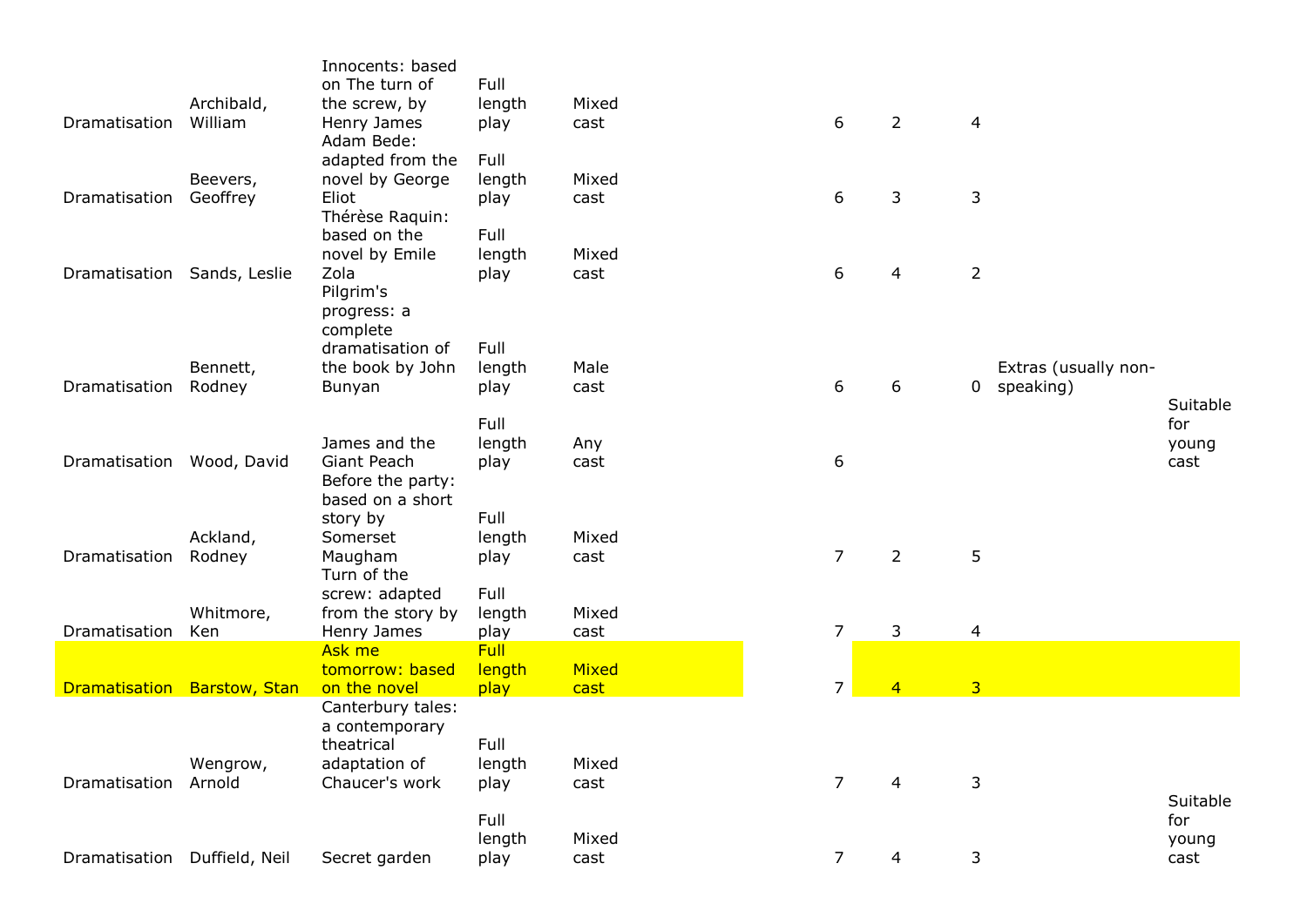| Dramatisation Tasca, Jules  |                              | <b>Telling Wilde</b><br>tales: an<br>adaptation of<br>Oscar Wild                                     | Short<br>play                  | Mixed<br>cast          | $\overline{7}$ | 4              | 3              | Suitable<br>for<br>young<br>cast<br>Suitable |
|-----------------------------|------------------------------|------------------------------------------------------------------------------------------------------|--------------------------------|------------------------|----------------|----------------|----------------|----------------------------------------------|
| Dramatisation Wood, David   |                              | Danny the<br>champion of the<br>world<br>My cousin                                                   | Full<br>length<br>play         | Mixed<br>cast          | $\overline{7}$ | 5              | $\overline{2}$ | for<br>young<br>cast                         |
|                             | Dramatisation Morgan, Diana  | Rachel, from the<br>novel by Daphne<br>du Maurier<br>Strangers on a<br>train: based on               | Full<br>length<br>play         | Mixed<br>cast          | $\overline{7}$ | 5              | $\overline{2}$ |                                              |
|                             |                              | the novel by<br>Patricia                                                                             | Full<br>length                 | Mixed                  |                |                |                |                                              |
| Dramatisation Warner, Craig |                              | Highsmith                                                                                            | play                           | cast                   | $\overline{7}$ | 5              | $\overline{2}$ |                                              |
|                             | Hillman, Barry               | Roly-poly: based<br>on the story<br>Boule de suif, by<br>Guy de                                      | <b>Short</b>                   |                        |                |                |                |                                              |
|                             |                              |                                                                                                      |                                |                        |                |                |                |                                              |
| Dramatisation L.            |                              | Maupassant                                                                                           | play                           | Female cast            | 8              | $\overline{0}$ | 8              |                                              |
| Dramatisation               | Roose-Evans,<br><b>James</b> | 84 Charing Cross<br>Road: adapted<br>from the book by<br>Helen Hanff<br>Because of the<br>Lockwoods: | Full<br>length<br>play         | Mixed<br>cast          | 8              | 3              | 5              |                                              |
| Dramatisation               | Cox,<br>Constance            | based on the<br>novel by<br>Constance Cox                                                            | Full<br>length<br>play         | Mixed<br>cast          | 8              | 3              | 5              |                                              |
| Dramatisation Wood, David   |                              | <b>BFG (Big Friendly</b><br>Giant)                                                                   | Full<br>length<br>play         | Mixed<br>cast          | 8              | 4              | 4              | Suitable<br>for<br>young<br>cast<br>Suitable |
| Dramatisation               | Kops, Bernard                | Dreams of Anne<br>Frank: a play for<br>young people<br>Frankenstein:<br>from the story by            | Full<br>length<br>play<br>Full | Mixed<br>cast<br>Mixed | 8              | 4              | 4              | for<br>young<br>cast                         |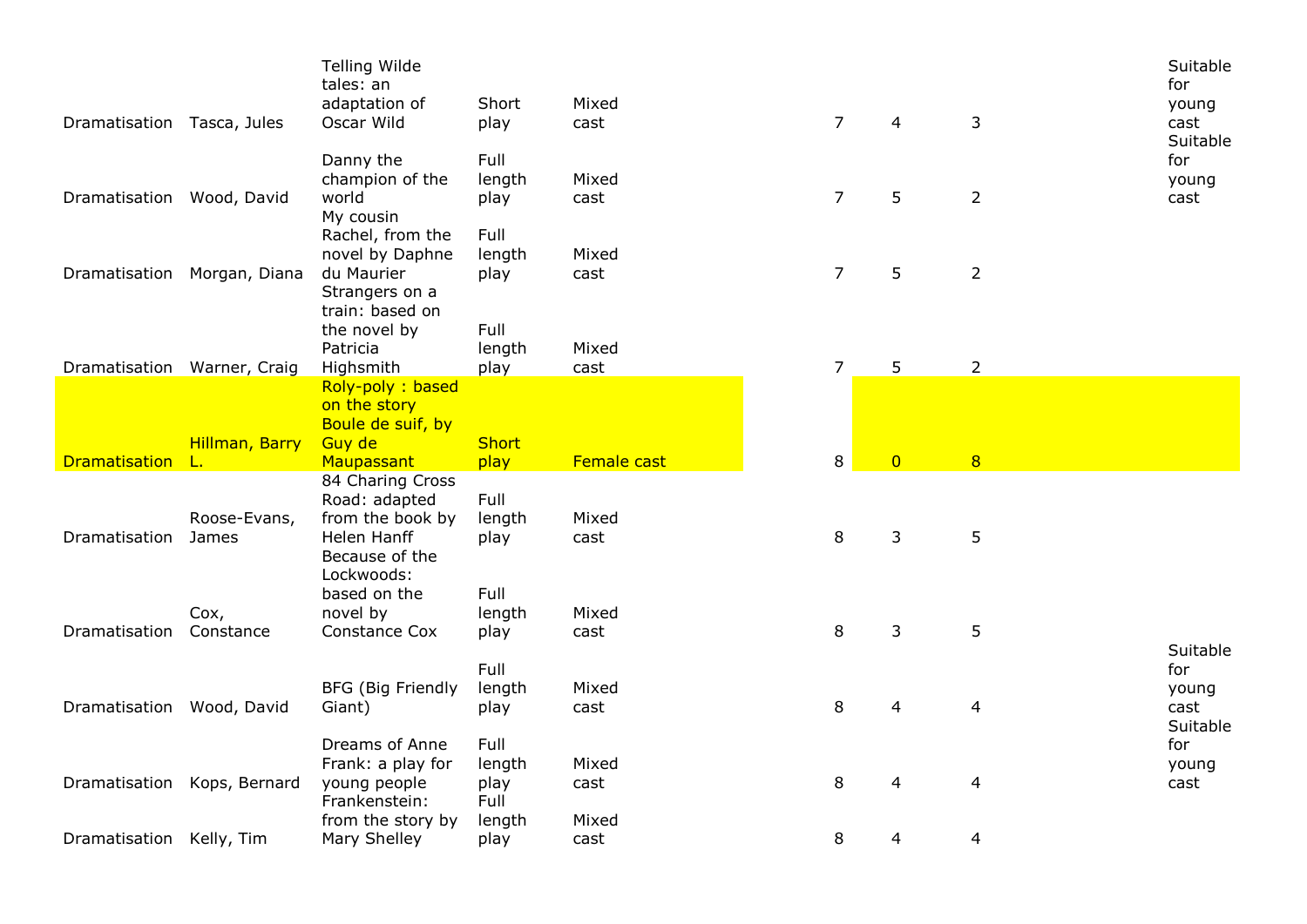| Dramatisation               | Caddy,<br>Leonard H.         | Jekyll and Hyde:<br>from the novel by<br>Robert Louis<br>Stevenson<br>Love from a        | Full<br>length<br>play         | Mixed<br>cast          | 8       | $\overline{4}$ | 4                       |                                         |
|-----------------------------|------------------------------|------------------------------------------------------------------------------------------|--------------------------------|------------------------|---------|----------------|-------------------------|-----------------------------------------|
| Dramatisation Vosper, Frank |                              | stranger: based<br>on the story by<br>Agatha Christie                                    | Full<br>length<br>play         | Mixed<br>cast          | 8       | $\overline{4}$ | $\overline{\mathbf{4}}$ | Suitable                                |
| Dramatisation Wood, David   |                              | Danny the<br>champion of the<br>world                                                    | Full<br>length<br>play         | Mixed<br>cast          | 8       | 6              | $\overline{2}$          | for<br>young<br>cast<br>Suitable<br>for |
| Dramatisation Wood, David   |                              | Twits: a play<br>Come back to the                                                        | Short<br>play                  | Any<br>cast            | $\,8\,$ |                |                         | young<br>cast                           |
| Dramatisation Graczyk, Ed   |                              | 5 and Dime,<br>Jimmy Dean,<br>Jimmy Dean<br>Heiress: a play<br>based on                  | Full<br>length<br>play         | Mixed<br>cast          | 9       | $\mathbf{1}$   | 8                       |                                         |
| Dramatisation Goetz, Ruth   |                              | Washington<br>Square, by Henry<br>James<br>Les liaisons<br>dangereuses:<br>play from the | Full<br>length<br>play         | Mixed<br>cast          | 9       | 3              | 6                       |                                         |
| Dramatisation               | Hampton,<br>Christopher      | novel by<br>Choderlos de<br>Laclos<br>Little<br>photographer,                            | Full<br>length<br>play         | Mixed<br>cast          | 9       | 3              | 6                       |                                         |
| Dramatisation               | Hoddinott,<br>Derek          | based on a short<br>story by Daphne<br>du Maurier<br>Where angels<br>fear to tread:      | Full<br>length<br>play         | Mixed<br>cast          | 9       | $\mathsf{3}$   | 6                       |                                         |
| Dramatisation               | Hart,<br>Elizabeth<br>Cooke, | based on the<br>novel by E.M.<br>Forster                                                 | Full<br>length<br>play<br>Full | Mixed<br>cast<br>Mixed | 9       | 3              | 6                       |                                         |
| Dramatisation               | Dominic                      | Arabian nights                                                                           | length                         | cast                   | 9       | 5              | 4                       |                                         |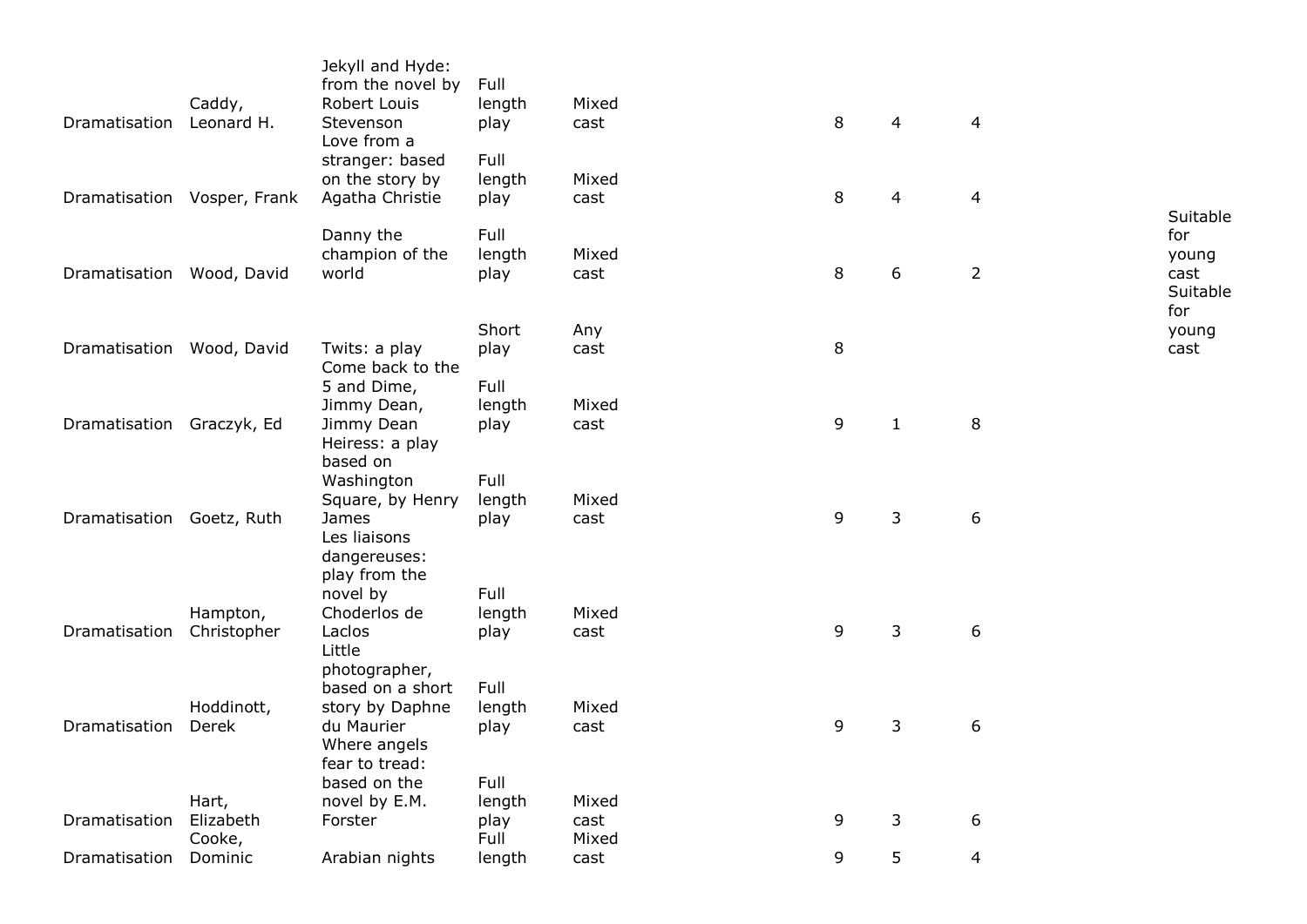|                             |                   |                                     | play           |               |    |                |                 |                 |               |
|-----------------------------|-------------------|-------------------------------------|----------------|---------------|----|----------------|-----------------|-----------------|---------------|
|                             |                   |                                     |                |               |    |                |                 |                 | Suitable      |
|                             | Townsend,         | Secret diary of<br>Adrian Mole aged | Full<br>length | Mixed         |    |                |                 |                 | for<br>young  |
| Dramatisation               | Sue               | 133/4                               | play           | cast          | 9  | 5              | $\overline{4}$  |                 | cast          |
|                             |                   | Wuthering                           |                |               |    |                |                 |                 |               |
|                             |                   | heights, from the                   | Full           |               |    |                |                 |                 |               |
|                             |                   | novel by Emily                      | length         | Mixed         |    |                |                 |                 |               |
| Dramatisation Davison, John |                   | <b>Brontë</b>                       | play           | cast          | 9  | $\overline{5}$ | $\overline{4}$  |                 |               |
|                             |                   | According to the<br>evidence:       |                |               |    |                |                 |                 |               |
|                             |                   | adapted from the                    | Full           |               |    |                |                 |                 |               |
|                             | Douglas,          | book by Henry                       | length         | Mixed         |    |                |                 |                 |               |
| Dramatisation               | Felicity          | Cecil                               | play           | cast          | 9  | $\overline{7}$ | $\overline{2}$  |                 |               |
|                             |                   |                                     |                |               |    |                |                 |                 | Suitable      |
|                             | Bradley,          |                                     | Full<br>length |               |    |                |                 | Extras (usually | for           |
| Dramatisation               | Alfred            | Wizard of Oz                        | play           | Any<br>cast   | 9  |                |                 | non-speaking)   | young<br>cast |
|                             |                   | Little women,                       | Full           |               |    |                |                 |                 |               |
|                             | Corbett,          | from the book by                    | length         | Mixed         |    |                |                 |                 |               |
| Dramatisation               | Sheila            | Louisa M. Alcott                    | play           | cast          | 10 | $\overline{4}$ | $6\phantom{1}6$ |                 |               |
|                             |                   |                                     |                |               |    |                |                 |                 | Suitable      |
|                             |                   |                                     | Full<br>length | Mixed         |    |                |                 |                 | for           |
| Dramatisation Wood, David   |                   | Witches                             | play           | cast          | 10 | $\overline{4}$ | 6               |                 | young<br>cast |
|                             |                   |                                     | Full           |               |    |                |                 |                 |               |
|                             | Goodrich,         | Diary of Anne                       | length         | Mixed         |    |                |                 |                 |               |
| Dramatisation               | Frances           | Frank                               | play           | cast          | 10 | 5              | $5\phantom{.}$  |                 |               |
|                             |                   | Hound of the                        |                |               |    |                |                 |                 |               |
|                             |                   | Baskervilles:<br>from the classic   | Full           |               |    |                |                 |                 |               |
|                             |                   | thriller of Arthur                  | length         | Mixed         |    |                |                 |                 |               |
| Dramatisation               | Kelly, Tim        | Conan Doyle                         | play           | cast          | 10 | 5              | 5               |                 |               |
|                             |                   | Lord Arthur                         |                |               |    |                |                 |                 |               |
|                             |                   | Savile's crime:                     |                |               |    |                |                 |                 |               |
|                             |                   | based on the                        | Full           |               |    |                |                 |                 |               |
| Dramatisation               | Cox,<br>Constance | short story by<br>Oscar Wilde       | length         | Mixed<br>cast | 10 | 5              | 5               |                 |               |
|                             |                   | Wuthering                           | play           |               |    |                |                 |                 |               |
|                             |                   | heights: adapted                    | Full           |               |    |                |                 |                 |               |
|                             | Vance,            | from the novel by                   | length         | Mixed         |    |                |                 |                 |               |
| Dramatisation               | Charles           | Emily Brontë                        | play           | cast          | 10 | 6              | 4               |                 |               |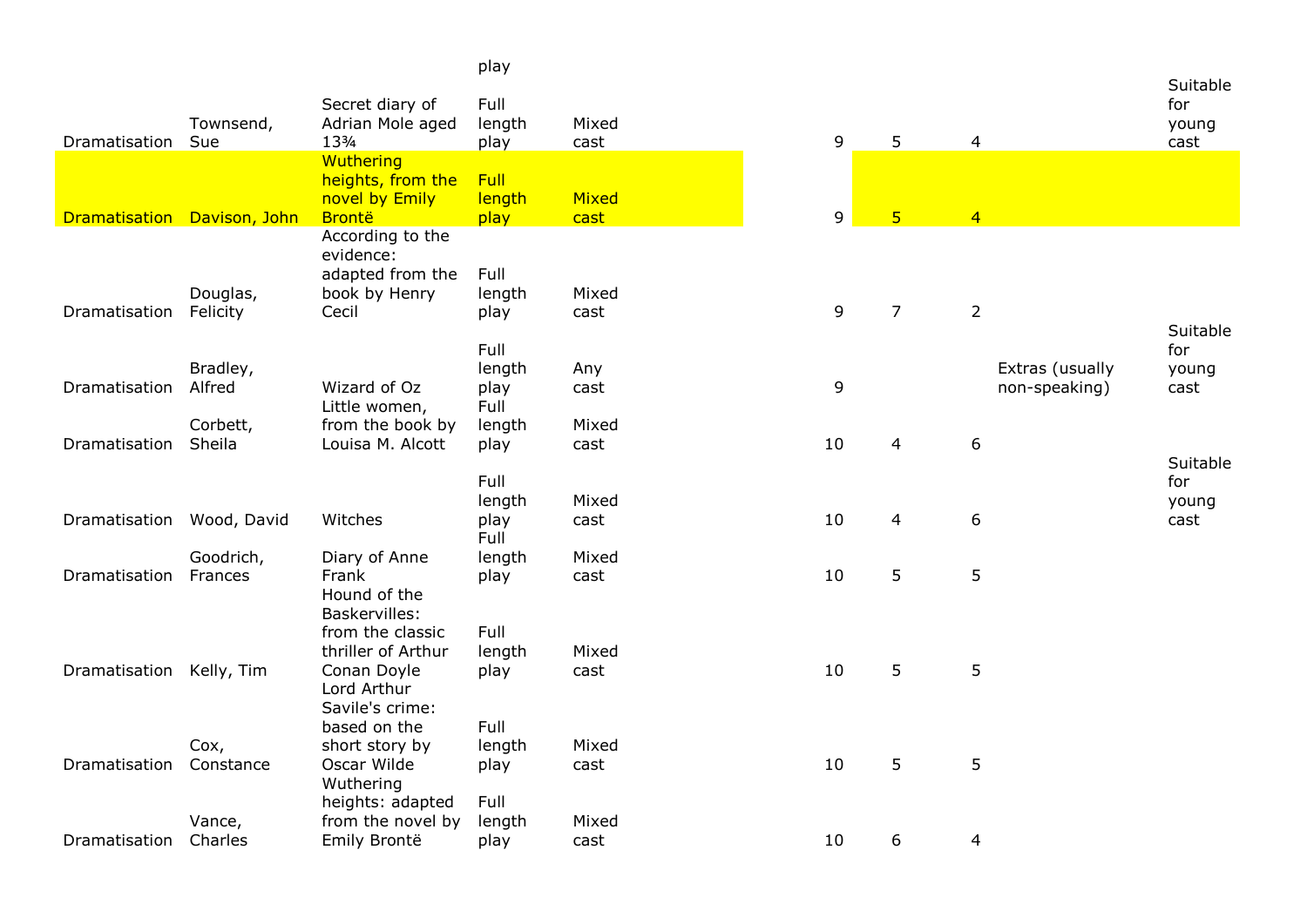| Dramatisation              | Sutherland,<br>Dan | Mystery at<br>Blackwater:<br>based on The<br>Woman in White,<br>by Wilkie Collins<br>Prime of Miss | Full<br>length<br>play | Mixed<br>cast | 11 | $\overline{4}$ | $\overline{7}$           |                      |                 |
|----------------------------|--------------------|----------------------------------------------------------------------------------------------------|------------------------|---------------|----|----------------|--------------------------|----------------------|-----------------|
|                            | Allen, Jay         | Jean Brodie:<br>adapted from the<br>novel by Muriel                                                | Full<br>length         | Mixed         |    |                |                          | Extras (usually non- |                 |
| Dramatisation              | Presson            | Spark                                                                                              | play                   | cast          | 11 | $\overline{4}$ | $\overline{7}$           | speaking)            |                 |
|                            | Cox,               | Mansfield park,<br>adapted from the<br>novel by Jane                                               | Full<br>length         | Mixed         |    |                |                          |                      |                 |
| Dramatisation              | Constance          | Austen<br>Frankenstein: a                                                                          | play                   | cast          | 11 | 5              | 6                        |                      | Suitable        |
|                            |                    | play adapted for                                                                                   | Full                   |               |    |                |                          |                      | for             |
|                            |                    | 11 to $14$ -year-                                                                                  | length                 | Mixed         |    |                |                          |                      | young           |
| Dramatisation              | Pullman, Philip    | olds<br>Jane Eyre: from                                                                            | play<br>Full           | cast          | 11 | $\overline{7}$ | 4                        |                      | cast            |
|                            | Cox,               | the novel by                                                                                       | length                 | Mixed         |    |                |                          |                      |                 |
| Dramatisation              | Constance          | Charlotte Brontë                                                                                   | play                   | cast          | 11 | $\overline{7}$ | $\overline{\mathcal{L}}$ |                      |                 |
|                            |                    | Rain: founded on<br>Miss Thompson,                                                                 | Full                   |               |    |                |                          |                      |                 |
|                            |                    | by W. Somerset                                                                                     | length                 | Mixed         |    |                |                          |                      |                 |
| Dramatisation Colton, John |                    | Maugham                                                                                            | play                   | cast          | 11 | $\overline{7}$ | 4                        |                      |                 |
|                            |                    |                                                                                                    | Full                   |               |    |                |                          |                      | Suitable<br>for |
|                            |                    |                                                                                                    | length                 | Mixed         |    |                |                          |                      | young           |
| Dramatisation              | Robbins, Glyn      | Winnie-the-Pooh                                                                                    | play                   | cast          | 11 | $\overline{7}$ | 4                        |                      | cast            |
|                            |                    | Three wayfarers:<br>from Hardy's play                                                              |                        |               |    |                |                          |                      |                 |
|                            |                    | based on his own                                                                                   |                        |               |    |                |                          |                      |                 |
|                            |                    | story 'The three                                                                                   |                        |               |    |                |                          |                      |                 |
|                            |                    | strangers' in<br>'Wessex tales';                                                                   |                        |               |    |                |                          |                      |                 |
|                            |                    | adapted by Guy                                                                                     |                        |               |    |                |                          |                      |                 |
|                            | Hardy,             | Williams.                                                                                          | Short                  | Mixed         |    |                |                          | Extras (usually non- |                 |
| Dramatisation              | Thomas             | Little women:                                                                                      | play                   | cast          | 11 | 9              |                          | 2 speaking)          |                 |
|                            |                    | adapted from the                                                                                   | Full                   |               |    |                |                          |                      |                 |
|                            | De Forest,         | story by Louisa                                                                                    | length                 | Mixed         |    |                |                          |                      |                 |
| Dramatisation              | Marian             | M. Alcott                                                                                          | play                   | cast          | 12 | 5              | $\overline{7}$           |                      |                 |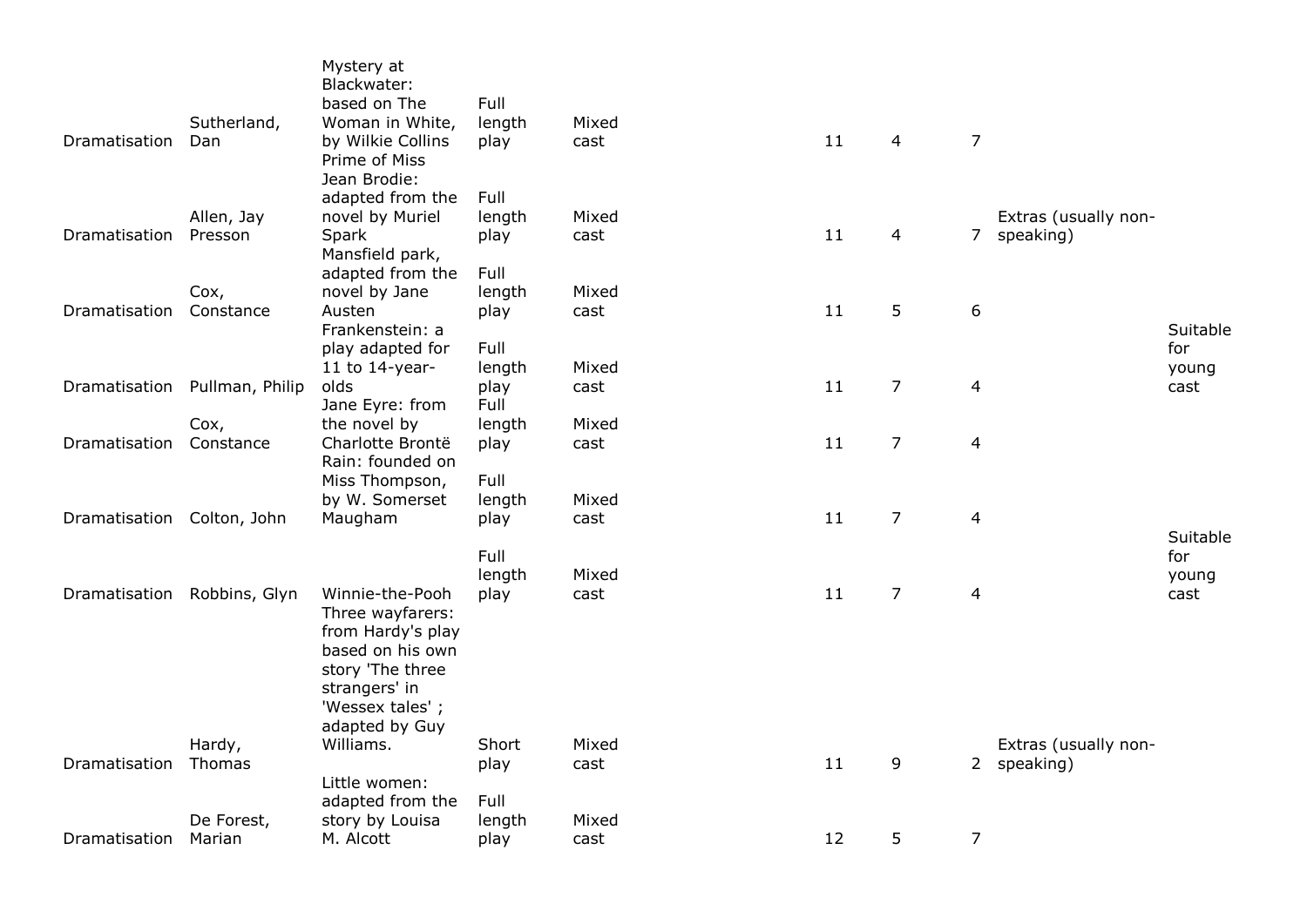| Dramatisation Charles, Moie |                    | Murder at the<br>vicarage: from<br>the novel by<br>Agatha Christie<br>Lady in the van: | Full<br>length<br>play         | Mixed<br>cast | 12 | 6              | 6                       |                                   |                                  |
|-----------------------------|--------------------|----------------------------------------------------------------------------------------|--------------------------------|---------------|----|----------------|-------------------------|-----------------------------------|----------------------------------|
| Dramatisation Bennett, Alan |                    | adapted from the<br>autobiographical<br>memoir<br>Barchester                           | Full<br>length<br>play<br>Full | Mixed<br>cast | 12 | $\overline{7}$ | 5                       | Extras (usually non-<br>speaking) |                                  |
| Dramatisation               | Draper, John       | Towers, by<br>Anthony Trollope<br>Pride and<br>prejudice:                              | length<br>play                 | Mixed<br>cast | 12 | 8              | $\overline{4}$          |                                   |                                  |
| Dramatisation               | Cox,<br>Constance  | adapted from the<br>novel by Jane<br>Austen                                            | Full<br>length<br>play         | Mixed<br>cast | 13 | 5              | 8                       |                                   |                                  |
| Dramatisation               | Williams, Guy      | Far from the<br>madding crowd                                                          | Full<br>length<br>play         | Mixed<br>cast | 13 | 8              | 5                       | Extras (usually<br>non-speaking)  | Suitable<br>for<br>young<br>cast |
| Dramatisation               | Briggs,<br>Stephen | Terry Pratchett's<br>Wyrd sisters<br>Vanity fair: from                                 | Full<br>length<br>play         | Mixed<br>cast | 13 | 8              | 5                       |                                   |                                  |
| Dramatisation               | Cox,<br>Constance  | the novel by<br>William<br>Makepeace<br>Thackeray                                      | Full<br>length<br>play         | Mixed<br>cast | 13 | 9              | $\overline{\mathbf{4}}$ |                                   |                                  |
| Dramatisation Needle, Jan   |                    | Dracula                                                                                | Full<br>length<br>play         | Mixed<br>cast | 14 | $\overline{7}$ | $\overline{7}$          |                                   | Suitable<br>for<br>young<br>cast |
| Dramatisation               | Woods, Phil        | Canterbury tales:<br>Chaucer made<br>modern                                            | Full<br>length<br>play         | Any<br>cast   | 14 |                |                         |                                   | Suitable<br>for<br>young<br>cast |
|                             | Chadwicke,         | Great<br>expectations:<br>based on the<br>novel by Charles                             | Full<br>length                 | Mixed         |    |                |                         |                                   |                                  |
| Dramatisation               | Alice              | <b>Dickens</b>                                                                         | play                           | cast          | 15 | $\overline{7}$ | 8                       |                                   |                                  |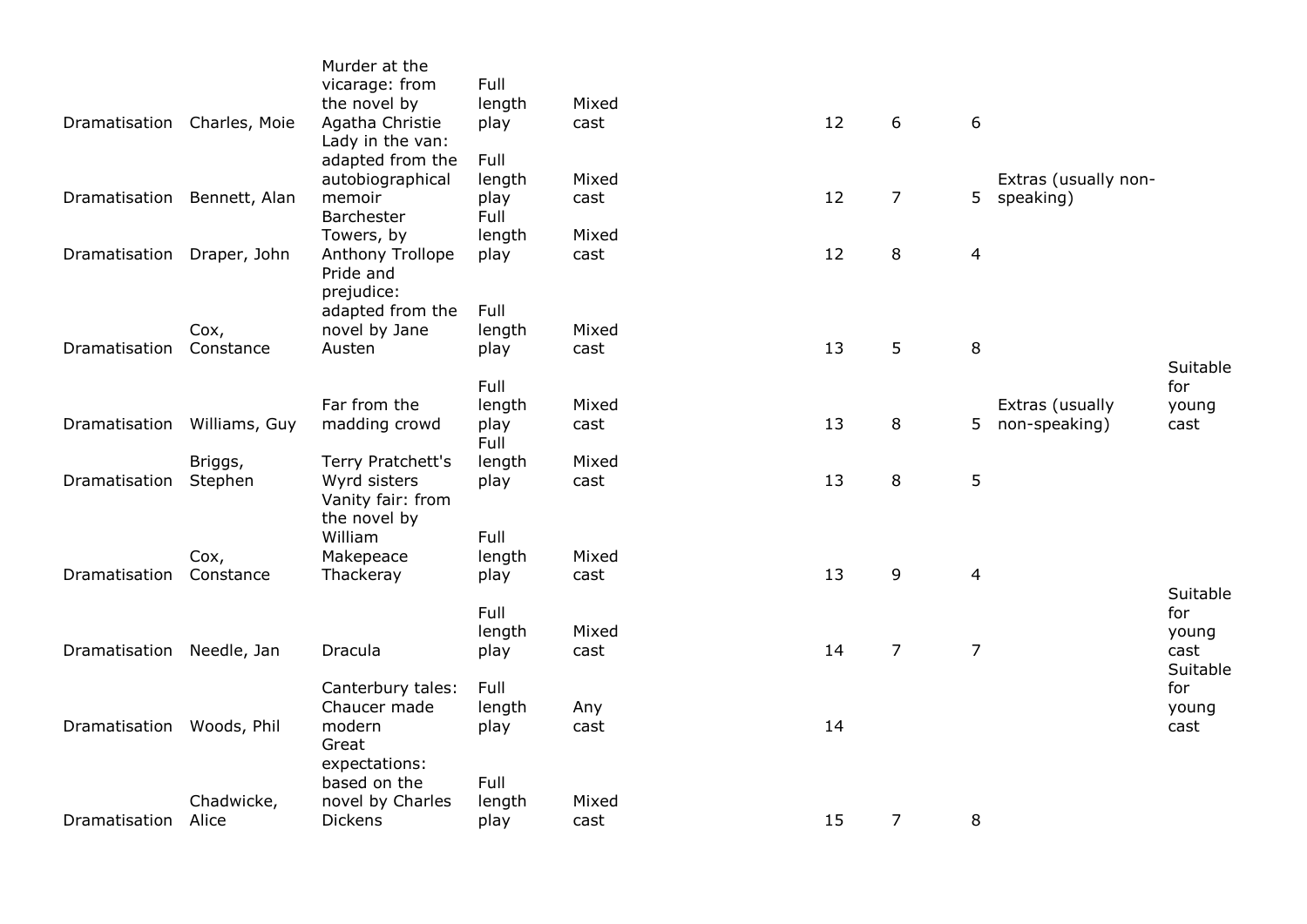|                            |                      | Cold Comfort<br>Farm: adapted               | Full           |                      |    |                |    |                                            |          |
|----------------------------|----------------------|---------------------------------------------|----------------|----------------------|----|----------------|----|--------------------------------------------|----------|
|                            |                      | from the novel by                           | length         | Mixed                |    |                |    |                                            |          |
| Dramatisation              | Doust, Paul          | Stella Gibbons                              | play           | cast                 | 15 | 9              | 6  |                                            |          |
|                            |                      | Animal farm: a                              |                |                      |    |                |    |                                            |          |
|                            |                      | fable adapted                               | Full           |                      |    |                |    |                                            |          |
|                            |                      | from the book by                            | length         | Any                  |    |                |    |                                            |          |
| Dramatisation              | Bond, Nelson         | George Orwell                               | play           | cast                 | 15 |                |    |                                            |          |
|                            |                      | Anne of Green                               |                |                      |    |                |    |                                            |          |
|                            |                      | Gables: adapted                             | Full           |                      |    |                |    |                                            |          |
|                            |                      | from the novel by                           | length         | Mixed                |    |                |    |                                            |          |
| Dramatisation              | Ashby, Sylvia        | L.M. Montgomery                             | play           | cast                 | 16 | $\overline{7}$ | 9  |                                            |          |
|                            |                      | Railway children:                           |                |                      |    |                |    |                                            | Suitable |
|                            |                      | adapted from the                            | Full           |                      |    |                |    |                                            | for      |
|                            | Simpson,             | story by E. N                               | length         | Mixed                |    |                |    | Extras (usually                            | young    |
| Dramatisation              | Dave                 | Nesbit<br>Fathers and sons                  | play<br>Full   | cast                 | 16 | 9              | 7  | non-speaking)                              | cast     |
|                            |                      | (from Turgenev)                             | length         | Mixed                |    |                |    |                                            |          |
| Dramatisation Friel, Brian |                      | in Plays 2                                  | play           | cast                 | 16 | 10             | 6  |                                            |          |
|                            |                      | Jane Eyre, from                             | Full           |                      |    |                |    |                                            |          |
|                            |                      | the novel by                                | length         | Mixed                |    |                |    |                                            |          |
| Dramatisation              | Jerome, Helen        | Charlotte Brontë                            | play           | cast                 | 17 | $\overline{7}$ | 10 |                                            |          |
|                            |                      |                                             |                |                      |    |                |    |                                            | Suitable |
|                            |                      |                                             | Full           |                      |    |                |    |                                            | for      |
|                            |                      | Lion, the witch                             | length         | Mixed                |    |                |    | Extras (usually                            | young    |
| Dramatisation              | Robbins, Glyn        | and the wardrobe                            | play           | cast                 | 17 | 11             | 6  | non-speaking)                              | cast     |
|                            |                      |                                             |                |                      |    |                |    |                                            | Suitable |
|                            |                      | Charlie and the                             |                |                      |    |                |    |                                            | for      |
|                            | George,              | chocolate                                   | Short          | Mixed                |    |                |    | Extras (usually                            | young    |
| Dramatisation              | Richard              | factory: a play                             | play           | cast                 | 18 | 11             | 9  | non-speaking)                              | cast     |
|                            |                      | Tale of two cities:                         | <b>Full</b>    |                      |    |                |    |                                            |          |
| <b>Dramatisation</b>       | Fitzgibbons,<br>Mark | from the novel by<br><b>Charles Dickens</b> | length<br>play | <b>Mixed</b><br>cast | 18 | 14             |    | <b>Extras (usually non-</b><br>4 speaking) |          |
|                            |                      | War and peace:                              |                |                      |    |                |    |                                            |          |
|                            |                      | adapted from the                            | Full           |                      |    |                |    |                                            |          |
|                            | Neumann,             | novel by Leo                                | length         | Mixed                |    |                |    | Extras (usually non-                       |          |
| Dramatisation              | Alfred               | Tolstoy                                     | play           | cast                 | 18 | 15             | 3  | speaking)                                  |          |
|                            |                      |                                             |                |                      |    |                |    |                                            | Suitable |
|                            |                      | Play of George                              | Full           |                      |    |                |    |                                            | for      |
|                            |                      | Orwell's Animal                             | length         | Any                  |    |                |    |                                            | young    |
| Dramatisation Hall, Peter  |                      | Farm                                        | play           | cast                 | 18 |                |    |                                            | cast     |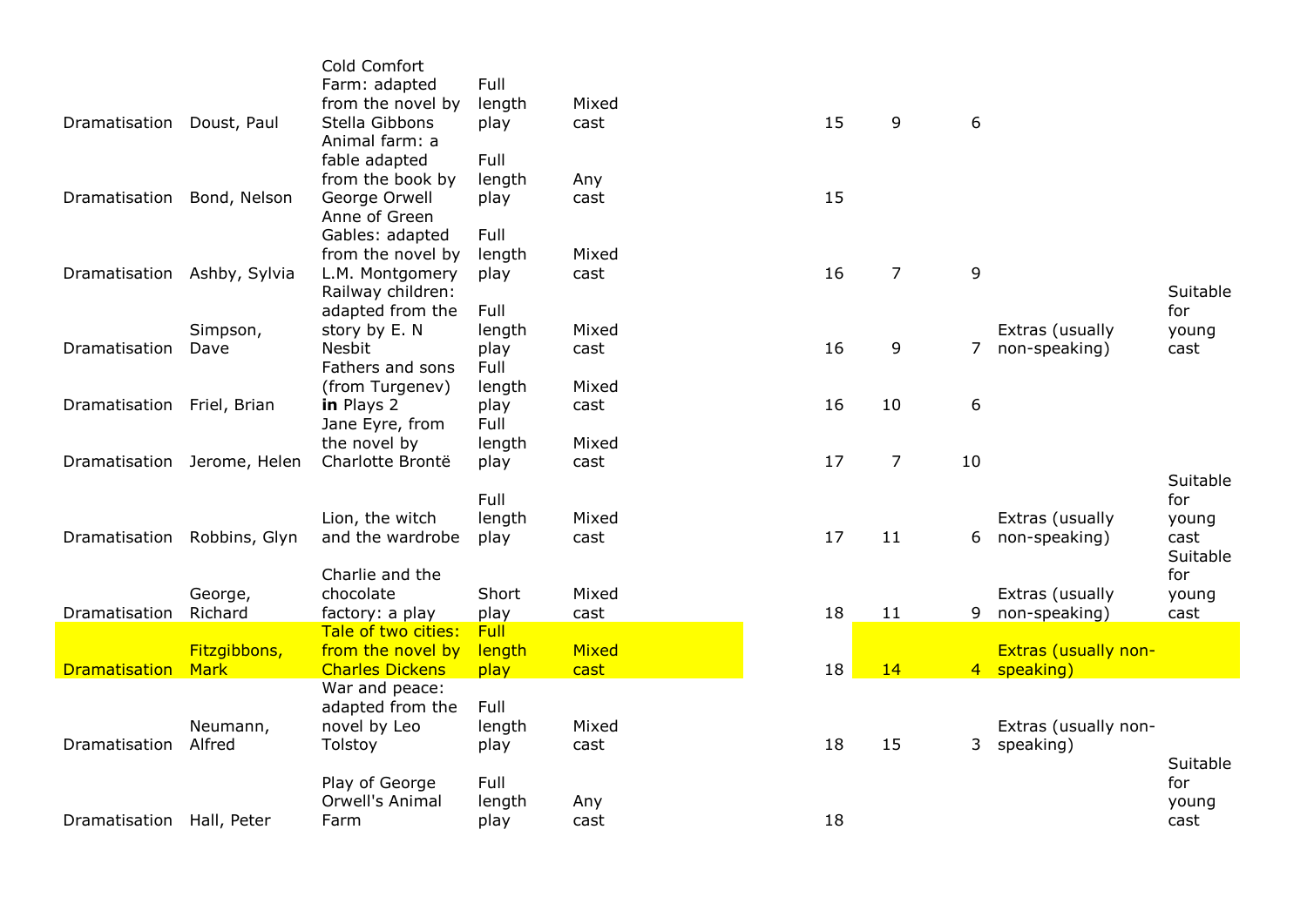|                            | Dewhurst,                  | Lark Rise to<br>Candleford: two<br>plays from Flora<br>Thompson's | Full<br>length         | Mixed         |       |    |                |                                   |                                              |
|----------------------------|----------------------------|-------------------------------------------------------------------|------------------------|---------------|-------|----|----------------|-----------------------------------|----------------------------------------------|
| Dramatisation              | Keith                      | trilogy<br>The play of                                            | play<br>Full           | cast          | 19    | 12 | $\overline{7}$ |                                   |                                              |
| Dramatisation              | Sergel,<br>Christopher     | Harper Lee's To<br>kill a mockingbird                             | length<br>play         | Mixed<br>cast | 20    | 12 | 8              | Extras (usually non-<br>speaking) |                                              |
| Dramatisation              | Robbins, Glyn              | Magician's<br>nephew                                              | Full<br>length<br>play | Any<br>cast   | 21    |    |                |                                   | Suitable<br>for<br>young<br>cast<br>Suitable |
| Dramatisation Milne, A. A. |                            | Toad of Toad Hall<br>Our country's                                | Full<br>length<br>play | Mixed<br>cast | 22    | 15 | $7^{\circ}$    | Extras (usually<br>non-speaking)  | for<br>young<br>cast                         |
| Dramatisation              | Wertenbaker,<br>Timberlake | good: based on<br>The playmaker<br>by Thomas<br>Keneally          | Full<br>length<br>play | Mixed<br>cast | 22    | 17 | 5              |                                   | Suitable                                     |
| Dramatisation              | Hardwick,<br>Mollie        | Alice in<br>wonderland<br>Pride and<br>prejudice: a               | Full<br>length<br>play | Any<br>cast   | 23    |    |                |                                   | for<br>young<br>cast                         |
| Dramatisation              | Jerome, Helen              | sentimental<br>comedy, from the<br>novel by Jane<br>Austen        | Full<br>length<br>play | Mixed<br>cast | 26    | 10 | 16             |                                   |                                              |
|                            |                            | White guard (The<br>days of the<br>Turbins),                      | Full                   |               |       |    |                |                                   |                                              |
| Dramatisation              | Bulgakov,<br>Mikhail       | translated by<br>Michael Glenny<br>A Christmas                    | length<br>play         | Mixed<br>cast | 26    | 25 | $\mathbf{1}$   |                                   |                                              |
|                            | Bedloe,                    | carol: from the                                                   | Full                   |               |       |    |                |                                   |                                              |
| Dramatisation              | Christopher                | story by Charles<br><b>Dickens</b>                                | length<br>play         | Mixed<br>cast | $20+$ |    |                | 20+ characters                    |                                              |
|                            |                            | Alice's                                                           |                        |               |       |    |                |                                   | Suitable                                     |
| Dramatisation Pearn, V.A.  |                            | adventures in<br>wonderland:                                      | Short<br>play          | Mixed<br>cast | $20+$ |    |                | $20+$<br>characters               | for<br>young                                 |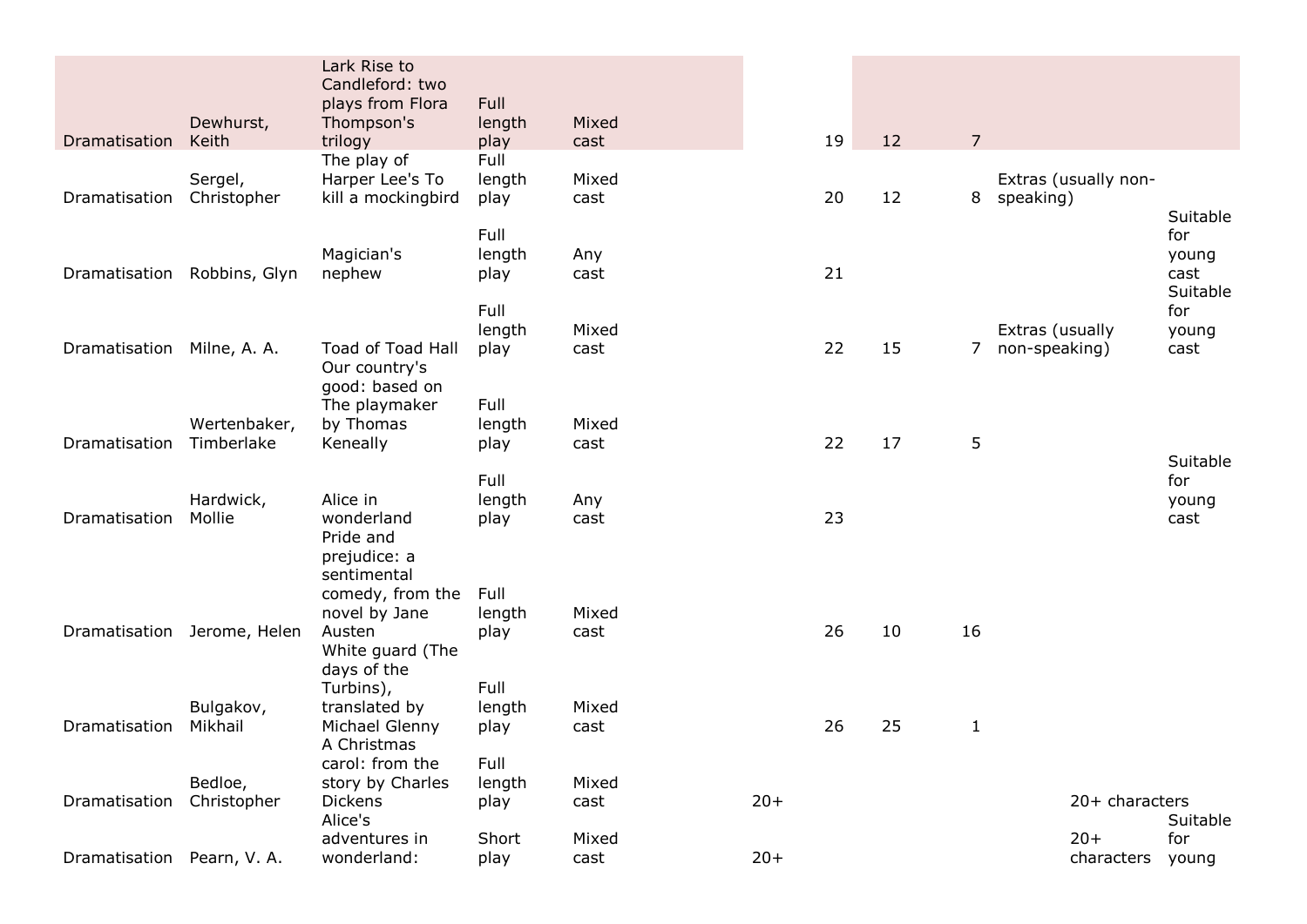|                             |              | from the story by<br>Lewis Carroll          |              |       |       |                  | cast            |
|-----------------------------|--------------|---------------------------------------------|--------------|-------|-------|------------------|-----------------|
|                             |              |                                             | Full         |       |       |                  | Suitable<br>for |
|                             |              | Babe, the sheep-                            | length       | Mixed |       | $20+$            | young           |
| Dramatisation Wood, David   |              | pig                                         | play<br>Full | cast  | $20+$ | characters       | cast            |
|                             | Jeffreys,    | <b>Charles Dickens'</b>                     | length       | Mixed |       |                  |                 |
| Dramatisation               | Stephen      | <b>Hard Times</b><br>Christmas carol:       | play<br>Full | cast  | $20+$ | $20+$ characters |                 |
|                             | Mortimer,    | from the story by                           | length       | Mixed |       |                  |                 |
| Dramatisation               | John         | <b>Charles Dickens</b><br>Cider with Rosie, | play<br>Full | cast  | $20+$ | 20+ characters   |                 |
|                             | Roose-Evans, | by Laurie Lee: a                            | length       | Mixed |       |                  |                 |
| Dramatisation               | James        | stage adaptation<br>David<br>Copperfield:   | play         | cast  | $20+$ | $20+$ characters |                 |
|                             |              | based on the                                | Full         |       |       |                  |                 |
|                             | Southworth,  | novel by Charles                            | length       | Mixed |       |                  |                 |
| Dramatisation               | John         | <b>Dickens</b>                              | play         | cast  | $20+$ | 20+ characters   |                 |
|                             |              | Grapes of wrath:                            | Full         |       |       |                  |                 |
|                             |              | from the novel by                           | length       | Mixed |       |                  |                 |
| Dramatisation Galati, Frank |              | John Steinbeck<br>His dark                  | play         | cast  | $20+$ | $20+$ characters |                 |
|                             |              | materials: based                            | Full         |       |       |                  |                 |
|                             | Wright,      | on the novels by                            | length       | Mixed |       |                  |                 |
| Dramatisation               | Nicholas     | Philip Pullman                              | play         | cast  | $20+$ | $20+$ characters | Suitable        |
|                             |              |                                             | Full         |       |       |                  | for             |
|                             |              | Hundred and one                             | length       | Mixed |       | $20+$            | young           |
| Dramatisation Robbins, Glyn |              | Dalmatians                                  | play         | cast  | $20+$ | characters       | cast            |
|                             |              | Idiot: from the                             | <b>Full</b>  |       |       |                  |                 |
|                             |              | novel by                                    | length       | Mixed |       |                  |                 |
| Dramatisation Gray, Simon   |              | Dostoevskii                                 | play         | cast  | $20+$ | 20+ characters   |                 |
|                             |              | Jane Eyre:<br>adapted from the              | Full         |       |       |                  |                 |
|                             |              | novel by                                    | length       | Mixed |       |                  |                 |
| Dramatisation               | Hall, Willis | Charlotte Brontë                            | play         | cast  | $20+$ | 20+ characters   |                 |
|                             |              | Lark Rise to<br>Candleford: two             | Full         |       |       |                  |                 |
|                             | Dewhurst,    | plays from Flora                            | length       | Mixed |       |                  |                 |

cast 20+ 20+ characters

Dramatisation

Dewhurst, Keith

plays from Flora Thompson's

play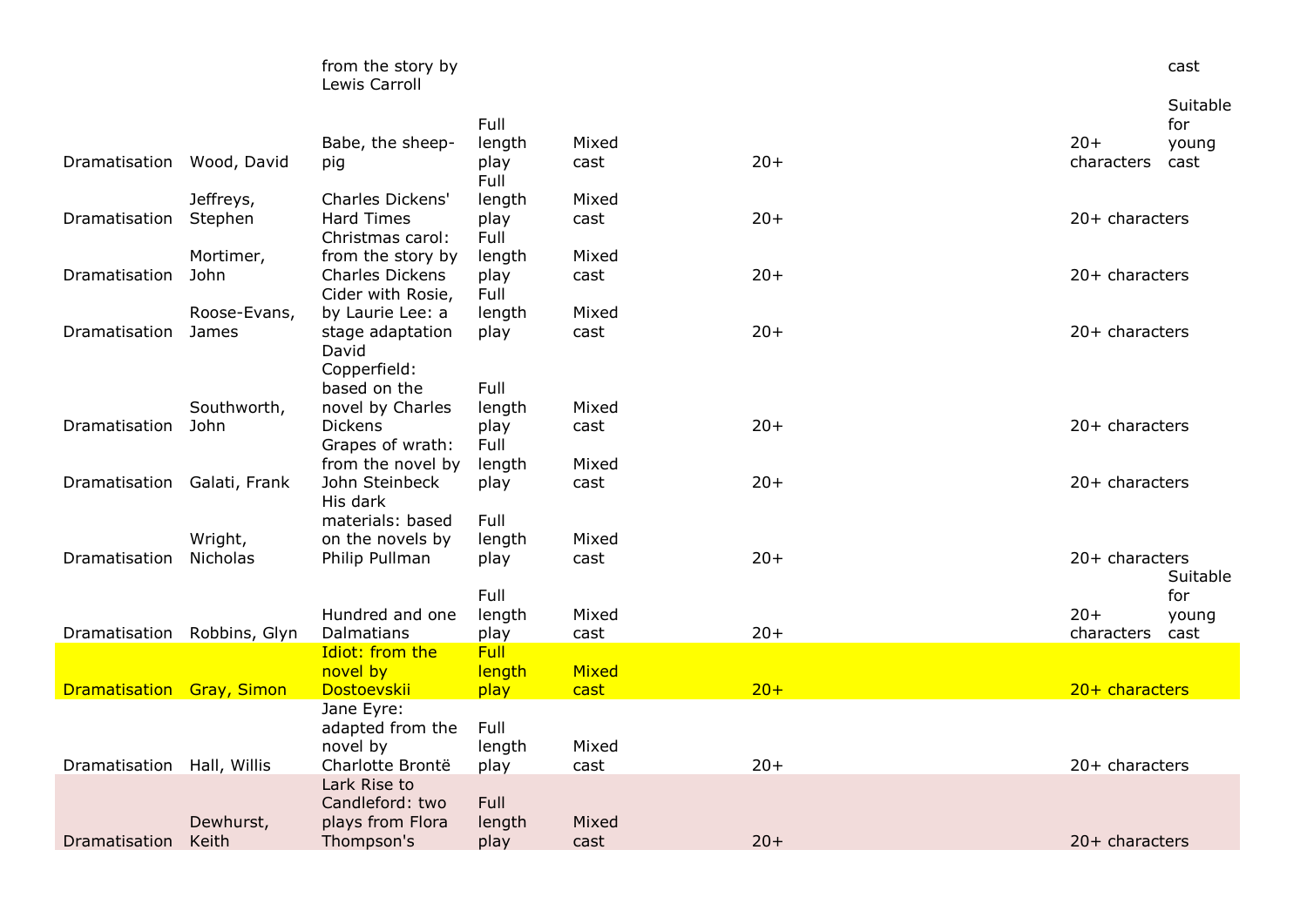|                              |                    | trilogy                                                                            |                                |               |       |                     |                                              |
|------------------------------|--------------------|------------------------------------------------------------------------------------|--------------------------------|---------------|-------|---------------------|----------------------------------------------|
| Dramatisation                | Guinness,<br>Owen  | Mayor of<br>Casterbridge:<br>adapted from<br>Thomas Hardy                          | Full<br>length<br>play         | Mixed<br>cast | $20+$ | $20+$<br>characters | Suitable<br>for<br>young<br>cast<br>Suitable |
| Dramatisation                | Williams, Guy      | <b>Oliver Twist</b>                                                                | Full<br>length<br>play         | Mixed<br>cast | $20+$ | $20+$<br>characters | for<br>young<br>cast                         |
|                              | Rama Rau,          | Passage to India:<br>from the novel by                                             | Full<br>length                 | Mixed         |       |                     |                                              |
| Dramatisation                | Santha             | E. M. Forster<br>Pilgrim's<br>progress: from<br>the book by John<br>Bunyan (6 main | play                           | cast          | $20+$ | $20+$ characters    |                                              |
| Dramatisation                | Bennett,<br>Rodney | male characters,<br>many other short<br>speaking parts)<br>Pride and               | Full<br>length<br>play         | Mixed<br>cast | $20+$ | 20+ characters      |                                              |
| Dramatisation Jerome, Helen  |                    | prejudice: a<br>sentimental<br>comedy                                              | Full<br>length<br>play<br>Full | Mixed<br>cast | $20+$ | $20+$ characters    |                                              |
| Dramatisation Reade, Simon   |                    | Private Peaceful<br>(flexible cast)                                                | length<br>play<br>Full         | Mixed<br>cast | $20+$ | 20+ characters      | Suitable<br>for                              |
| Dramatisation Nicol, Ron     |                    | Snow Queen                                                                         | length<br>play                 | Mixed<br>cast | $20+$ | $20+$<br>characters | young<br>cast                                |
|                              |                    | Tales of Hans<br>Andersen: The<br>little match girl;                               | Full<br>length                 | Mixed<br>cast | $20+$ | $20+$<br>characters | Suitable<br>for<br>young                     |
| Dramatisation Meakin, Pete   | Briggs,            | T.<br>Terry Prattchett's                                                           | play<br>Full<br>length         | Mixed         |       |                     | cast                                         |
| Dramatisation                | Stephen            | Maskerade<br>Treasure Island:<br>as presented at<br>the Mermaid                    | play<br>Full<br>length         | cast<br>Mixed | $20+$ | $20+$ characters    |                                              |
| Dramatisation Miles, Bernard |                    | Theatre, adapted                                                                   | play                           | cast          | $20+$ | 20+ characters      |                                              |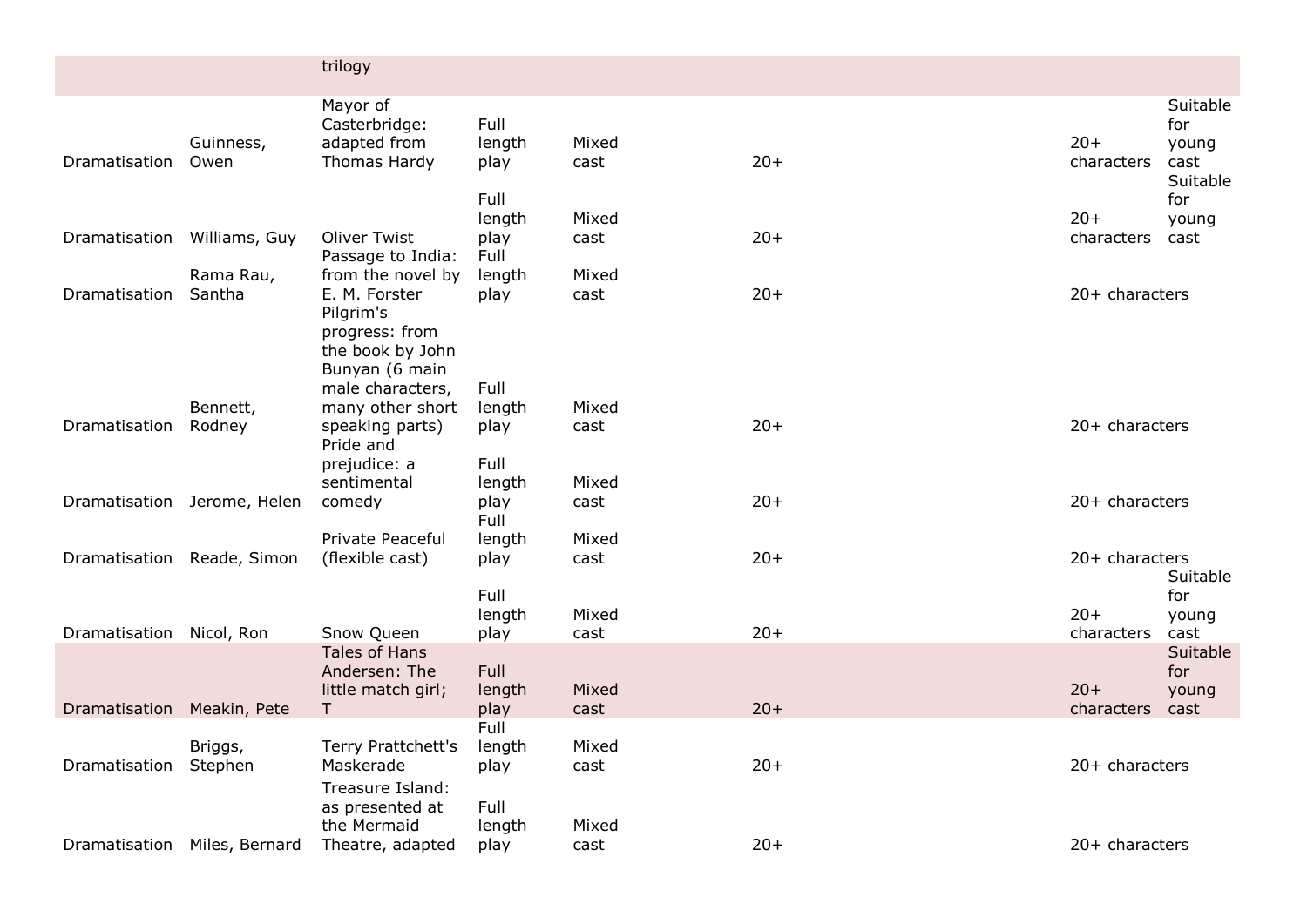## from the book by Robert Louis Stevenson

| Dramatisation Robbins, Glyn |                      | Voyage of the<br>Dawn Treader<br>Wind in the<br>willows: a family                                           | Full<br>length<br>play<br>Full<br>length | Mixed<br>cast<br>Mixed |           | $20+$ |             |                |                | $20+$<br>characters<br>$20 +$ | Suitable<br>for<br>young<br>cast<br>Suitable<br>for<br>young |
|-----------------------------|----------------------|-------------------------------------------------------------------------------------------------------------|------------------------------------------|------------------------|-----------|-------|-------------|----------------|----------------|-------------------------------|--------------------------------------------------------------|
| Dramatisation Morley, John  |                      | entertainment                                                                                               | play                                     | cast                   |           | $20+$ |             |                |                | characters                    | cast                                                         |
| Dramatisation               | Hardwick,<br>Michael | Four Sherlock<br>Holmes plays:<br>one-act plays by<br><b>Mic</b><br>Game's afoot:<br><b>Sherlock Holmes</b> | Short<br>play                            | Mixed<br>cast          | Anthology |       |             |                |                |                               | Suitable<br>for<br>young<br>cast<br>Suitable<br>for          |
| Dramatisation               | Hardwick,<br>Michael | plays by Michael<br>a                                                                                       | Short<br>play                            | Mixed<br>cast          | Anthology |       |             |                |                |                               | young<br>cast                                                |
|                             |                      | Seven French<br>one-act plays:<br>dramatic                                                                  | Short                                    | Mixed                  |           |       |             |                |                |                               |                                                              |
| French text                 | Radford, Colin       | shorthand                                                                                                   | play                                     | cast                   | Anthology |       | $\mathbf 0$ |                |                |                               |                                                              |
| French text                 | Beckett,<br>Samuel   | En attendant<br>Godot: piece en<br>deux actes                                                               | Full<br>length<br>play<br>Full           | Male<br>cast           |           |       | 5           | 5              | $\pmb{0}$      |                               |                                                              |
| French text                 | Camus, Albert        | Les justes (text<br>in French)<br>Le bal des                                                                | length<br>play<br>Full                   | Mixed<br>cast          |           |       | 9           | $\overline{7}$ | $\overline{2}$ |                               |                                                              |
| French text                 | Anouilh, Jean        | voleurs (text in<br>French)                                                                                 | length<br>play<br>Full                   | Mixed<br>cast          |           |       | 14          | 9              | 5              |                               |                                                              |
| Historical                  | Pielmeier,<br>John   | Agnes of God                                                                                                | length<br>play<br>Full                   | Female cast            |           |       | 3           | $\mathbf 0$    | 3              |                               |                                                              |
| Historical                  | Wright,<br>Nicholas  | Mrs Klein                                                                                                   | length<br>play<br>Full                   | Female cast            |           |       | 3           | 0              | 3              |                               |                                                              |
| Historical                  | O'Brien, Edna        | Virginia                                                                                                    | length<br>play                           | Mixed<br>cast          |           |       | 3           | 1              | $\overline{2}$ |                               |                                                              |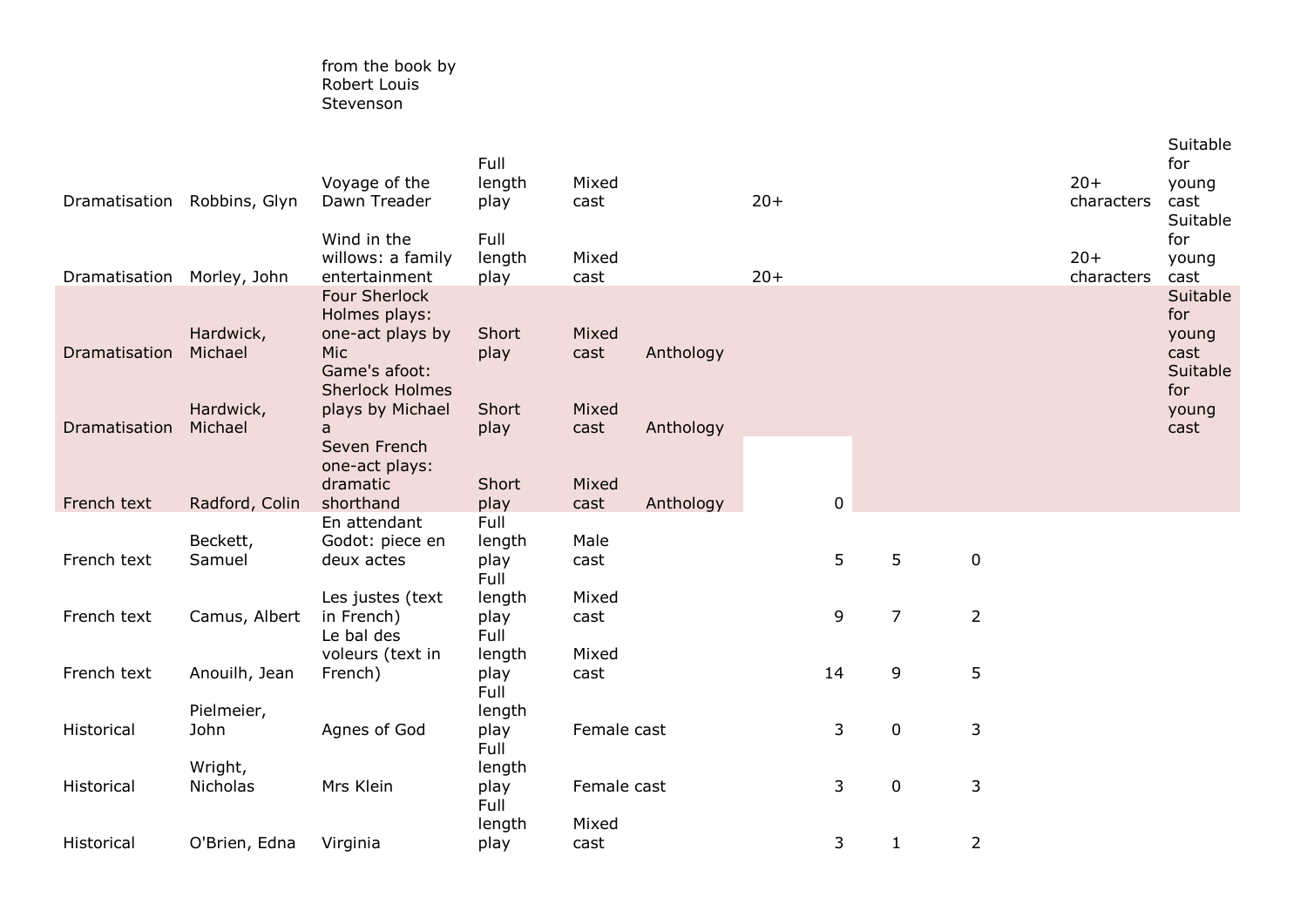|                   |                              | Best of friends:                |                      |               |                  |                |                                        |
|-------------------|------------------------------|---------------------------------|----------------------|---------------|------------------|----------------|----------------------------------------|
|                   |                              | adapted from the                |                      |               |                  |                |                                        |
|                   |                              | letters and<br>writings of Dame |                      |               |                  |                |                                        |
|                   |                              | Laurentia                       |                      |               |                  |                |                                        |
|                   |                              | McLachlan, Sir                  |                      |               |                  |                |                                        |
|                   |                              | Sydney Cockerell                | Full                 |               |                  |                |                                        |
|                   | Whitemore,                   | and George                      | length               | Mixed         |                  |                |                                        |
| Historical        | Hugh                         | <b>Bernard Shaw</b>             | play                 | cast          | 3                | $\overline{2}$ | $\mathbf{1}$                           |
| <b>Historical</b> | Manktelow,<br><b>Bettine</b> | <b>Branwell</b>                 | <b>Short</b><br>play | Mixed<br>cast | 4                | $\mathbf{1}$   | $\overline{3}$                         |
|                   |                              | Hollow crown:an                 |                      |               |                  |                |                                        |
|                   |                              | entertainment by                |                      |               |                  |                |                                        |
|                   |                              | and about the                   | Full                 |               |                  |                |                                        |
|                   | Barton, John,                | kings and queens                | length               | Mixed         |                  |                |                                        |
| Historical        | compiler                     | of England                      | play                 | cast          | 4                | 3              | $\mathbf{1}$                           |
| Historical        | Wood,<br>Margaret            | King and the<br>quaker          | Short<br>play        | Mixed<br>cast | 5                | $\mathbf 1$    | $\overline{4}$                         |
|                   | Vooght,                      | Nineteen, The                   | Short                |               |                  |                |                                        |
| Historical        | Cherry                       | Beacon                          | play                 | Female cast   | $\boldsymbol{6}$ | $\pmb{0}$      | $\boldsymbol{6}$                       |
|                   | Peach,                       |                                 |                      |               |                  |                |                                        |
|                   | Lawrence du                  |                                 | Short                |               |                  |                |                                        |
| Historical        | garde                        | Queen's ring                    | play                 | Female cast   | 6                | $\pmb{0}$      | 6                                      |
| Historical        | Delderfield, R.<br>F.        | Sailors beware                  | Short<br>play        | Female cast   | 6                | $\pmb{0}$      | $\boldsymbol{6}$                       |
|                   | Peach,                       |                                 |                      |               |                  |                |                                        |
|                   | Lawrence du                  | Six wives of                    | Short                |               |                  |                |                                        |
| Historical        | Garde                        | calais                          | play                 | Female cast   | $\overline{7}$   | $\pmb{0}$      | $\overline{7}$                         |
|                   |                              |                                 | Full                 |               |                  |                |                                        |
|                   | Robinson,<br>Noel            | Glasstown                       | length               | Mixed         | $\overline{7}$   | 3              |                                        |
| Historical        |                              |                                 | play<br>Full         | cast          |                  |                | $\overline{4}$                         |
|                   | Goldman,                     |                                 | length               | Mixed         |                  |                |                                        |
| Historical        | James                        | Lion in winter                  | play                 | cast          | 7                | 5              | $\overline{2}$                         |
|                   | Wood,                        | Person of no                    | Short                |               |                  |                |                                        |
| Historical        | Margaret                     | consequence                     | play                 | Female cast   | 8                | 0              | 8                                      |
|                   | Reid,                        | Joy ride: a<br>comedy in three  | Full                 | Mixed         |                  |                |                                        |
| Historical        | Georgina                     | acts                            | length<br>play       | cast          | 8                | 3              | $\mathsf S$                            |
|                   |                              |                                 | Full                 |               |                  |                |                                        |
|                   | Whitemore,                   |                                 | length               | Mixed         |                  |                |                                        |
| Historical        | Hugh                         | Pack of lies                    | play                 | cast          | 8                | 3              | 5                                      |
| Historical        | Sherman,                     | When she danced                 | Full                 | Mixed         | 8                | 3              | 5 <sup>1</sup><br>Extras (usually non- |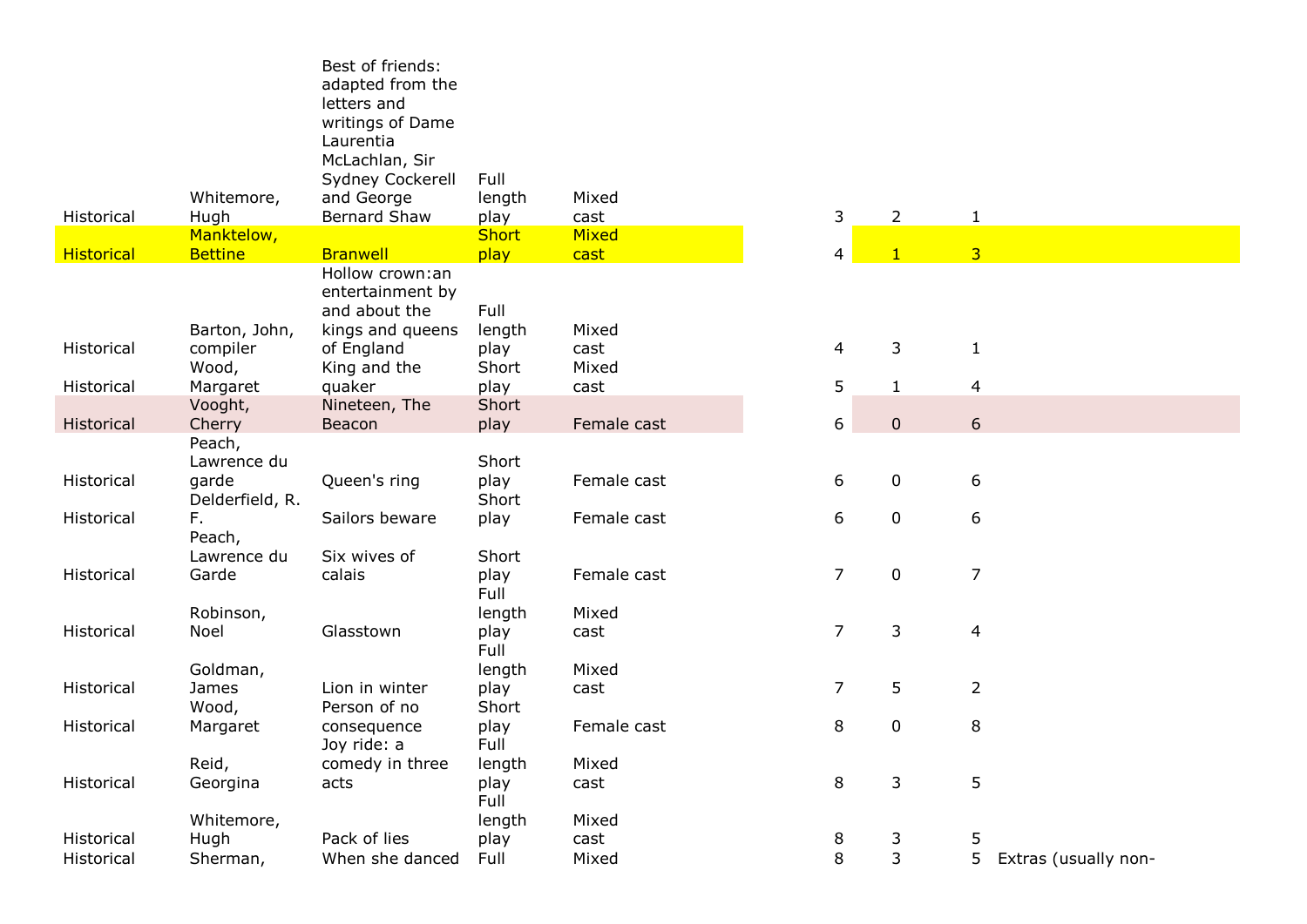|            | Martin                   |                                 | length<br>play<br>Full | cast          |    |                |                | speaking)            |
|------------|--------------------------|---------------------------------|------------------------|---------------|----|----------------|----------------|----------------------|
|            |                          |                                 | length                 | Mixed         |    |                |                |                      |
| Historical | Whelan, Peter            | Herbal bed                      | play                   | cast          | 8  | 5              | 3              |                      |
|            |                          |                                 | Short                  |               |    |                |                |                      |
| Historical | Dennys, Joyce            | Isolation at Eyam               | play<br>Full           | Female cast   | 9  | 0              | 9              |                      |
|            |                          | Murder in the                   | length                 | Mixed         |    |                |                | Extras (usually non- |
| Historical | Eliot, T. S.             | cathedral                       | play<br>Full           | cast          | 9  | 9              | $\overline{0}$ | speaking)            |
|            |                          | Crown                           | length                 | Mixed         |    |                |                |                      |
| Historical | Ryton, Royce             | matrimonial                     | play<br>Full           | cast          | 10 | 4              | 6              |                      |
|            |                          |                                 | length                 | Mixed         |    |                |                |                      |
| Historical | Friel, Brian             | Translations                    | play<br>Full           | cast          | 10 | 7              | 3              |                      |
|            |                          |                                 | length                 | Mixed         |    |                |                |                      |
| Historical | Bridie, James            | Anatomist                       | play<br>Full           | cast          | 12 | $\overline{7}$ | 5              |                      |
|            |                          | Bingo: scenes of                | length                 | Mixed         |    |                |                |                      |
| Historical | Bond, Edward             | money and death                 | play<br>Full           | cast          | 12 | $\overline{7}$ | 5              |                      |
|            | Home, William            |                                 | length                 | Mixed         |    |                |                |                      |
| Historical | Douglas                  | Dame of Sark                    | play<br>Full           | cast          | 12 | 9              | 3              |                      |
|            |                          | Florence                        | length                 | Mixed         |    |                |                |                      |
| Historical | Bowen, John              | Nightingale                     | play<br>Full           | cast          | 13 | $\overline{7}$ | 6              |                      |
|            | Dane,                    |                                 | length                 | Mixed         |    |                |                | Extras (usually non- |
| Historical | Clemence                 | Will Shakespeare<br>Man for all | play                   | cast          | 13 | 8              | 5.             | speaking)            |
|            |                          | seasons: a play                 | Full                   |               |    |                |                |                      |
|            |                          | of Sir Thomas                   | length                 | Mixed         |    |                |                |                      |
| Historical | Bolt, Robert             | More                            | play<br>Full           | cast          | 13 | 10             | 3              |                      |
|            | Holland,                 |                                 | length                 | Mixed         |    |                |                | Extras (usually non- |
| Historical | Norman                   | Militants<br>And so to bed:     | play<br>Full           | cast          | 14 | 6              |                | 8 speaking)          |
|            | Fagan, James             | an adventure                    | length                 | Mixed         |    |                |                |                      |
| Historical | Bernard<br>Home, William | with Pepys                      | play<br>Full           | cast<br>Mixed | 16 | 8              | 8              |                      |
| Historical | Douglas                  | Betzi                           | length                 | cast          | 16 | 11             | 5              |                      |
|            |                          |                                 |                        |               |    |                |                |                      |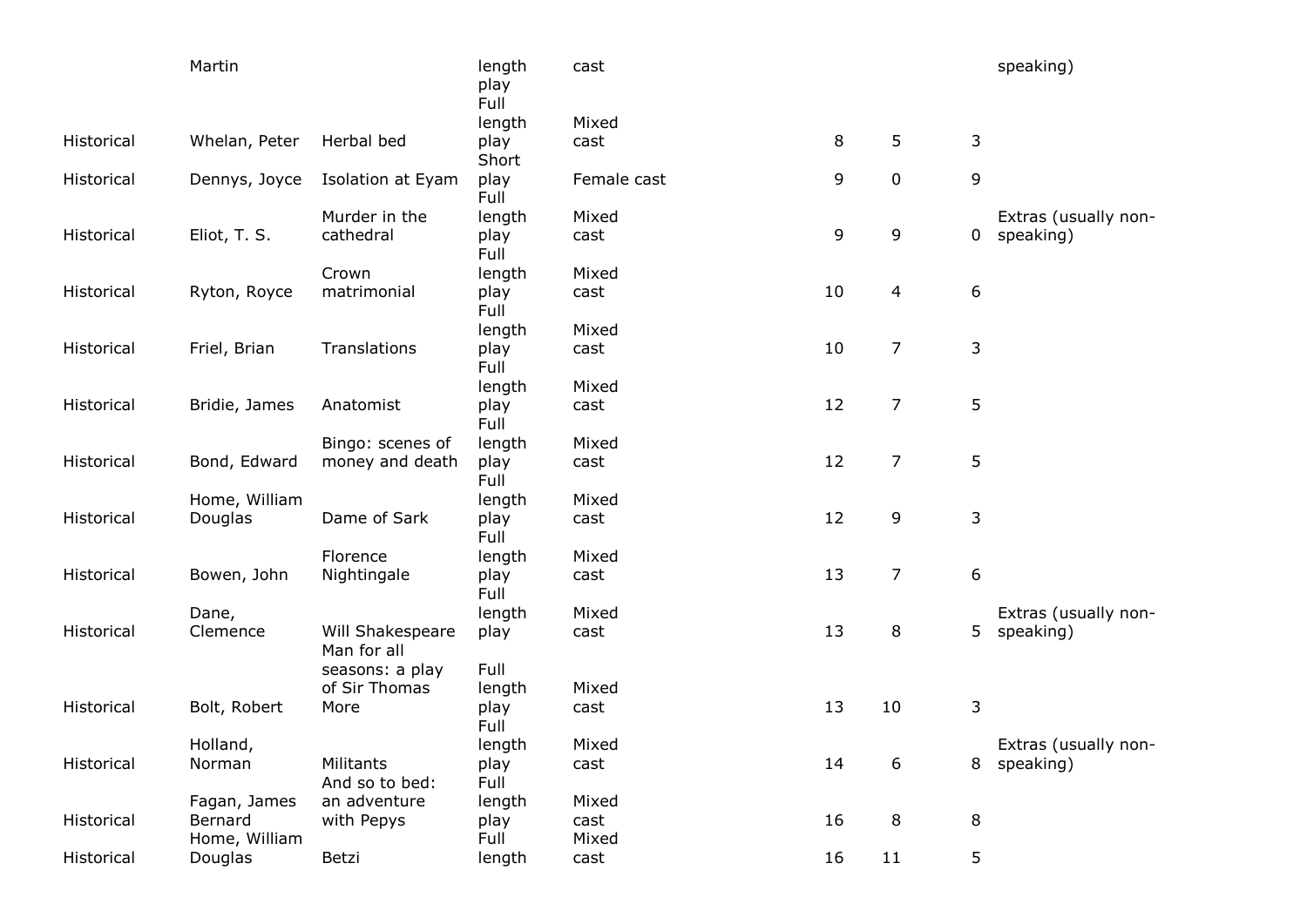|            |                                 |                       | play<br>Full   |       |       |    |    |                |                      |
|------------|---------------------------------|-----------------------|----------------|-------|-------|----|----|----------------|----------------------|
|            | Rattigan,                       |                       | length         | Male  |       |    |    |                | Extras (usually non- |
| Historical | Terence                         | Ross                  | play           | cast  |       | 22 | 22 |                | 0 speaking)          |
|            |                                 | Royal hunt of the     |                |       |       |    |    |                |                      |
|            |                                 | sun: a play           | Full           |       |       |    |    |                |                      |
|            |                                 | concerning the        | length         | Mixed |       |    |    |                | Extras (usually non- |
| Historical | Shaffer, Peter                  | conquest of Peru      | play<br>Full   | cast  |       | 23 | 21 |                | 2 speaking)          |
|            | Shaw,                           | Saint Joan: a         | length         | Mixed |       |    |    |                |                      |
| Historical | Bernard                         | chronicle play        | play<br>Full   | cast  |       | 24 | 22 | $\overline{2}$ |                      |
|            |                                 | Becket: or, the       | length         | Mixed |       |    |    |                |                      |
| Historical | Anouilh, Jean                   | honour of God         | play<br>Full   | cast  | $20+$ |    |    |                | 20+ characters       |
|            | Rattigan,                       |                       | length         | Mixed |       |    |    |                |                      |
| Historical | Terence                         | Cause célèbre         | play<br>Full   | cast  | $20+$ |    |    |                | 20+ characters       |
|            |                                 |                       | length         | Mixed |       |    |    |                |                      |
| Historical | Miller, Arthur                  | Crucible              | play           | cast  | $20+$ |    |    |                | 20+ characters       |
|            |                                 | Happy and             |                |       |       |    |    |                |                      |
|            |                                 | glorious; Victoria    |                |       |       |    |    |                |                      |
|            |                                 | Regina: a<br>dramatic | Full           | Mixed |       |    |    |                |                      |
| Historical | Housman,<br>Laurence            | biography             | length<br>play | cast  | $20+$ |    |    |                | 20+ characters       |
|            |                                 |                       | Full           |       |       |    |    |                |                      |
|            | Shakespeare,                    |                       | length         | Mixed |       |    |    |                |                      |
| Historical | William                         | Henry V               | play<br>Full   | cast  | $20+$ |    |    |                | 20+ characters       |
|            | Lawrence,                       |                       | length         | Mixed |       |    |    |                |                      |
| Historical | Jerome                          | Inherit the wind      | play<br>Full   | cast  | $20+$ |    |    |                | 20+ characters       |
|            | Shakespeare,                    |                       | length         | Mixed |       |    |    |                |                      |
| Historical | William                         | King John             | play<br>Full   | cast  | $20+$ |    |    |                | $20+$ characters     |
|            |                                 |                       | length         | Mixed |       |    |    |                |                      |
| Historical | Brecht, Bertolt Life of Galileo |                       | play<br>Full   | cast  | $20+$ |    |    |                | 20+ characters       |
|            |                                 | Murder in the         | length         | Mixed |       |    |    |                |                      |
| Historical | Eliot, T. S.                    | cathedral             | play<br>Full   | cast  | $20+$ |    |    |                | 20+ characters       |
|            | Drinkwater,                     |                       | length         | Mixed |       |    |    |                |                      |
| Historical | John                            | Oliver Cromwell       | play           | cast  | $20+$ |    |    |                | 20+ characters       |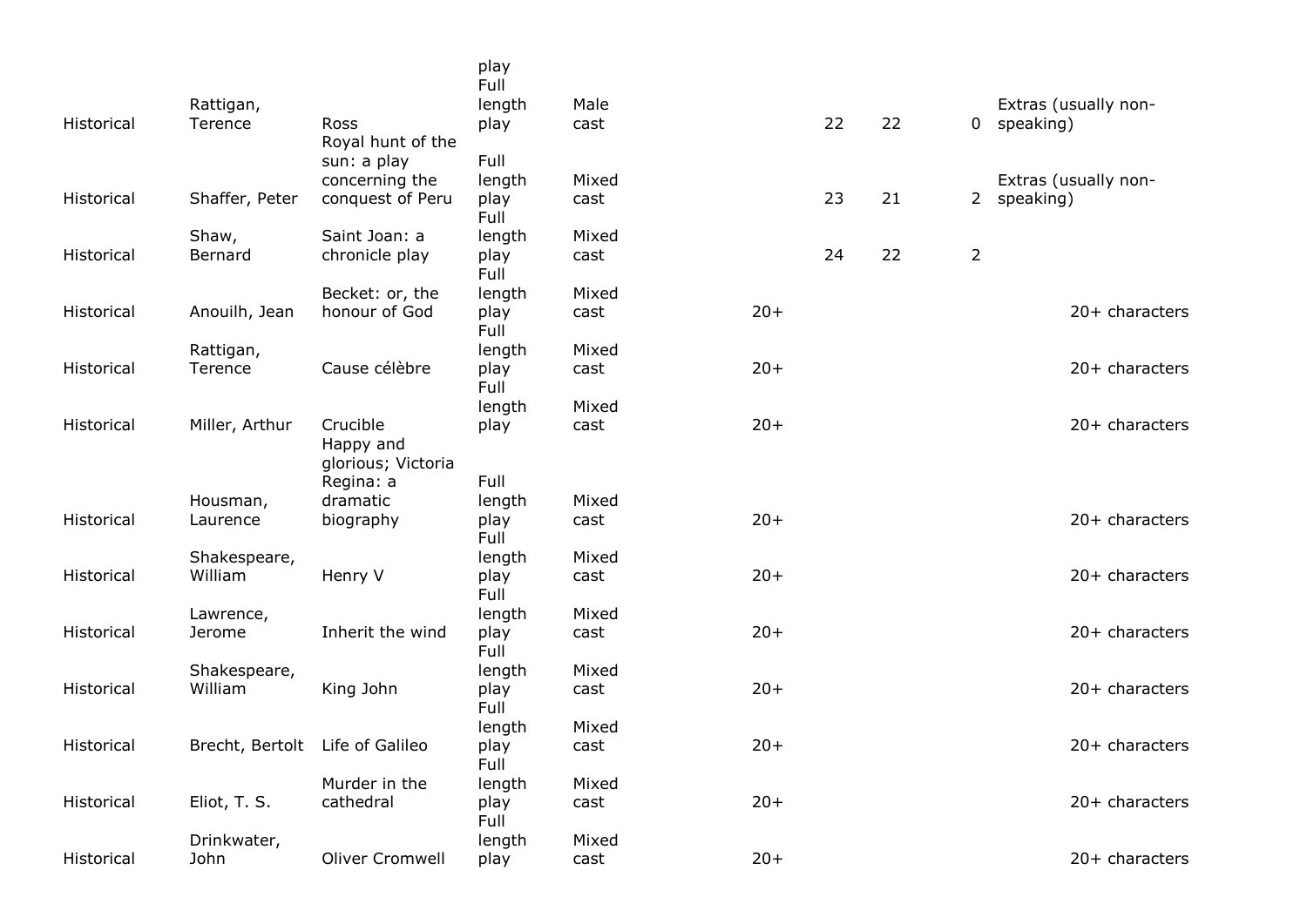|            |                          |                                                                                                          | Full          |             |        |                |                |                |                      |
|------------|--------------------------|----------------------------------------------------------------------------------------------------------|---------------|-------------|--------|----------------|----------------|----------------|----------------------|
|            | Shakespeare,             |                                                                                                          | length        | Mixed       |        |                |                |                |                      |
| Historical | William                  | Richard II                                                                                               | play<br>Full  | cast        | $20 +$ |                |                |                | 20+ characters       |
|            | Daviot,                  | Richard of                                                                                               | length        | Mixed       |        |                |                |                |                      |
| Historical | Gordon                   | <b>Bordeaux</b>                                                                                          | play<br>Full  | cast        | $20+$  |                |                |                | 20+ characters       |
|            |                          |                                                                                                          | length        | Mixed       |        |                |                |                |                      |
| Historical | Taylor, Don              | Roses of Eyam                                                                                            | play<br>Full  | cast        | $20 +$ |                |                |                | $20+$ characters     |
|            |                          | Vivat! Vivat                                                                                             | length        | Mixed       |        |                |                |                |                      |
| Historical | Bolt, Robert             | Regina!                                                                                                  | play<br>Full  | cast        | $20+$  |                |                |                | $20+$ characters     |
|            | Dane,                    |                                                                                                          | length        | Mixed       |        |                |                |                |                      |
| Historical | Clemence                 | <b>Wild Decembers</b><br>Young Elizabeth:                                                                | play<br>Full  | cast        | $20+$  |                |                |                | 20+ characters       |
|            | Dowling,                 | the early life of                                                                                        | length        | Mixed       |        |                |                |                |                      |
| Historical | Jennette                 | Elizabeth I<br>Beauty of                                                                                 | play<br>Full  | cast        | $20+$  |                |                |                | 20+ characters       |
|            | Brown,                   | Buttermere: or A                                                                                         | length        | Mixed       |        |                |                |                |                      |
| Melodrama  | Alasdair                 | maid betrayed<br>Night before<br>Christmas, or,                                                          | play          | cast        |        | $\mathbf 0$    |                |                | $20+$ characters     |
|            | Burton, Brian            | Saved from the                                                                                           | Short         | Mixed       |        |                |                |                |                      |
| Melodrama  | J.                       | cold, cold snow<br>Temptation                                                                            | play          | cast        |        | 5              | $\overline{2}$ | 3              |                      |
|            |                          | sordid, or, Virtue                                                                                       |               |             |        |                |                |                |                      |
|            | Phelps,                  | rewarded: a                                                                                              | Short         | Mixed       |        |                |                |                |                      |
| Melodrama  | Winifred<br>Peach, L. du | melodrama<br>Fire burn and                                                                               | play<br>Short | cast        |        | 5              | $\overline{2}$ | 3              | Extras (usually non- |
| Melodrama  | Garde                    | cauldron bubble<br>Hiss the villain,<br>or Foiled and<br>counterfoiled:<br>melodrama<br>adapted from The | play          | Female cast |        | $\overline{7}$ | $\pmb{0}$      | $7^{\circ}$    | speaking)            |
|            |                          | poor of New                                                                                              | Short         | Mixed       |        |                |                |                |                      |
| Melodrama  | Taylor, A. R.            | York.<br>Lady Audley's                                                                                   | play<br>Full  | cast        |        | $\overline{7}$ | 5              | $\overline{2}$ |                      |
|            | Burton, Brian            | secret, or, Death                                                                                        | length        | Mixed       |        |                |                |                |                      |
| Melodrama  | john                     | in lime tree walk                                                                                        | play          | cast        |        | 8              | 4              | 4              |                      |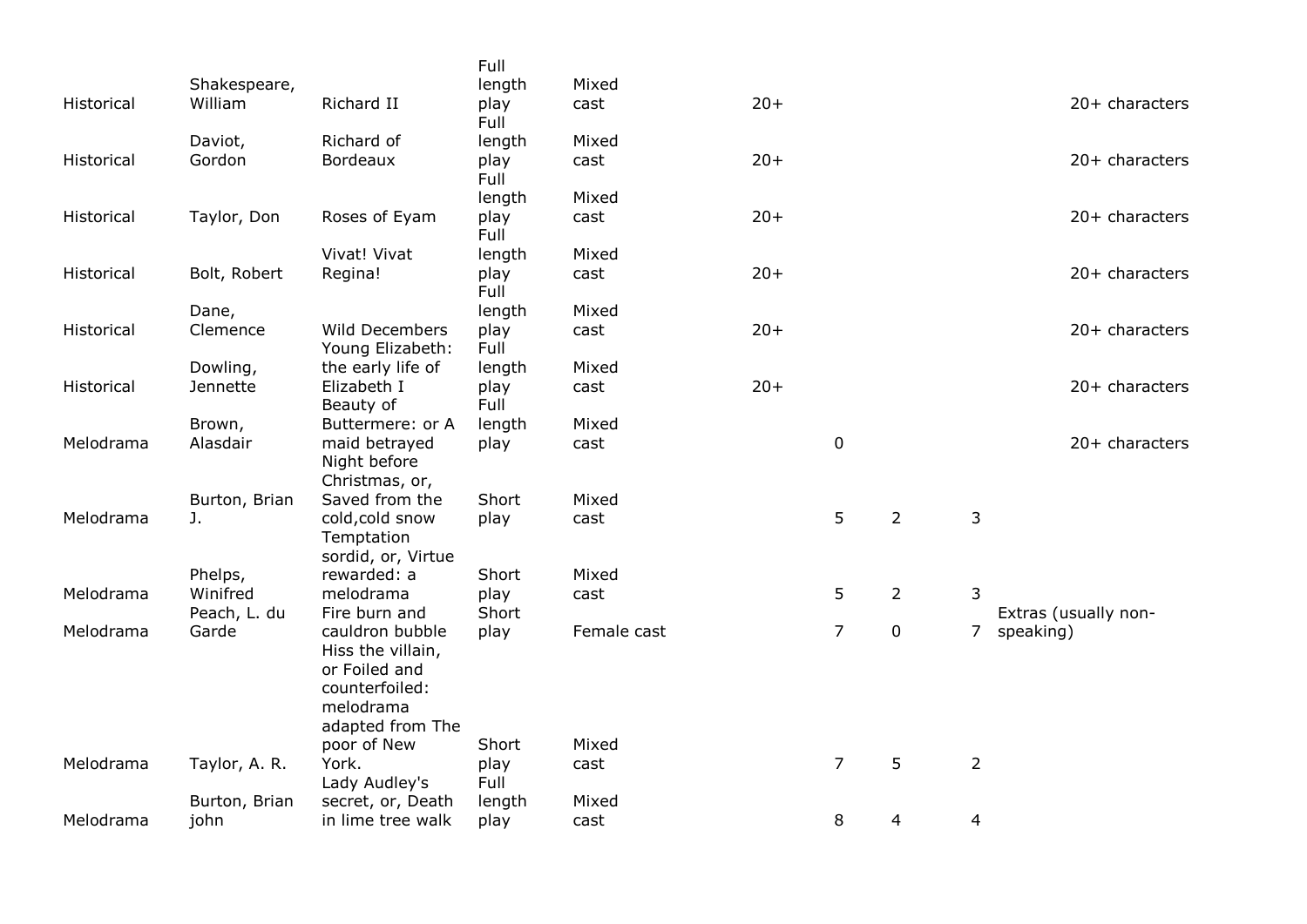|           |                | Vampire, or, The             |        |       |    |                |                  |                      |
|-----------|----------------|------------------------------|--------|-------|----|----------------|------------------|----------------------|
|           | Cox,           | bride of death: a            | Short  | Mixed |    |                |                  |                      |
| Melodrama | Constance      | melodrama                    | play   | cast  | 9  | 3              | $\boldsymbol{6}$ |                      |
|           |                | East Lynne or                |        |       |    |                |                  |                      |
|           |                | Lady Isabel's                |        |       |    |                |                  |                      |
|           |                | shame, (1965)                |        |       |    |                |                  |                      |
|           |                | based on the                 | Full   |       |    |                |                  |                      |
|           | Burton, Brian  | novel by Mrs                 | length | Mixed |    |                |                  |                      |
| Melodrama | J.             | Henry Wood                   | play   | cast  | 9  | $\overline{4}$ | 5                |                      |
|           |                | East Lynne, or,              |        |       |    |                |                  |                      |
|           |                | never called me              |        |       |    |                |                  |                      |
|           |                | Mother: (1984)               |        |       |    |                |                  |                      |
|           |                | based on the                 | Full   |       |    |                |                  |                      |
|           | Burton, Brian  | novel by Mrs                 | length | Mixed |    |                |                  |                      |
| Melodrama | J.             | Henry Wood                   | play   | cast  | 9  | 4              | 5                |                      |
|           |                | Sweeney Todd,                |        |       |    |                |                  |                      |
|           | Bond,          | the demon                    | Full   |       |    |                |                  |                      |
|           | Christopher    | barber of Fleet              | length | Mixed |    |                |                  | Extras (usually non- |
| Melodrama | Godfrey        | <b>Street</b>                | play   | cast  | 11 | 8              | 3                | speaking)            |
|           |                | Lady Audley's                |        |       |    |                |                  |                      |
|           | Cox,           | secret: a                    | Short  | Mixed |    |                |                  |                      |
| Melodrama | Constance      | melodrama                    | play   | cast  | 12 | $\overline{4}$ | 8                |                      |
|           |                | Unhand me,                   |        |       |    |                |                  |                      |
|           |                | squire!: or, Much            |        |       |    |                |                  |                      |
|           | Tydeman,       | ado about sweet              | Short  | Mixed |    |                |                  |                      |
| Melodrama | Richard        | Fanny Adams                  | play   | cast  | 12 | 4              | $\, 8$           |                      |
|           |                | Sweeney Todd: a<br>Victorian |        |       |    |                |                  |                      |
|           |                | melodrama,                   |        |       |    |                |                  |                      |
|           |                | based on the                 |        |       |    |                |                  |                      |
|           |                | original by                  | Full   |       |    |                |                  |                      |
|           |                | George Dibdin                | length | Mixed |    |                |                  |                      |
| Melodrama | Rosser, Austin | Pitt                         | play   | cast  | 12 | 9              | 3                |                      |
|           |                | Murder of Maria              |        |       |    |                |                  |                      |
|           |                | Marten, or The               |        |       |    |                |                  |                      |
|           |                | red barn: a                  | Full   |       |    |                |                  |                      |
|           | Burton, Brian  | melodrama in                 | length | Mixed |    |                |                  |                      |
| Melodrama | John           | three acts                   | play   | cast  | 13 | 5              | 8                |                      |
|           |                | Maria Marten, or,            |        |       |    |                |                  |                      |
|           |                | Murder in the red            |        |       |    |                |                  |                      |
|           | Cox,           | barn: a                      | Short  | Mixed |    |                |                  |                      |
| Melodrama | Constance      | melodrama                    | play   | cast  | 14 | 4              | 10               |                      |
|           |                |                              |        |       |    |                |                  |                      |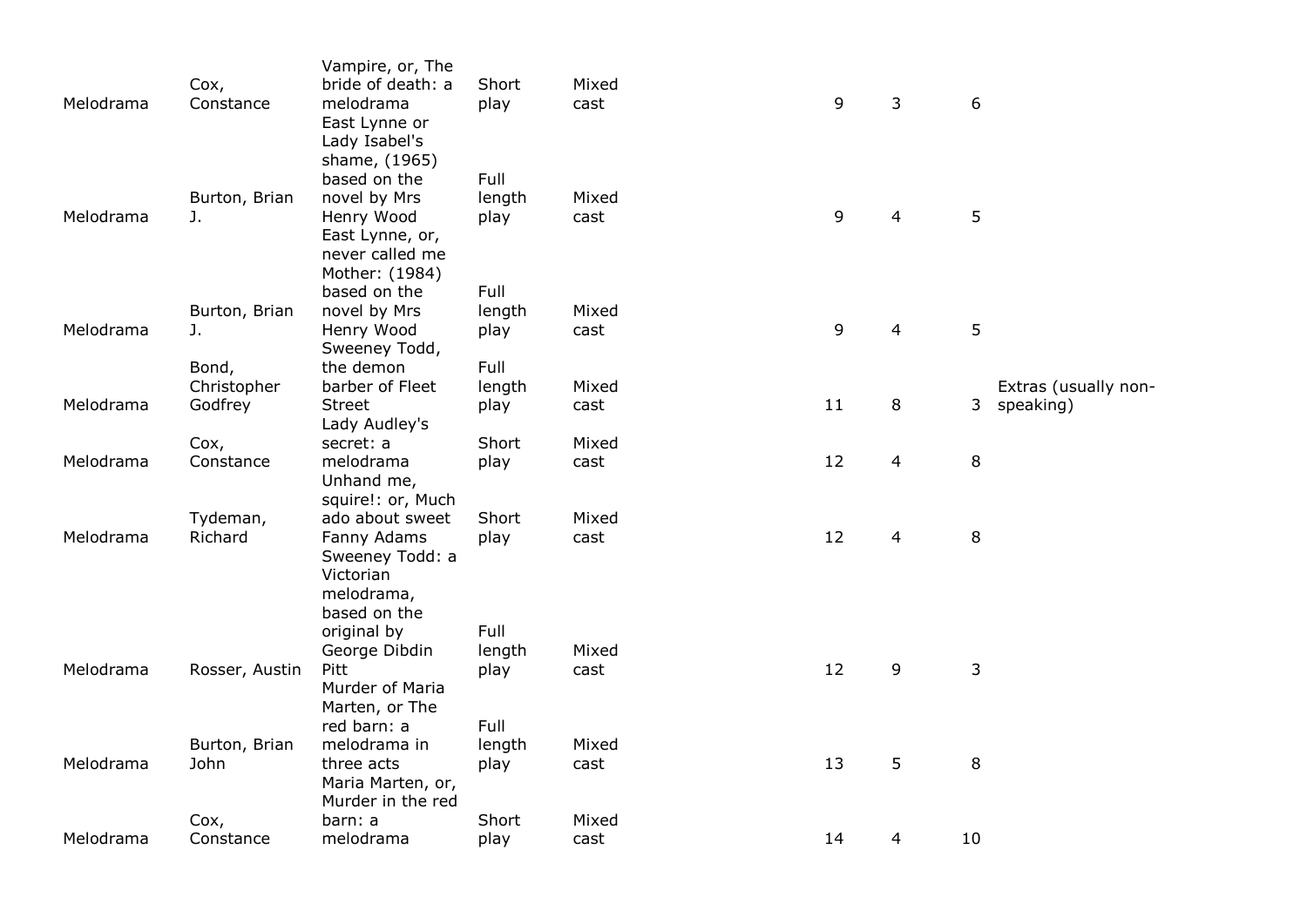| Melodrama | Taggart, Tom  | Deadwood Dick,<br>or The game of<br>gold<br>Virtue            | Full<br>length<br>play         | Mixed<br>cast |           | 14 | 7              | 7 <sup>7</sup> | Extras (usually non-<br>speaking) |
|-----------|---------------|---------------------------------------------------------------|--------------------------------|---------------|-----------|----|----------------|----------------|-----------------------------------|
| Melodrama | Norris, Pat   | triumphant, or<br>Her honour in<br>peril<br>Drunkard, or      | Full<br>length<br>play<br>Full | Mixed<br>cast |           | 14 | 8              | 6              | Extras (usually non-<br>speaking) |
|           | Burton, Brian | Down with                                                     | length                         | Mixed         |           |    |                |                |                                   |
| Melodrama | john          | demon drink!<br>Sweeney Todd<br>the barber: a<br>melodrama in | play                           | cast          |           | 15 | $\overline{7}$ | 8              |                                   |
|           | Burton, Brian | four acts adapted<br>from George                              | Full<br>length                 | Mixed         |           |    |                |                | Extras (usually non-              |
| Melodrama | J.            | Dibdin Pitt                                                   | play                           | cast          |           | 16 | 10             | 6              | speaking)                         |
|           | Burton, Brian | Three hisses for                                              | Short                          | Mixed         |           |    |                |                |                                   |
| Melodrama | john          | villainy!!!                                                   | play<br>Full                   | cast          | Anthology |    |                |                |                                   |
|           |               | Sleeping Beauty:                                              | length                         | Mixed         |           |    |                |                | Extras (usually non-              |
| Pantomime | Brett, Simon  | a pantomime                                                   | play<br>Full                   | cast          |           | 8  | 4              | $\overline{4}$ | speaking)                         |
|           | Mcloughlin,   | Cinderladdin: a                                               | length                         | Any           |           |    |                |                | Extras (usually non-              |
| Pantomime | Patrick       | pantomime                                                     | play<br>Short                  | cast<br>Any   |           | 8  |                |                | speaking)                         |
| Pantomime | Crocker, John | Potty pantomime<br>Red hot Cinders:<br>a potted version       | play                           | cast          |           | 8  |                |                |                                   |
|           | Tydeman,      | of the Cinderella                                             | Short                          | Any           |           |    |                |                | Extras (usually non-              |
| Pantomime | Richard       | pantomime<br>Cinderella                                       | play<br>Short                  | cast          |           | 8  |                |                | speaking)<br>Extras (usually non- |
| Pantomime | Newton, Adela | revisited<br>Ali the barber: a                                | play                           | Female cast   |           | 9  | $\mathbf 0$    | 9              | speaking)                         |
|           |               | potted panto-                                                 | Short                          | Any           |           |    |                |                | Extras (usually non-              |
| Pantomime | Cook, C. R.   | parody<br>Jack and the                                        | play<br>Full                   | cast          |           | 9  |                |                | speaking)                         |
|           | Robbins,      | beanstalk: a                                                  | length                         | Any           |           |    |                |                | Extras (usually non-              |
| Pantomime | Norman        | pantomime                                                     | play<br>Full                   | cast          |           | 9  |                |                | speaking)                         |
|           |               | Real story of                                                 | length                         | Mixed         |           |    |                |                |                                   |
| Pantomime | Foxton, David | Puss in boots                                                 | play                           | cast          |           | 10 | 4              | 6              |                                   |
|           |               | Goody two                                                     | Full                           | Mixed         |           |    |                |                | Extras (usually non-              |
| Pantomime | Reakes, Paul  | shoes: a                                                      | length                         | cast          |           | 10 | 6              | 4              | speaking)                         |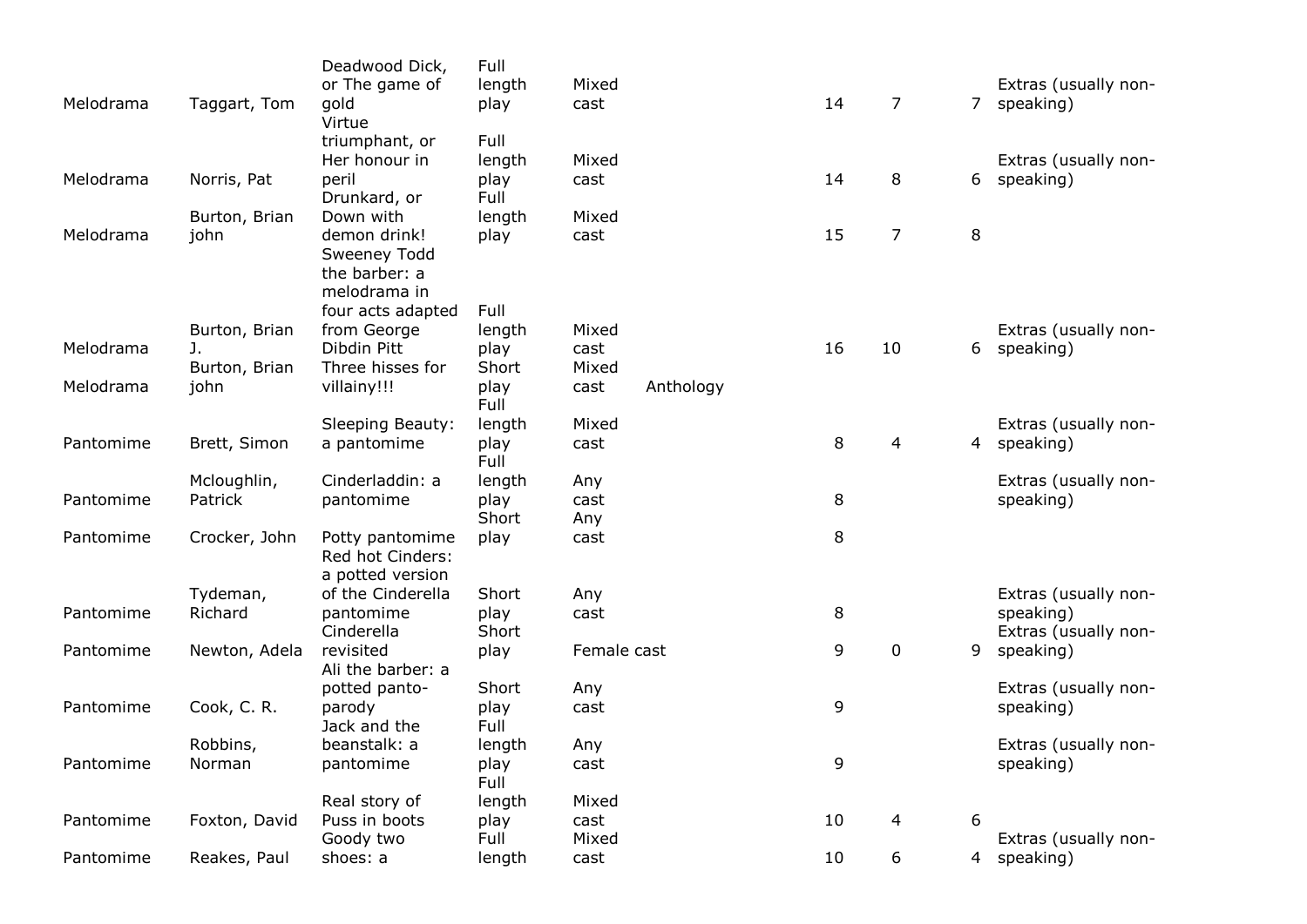|           |               | pantomime<br>Aladdin and the                | play<br>Full |       |    |   |                  |                      |
|-----------|---------------|---------------------------------------------|--------------|-------|----|---|------------------|----------------------|
|           |               | wonderful lamp:                             | length       | Any   |    |   |                  | Extras (usually non- |
| Pantomime | Samuel, K. O. | a pantomime<br>Albert Laddin: a             | play         | cast  | 10 |   |                  | speaking)            |
|           | Tydeman,      | storm in a china                            | Short        | Any   |    |   |                  |                      |
| Pantomime | Richard       | tea-cup<br>Goldilocks and                   | play<br>Full | cast  | 10 |   |                  |                      |
|           |               | the three bears:                            | length       | Any   |    |   |                  |                      |
| Pantomime | Morley, John  | a pantomime<br>Little Red<br>Whittington: a | play         | cast  | 10 |   |                  |                      |
|           | Tydeman,      | crazy mixed-up                              | Short        | Any   |    |   |                  | Extras (usually non- |
| Pantomime | Richard       | pantomime                                   | play<br>Full | cast  | 10 |   |                  | speaking)            |
|           | Robbins,      | Sleeping beauty:                            | length       | Mixed |    |   |                  | Extras (usually non- |
| Pantomime | Norman        | a pantomime                                 | play<br>Full | cast  | 11 | 6 | 5                | speaking)            |
|           | Robbins,      | Aladdin: a                                  | length       | Any   |    |   |                  | Extras (usually non- |
| Pantomime | Norman        | pantomime<br>Jack and the                   | play<br>Full | cast  | 11 |   |                  | speaking)            |
|           |               | beanstalk: a                                | length       | Any   |    |   |                  | Extras (usually non- |
| Pantomime | Morgan, Verne | pantomime<br>Little Red Riding              | play<br>Full | cast  | 11 |   |                  | speaking)            |
|           |               | Hood: a                                     | length       | Any   |    |   |                  |                      |
| Pantomime | Reakes, Paul  | pantomime                                   | play<br>Full | cast  | 11 |   |                  |                      |
|           | Robbins,      | Red Riding Hood:                            | length       | Any   |    |   |                  |                      |
| Pantomime | Norman        | a pantomime<br>Wonderful story              | play<br>Full | cast  | 11 |   |                  |                      |
|           | Robbins,      | of Mother Goose:                            | length       | Any   |    |   |                  | Extras (usually non- |
| Pantomime | Norman        | a pantomime<br>Puss in slippers:            | play         | cast  | 11 |   |                  | speaking)            |
|           | Tydeman,      | a panto-<br>minidrama with                  | Short        | Mixed |    |   |                  | Extras (usually non- |
| Pantomime | Richard       | no boot                                     | play         | cast  | 12 | 5 | 7                | speaking)            |
|           |               | Beauty and the                              | Full         |       |    |   |                  |                      |
|           |               | beast: a                                    | length       | Mixed |    |   |                  |                      |
| Pantomime | Cregan, David | pantomime<br>Little Tommy                   | play<br>Full | cast  | 12 | 6 | $\boldsymbol{6}$ |                      |
|           |               | Tucker: a                                   | length       | Mixed |    |   |                  | Extras (usually non- |
| Pantomime | Reakes, Paul  | pantomime                                   | play         | cast  | 12 | 7 | 5                | speaking)            |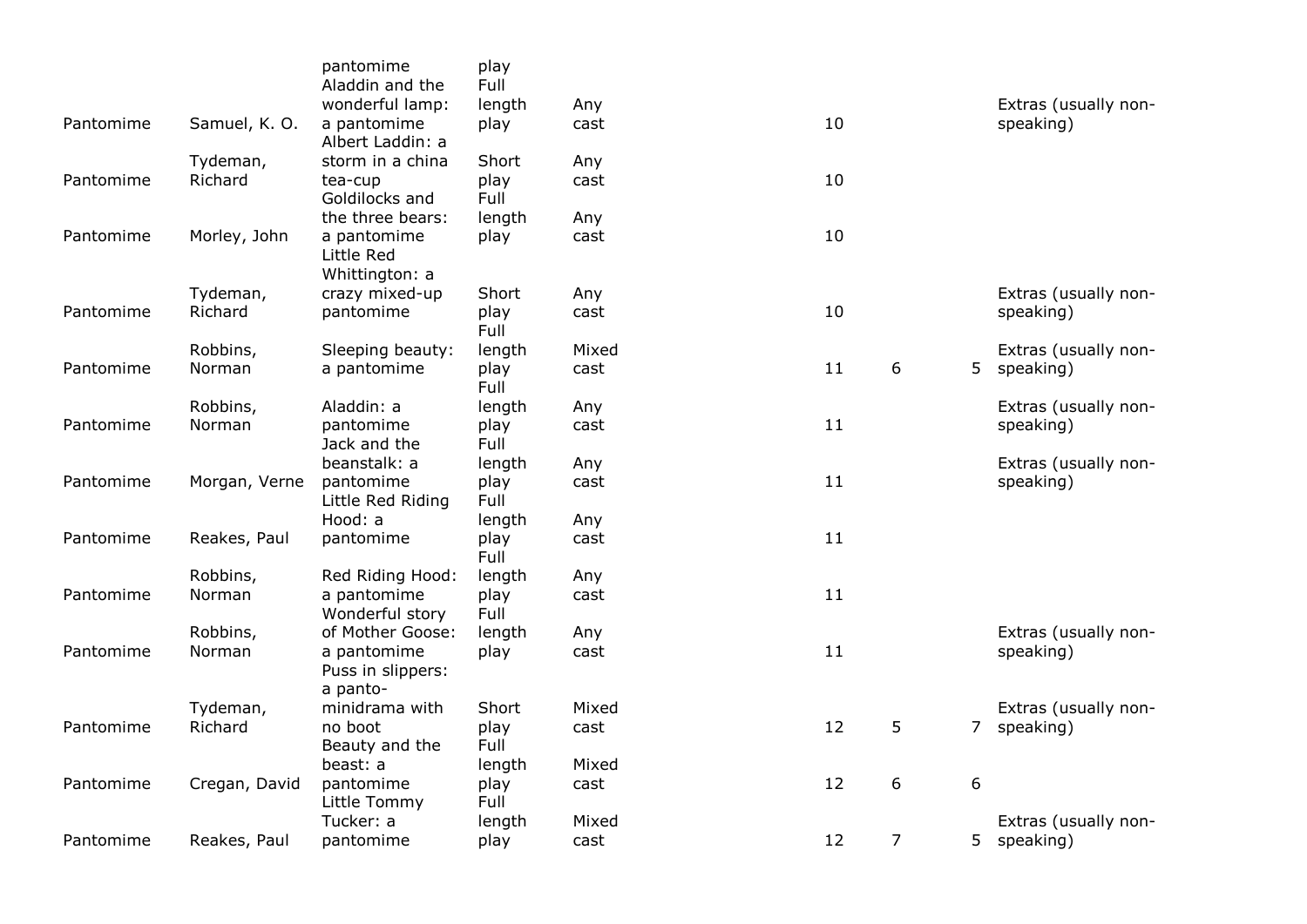|           |               |                                 | Full         |       |    |                |              |                      |
|-----------|---------------|---------------------------------|--------------|-------|----|----------------|--------------|----------------------|
|           |               | Red Ridinghood:                 | length       | Mixed |    |                |              |                      |
| Pantomime | Cregan, David | a pantomime                     | play<br>Full | cast  | 12 | $\overline{7}$ | 5            |                      |
|           |               | Aladdin: a                      | length       | Any   |    |                |              |                      |
| Pantomime | Astell, Betty | pantomime                       | play<br>Full | cast  | 12 |                |              |                      |
|           |               | Bluebeard: a                    | length       | Any   |    |                |              | Extras (usually non- |
| Pantomime | Reakes, Paul  | pantomime                       | play<br>Full | cast  | 12 |                |              | speaking)            |
|           | Robbins,      | Cinderella: a                   | length       | Any   |    |                |              | Extras (usually non- |
| Pantomime | Norman        | pantomime                       | play<br>Full | cast  | 12 |                |              | speaking)            |
|           |               | Dick Whittington:               | length       | Any   |    |                |              | Extras (usually non- |
| Pantomime | Crocker, John | a pantomime<br>Forty winks      | play         | cast  | 12 |                |              | speaking)            |
|           | Tydeman,      | beauty: a                       | Short        | Any   |    |                |              |                      |
| Pantomime | Richard       | minidrama<br>King Humpty        | play<br>Full | cast  | 12 |                |              |                      |
|           |               | Dumpty: a                       | length       | Any   |    |                |              | Extras (usually non- |
| Pantomime | Reakes, Paul  | pantomime                       | play<br>Full | cast  | 12 |                |              | speaking)            |
|           |               | Queen of hearts:                | length       | Any   |    |                |              | Extras (usually non- |
| Pantomime | Astell, Betty | a pantomime                     | play<br>Full | cast  | 12 |                |              | speaking)            |
|           |               | Sleeping beauty:                | length       | Any   |    |                |              | Extras (usually non- |
| Pantomime | Crocker, John | a pantomime<br>Ali Baba and the | play<br>Full | cast  | 12 |                |              | speaking)            |
|           | Robbins,      | forty thieves: a                | length       | Mixed |    |                |              | Extras (usually non- |
| Pantomime | Norman        | pantomime<br>Robinson Crusoe    | play<br>Full | cast  | 13 | 8              | 5            | speaking)            |
|           |               | and the pirates:                | length       | Mixed |    |                |              | Extras (usually non- |
| Pantomime | Reakes, Paul  | a pantomime                     | play<br>Full | cast  | 13 | 9              |              | 4 speaking)          |
|           | Robbins,      | Rumpelstiltzkin:                | length       | Mixed |    |                |              | Extras (usually non- |
| Pantomime | Norman        | a pantomime                     | play<br>Full | cast  | 13 | 10             | $\mathsf{3}$ | speaking)            |
|           |               | Humpty Dumpty:                  | length       | Any   |    |                |              |                      |
| Pantomime | Crocker, John | a pantomime                     | play<br>Full | cast  | 13 |                |              |                      |
|           |               | Aladdin: a                      | length       | Any   |    |                |              | Extras (usually non- |
| Pantomime | Crocker, John | pantomime                       | play         | cast  | 13 |                |              | speaking)            |
| Pantomime | Adams, P. H.  | Aladdin: basic                  | Full         | Any   | 13 |                |              | Extras (usually non- |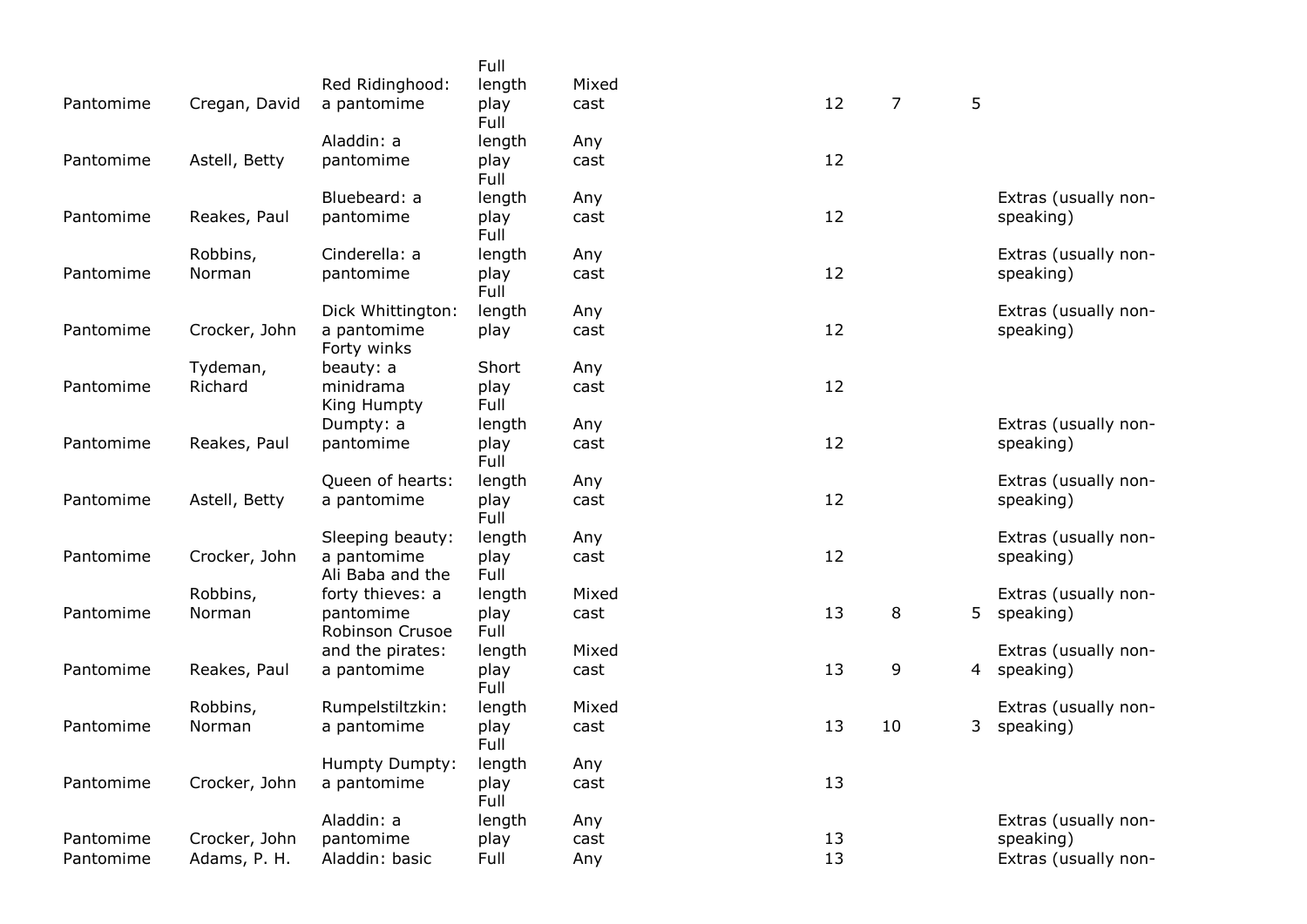|           |                | pantomime                       | length<br>play | cast  |    |    |   | speaking)            |
|-----------|----------------|---------------------------------|----------------|-------|----|----|---|----------------------|
|           |                | Babes in the                    | Full           |       |    |    |   |                      |
|           |                | wood:                           | length         | Any   |    |    |   |                      |
| Pantomime | Crocker, John  | pantomime<br>Dragon of          | play<br>Full   | cast  | 13 |    |   |                      |
|           | Robbins,       | Wantley: a                      | length         | Any   |    |    |   | Extras (usually non- |
| Pantomime | Norman         | pantomime<br>Grand old Duke     | play<br>Full   | cast  | 13 |    |   | speaking)            |
|           | Robbins,       | of York: a                      | length         | Any   |    |    |   | Extras (usually non- |
| Pantomime | Norman         | pantomime<br>Hansel and         | play<br>Full   | cast  | 13 |    |   | speaking)            |
|           | Robbins,       | Gretel: a                       | length         | Any   |    |    |   | Extras (usually non- |
| Pantomime | Norman         | pantomime<br>Jack and the       | play<br>Full   | cast  | 13 |    |   | speaking)            |
|           |                | beanstalk: a                    | length         | Any   |    |    |   | Extras (usually non- |
| Pantomime | Crocker, John  | pantomime<br>Old woman who      | play<br>Full   | cast  | 13 |    |   | speaking)            |
|           | Robbins,       | lived in a shoe: a              | length         | Any   |    |    |   | Extras (usually non- |
| Pantomime | Norman         | pantomime                       | play<br>Full   | cast  | 13 |    |   | speaking)            |
|           | Robbins,       | Puss in boots: a                | length         | Any   |    |    |   | Extras (usually non- |
| Pantomime | Norman         | pantomime                       | play<br>Full   | cast  | 13 |    |   | speaking)            |
|           |                | Red Riding Hood:                | length         | Any   |    |    |   | Extras (usually non- |
| Pantomime | Crocker, John  | a pantomime<br>Dick Whittington | play<br>Full   | cast  | 13 |    |   | speaking)            |
|           |                | and Wondercat:                  | length         | Mixed |    |    |   | Extras (usually non- |
| Pantomime | Wood, David    | a family musical                | play<br>Full   | cast  | 14 | 8  |   | 6 speaking)          |
|           |                | Dick Whittington:               | length         | Mixed |    |    |   | Extras (usually non- |
| Pantomime | Morley, John   | a pantomime                     | play<br>Full   | cast  | 14 | 11 | 3 | speaking)            |
|           |                | Aladdin: a family               | length         | Any   |    |    |   | Extras (usually non- |
| Pantomime | Wood, David    | musical                         | play<br>Full   | cast  | 14 |    |   | speaking)            |
|           |                | Arabian knights:                | length         | Any   |    |    |   | Extras (usually non- |
| Pantomime | Lloyd, Richard | the panto<br>Babes in the       | play<br>Full   | cast  | 14 |    |   | speaking)            |
|           |                | wood: a                         | length         | Any   |    |    |   | Extras (usually non- |
| Pantomime | Reakes, Paul   | pantomime                       | play           | cast  | 14 |    |   | speaking)            |
|           | Robbins,       | Jack and Jill: a                | Full           | Any   |    |    |   |                      |
| Pantomime | Norman         | pantomime                       | length         | cast  | 14 |    |   |                      |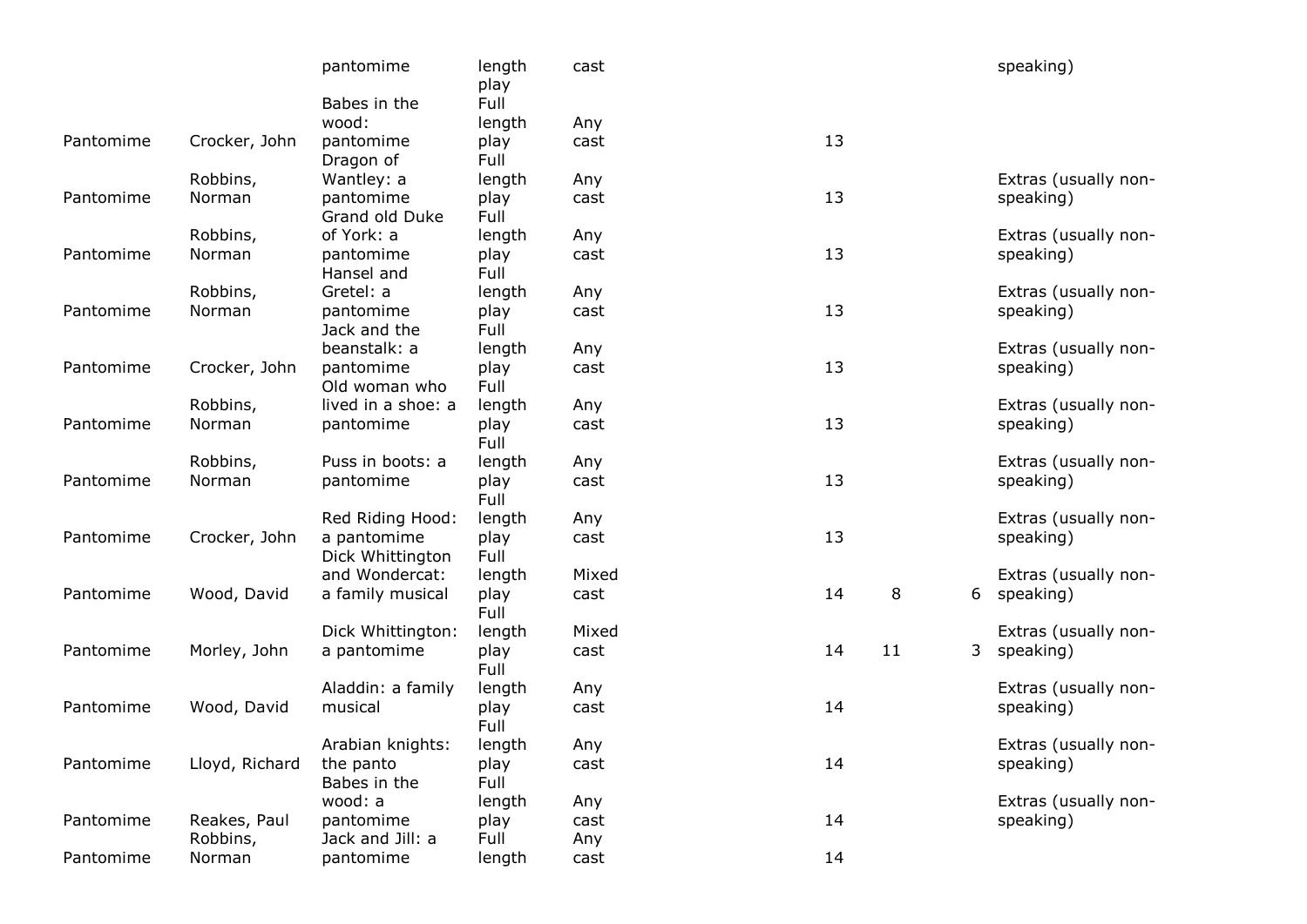|           |               | Jack and the                  | play<br>Full   |       |    |    |                |                      |
|-----------|---------------|-------------------------------|----------------|-------|----|----|----------------|----------------------|
|           |               | beanstalk: a                  | length         | Any   |    |    |                | Extras (usually non- |
| Pantomime | Morley, John  | pantomime                     | play           | cast  | 14 |    |                | speaking)            |
|           |               | Pinocchio: a<br>family        | Full<br>length | Any   |    |    |                | Extras (usually non- |
| Pantomime | Morley, John  | entertainment                 | play           | cast  | 14 |    |                | speaking)            |
|           |               |                               | Full           |       |    |    |                |                      |
|           |               | Queen of hearts:              | length         | Any   |    |    |                |                      |
| Pantomime | Crocker, John | a pantomime                   | play<br>Full   | cast  | 14 |    |                |                      |
|           |               | Santa in space: a             | length         | Any   |    |    |                |                      |
| Pantomime | Reakes, Paul  | pantomime<br>Puss in boots: a | play<br>Full   | cast  | 14 |    |                |                      |
|           | Carter,       | basic panto in                | length         | Mixed |    |    |                | Extras (usually non- |
| Pantomime | Conrad        | three acts                    | play<br>Full   | cast  | 15 | 12 | 3 <sup>7</sup> | speaking)            |
|           |               | Cinderella: a                 | length         | Any   |    |    |                | Extras (usually non- |
| Pantomime | Wood, David   | family musical                | play<br>Full   | cast  | 15 |    |                | speaking)            |
|           |               | Cinderella: a                 | length         | Any   |    |    |                | Extras (usually non- |
| Pantomime | Crocker, John | pantomime                     | play           | cast  | 15 |    |                | speaking)            |
|           |               | Cinderella: a                 | Short          | Any   |    |    |                |                      |
| Pantomime | Samuel, K. O. | pantomime                     | play<br>Full   | cast  | 15 |    |                |                      |
|           |               | Dick Whittington:             | length         | Any   |    |    |                |                      |
| Pantomime | Astell, Betty | a pantomime                   | play<br>Full   | cast  | 15 |    |                |                      |
|           | Robbins,      | Humpty Dumpty:                | length         | Any   |    |    |                | Extras (usually non- |
| Pantomime | Norman        | a pantomime                   | play<br>Full   | cast  | 15 |    |                | speaking)            |
|           |               | Sleeping beauty:              | length         | Any   |    |    |                |                      |
| Pantomime | Astell, Betty | a pantomime                   | play<br>Full   | cast  | 15 |    |                |                      |
|           | Robbins,      | Snow White: a                 | length         | Any   |    |    |                |                      |
| Pantomime | Norman        | pantomime                     | play<br>Full   | cast  | 15 |    |                |                      |
|           |               | Tom Thumb: a                  | length         | Any   |    |    |                | Extras (usually non- |
| Pantomime | Reakes, Paul  | pantomime                     | play<br>Full   | cast  | 15 |    |                | speaking)            |
|           | Robbins,      | White cat: a                  | length         | Any   |    |    |                |                      |
| Pantomime | Norman        | pantomime                     | play           | cast  | 15 |    |                |                      |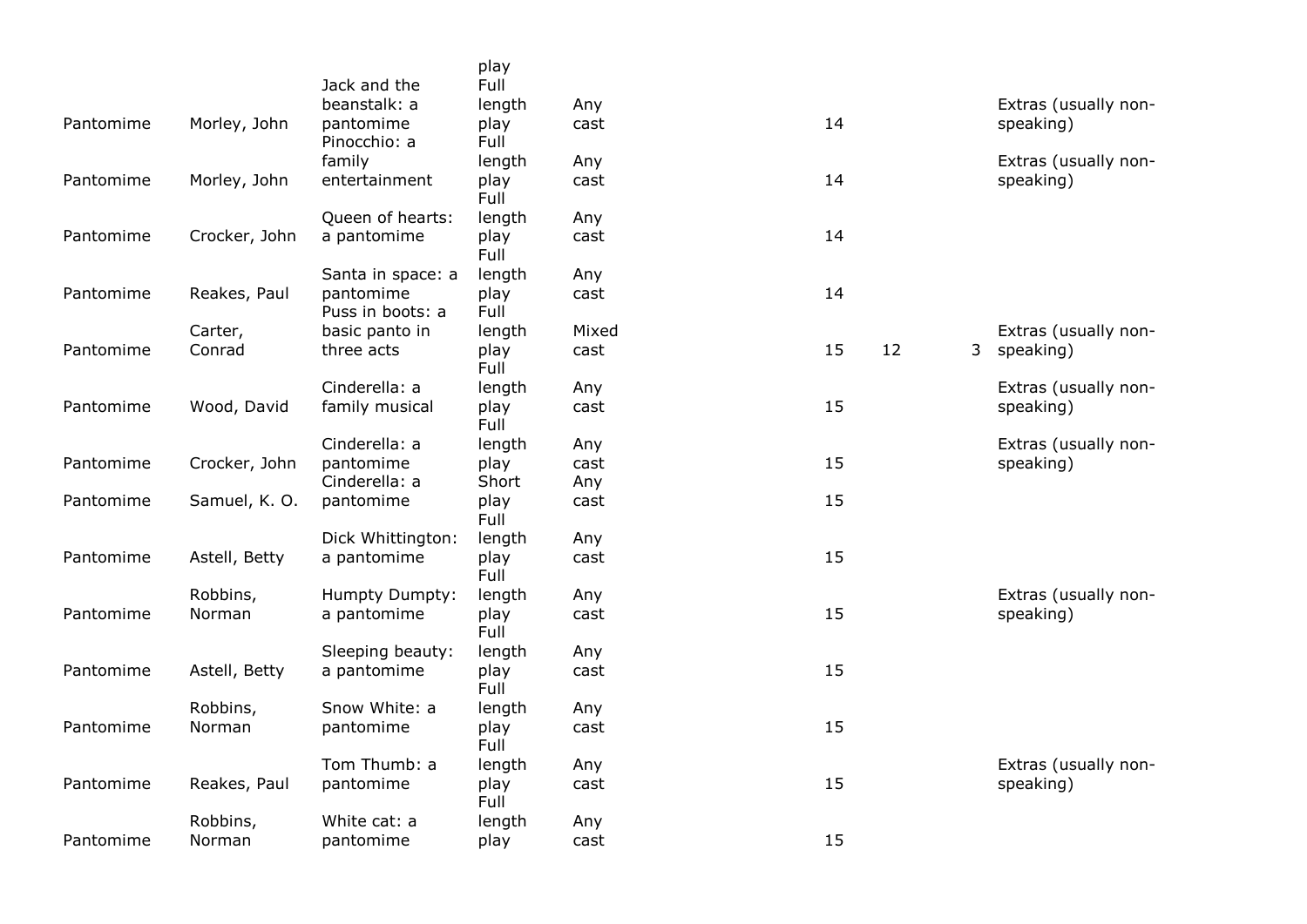| Pantomime | Crocker, John  | Mother Goose: a<br>pantomime    | Full<br>length<br>play | Any<br>cast | 16 | Extras (usually non-<br>speaking) |                 |
|-----------|----------------|---------------------------------|------------------------|-------------|----|-----------------------------------|-----------------|
|           |                | Owl and the<br>pussycat went to | Full                   |             |    |                                   | Suitable<br>for |
|           |                | see: a musical                  | length                 | Any         |    |                                   | young           |
| Pantomime | Ruskin, Sheila | play                            | play<br>Full           | cast        | 16 |                                   | cast            |
|           |                | Puss in boots: a                | length                 | Any         |    | Extras (usually non-              |                 |
| Pantomime | Crocker, John  | pantomime<br>Babes in the       | play<br>Full           | cast        | 16 | speaking)                         |                 |
|           |                | wood: a basic                   | length                 | Any         |    | Extras (usually non-              |                 |
| Pantomime | Polley, S. A.  | pantomime<br>Sing a song of     | play<br>Full           | cast        | 17 | speaking)                         |                 |
|           | Robbins,       | sixpence: a                     | length                 | Any         |    | Extras (usually non-              |                 |
| Pantomime | Norman         | pantomime<br>Tom, the piper's   | play<br>Full           | cast        | 17 | speaking)                         |                 |
|           | Robbins,       | son: a                          | length                 | Any         |    | Extras (usually non-              |                 |
| Pantomime | Norman         | pantomime                       | play<br>Full           | cast        | 17 | speaking)                         |                 |
|           | Bennitt,       | All-star                        | length                 | Any         |    | Extras (usually non-              |                 |
| Pantomime | Caroline       | pantomime                       | play<br>Full           | cast        | 18 | speaking)                         |                 |
|           |                | Cinderella: a                   | length                 | Any         |    |                                   |                 |
| Pantomime | Astell, Betty  | pantomime                       | play<br>Full           | cast        | 18 |                                   |                 |
|           |                | Dick Whittington:               | length                 | Any         |    | Extras (usually non-              |                 |
| Pantomime | Morgan, Verne  | a pantomime<br>Jack and the     | play<br>Full           | cast        | 18 | speaking)                         |                 |
|           | Carter,        | beanstalk: a                    | length                 | Any         |    | Extras (usually non-              |                 |
| Pantomime | Margaret       | pantomime                       | play<br>Full           | cast        | 18 | speaking)                         |                 |
|           |                | Aladdin: a                      | length                 | Any         |    | Extras (usually non-              |                 |
| Pantomime | Morley, John   | pantomime<br>Babes in the       | play                   | cast        | 19 | speaking)                         |                 |
|           |                | wood: a Victorian               |                        |             |    |                                   |                 |
|           |                | pantomime<br>based on the       |                        |             |    |                                   |                 |
|           |                | original version                |                        |             |    |                                   |                 |
|           |                | by F. Locke and                 |                        |             |    |                                   |                 |
|           |                | Osburn                          | Full                   |             |    |                                   |                 |
|           |                | Blackboem                       | length                 | Any         |    | Extras (usually non-              |                 |
| Pantomime | Brown, Alan    | M'Gromagill                     | play                   | cast        | 19 | speaking)                         |                 |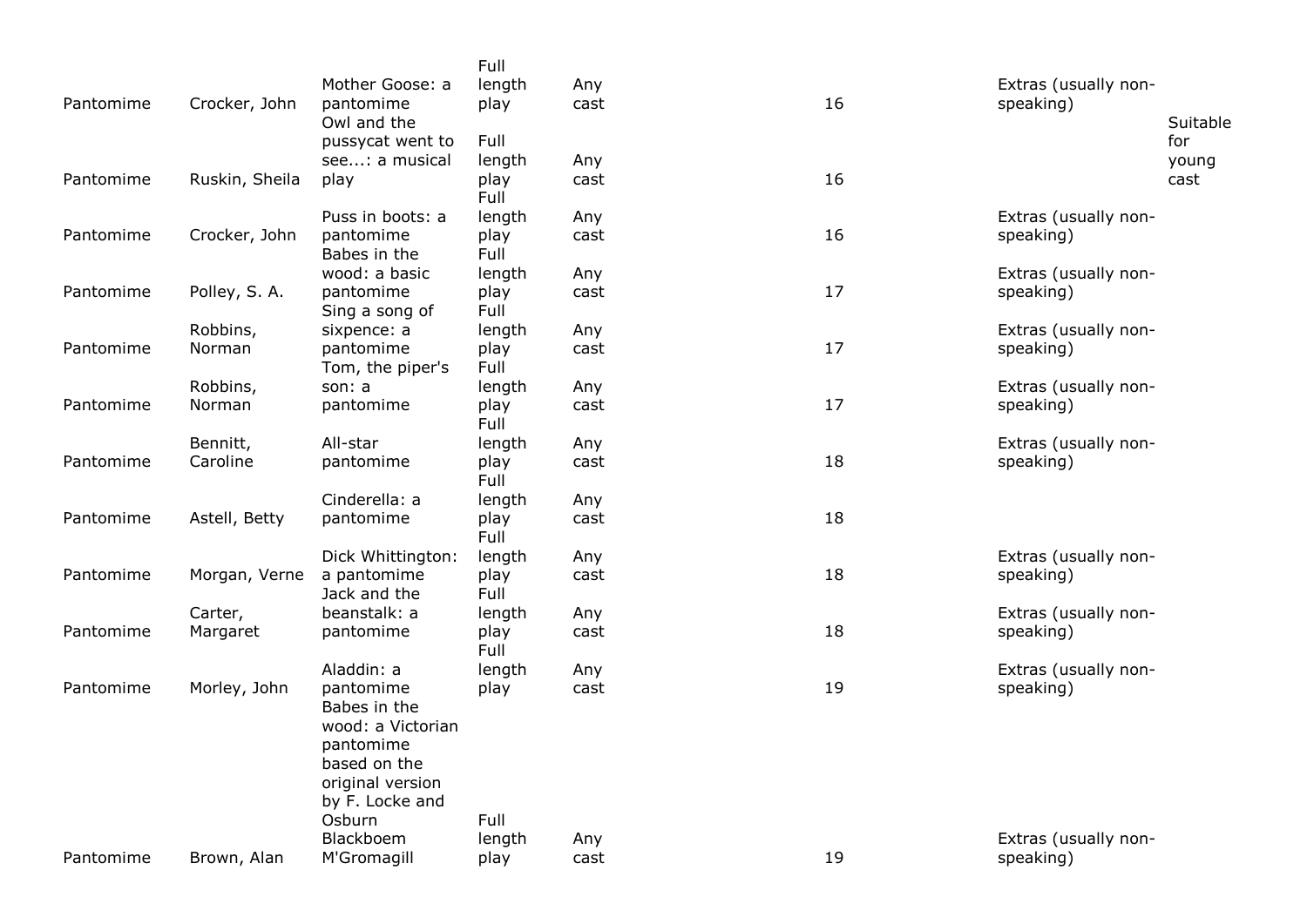| Pantomime | Sperinck, Jim  | Canterbury tales<br>panto: a<br>pantomime<br>Humpty Dumpty: | Full<br>length<br>play         | Any<br>cast |       | 19  |    |             |                      |              |
|-----------|----------------|-------------------------------------------------------------|--------------------------------|-------------|-------|-----|----|-------------|----------------------|--------------|
| Pantomime | West, Trudy    | a basic<br>pantomime in<br>three acts                       | Full<br>length<br>play<br>Full | Any<br>cast |       | 19  |    | speaking)   | Extras (usually non- |              |
|           |                | Sinbad the sailor:                                          | length                         | Mixed       |       |     |    |             | Extras (usually non- |              |
| Pantomime | Crocker, John  | a pantomime                                                 | play<br>Full                   | cast        |       | 115 | 12 | 3 speaking) |                      |              |
|           | Robbins,       | Dick Whittington:                                           | length                         | Mixed       |       |     |    |             |                      |              |
| Pantomime | Norman         | a pantomime<br>Goldilocks and                               | play<br>Full                   | cast        | $20+$ |     |    |             | 20+ characters       |              |
|           | Carter,        | the three bears:                                            | length                         | Mixed       |       |     |    |             |                      |              |
| Pantomime | Margaret       | pantomime<br>Hickory dickory                                | play<br>Full                   | cast        | $20+$ |     |    |             | 20+ characters       |              |
|           | Robbins,       | dock: a                                                     | length                         | Mixed       |       |     |    |             |                      |              |
| Pantomime | Norman         | pantomime<br>Old Mother                                     | play<br>Full                   | cast        | $20+$ |     |    |             | 20+ characters       |              |
|           |                | Hubbard: a                                                  | length                         | Mixed       |       |     |    |             |                      |              |
| Pantomime | Nicholls, Tony | pantomime<br>Robin Hood and                                 | play                           | cast        | $20+$ |     |    |             | 20+ characters       |              |
|           |                | the babes in the                                            | Full                           |             |       |     |    |             |                      |              |
|           |                | wood: a                                                     | length                         | Mixed       |       |     |    |             |                      |              |
| Pantomime | Samuel, K. O.  | pantomime<br>Robin Hood: the                                | play<br>Full                   | cast        | $20+$ |     |    |             | $20+$ characters     |              |
|           |                | truth behind the                                            | length                         | Mixed       |       |     |    |             |                      |              |
| Pantomime | Neilson, David | green tights                                                | play<br>Full                   | cast        | $20+$ |     |    |             | 20+ characters       |              |
|           |                | Robinson Crusoe:                                            | length                         | Mixed       |       |     |    |             |                      |              |
| Pantomime | Morley, John   | a pantomime                                                 | play<br>Full                   | cast        | $20+$ |     |    |             | 20+ characters       |              |
|           |                | Sinbad the sailor:                                          | length                         | Mixed       |       |     |    |             |                      |              |
| Pantomime | Morley, John   | a pantomime                                                 | play                           | cast        | $20+$ |     |    |             | 20+ characters       | Suitable     |
|           | Vickers,       |                                                             | Short                          | Mixed       |       |     |    |             | $20+$                | for<br>young |
| Pantomime | Sheree         | Snow White<br>Snow White and                                | play                           | cast        | $20+$ |     |    |             | characters           | cast         |
|           |                | the seven                                                   | Full                           |             |       |     |    |             |                      |              |
|           | White, Jesse   | dwarfs: a fairy                                             | length                         | Mixed       |       |     |    |             |                      |              |
| Pantomime | Braham         | tale play                                                   | play                           | cast        | $20+$ |     |    |             | $20+$ characters     |              |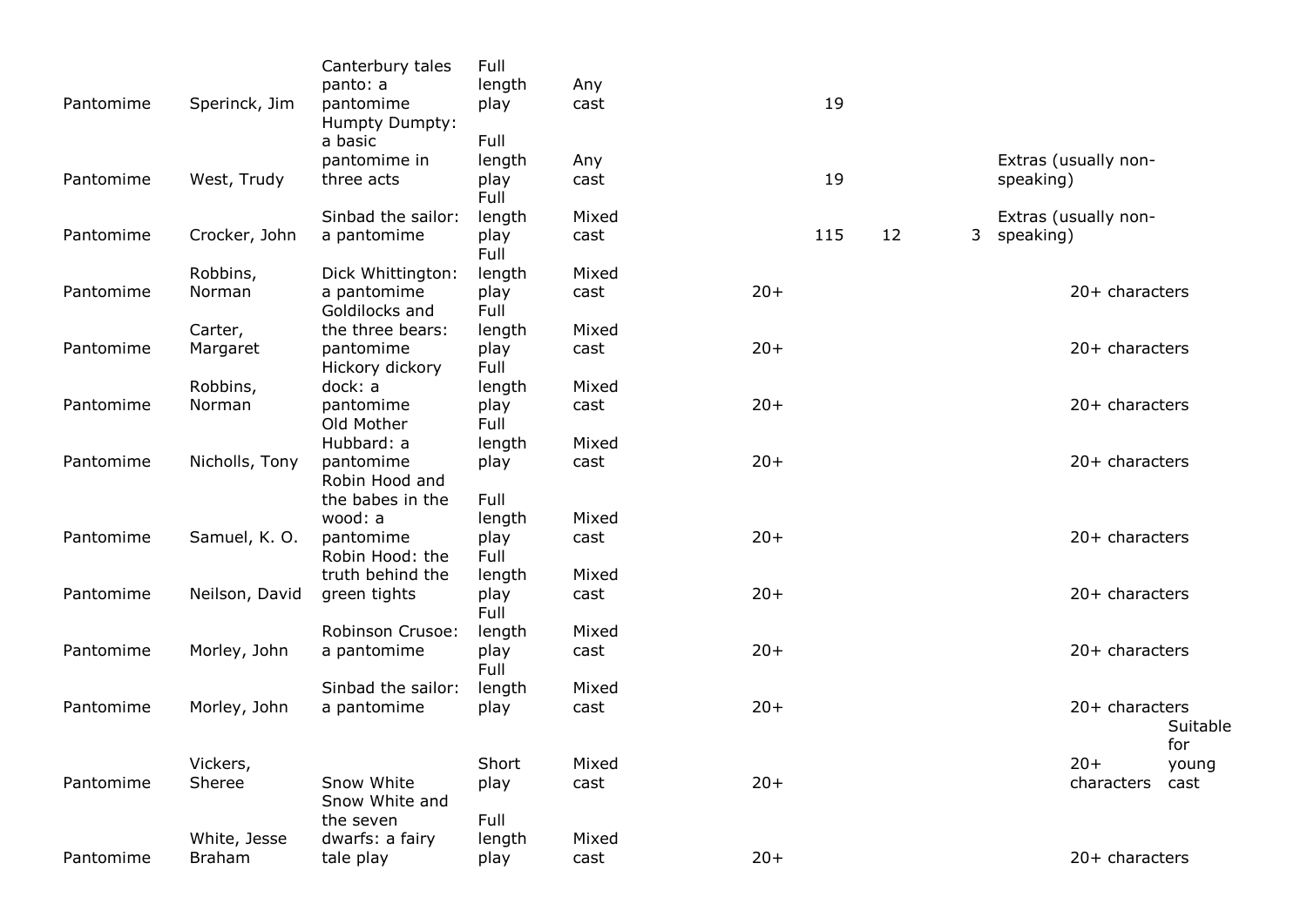|                    |                  | Family voices: a<br>play, from Other   | Short         | Mixed         |           |       |    |                          |                  |                                   |
|--------------------|------------------|----------------------------------------|---------------|---------------|-----------|-------|----|--------------------------|------------------|-----------------------------------|
| Radio play         | Pinter, Harold   | places                                 | play          | cast          |           |       | 3  | $\overline{2}$           | $\mathbf 1$      |                                   |
|                    | Stephenson,      | Memory of water,<br>and, Five kinds of | Short         | Mixed         |           |       |    |                          |                  |                                   |
| Radio play         | Shelagh          | silence                                | play          | cast          |           |       | 6  | $\overline{2}$           | $\overline{4}$   |                                   |
|                    | Beckett,         | All that fall: a                       | Short         | Mixed         |           |       |    |                          |                  |                                   |
| Radio play         | Samuel           | play for radio                         | play<br>Short | cast<br>Mixed |           |       | 10 | $\overline{7}$           | 3                |                                   |
| Radio play         | Pinter, Harold   | Night out                              | play<br>Full  | cast          |           |       | 15 | 10                       | 5                |                                   |
|                    | Thomas,          | Under Milk Wood:                       | length        | Mixed         |           |       |    |                          |                  |                                   |
| Radio play         | Dylan            | a play for voices                      | play          | cast          |           | $20+$ |    |                          |                  | 20+ characters                    |
|                    | Bradley,         | Out of the air:<br>five plays for      | Short         | Mixed         |           |       |    |                          |                  |                                   |
| Radio play         | Alfred           | radio                                  | play          | cast          | Anthology |       |    |                          |                  |                                   |
|                    |                  | Play: and two                          |               |               |           |       |    |                          |                  |                                   |
|                    | Beckett,         | short pieces for                       | Short         | Mixed         |           |       |    |                          |                  |                                   |
| Radio play         | Samuel           | radio                                  | play          | cast          | Anthology |       |    |                          |                  |                                   |
|                    |                  | Six plays for                          | Short         | Mixed         |           |       |    |                          |                  |                                   |
| Radio play         | Cooper, Giles    | radio<br>Sorry, wrong                  | play          | cast          | Anthology |       |    |                          |                  |                                   |
|                    | Fletcher,        | number, and,                           | Short         | Mixed         |           |       |    |                          |                  |                                   |
| Radio play         | Lucille          | The hitch-hiker                        | play          | cast          | Anthology |       |    |                          |                  |                                   |
|                    |                  |                                        | Full          |               |           |       |    |                          |                  |                                   |
| Religious          |                  | In the bleak                           | length        | Mixed         |           |       |    |                          |                  |                                   |
| theme              | Way, Charles     | midwinter: a play                      | play<br>Full  | cast          |           |       | 4  | $\overline{2}$           | $\overline{2}$   |                                   |
| Religious          | Fry,             | Sleep of                               | length        | Male          |           |       |    |                          |                  |                                   |
| theme              | Christopher      | prisoners<br>Prelude: a                | play          | cast          |           |       | 4  | $\overline{4}$           | $\boldsymbol{0}$ |                                   |
| Religious          | Agnew, F. E.     | nativity play for                      | Short         |               |           |       |    |                          |                  |                                   |
| theme              | м.               | six women                              | play          | Female cast   |           |       | 6  | $\mathbf 0$              | 6                |                                   |
| Religious<br>theme | Murch,<br>Edward | No name in the<br>street               | Short<br>play | Female cast   |           |       | 8  | $\pmb{0}$                | 8                | Extras (usually non-<br>speaking) |
|                    |                  | Noah: a play in                        |               |               |           |       |    |                          |                  |                                   |
|                    |                  | five scenes,                           | Full          |               |           |       |    |                          |                  |                                   |
| Religious          |                  | English text by A.                     | length        | Mixed         |           |       |    |                          |                  | Extras (usually non-              |
| theme              | Obey, Andre      | Wilmurt                                | play<br>Full  | cast          |           |       | 8  | $\overline{\mathcal{L}}$ | 4                | speaking)                         |
| Religious          |                  | Tobias and the                         | length        | Mixed         |           |       |    |                          |                  |                                   |
| theme              | Bridie, James    | angel                                  | play          | cast          |           |       | 10 | 5                        | 5                |                                   |
| Religious          | Drinkwater,      | Man's house: a                         | Full          | Mixed         |           |       | 11 | 9                        | $\overline{2}$   | Extras (usually non-              |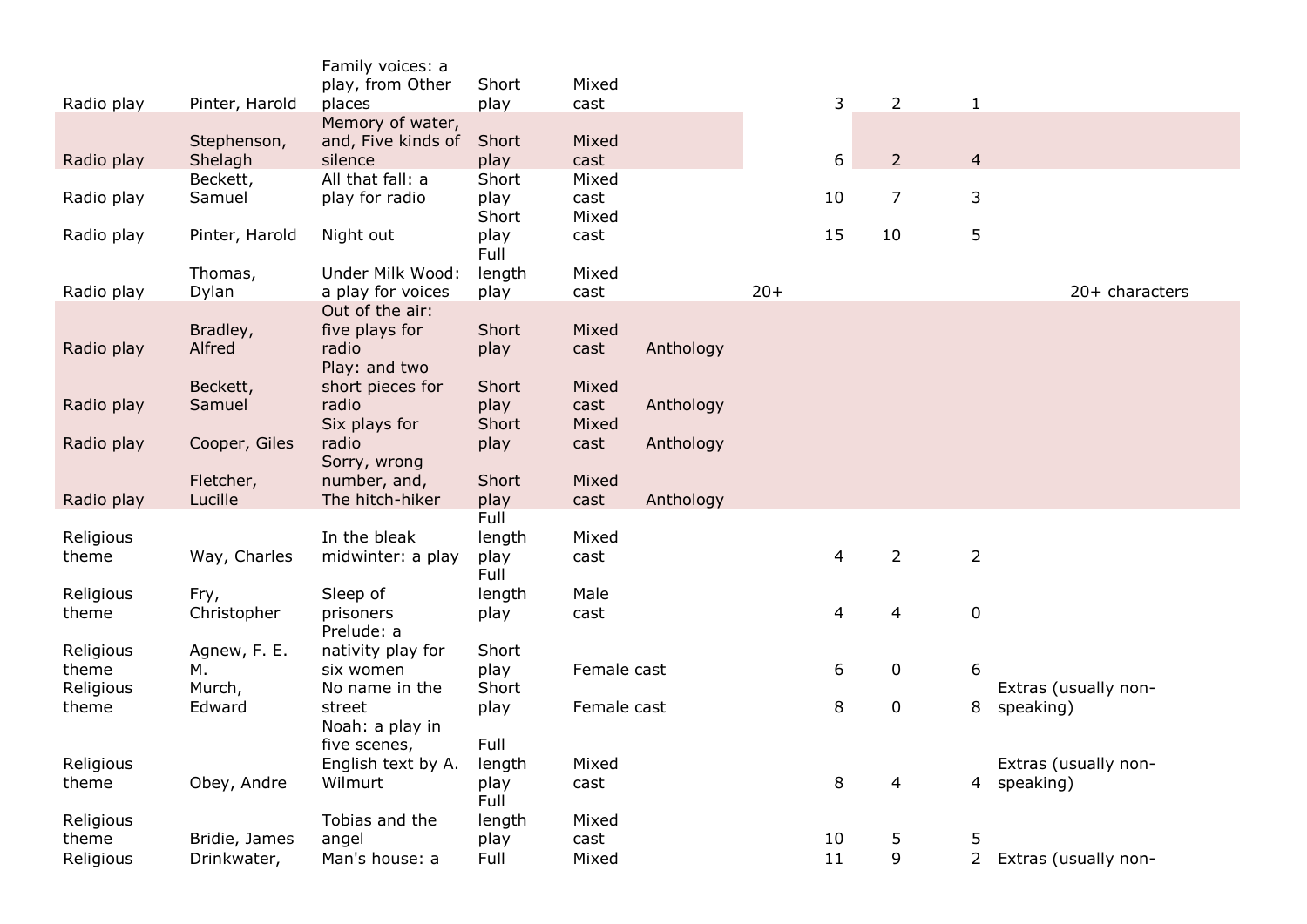| theme              | John                   | play in three acts                                                                    | length<br>play         | cast          |           |       |    |        |                | speaking)            |
|--------------------|------------------------|---------------------------------------------------------------------------------------|------------------------|---------------|-----------|-------|----|--------|----------------|----------------------|
|                    |                        | Fall and<br>redemption of<br>man: selections                                          |                        |               |           |       |    |        |                |                      |
|                    |                        | in modern                                                                             | Full                   |               |           |       |    |        |                |                      |
| Religious<br>theme | Bowen, John            | English from the<br>mystery plays                                                     | length<br>play<br>Full | Mixed<br>cast |           |       | 12 | 8      | $\overline{4}$ |                      |
| Religious          | Delderfield, R.        |                                                                                       | length                 | Mixed         |           |       |    |        |                | Extras (usually non- |
| theme              | F.                     | Spark in Judea<br>Man born to be<br>King: a play-                                     | play<br>Full           | cast          |           |       | 12 | $\, 8$ | 4              | speaking)            |
| Religious          | Sayers,                | cycle on the life                                                                     | length                 | Mixed         |           |       |    |        |                | Extras (usually non- |
| theme              | Dorothy L.             | of<br>Fall and<br>redemption of<br>man: selections                                    | play                   | cast          |           |       | 20 | 10     | $10\,$         | speaking)            |
|                    |                        | in modern                                                                             | Full                   |               |           |       |    |        |                |                      |
| Religious          |                        | English from the                                                                      | length                 | Mixed         |           |       |    |        |                |                      |
| theme              | Bowen, John            | mystery plays                                                                         | play<br>Full           | cast          |           | $20+$ |    |        |                | 20+ characters       |
| Religious          |                        |                                                                                       | length                 | Mixed         |           |       |    |        |                |                      |
| theme              | Harrison, Tony         | Mysteries<br>Mysteries: made<br>from the Lincoln                                      | play<br>Full           | cast          |           | $20+$ |    |        |                | 20+ characters       |
| Religious          | Browne, Elliott        | cycle of mystery                                                                      | length                 | Mixed         |           |       |    |        |                |                      |
| theme              | Martin                 | plays<br>The man born to<br>be king : a play-<br>cycle on the life<br>of our Lord and | play                   | cast          |           | $20+$ |    |        |                | $20+$ characters     |
| Religious          | Sayers,                | Saviour Jesus                                                                         | Short                  | Mixed         |           |       |    |        |                |                      |
| theme              | Dorothy L.             | Christ                                                                                | play<br>Full           | cast          |           | $20+$ |    |        |                | 20+ characters       |
| Religious          | Fodor,                 |                                                                                       | length                 | Mixed         |           |       |    |        |                |                      |
| theme              | Ladislas               | Vigil: a play                                                                         | play                   | cast          |           | $20+$ |    |        |                | 20+ characters       |
| Religious<br>theme | Miles, Keith,<br>1940- | Coventry mystery<br>plays<br>Everyman and                                             | Short<br>play          | Mixed<br>cast | Anthology |       |    |        |                |                      |
| Religious          | Cawley, A. C.          | medieval miracle                                                                      | Short                  | Mixed         |           |       |    |        |                |                      |
| theme              | (editor)               | plays                                                                                 | play                   | cast          | Anthology |       |    |        |                |                      |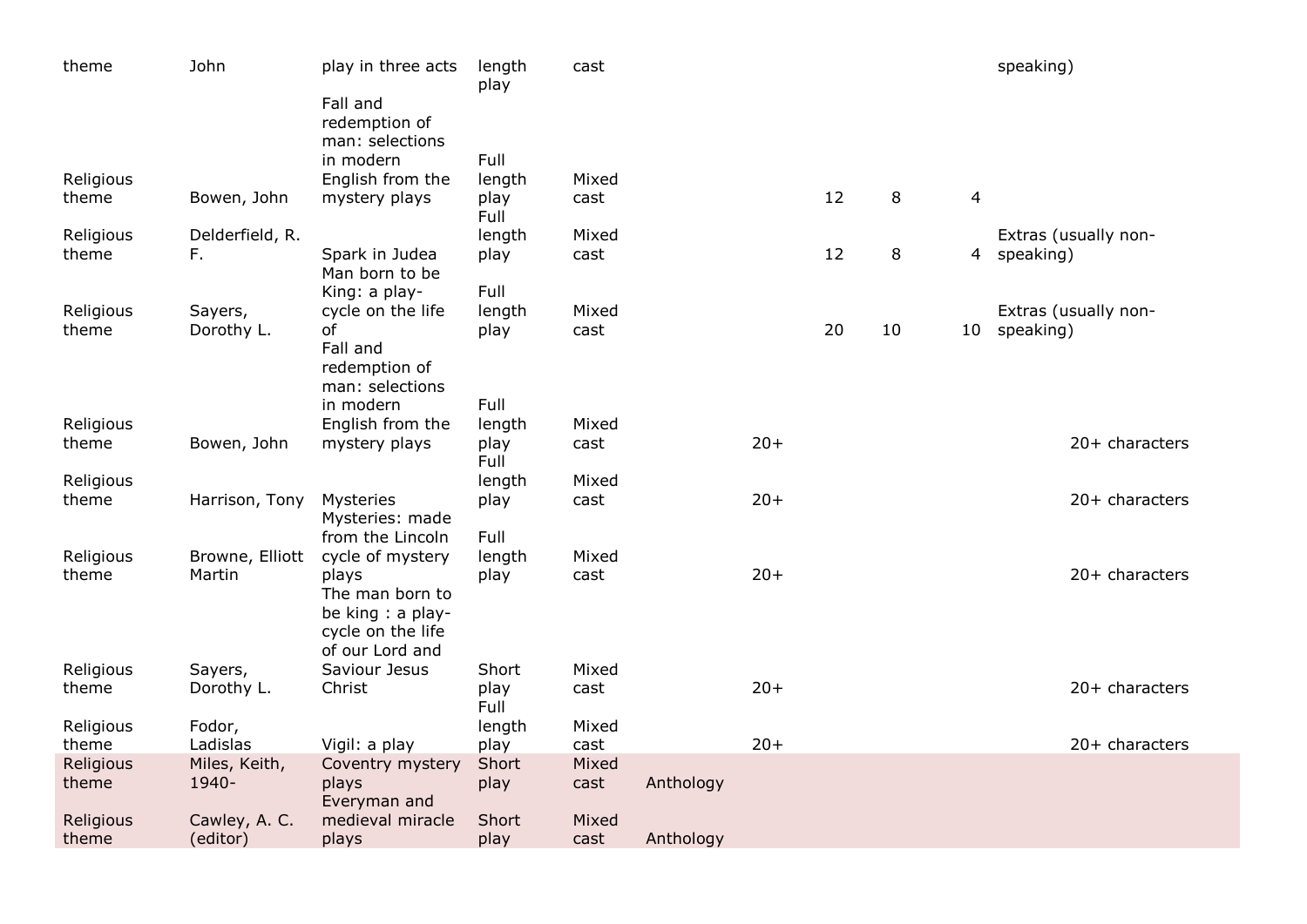|           |                              | Man born to be<br>King: a play-      |                |               |           |                |                |                |                                   |
|-----------|------------------------------|--------------------------------------|----------------|---------------|-----------|----------------|----------------|----------------|-----------------------------------|
|           |                              | cycle on the life<br>of our Lord and | Full           |               |           |                |                |                |                                   |
| Religious | Sayers,                      | saviour Jesus                        | length         | Mixed         |           |                |                |                |                                   |
| theme     | Dorothy L.                   | Christ                               | play           | cast          | Anthology |                |                |                |                                   |
|           |                              | Collector: a play                    |                |               |           |                |                |                |                                   |
|           |                              | adapted from the                     | Full           |               |           |                |                |                |                                   |
|           |                              | novel by John                        | length         | Mixed         |           |                |                |                |                                   |
| Thriller  | Healy, Mark                  | <b>Fowles</b>                        | play<br>Full   | cast          |           | $\overline{2}$ | $\mathbf{1}$   | $\mathbf{1}$   |                                   |
|           | Stockwell,                   |                                      | length         | Mixed         |           |                |                |                |                                   |
| Thriller  | Richard                      | Killing time                         | play           | cast          |           | $\overline{2}$ | $\mathbf{1}$   | $\mathbf{1}$   |                                   |
|           |                              | Woman in black:                      | Full           |               |           |                |                |                |                                   |
|           | Mallatratt,                  | adapted from                         | length         | Male          |           |                |                |                |                                   |
| Thriller  | Stephen                      | Susan Hill's story                   | play           | cast          |           | $\overline{2}$ | $\overline{2}$ | $\pmb{0}$      |                                   |
|           | Newmeir,                     | Semblance of                         | Short          |               |           |                |                |                |                                   |
| Thriller  | John H.                      | madness                              | play           | Female cast   |           | 3              | 0              | 3              |                                   |
|           | Harris,                      | <b>Business of</b>                   | Full<br>length | Mixed         |           |                |                |                |                                   |
| Thriller  | Richard                      | murder                               | play           | cast          |           | 3              | $\overline{2}$ | $\mathbf{1}$   |                                   |
|           |                              |                                      | Short          |               |           |                |                |                |                                   |
| Thriller  | Lee, Maureen                 | Visitore: a thriller                 | play           | Female cast   |           | 4              | $\mathbf 0$    | 4              |                                   |
|           |                              | Will of her own: a                   | Short          |               |           |                |                |                |                                   |
| Thriller  | Day, Doris M.                | thriller                             | play           | Female cast   |           | 4              | $\mathbf 0$    | 4              |                                   |
|           |                              |                                      | Full           |               |           |                |                |                |                                   |
| Thriller  | Leach, Roger                 | Audience with<br>murder: a thriller  | length<br>play | Mixed<br>cast |           | 4              | $\overline{2}$ | $\overline{2}$ | Extras (usually non-<br>speaking) |
|           |                              | Devil at                             | Full           |               |           |                |                |                |                                   |
|           | Clemens,                     | midnight: a                          | length         | Mixed         |           |                |                |                |                                   |
| Thriller  | <b>Brian</b>                 | thriller                             | play           | cast          |           | 4              | $\overline{2}$ | $\overline{2}$ |                                   |
|           |                              |                                      | Full           |               |           |                |                |                |                                   |
|           | Williams,                    | Double death: a                      | length         | Mixed         |           |                |                |                | Extras (usually non-              |
| Thriller  | Simon                        | thriller                             | play           | cast          |           | 4              | $\overline{2}$ | $\overline{2}$ | speaking)                         |
|           |                              | I'll be back                         | Full           | Mixed         |           |                |                |                |                                   |
| Thriller  | Colley, Peter                | before midnight:<br>a thriller       | length<br>play | cast          |           | 4              | 2              | 2              |                                   |
|           |                              |                                      | Full           |               |           |                |                |                |                                   |
|           | Harris,                      | In two minds: a                      | length         | Mixed         |           |                |                |                |                                   |
| Thriller  | Richard                      | thriller                             | play           | cast          |           | 4              | $\overline{2}$ | $\overline{2}$ |                                   |
|           |                              |                                      | Full           |               |           |                |                |                |                                   |
|           |                              |                                      | length         | Mixed         |           |                |                |                |                                   |
| Thriller  | Mcilwraith, Bill Last gamble |                                      | play           | cast          |           | 4              | $\overline{2}$ | $\overline{2}$ |                                   |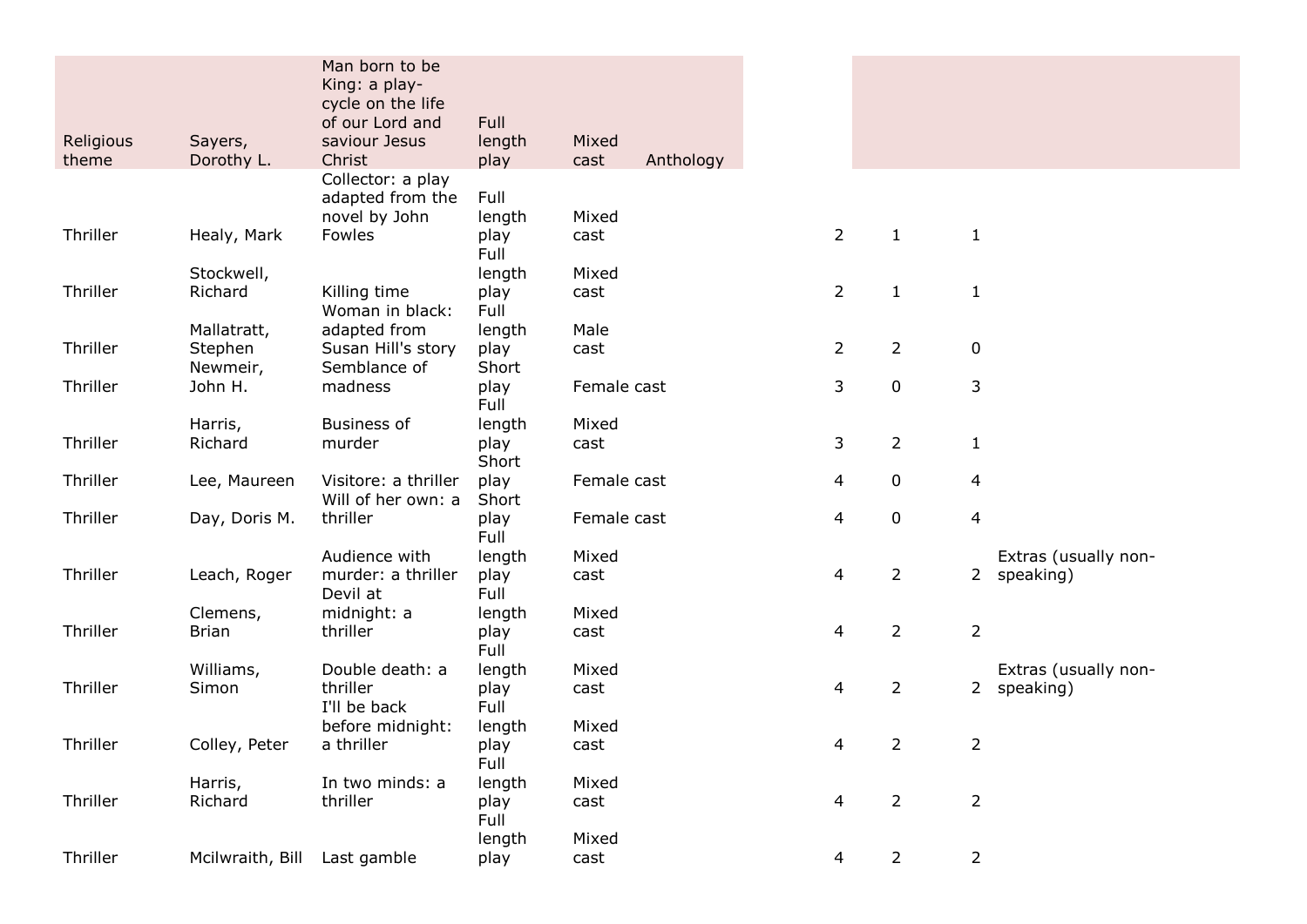|          |                       |                                       | Full          |               |                |                |                |
|----------|-----------------------|---------------------------------------|---------------|---------------|----------------|----------------|----------------|
|          | Dinner,               | Late Edwina                           | length        | Mixed         |                |                |                |
| Thriller | William               | <b>Black</b>                          | play<br>Full  | cast          | $\overline{4}$ | $\overline{2}$ | $\overline{2}$ |
|          | Cox,                  |                                       | length        | Mixed         |                |                |                |
| Thriller | Constance             | Murder game                           | play          | cast          | $\overline{4}$ | $\overline{2}$ | $\overline{2}$ |
|          | Burton, Brian         |                                       | Short         | Mixed         |                |                |                |
| Thriller | J.hn                  | Murder play                           | play          | cast          | $\overline{4}$ | $\overline{2}$ | $\overline{2}$ |
| Thriller | Holloway,<br>Jonathan | Dark, included in<br>'Darkness falls' | Short<br>play | Mixed<br>cast | $\overline{4}$ | 3              | $\mathbf{1}$   |
|          |                       |                                       | Full          |               |                |                |                |
|          | Holloway,             | Darkness falls: a                     | length        | Mixed         |                |                |                |
| Thriller | Jonathan              | double bill                           | play          | cast          | $\overline{4}$ | 3              | $\mathbf{1}$   |
| Thriller | Holloway,<br>Jonathan | Darkness falls: a<br>double bill      | Short<br>play | Mixed<br>cast | $\overline{4}$ | 3              | $\mathbf{1}$   |
|          |                       | Monkey's paw:                         |               |               |                |                |                |
|          |                       | adapted from the                      |               |               |                |                |                |
|          |                       | short story by W.                     |               |               |                |                |                |
|          |                       | W. Jacobs,                            |               |               |                |                |                |
|          | Holloway,             | included in                           | Short         | Mixed         |                |                |                |
| Thriller | Jonathan              | 'Darkness falls'<br>Nasty things,     | play          | cast          | $\overline{4}$ | 3              | $\mathbf{1}$   |
|          | Lovegrove,            | murders: a play                       | Short         |               |                |                |                |
| Thriller | Arthur                | for women                             | play<br>Full  | Female cast   | 5              | $\pmb{0}$      | 5              |
|          | Burton, Brian         | Being of sound                        | length        | Mixed         |                |                |                |
| Thriller | j.                    | mind                                  | play<br>Full  | cast          | 5              | $\overline{2}$ | 3              |
|          |                       | Crime on Goat                         | length        | Mixed         |                |                |                |
| Thriller | Betti, Ugo            | island                                | play          | cast          | 5              | $\overline{2}$ | $\mathsf{3}$   |
|          |                       | Gaslight: a                           | Full          |               |                |                |                |
|          | Hamilton,             | Victorian thriller                    | length        | Mixed         |                |                |                |
| Thriller | Patrick               | in three acts                         | play<br>Short | cast<br>Mixed | 5              | $\overline{2}$ | 3              |
| Thriller | Lambe,<br>Michael     | Walking dead!                         | play          | cast          | 5              | $\overline{2}$ | 3              |
|          |                       |                                       | Full          |               |                |                |                |
|          |                       | Deathtrap: a                          | length        | Mixed         |                |                |                |
| Thriller | Levin, Ira            | thriller                              | play<br>Full  | cast          | 5              | 3              | $\overline{2}$ |
|          | Benfield,             | In for the kill: a                    | length        | Mixed         |                |                |                |
| Thriller | <b>Derek</b>          | thriller                              | play          | cast          | 5              | 3              | $\overline{2}$ |
|          | Greenwood,            | Murder by the                         | Full          | Mixed         |                |                |                |
| Thriller | Duncan                | book: a thriller                      | length        | cast          | 5              | 3              | $\overline{2}$ |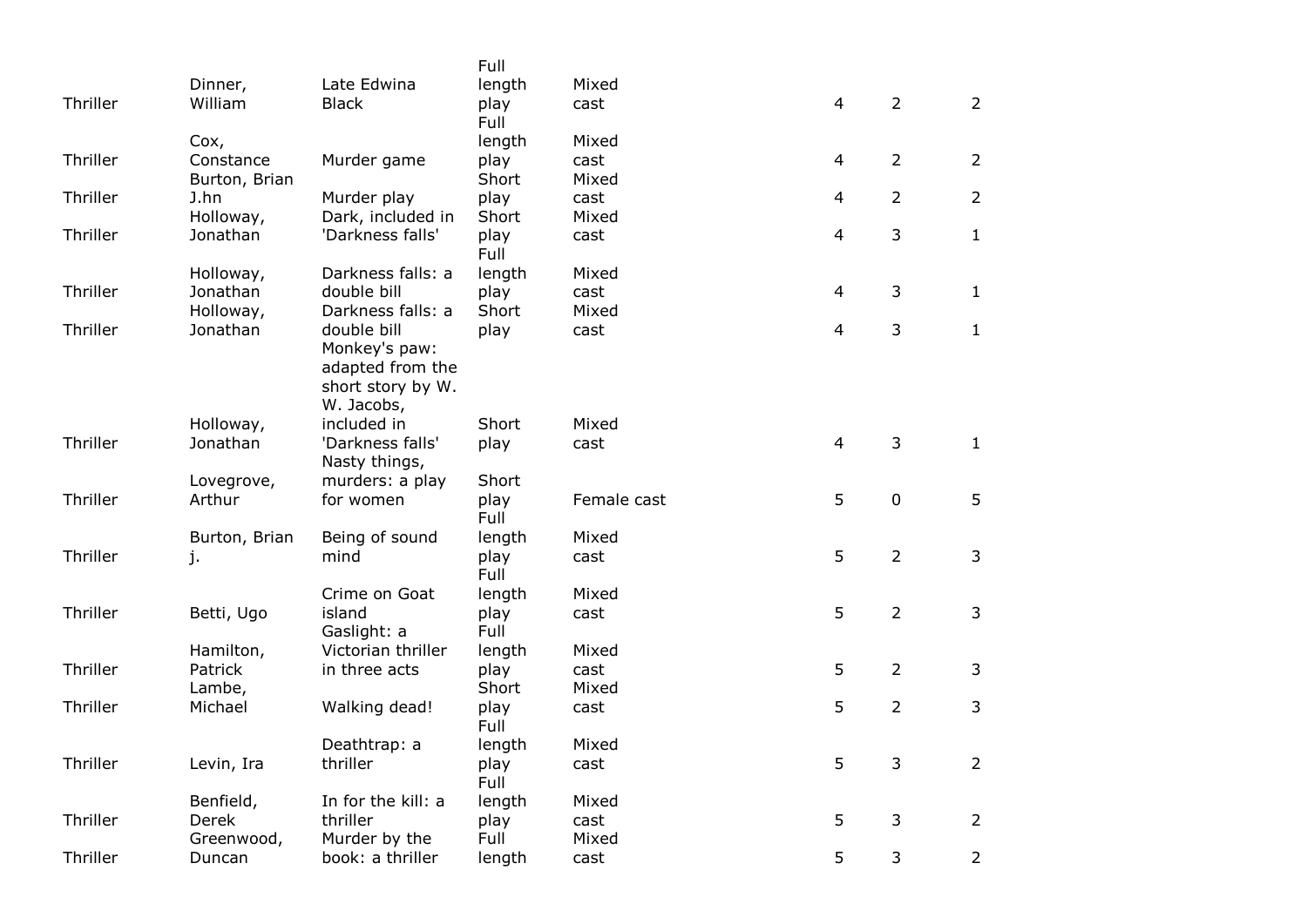|          |                       |                             | play<br>Full  |             |   |                |                |
|----------|-----------------------|-----------------------------|---------------|-------------|---|----------------|----------------|
|          | Clemens,              | Strictly murder:            | length        | Mixed       |   |                |                |
| Thriller | <b>Brian</b>          | a thriller<br>Dial M for    | play<br>Full  | cast        | 5 | 3              | $\overline{2}$ |
|          | Knott,                | murder: a play in           | length        | Mixed       |   |                |                |
| Thriller | Frederick             | three acts<br>Mr. Hunter: a | play          | cast        | 5 | $\overline{4}$ | $\mathbf{1}$   |
|          |                       | thriller for                | Short         |             |   |                |                |
| Thriller | Ready, Stuart         | women<br>Murder at eight:   | play<br>Short | Female cast | 6 | $\mathbf 0$    | 6              |
| Thriller | Bate, Sam<br>Robbins, | a thriller<br>Pocketful of  | play<br>Short | Female cast | 6 | $\pmb{0}$      | 6              |
| Thriller | Norman                | posies<br>Proscenophobia    | play<br>Full  | Female cast | 6 | $\mathbf 0$    | 6              |
|          | Manktelow,            | (Stage fright): a           | length        | Mixed       |   |                |                |
| Thriller | <b>Bettine</b>        | thriller                    | play<br>Full  | cast        | 6 | $\overline{2}$ | $\overline{4}$ |
|          |                       |                             | length        | Mixed       |   |                |                |
| Thriller | Darbon, Leslie        | Time to kill                | play<br>Full  | cast        | 6 | $\overline{2}$ | $\overline{4}$ |
|          | Matthews,             | Anagram of                  | length        | Mixed       |   |                |                |
| Thriller | Seymour               | murder: a thriller          | play<br>Full  | cast        | 6 | 3              | $\overline{3}$ |
|          | Matthews,             | Dead man's                  | length        | Mixed       |   |                |                |
| Thriller | Seymour               | hand: a thriller            | play<br>Full  | cast        | 6 | 3              | $\mathsf{3}$   |
|          | Slade,                | Fatal attraction:           | length        | Mixed       |   |                |                |
| Thriller | Bernard               | a thriller in 2 acts        | play<br>Full  | cast        | 6 | 3              | $\mathsf{3}$   |
|          |                       | Intent to murder:           | length        | Mixed       |   |                |                |
| Thriller | Sands, Leslie         | a thriller                  | play<br>Full  | cast        | 6 | 3              | 3              |
|          | Ayckbourn,            | It could be any             | length        | Mixed       |   |                |                |
| Thriller | Alan                  | one of us                   | play<br>Full  | cast        | 6 | 3              | 3              |
|          |                       |                             | length        | Mixed       |   |                |                |
| Thriller | Kash, Marcia          | Party to murder             | play<br>Full  | cast        | 6 | 3              | 3              |
|          |                       | Who says                    | length        | Mixed       |   |                |                |
| Thriller | King, Philip          | murder?                     | play          | cast        | 6 | 3              | 3              |
| Thriller |                       | Murder assured              | Full          | Mixed       | 6 | $\overline{4}$ | $\overline{2}$ |
|          | Clayton, Tony         |                             | length        | cast        |   |                |                |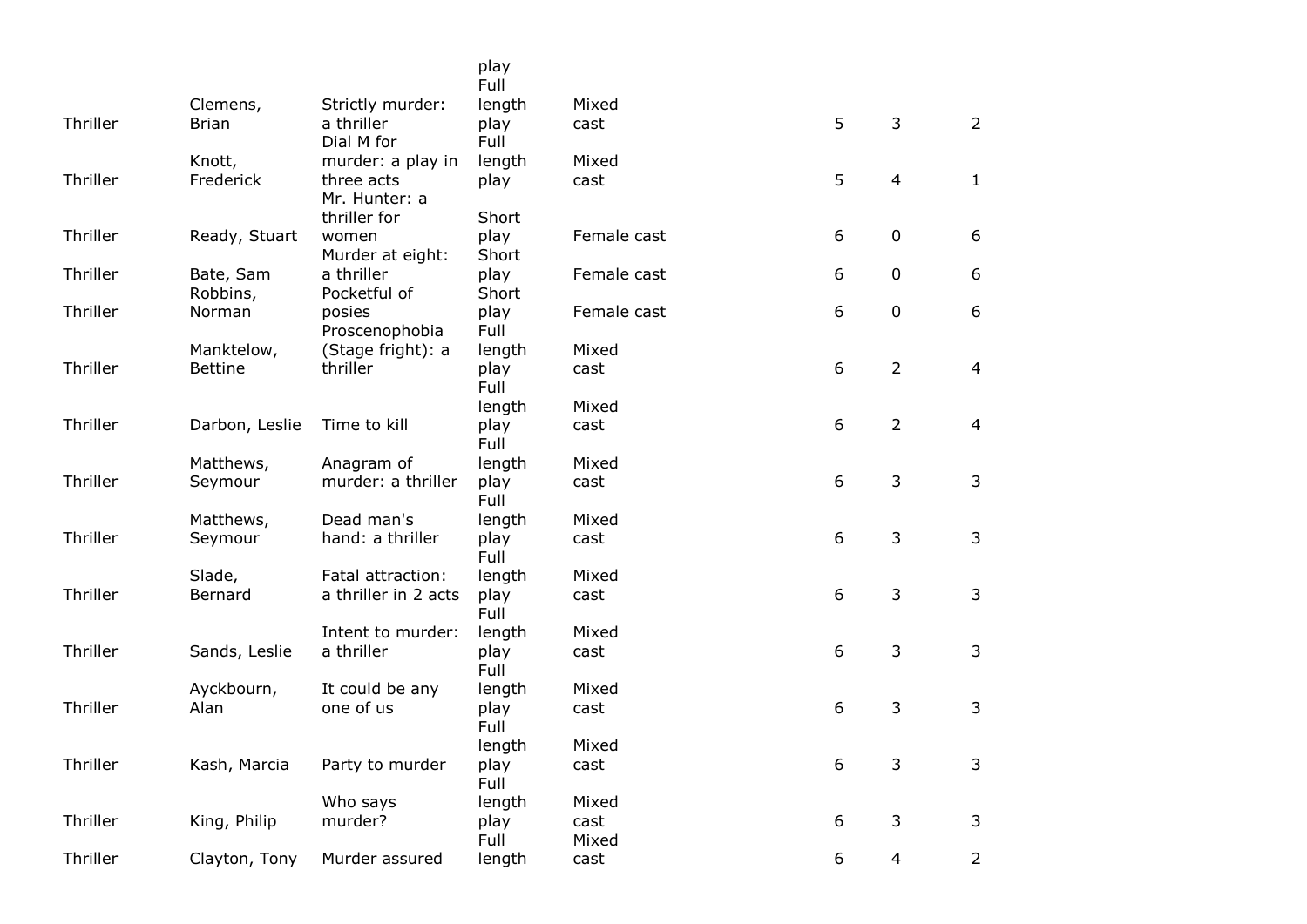|          |                | Sound of murder:                 | play<br>Full  |             |                |                |                |
|----------|----------------|----------------------------------|---------------|-------------|----------------|----------------|----------------|
|          | Fairchild,     | a play in three                  | length        | Mixed       |                |                |                |
| Thriller | William        | acts<br>Cherry brandy: a         | play<br>Short | cast        | 6              | $\overline{4}$ | $\overline{2}$ |
| Thriller | Ready, Stuart  | thriller<br>Grey monk            | play<br>Short | Female cast | $\overline{7}$ | $\mathbf 0$    | $\overline{7}$ |
| Thriller | Reed, Graham   | walks: a thriller<br>Ma's bar: a | play          | Female cast | $\overline{7}$ | $\mathbf 0$    | $\overline{7}$ |
|          | Hallifax,      | thriller in one act              | Short         |             |                |                |                |
| Thriller | Peggy          | for women<br>Two aunts and a     | play          | Female cast | $\overline{7}$ | $\pmb{0}$      | $\overline{7}$ |
|          |                | grandmother: a                   | Short         |             |                |                |                |
| Thriller | Morris, T. B.  | thriller                         | play<br>Full  | Female cast | $\overline{7}$ | $\mathbf 0$    | $\overline{7}$ |
|          |                | Ladies in                        | length        | Mixed       |                |                |                |
| Thriller | Percy, Edward  | retirement                       | play<br>Full  | cast        | $\overline{7}$ | $\mathbf{1}$   | 6              |
|          | Manktelow,     | Death walked in:                 | length        | Mixed       |                |                |                |
| Thriller | <b>Bettine</b> | a play in two acts               | play          | cast        | $\overline{7}$ | 3              | $\overline{4}$ |
|          | Downing,       |                                  | Short         | Mixed       |                |                |                |
| Thriller | Martin         | Demon: a thriller                | play<br>Full  | cast        | $\overline{7}$ | 3              | $\overline{4}$ |
|          | Robbins,       | Nightmare: a                     | length        | Mixed       |                |                |                |
| Thriller | Norman         | suspense play                    | play<br>Full  | cast        | $\overline{7}$ | 3              | $\overline{a}$ |
|          | Robbins,       | Prescription for                 | length        | Mixed       |                |                |                |
| Thriller | Norman         | murder: a thriller               | play<br>Full  | cast        | $\overline{7}$ | 3              | $\overline{4}$ |
|          |                | Something to                     | length        | Mixed       |                |                |                |
| Thriller | Sands, Leslie  | hide<br>Take away the            | play<br>Full  | cast        | $\overline{7}$ | 3              | $\overline{4}$ |
|          |                | lady: a play of                  | length        | Mixed       |                |                |                |
| Thriller | Chinn, Jimmie  | suspense                         | play<br>Full  | cast        | $\overline{7}$ | 3              | $\overline{4}$ |
|          | Manktelow,     | They call it                     | length        | Mixed       |                |                |                |
| Thriller | <b>Bettine</b> | murder                           | play<br>Full  | cast        | $\overline{7}$ | 3              | $\overline{a}$ |
|          | Popplewell,    |                                  | length        | Mixed       |                |                |                |
| Thriller | <b>Jack</b>    | Dead on nine                     | play<br>Full  | cast        | $\overline{7}$ | $\overline{4}$ | 3              |
|          | Burke,         |                                  | length        | Mixed       |                |                |                |
| Thriller | Stewart        | Key to murder                    | play          | cast        | $\overline{7}$ | 4              | 3              |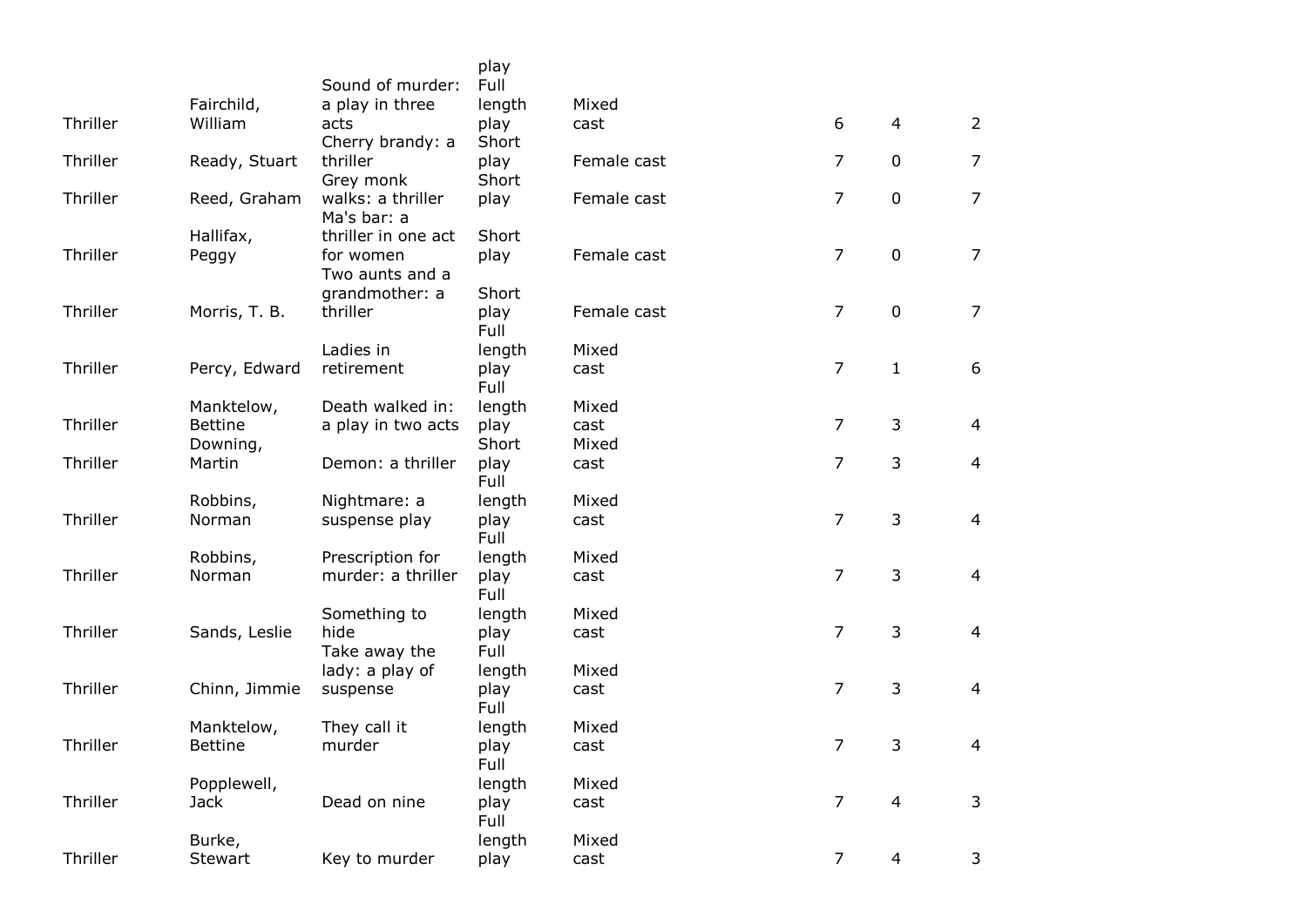|          |                | Motive for<br>murder: a       | Full<br>length |             |   |                |                |
|----------|----------------|-------------------------------|----------------|-------------|---|----------------|----------------|
| Thriller | Bate, Sam      | murder mystery                | play           | Female cast | 8 | $\mathbf 0$    | 8              |
|          | Summers,       | Convenient<br>murder: a drama | Full<br>length | Mixed       |   |                |                |
| Thriller | David          | in 3 acts                     | play           | cast        | 8 | $\overline{2}$ | 6              |
|          |                |                               | Full           |             |   |                |                |
|          |                | Thriller of the               | length         | Mixed       |   |                |                |
| Thriller | Jones, Glyn    | year                          | play           | cast        | 8 | $\overline{2}$ | 6              |
|          |                | At the sign of the            |                |             |   |                |                |
|          |                | crippled                      | Full           |             |   |                |                |
|          | Robbins,       | Harlequin: a                  | length         | Mixed       |   |                |                |
| Thriller | Norman         | thriller                      | play           | cast        | 8 | 3              | 5              |
|          |                | Convenient                    | Full           |             |   |                |                |
|          | Summers,       | murder: a drama               | length         | Mixed       |   |                |                |
| Thriller | David          | in 3 acts                     | play<br>Full   | cast        | 8 | 3              | 5              |
|          | Manktelow,     | Curtain up on                 | length         | Mixed       |   |                |                |
| Thriller | <b>Bettine</b> | murder: a thriller            | play           | cast        | 8 | 3              | 5              |
|          |                | Deadly record: a              | Full           |             |   |                |                |
|          | Hooke, Nina    | suspense play in              | length         | Mixed       |   |                |                |
| Thriller | warner         | 3 acts<br>Frankenstein: a     | play           | cast        | 8 | $\overline{4}$ | $\overline{4}$ |
|          |                | play in two acts,             | Full           |             |   |                |                |
|          |                | from the classic              | length         | Mixed       |   |                |                |
| Thriller | Kelly, Tim     | by Mary Shelley               | play           | cast        | 8 | $\overline{4}$ | $\overline{4}$ |
|          |                | Is there anybody              | Short          | Mixed       |   |                |                |
| Thriller | Flewitt, Lee   | there?                        | play           | cast        | 8 | $\overline{4}$ | $\overline{4}$ |
|          |                |                               | Full           |             |   |                |                |
|          |                | Murder in                     | length         | Mixed       |   |                |                |
| Thriller | King, Philip   | company                       | play           | cast        | 8 | $\overline{4}$ | $\overline{4}$ |
|          |                |                               | Full           |             |   |                |                |
|          |                |                               | length         | Mixed       |   |                |                |
| Thriller | Chase, Olive   | Party to murder               | play<br>Full   | cast        | 8 | $\overline{4}$ | $\overline{4}$ |
|          | Clemens,       | Shock!: a thriller            | length         | Mixed       |   |                |                |
| Thriller | <b>Brian</b>   | in three acts                 | play           | cast        | 8 | $\overline{4}$ | $\overline{4}$ |
|          |                |                               | Full           |             |   |                |                |
|          | Durbridge,     | Suddenly at                   | length         | Mixed       |   |                |                |
| Thriller | Francis        | home: a play                  | play<br>Full   | cast        | 8 | $\overline{4}$ | $\overline{4}$ |
|          |                | Suspect: a play               | length         | Mixed       |   |                |                |
| Thriller | Percy, Edward  | in three acts                 | play           | cast        | 8 | $\overline{4}$ | 4              |
|          |                |                               |                |             |   |                |                |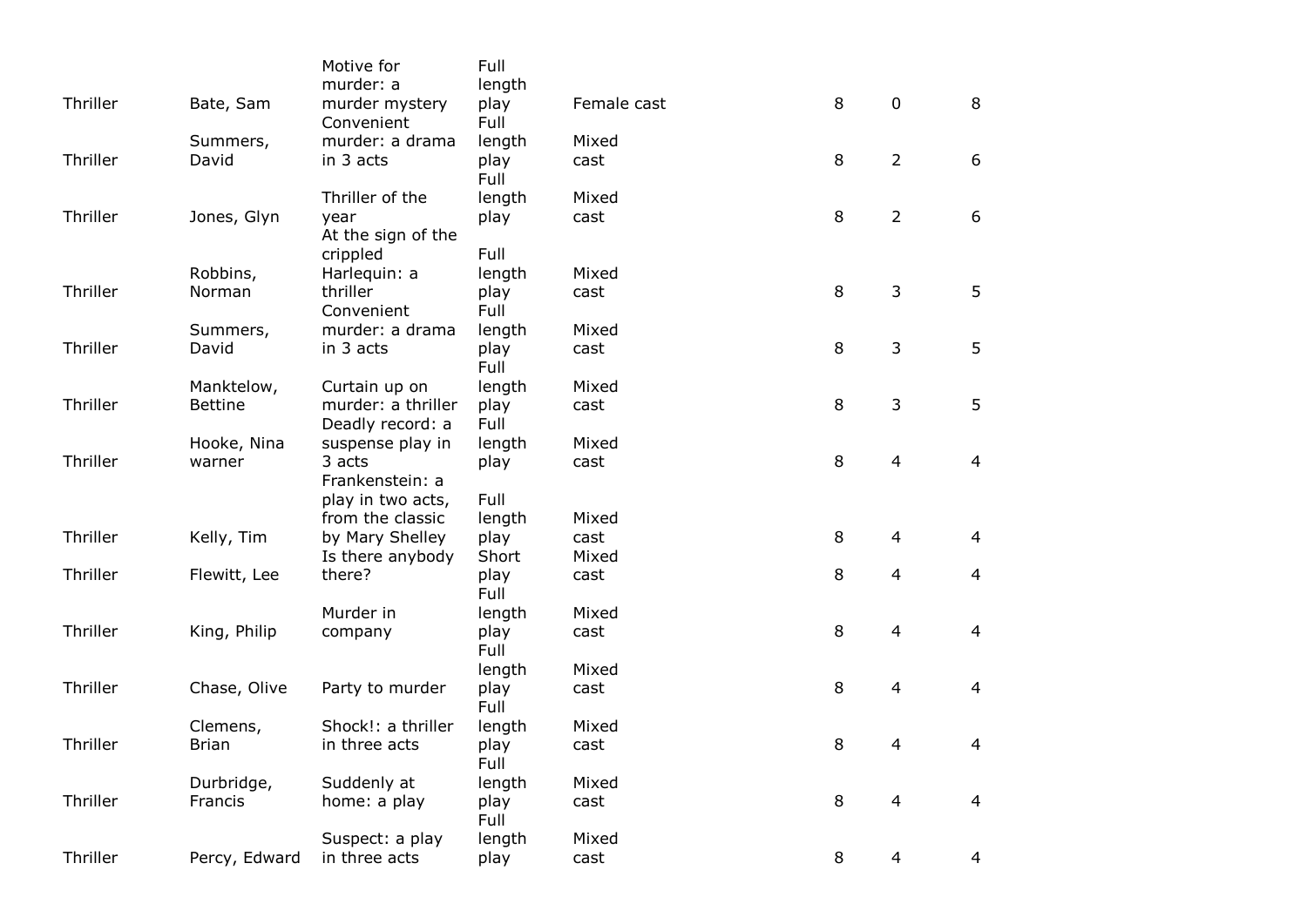|          |                |                               | Full          |             |   |                |                |                      |
|----------|----------------|-------------------------------|---------------|-------------|---|----------------|----------------|----------------------|
|          |                |                               | length        | Mixed       |   |                |                |                      |
| Thriller | Mackie, Philip | Big killing                   | play<br>Full  | cast        | 8 | 5              | 3              |                      |
|          |                |                               | length        | Mixed       |   |                |                | Extras (usually non- |
| Thriller | Feiffer, Jules | Little murders                | play<br>Full  | cast        | 8 | 5              |                | 3 speaking)          |
|          | Christie,      | Mousetrap: a                  | length        | Mixed       |   |                |                |                      |
| Thriller | Agatha         | play in two acts              | play<br>Full  | cast        | 8 | 5              | 3              |                      |
|          |                |                               | length        | Mixed       |   |                |                |                      |
| Thriller | Brett, Simon   | Silhouette                    | play<br>Full  | cast        | 8 | 5              | 3              |                      |
|          | Durbridge,     |                               | length        | Mixed       |   |                |                |                      |
| Thriller | Francis        | Small hours                   | play<br>Full  | cast        | 8 | 5              | 3              |                      |
|          |                | Whole truth: a                | length        | Mixed       |   |                |                |                      |
| Thriller | Mackie, Philip | play in three acts            | play<br>Full  | cast        | 8 | 5              | 3              |                      |
|          | Durbridge,     |                               | length        | Mixed       |   |                |                |                      |
| Thriller | Francis        | Gentle hook                   | play<br>Full  | cast        | 8 | 6              | $\overline{2}$ |                      |
|          |                |                               | length        | Mixed       |   |                |                |                      |
| Thriller | Brett, Michael | Long shot                     | play<br>Full  | cast        | 8 | 6              | $\overline{2}$ |                      |
|          |                |                               | length        | Mixed       |   |                |                |                      |
| Thriller | Feely, Terence | Murder in mind                | play<br>Full  | cast        | 8 | 6              | $\overline{2}$ |                      |
|          | Hamilton,      |                               | length        | Mixed       |   |                |                |                      |
| Thriller | Patrick        | Rope                          | play<br>Full  | cast        | 8 | 6              | $\overline{2}$ |                      |
|          | Knott,         | Wait until dark: a            | length        | Mixed       |   |                |                |                      |
| Thriller | Frederick      | play<br>Trap: a play for      | play<br>Short | cast        | 8 | 6              | $\overline{2}$ |                      |
| Thriller | Hynam, John    | nine women<br>House by the    | play<br>Full  | Female cast | 9 | 0              | 9              |                      |
|          |                | lake: a play in               | length        | Mixed       |   |                |                |                      |
| Thriller | Mills, Hugh    | three acts<br>Murder has been | play          | cast        | 9 | $\overline{4}$ | 5              |                      |
|          |                | arranged: a                   | Full          |             |   |                |                |                      |
|          | Williams,      | ghost story in                | length        | Mixed       |   |                |                |                      |
| Thriller | Emlyn          | three acts                    | play          | cast        | 9 | 4              | 5              |                      |
|          |                |                               |               |             |   |                |                |                      |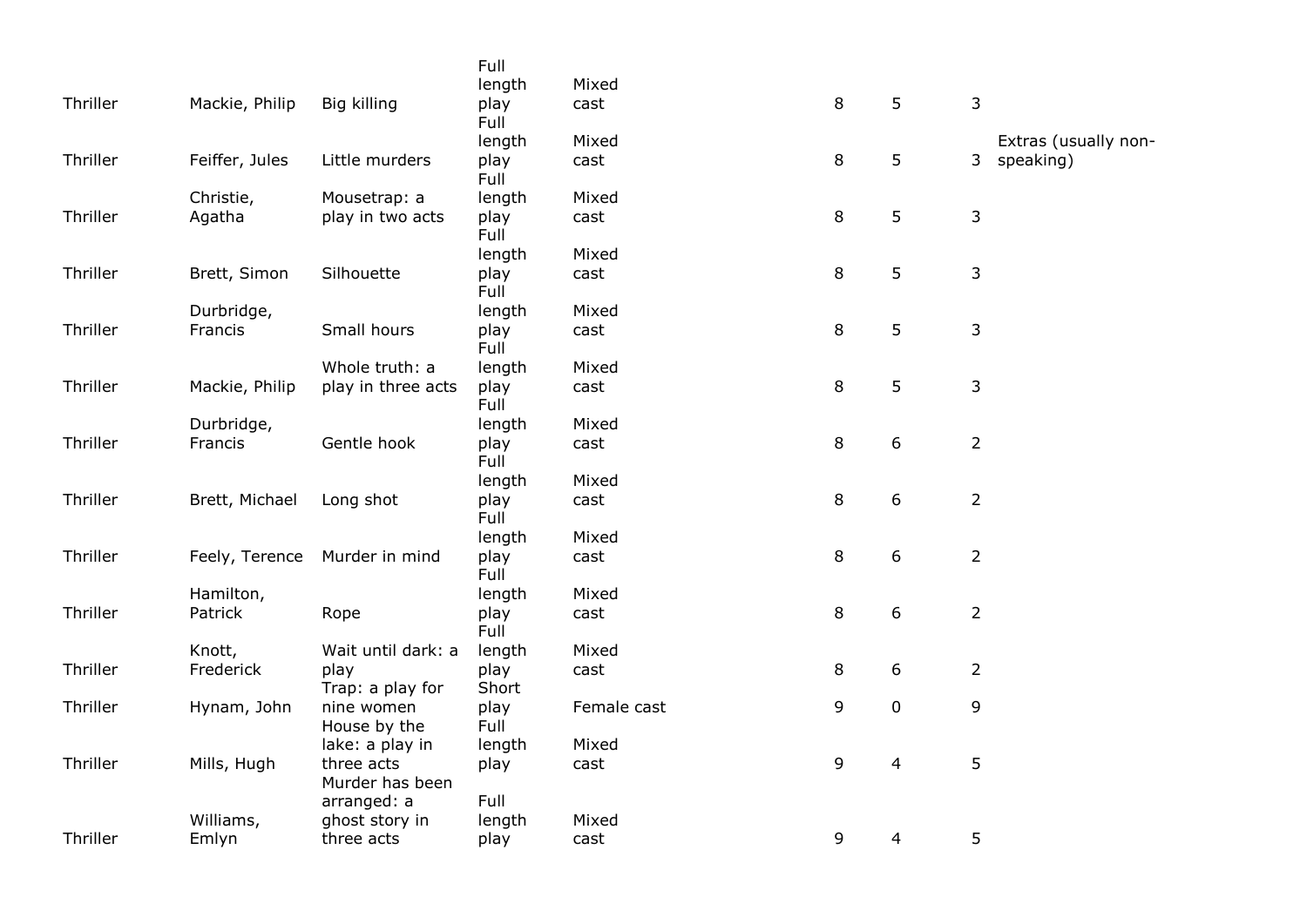|          |                | Pink string and                                                          | Full           |       |    |                |                |
|----------|----------------|--------------------------------------------------------------------------|----------------|-------|----|----------------|----------------|
|          | Pertwee,       | sealing wax: a                                                           | length         | Mixed |    |                |                |
| Thriller | Roland         | play in three acts                                                       | play<br>Full   | cast  | 9  | $\overline{4}$ | 5              |
|          | Cary, Falkland | Proof of the                                                             | length         | Mixed |    |                |                |
| Thriller |                | poison                                                                   | play<br>Full   | cast  | 9  | $\overline{4}$ | 5              |
|          | Durbridge,     | House guest: a                                                           | length         | Mixed |    |                |                |
| Thriller | Francis        | thriller                                                                 | play<br>Full   | cast  | 9  | 5              | $\overline{4}$ |
|          | Fletcher,      | Night watch: a                                                           | length         | Mixed |    |                |                |
| Thriller | Lucille        | play of suspense                                                         | play           | cast  | 9  | 5              | $\overline{4}$ |
|          | Christie,      |                                                                          | Short          | Mixed |    |                |                |
| Thriller | Agatha         | Patient                                                                  | play<br>Full   | cast  | 9  | 5              | $\overline{4}$ |
|          | Durbridge,     |                                                                          | length         | Mixed |    |                |                |
| Thriller | Francis        | Touch of danger                                                          | play<br>Full   | cast  | 9  | 5              | $\overline{4}$ |
|          | Christie,      |                                                                          | length         | Mixed |    |                |                |
| Thriller | Dorothy        | Touch of fear                                                            | play<br>Full   | cast  | 9  | 5              | $\overline{4}$ |
|          | Durbridge,     | Murder with love:                                                        | length         | Mixed |    |                |                |
| Thriller | Francis        | a thriller                                                               | play<br>Full   | cast  | 9  | 6              | 3              |
|          |                | Driven to                                                                | length         | Mixed |    |                |                |
| Thriller | Chase, Olive   | murder: a play                                                           | play<br>Full   | cast  | 10 | $\overline{4}$ | 6              |
|          | Robbins,       | Slaughterhouse:                                                          | length         | Mixed |    |                |                |
| Thriller | Norman         | a play                                                                   | play<br>Full   | cast  | 10 | $\overline{4}$ | 6              |
|          | Cary, Falkland | Open verdict: a                                                          | length         | Mixed |    |                |                |
| Thriller | L.             | mystery play                                                             | play<br>Full   | cast  | 10 | 5              | 5              |
|          | Durbridge,     |                                                                          | length         | Mixed |    |                |                |
| Thriller | Francis        | Deadly nightcap<br>Person unknown,<br>adapted by David<br>Butler from an | play<br>Full   | cast  | 10 | 6              | $\overline{4}$ |
|          |                | original play by<br>Olive Chase and                                      |                | Mixed |    |                |                |
| Thriller | Butler, David  | <b>Stanley Clayton</b>                                                   | length<br>play | cast  | 10 | 6              | 4              |
|          |                | Shop at Sly                                                              | Full           | Mixed |    |                |                |
| Thriller | Percy, Edward  | Corner                                                                   | length         | cast  | 10 | 6              | 4              |
|          |                |                                                                          |                |       |    |                |                |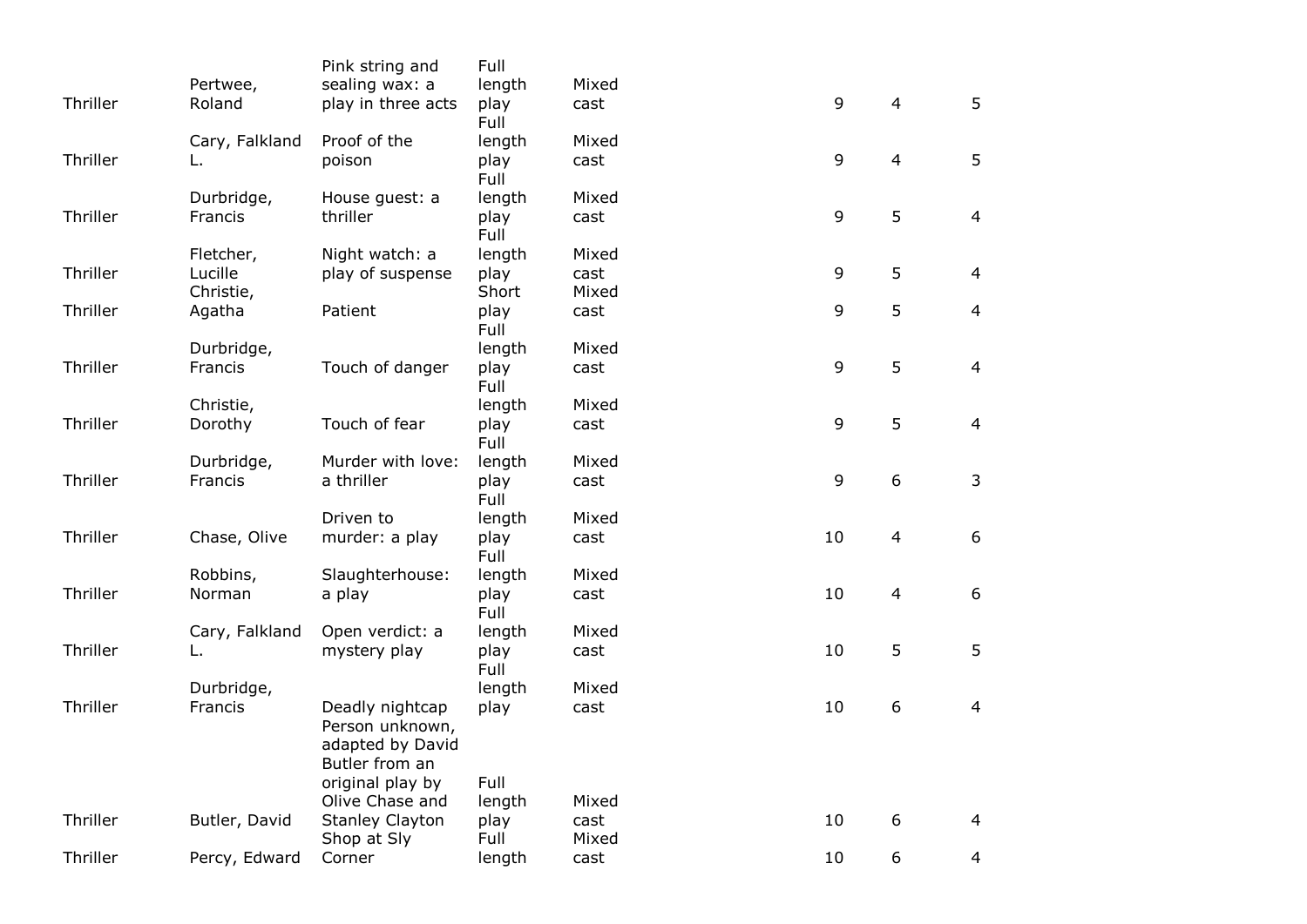|          |                |                                | play<br>Full |       |    |                |                |
|----------|----------------|--------------------------------|--------------|-------|----|----------------|----------------|
|          | Durbridge,     | Sweet revenge: a               | length       | Mixed |    |                |                |
| Thriller | Francis        | play                           | play<br>Full | cast  | 10 | 6              | $\overline{4}$ |
|          | Christie,      | Verdict: a play in             | length       | Mixed |    |                |                |
| Thriller | Agatha         | two acts                       | play<br>Full | cast  | 10 | 6              | $\overline{4}$ |
|          | Fairchild,     |                                | length       | Mixed |    |                |                |
| Thriller | William        | Pay-off<br>Unexpected          | play<br>Full | cast  | 10 | $\overline{7}$ | 3              |
|          | Christie,      | guest: a play in               | length       | Mixed |    |                |                |
| Thriller | Agatha         | two acts                       | play<br>Full | cast  | 10 | $\overline{7}$ | 3              |
|          | Shaffer,       | Whodunnit: a                   | length       | Mixed |    |                |                |
| Thriller | Anthony        | comedy thriller                | play<br>Full | cast  | 10 | $\overline{7}$ | 3              |
|          | Marsh,         | Death is                       | length       | Mixed |    |                |                |
| Thriller | Reginald       | announced<br>Brush with a      | play<br>Full | cast  | 10 | 8              | $\overline{2}$ |
|          | McLoughlin,    | body: a play in                | length       | Mixed |    |                |                |
| Thriller | Maurice        | three acts                     | play<br>Full | cast  | 11 | 5              | $6\phantom{a}$ |
|          | Christie,      |                                | length       | Mixed |    |                |                |
| Thriller | Agatha         | Towards zero<br>And then there | play<br>Full | cast  | 11 | 7              | $\overline{4}$ |
|          | Christie,      | were none: a                   | length       | Mixed |    |                |                |
| Thriller | Agatha         | play in three acts             | play<br>Full | cast  | 11 | 8              | 3              |
|          | Christie,      |                                | length       | Mixed |    |                |                |
| Thriller | Agatha         | Spider's web                   | play<br>Full | cast  | 11 | 8              | 3              |
|          |                | A murder is                    | length       | Mixed |    |                |                |
| Thriller | Darbon, Leslie | announced                      | play<br>Full | cast  | 12 | 5              | $\overline{7}$ |
|          | Christie,      | Hollow: a play in              | length       | Mixed |    |                |                |
| Thriller | Agatha         | three acts                     | play         | cast  | 12 | 6              | 6              |
|          | Christie,      | Afternoon at the               | Short        | Mixed |    |                |                |
| Thriller | Agatha         | seaside                        | play<br>Full | cast  | 12 | $\overline{7}$ | 5              |
|          | Christie,      | Murder on the                  | length       | Mixed |    |                |                |
| Thriller | Agatha         | Nile: a play                   | play         | cast  | 13 | 6              | $\overline{7}$ |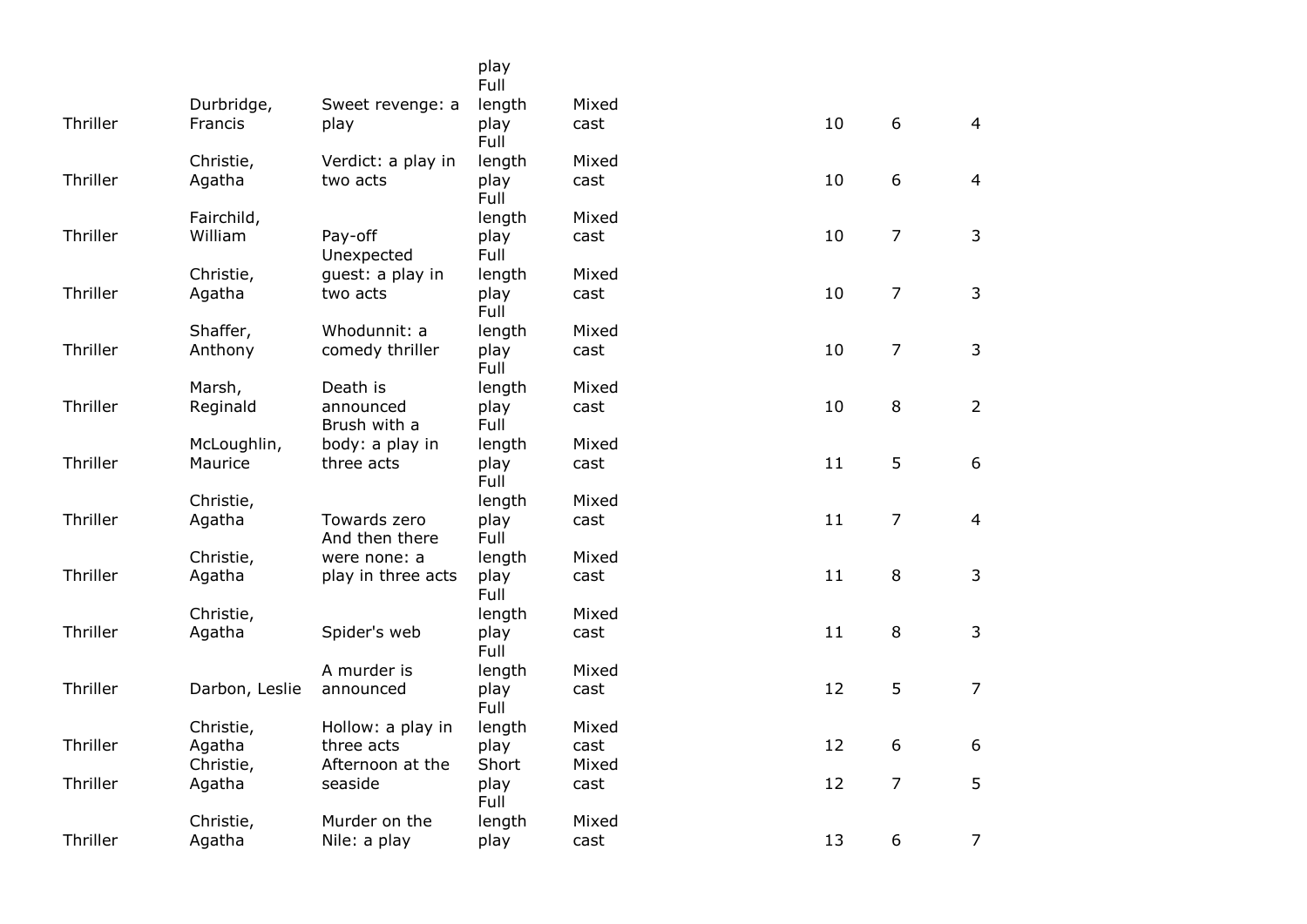|          |                 |                                     | Full         |       |                |                |                |                      |
|----------|-----------------|-------------------------------------|--------------|-------|----------------|----------------|----------------|----------------------|
|          | Christie,       | Black coffee: a                     | length       | Mixed |                |                |                |                      |
| Thriller | Agatha          | play                                | play<br>Full | cast  | 13             | 10             | 3              |                      |
|          |                 | Cards on the                        | length       | Mixed |                |                |                |                      |
| Thriller | Darbon, Leslie  | table: a play                       | play<br>Full | cast  | 14             | $\overline{7}$ | $\overline{7}$ |                      |
|          | Millar, Ronald, | Coat of varnish:                    | length       | Mixed |                |                |                |                      |
| Thriller | 1919-           | a play of murder<br>Importance of   | play         | cast  | 14             | 9              | 5              |                      |
|          |                 | being earnest                       | Short        | Mixed |                |                |                |                      |
| Tragedy  | Wilde, Oscar    | and other plays<br>Long day's       | play<br>Full | cast  | 3              | $\overline{2}$ | $\mathbf{1}$   |                      |
|          | O'Neill,        | journey into                        | length       | Mixed |                |                |                |                      |
| Tragedy  | Eugene          | night: a tragedy<br>Waiting for     | play         | cast  | 5              | 3              | $\overline{2}$ |                      |
|          |                 | Godot: a                            | Full         |       |                |                |                |                      |
|          | Beckett,        | tragicomedy in                      | length       | Male  |                |                |                |                      |
| Tragedy  | Samuel          | two acts                            | play         | cast  | 5              | 5              | $\pmb{0}$      |                      |
|          | Johnson,        |                                     | Short        | Mixed |                |                |                |                      |
| Tragedy  | Philip          | Late Miss Cordell                   | play<br>Full | cast  | 6              | $\mathbf{1}$   | 5              |                      |
|          |                 |                                     | length       | Mixed |                |                |                |                      |
| Tragedy  | Ibsen, Henrik   | Hedda Gabler<br>Hedda Gabler: a     | play         | cast  | $\overline{7}$ | $\mathsf{3}$   | $\overline{4}$ |                      |
|          |                 | version by                          | Full         |       |                |                |                |                      |
|          |                 | Christopher                         | length       | Mixed |                |                |                |                      |
| Tragedy  | Ibsen, Henrik   | Hampton<br>Seneca's                 | play<br>Full | cast  | $\overline{7}$ | $\mathsf{3}$   | $\overline{4}$ |                      |
|          |                 | Oedipus, adapted                    | length       | Mixed |                |                |                | Extras (usually non- |
| Tragedy  | Hughes, Ted     | by Ted Hughes                       | play<br>Full | cast  | $\overline{7}$ | 5              |                | 2 speaking)          |
|          |                 | Antigone: French                    | length       | Mixed |                |                |                | Extras (usually non- |
| Tragedy  | Anouilh, Jean   | text<br>Mourning                    | play<br>Full | cast  | 9              | 5              | 4              | speaking)            |
|          | O'Neill,        | becomes Electra:                    | length       | Mixed |                |                |                |                      |
| Tragedy  | Eugene          | a trilogy                           | play<br>Full | cast  | 10             | 5              | 5              |                      |
|          | Gosse,          |                                     | length       | Mixed |                |                |                |                      |
| Tragedy  | Edmund          | Restoration plays<br>Blood wedding: | play<br>Full | cast  | 10             | 6              | $\overline{4}$ |                      |
|          | García Lorca,   | in a new version                    | length       | Mixed |                |                |                |                      |
| Tragedy  | Federico        | by Ted Hughes                       | play         | cast  | 11             | 3              | 8              |                      |
|          |                 |                                     |              |       |                |                |                |                      |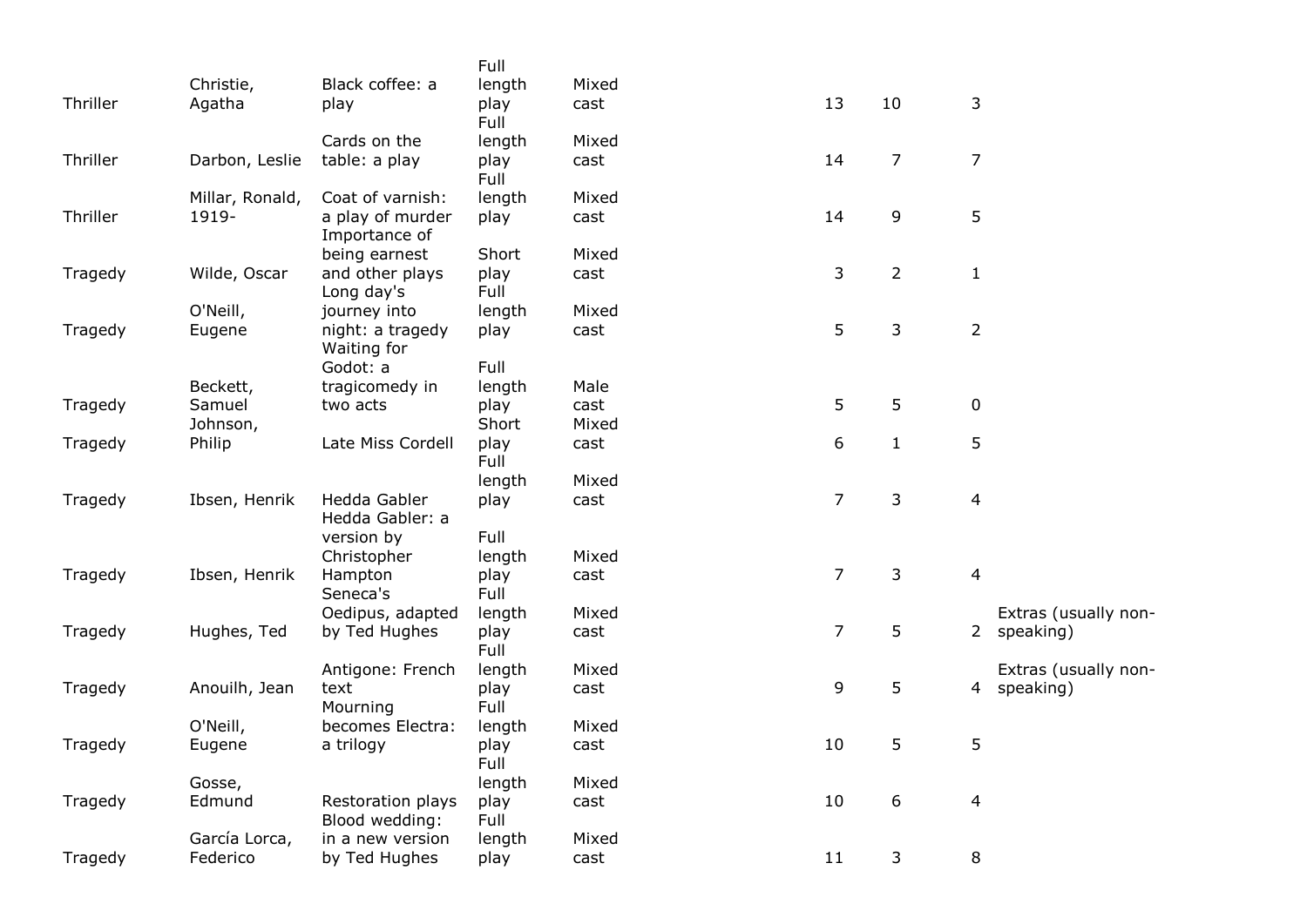|         |               | <b>Five Russian</b><br>plays, translated | Full         |             |        |    |             |                         |                      |
|---------|---------------|------------------------------------------|--------------|-------------|--------|----|-------------|-------------------------|----------------------|
|         | Magarshack,   | by David                                 | length       | Mixed       |        |    |             |                         | Extras (usually non- |
| Tragedy | David         | Magarshack                               | play<br>Full | cast        |        | 12 | 6           |                         | 6 speaking)          |
|         |               |                                          | length       | Mixed       |        |    |             |                         |                      |
| Tragedy | Anouilh, Jean | Antigone                                 | play<br>Full | cast        |        | 12 | 8           | $\overline{\mathbf{4}}$ |                      |
|         | Shakespeare,  |                                          | length       | Mixed       |        |    |             |                         | Extras (usually non- |
| Tragedy | William       | Othello<br>Five Russian                  | play         | cast        |        | 13 | 10          |                         | 3 speaking)          |
|         |               | plays, translated                        | Full         |             |        |    |             |                         |                      |
|         | Magarshack,   | by David                                 | length       | Mixed       |        |    |             |                         | Extras (usually non- |
| Tragedy | David         | Magarshack<br>Doctor's                   | play<br>Full | cast        |        | 15 | 8           |                         | 7 speaking)          |
|         | Shaw,         | dilemma: a                               | length       | Mixed       |        |    |             |                         |                      |
| Tragedy | Bernard       | tragedy                                  | play<br>Full | cast        |        | 15 | 11          | $\overline{\mathbf{4}}$ |                      |
|         | Galsworthy,   | Justice: a                               | length       | Mixed       |        |    |             |                         | Extras (usually non- |
| Tragedy | John          | tragedy                                  | play<br>Full | cast        |        | 15 | 14          |                         | 1 speaking)          |
|         |               | Plough and the                           | length       | Mixed       |        |    |             |                         |                      |
| Tragedy | O'Casey, Sean | stars: a tragedy<br>House of             | play<br>Full | cast        |        | 16 | 10          | 6                       |                      |
|         | García Lorca, | Bernarda Alba                            | length       |             |        |    |             |                         | Extras (usually non- |
| Tragedy | Federico      | and other plays<br>Duchess of Malfi:     | play         | Female cast |        | 17 | $\mathbf 0$ | 17                      | speaking)            |
|         |               | a play, edited by                        | Full         |             |        |    |             |                         |                      |
|         |               | Elizabeth M.                             | length       | Mixed       |        |    |             |                         | Extras (usually non- |
| Tragedy | Webster, John | <b>Brennan</b><br>Juno and the           | play<br>Full | cast        |        | 17 | 14          | 3                       | speaking)            |
|         |               | paycock: a                               | length       | Mixed       |        |    |             |                         |                      |
| Tragedy | O'Casey, Sean | tragedy                                  | play<br>Full | cast        |        | 19 | 13          | 6                       |                      |
|         | Shakespeare,  | Antony and                               | length       | Mixed       |        |    |             |                         |                      |
| Tragedy | William       | Cleopatra                                | play<br>Full | cast        | $20+$  |    |             |                         | 20+ characters       |
|         | Shakespeare,  |                                          | length       | Mixed       |        |    |             |                         |                      |
| Tragedy | William       | Coriolanus                               | play<br>Full | cast        | $20+$  |    |             |                         | 20+ characters       |
|         | Shakespeare,  |                                          | length       | Mixed       |        |    |             |                         |                      |
| Tragedy | William       | Cymbeline                                | play         | cast        | $20 +$ |    |             |                         | 20+ characters       |
| Tragedy | Shakespeare,  | Hamlet                                   | Full         | Mixed       | $20+$  |    |             |                         | 20+ characters       |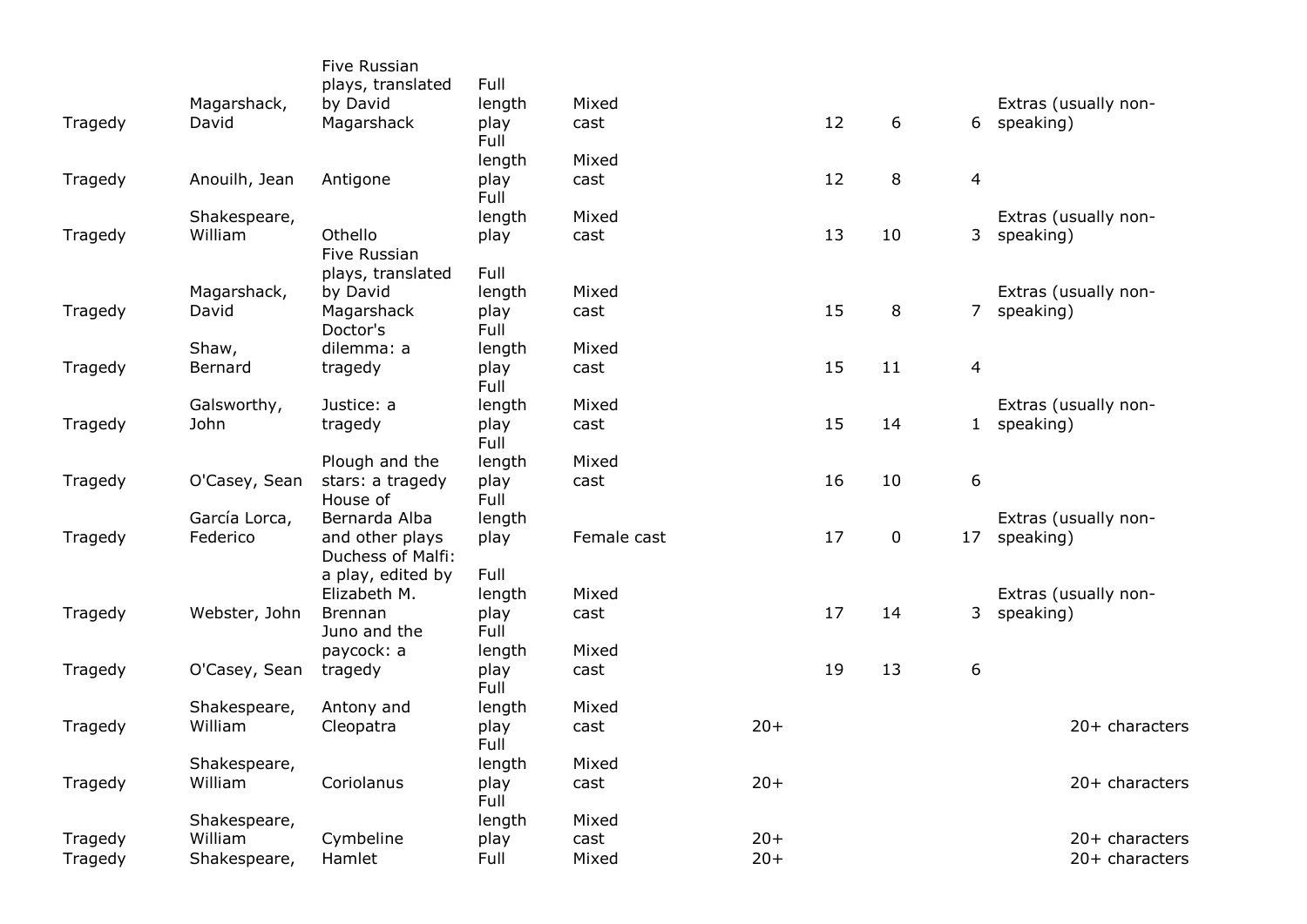|         | William       |                                         | length<br>play | cast  |           |       |                  |  |
|---------|---------------|-----------------------------------------|----------------|-------|-----------|-------|------------------|--|
|         |               | Macbeth, edited                         | Full           |       |           |       |                  |  |
|         | Shakespeare,  | by John Dover                           | length         | Mixed |           |       |                  |  |
| Tragedy | William       | Wilson                                  | play<br>Full   | cast  |           | $20+$ | $20+$ characters |  |
|         | Shakespeare,  |                                         | length         | Mixed |           |       |                  |  |
| Tragedy | William       | Romeo and Juliet                        | play<br>Full   | cast  |           | $20+$ | 20+ characters   |  |
|         | Shakespeare,  |                                         | length         | Mixed |           |       |                  |  |
| Tragedy | William       | Timon of Athens                         | play<br>Full   | cast  |           | $20+$ | 20+ characters   |  |
|         |               |                                         | length         | Mixed |           |       |                  |  |
| Tragedy | Ibsen, Henrik | Wild duck<br>Woman: scenes              | play<br>Full   | cast  |           | $20+$ | 20+ characters   |  |
|         |               | of war and                              | length         | Mixed |           |       |                  |  |
| Tragedy | Bond, Edward  | freedom                                 | play           | cast  |           | $20+$ | 20+ characters   |  |
|         |               | Andromache;<br>Britannicus;             | Full<br>length | Mixed |           |       |                  |  |
| Tragedy | Racine, Jean  | <b>Berenice</b>                         | play           | cast  | Anthology |       |                  |  |
|         |               | Ascent of F6,                           | Full           |       |           |       |                  |  |
|         |               | and, On the                             | length         | Mixed |           |       |                  |  |
| Tragedy | Auden, W. H.  | frontier                                | play           | cast  | Anthology |       |                  |  |
|         | McIlwraith,   |                                         | Full           |       |           |       |                  |  |
|         | Archibald     | Five Elizabethan                        | length         | Mixed |           |       |                  |  |
| Tragedy | Kennedy       | tragedies<br>House of                   | play<br>Full   | cast  | Anthology |       |                  |  |
|         | García Lorca, | Bernarda Alba                           | length         | Mixed |           |       |                  |  |
| Tragedy | Federico      | and other plays                         | play           | cast  | Anthology |       |                  |  |
|         |               |                                         | Full           |       |           |       |                  |  |
|         |               | Iphigenia;                              | length         | Mixed |           |       |                  |  |
| Tragedy | Racine, Jean  | Phaedra; Athaliah                       | play           | cast  | Anthology |       |                  |  |
|         |               | Medea and other                         | Full           |       |           |       |                  |  |
|         | Euripides     | plays: Hecabe;                          | length         | Mixed | Anthology |       |                  |  |
| Tragedy |               | Electra; Heracles<br>Oresteian trilogy: | play<br>Full   | cast  |           |       |                  |  |
|         |               | Agamemnon; The                          | length         | Mixed |           |       |                  |  |
| Tragedy | Aeschylus     | Choephori; The                          | play           | cast  | Anthology |       |                  |  |
|         |               | Theban plays:                           |                |       |           |       |                  |  |
|         |               | King Oedipus;                           | Full           |       |           |       |                  |  |
|         |               | Oedipus at                              | length         | Mixed |           |       |                  |  |
| Tragedy | Sophocles     | Colonus;                                | play           | cast  | Anthology |       |                  |  |
| Tragedy | Salgado,      | Three Jacobean                          | Full           | Mixed | Anthology |       |                  |  |